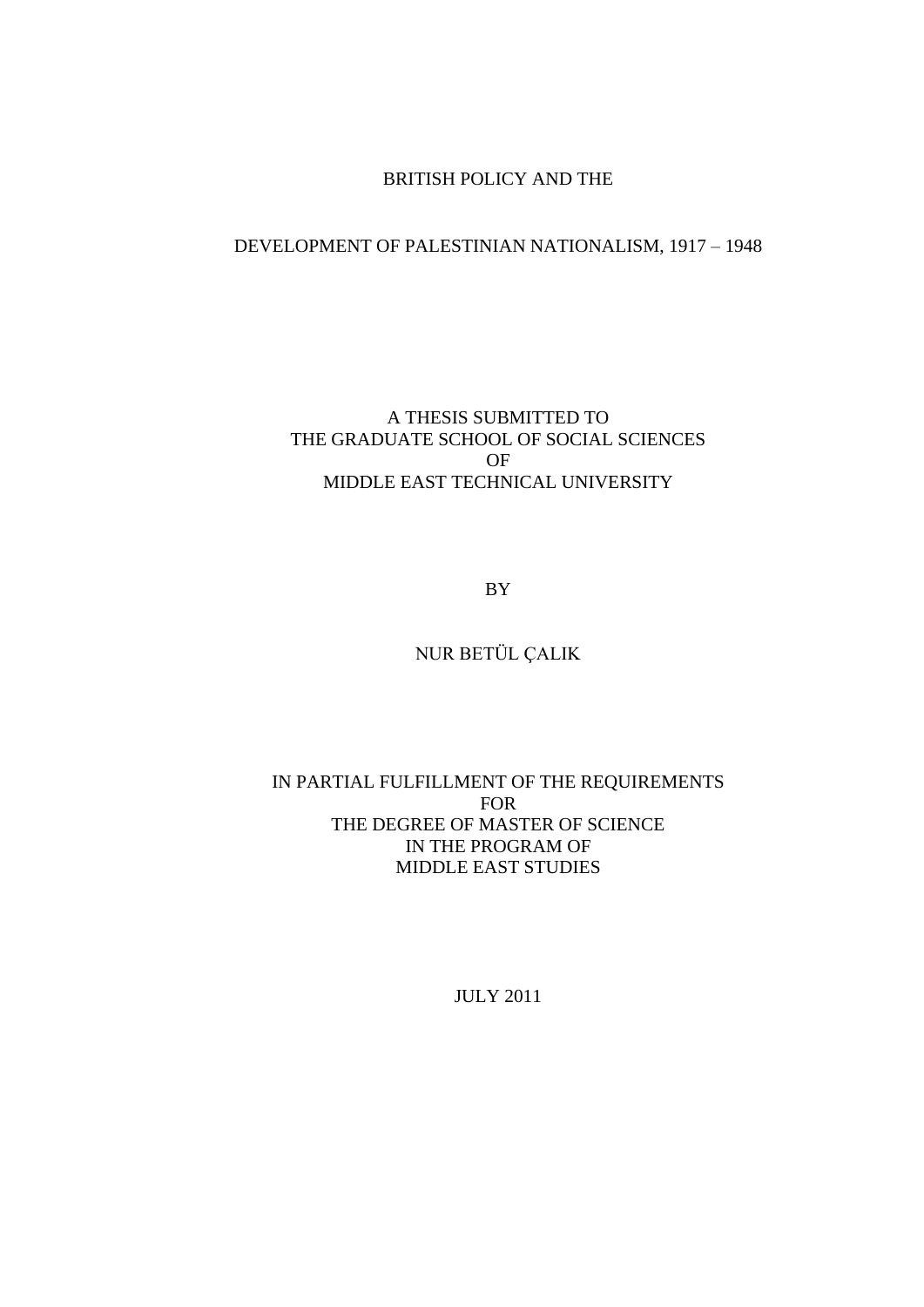Approval of the Graduate School of Social Sciences

 Prof. Dr. Meliha Benli Altunışık **Director** 

\_\_\_\_\_\_\_\_\_\_\_\_\_\_\_\_\_\_

I certify that this thesis satisfies all the requirements as a thesis for the degree of Master of Science

> Assoc. Prof. Recep Boztemur Head of Department

\_\_\_\_\_\_\_\_\_\_\_\_\_\_\_\_\_\_

This is to certify that we have read this thesis and that in our opinion it is fully adequate, in scope and quality, as a thesis for the degree of Master of Science

> Assoc. Prof. Recep Boztemur Supervisor

\_\_\_\_\_\_\_\_\_\_\_\_\_\_\_\_\_\_

#### **Examining Committee Members**

Assoc. Prof. Recep Boztemur ( METU, History ) \_\_\_\_\_\_\_\_\_\_\_\_\_\_\_\_\_\_\_\_ Prof. Meliha Benli Altunışık ( METU, IR ) \_\_\_\_\_\_\_\_\_\_\_\_\_\_\_\_\_\_\_\_ Assoc. Prof. Erdoğan Yıldırım (METU, Sociology)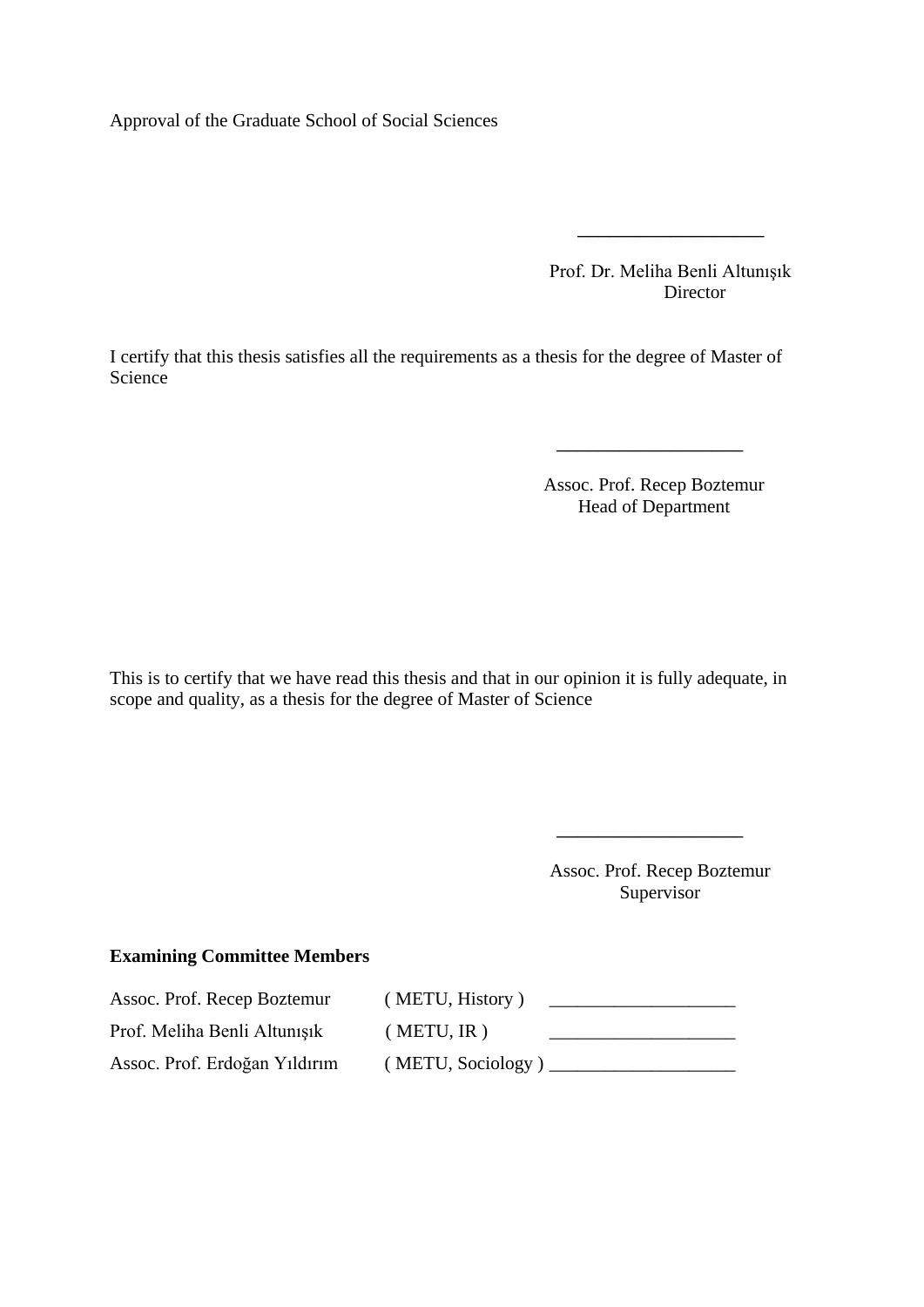**I hereby declare that all information in this document has been obtained and presented in accordance with academic rules and ethical conduct. I also declare that, as required by these rules and conduct, I have fully cited and referenced all material and results that are not original to this work.**

Name, Last Name: Çalık, Nur Betül

Signature :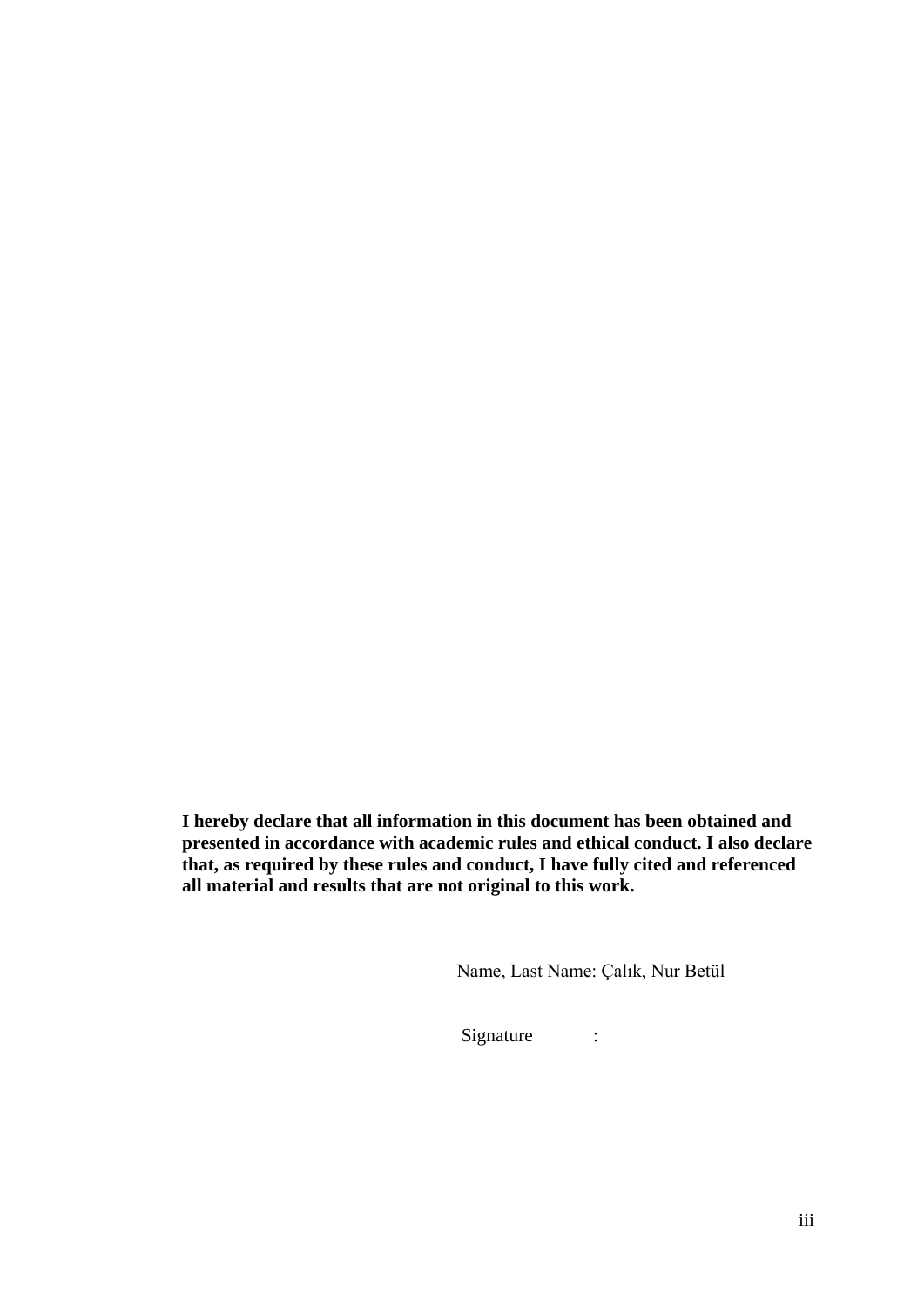# **ABSTRACT**

# BRITISH POLICY AND THE DEVELOPMENT OF PALESTINIAN

### NATIONALISM,

1917 – 1948

Çalık, Nur Betül M.S., Middle East Studies Supervisor: Assoc. Prof. Recep Boztemur

July 2011, 127 pages

This thesis analyzes the emergence and development process of Palestinian nationalism. The role of the notable families within the development of Palestinian nationalism that led Palestinian Arab society during the British Mandate will be discussed in detail. The thesis is going to examine whether Palestinian nationalism is a genuine ideology or it is developed as a counter nationalism against both Jewish immigration and settlements activities and British Mandate. It will also be analyzed Mandate policies which were applied in order to provide balance between both of the nations.

Keywords: Nationalism, Palestinian Nationalism, Palestinian Notable Families, British Mandate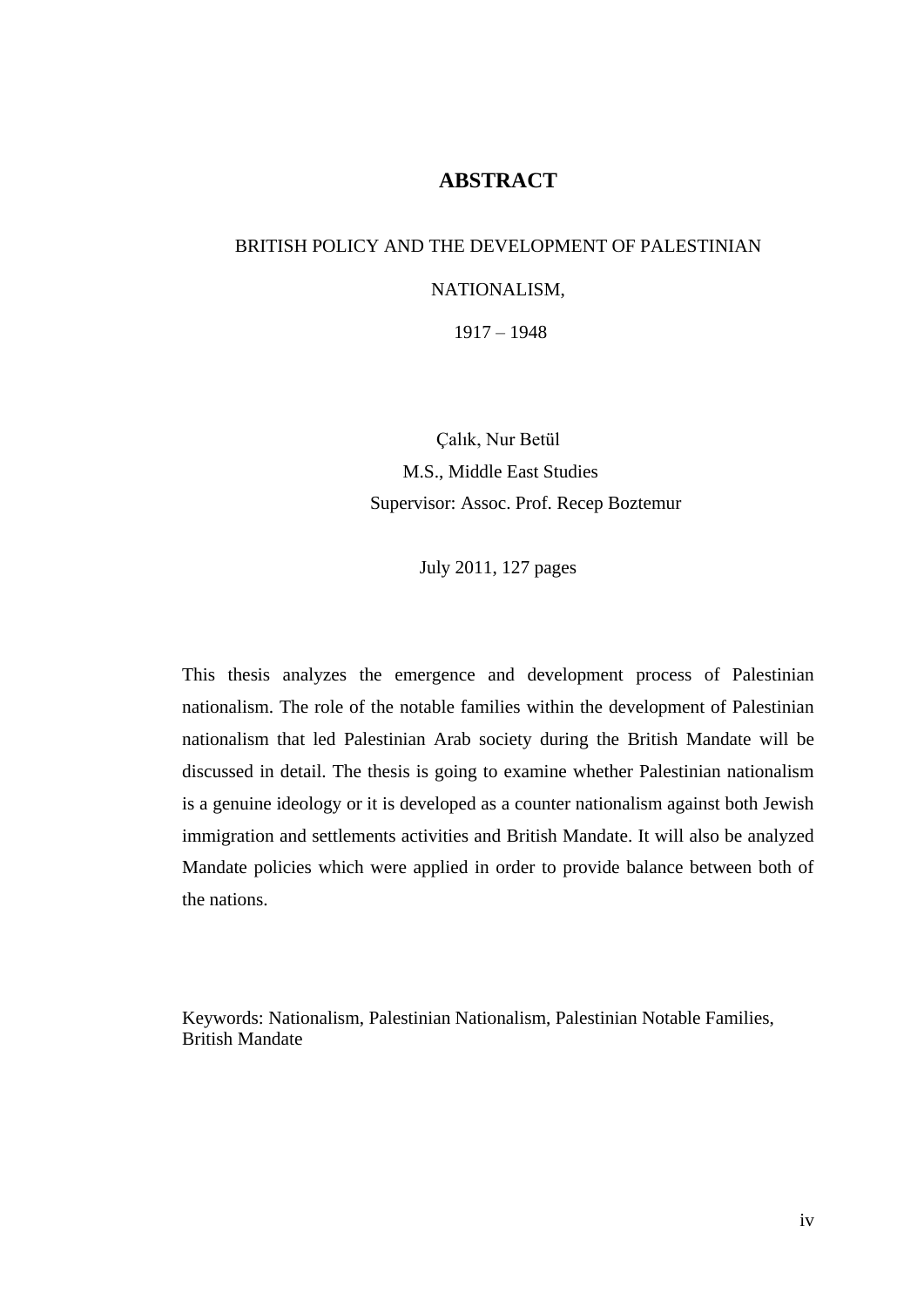### İNGİLTERE POLİTİKALARI VE FİLİSTİN MİLLİYETÇİLİĞİNİN GELİŞİMİ, 1917-1948

Çalık, Nur Betül Yüksek Lisans, Ortadoğu Araştırmaları Tez Yöneticisi: Doç. Dr. Recep Boztemur

Temmuz 2011, 127 sayfa

Bu tez, Filistin Milliyetçiliğinin oluşum ve gelişim süreçlerini analiz etmektedir. Müslüman Filistin halkını yöneten, bölgenin ileri gelen ailelerinin Filistin milliyetçiliğinin gelişmesinde üstlendikleri rol detaylı bir biçimde tartışılacaktır. Filistin milliyetçiliğinin özgün bir ideoloji mi yoksa Yahudi göç ve yerleşim hareketlerine, aynı zamanda İngiliz Manda yönetimine rekabet amaçlı oluşan karşı bir milliyetçilik olup olmadığını inceleyecektir. Ayrıca, İngiliz yönetiminin iki toplum arasındaki dengeyi sağlayabilmek için uyguladığı politikalar da analiz edilecektir.

Anahtar Kelimeler: Milliyetçilik, Filistin Milliyetçiliği, Filistin İleri Gelen Aileleri, İngiliz Mandası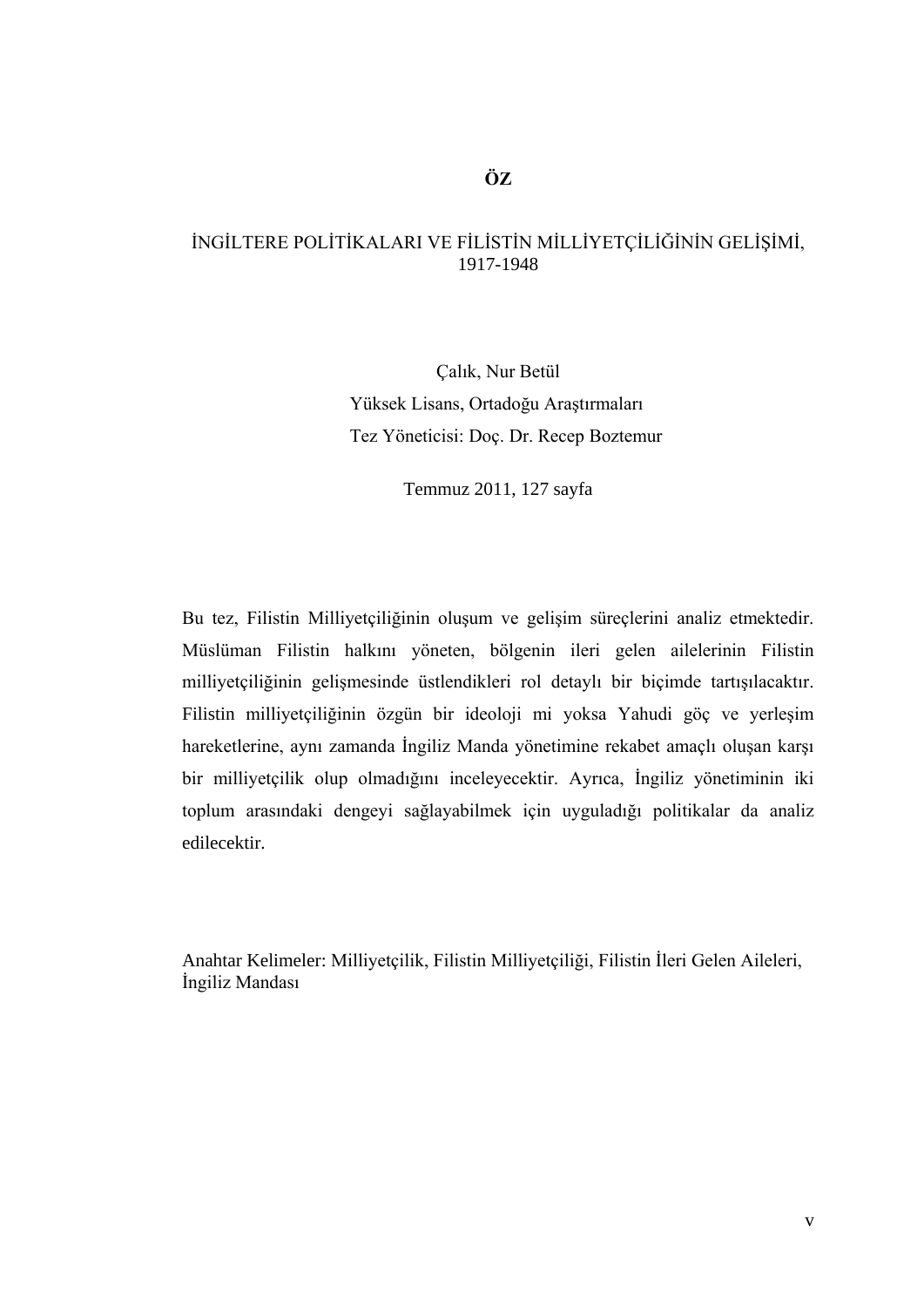#### **ACKNOWLEDGMENTS**

First and foremost I would like to express my deepest gratitude to my advisor Assoc. Prof. Recep Boztemur for his guidance and encouragement throughout the research. I thank him for his sincere support during my undergraduate and graduate education life.

I also thank to my committee members; Prof. Meliha Benli Altunışık and Assoc. Prof. Erdoğan Yıldırım for their contributions.

Most importantly, I would like to present my endless thanks to my parents; Şefik and Tülay and my brother Burhan Kazım Çalık who always put their trust in me. Last but not least, I thanks to my friends; Tuğçe Ersoy Öztürk, İrem Şengül and Zeynep Ceren Akyüz for their friendship, support and positive energy.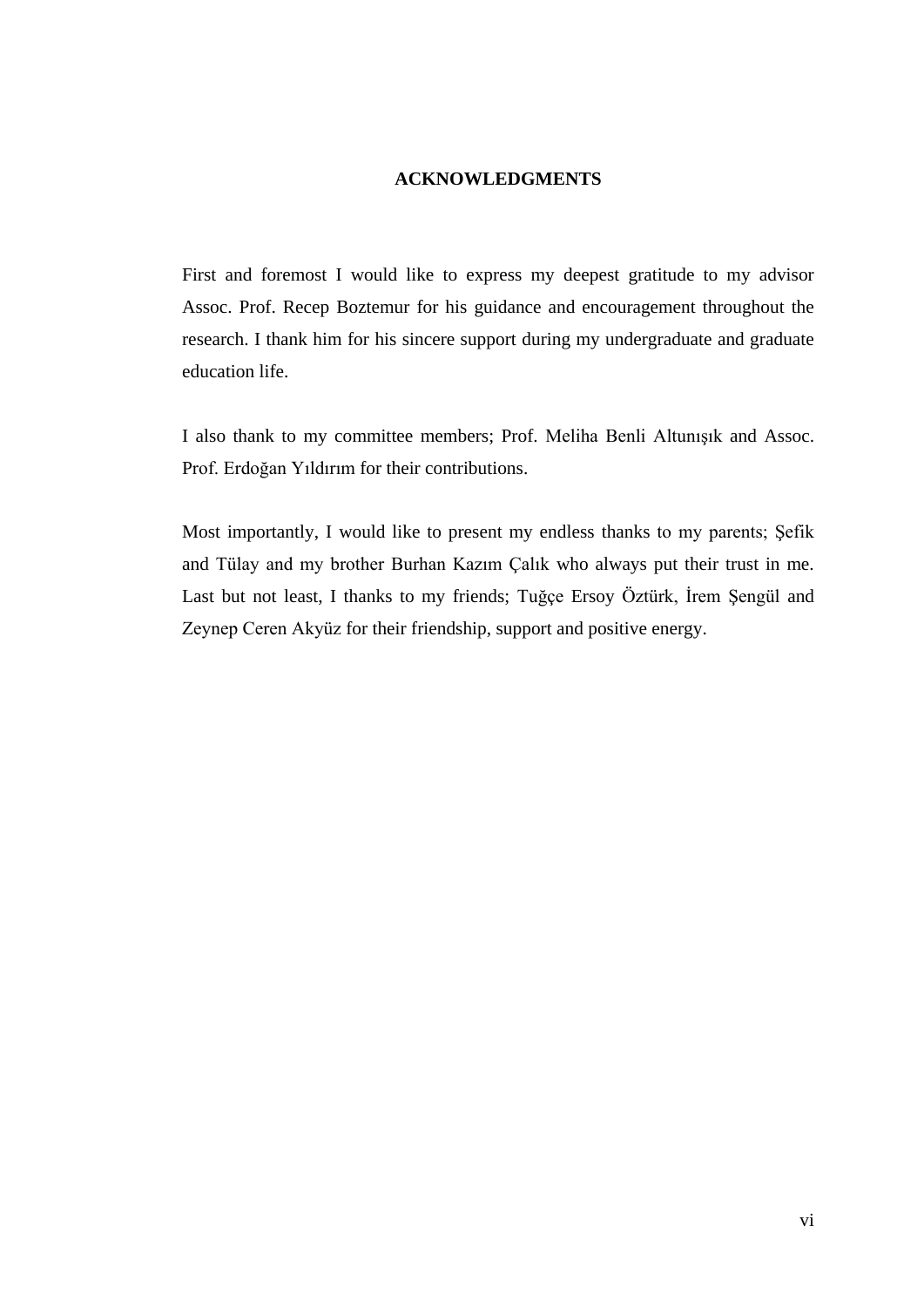# **TABLE OF CONTENTS**

| <b>CHAPTERS</b>                                                        |  |
|------------------------------------------------------------------------|--|
|                                                                        |  |
| 2. NATIONALISM AND PALESTINIAN ARAB NATIONAL                           |  |
| 2.1 Definition and Function of Nation, National Identity and           |  |
|                                                                        |  |
|                                                                        |  |
|                                                                        |  |
|                                                                        |  |
|                                                                        |  |
| 3.1.1 The Case of Jewish Colonists and Palestinian Arabs44             |  |
|                                                                        |  |
| 3.3 Establishment of British Mandate and Mandate Policies during 1918- |  |
| 3.3.1 Churchill White Paper of                                         |  |
| 3.3.2 1929 Wailing Wall                                                |  |
|                                                                        |  |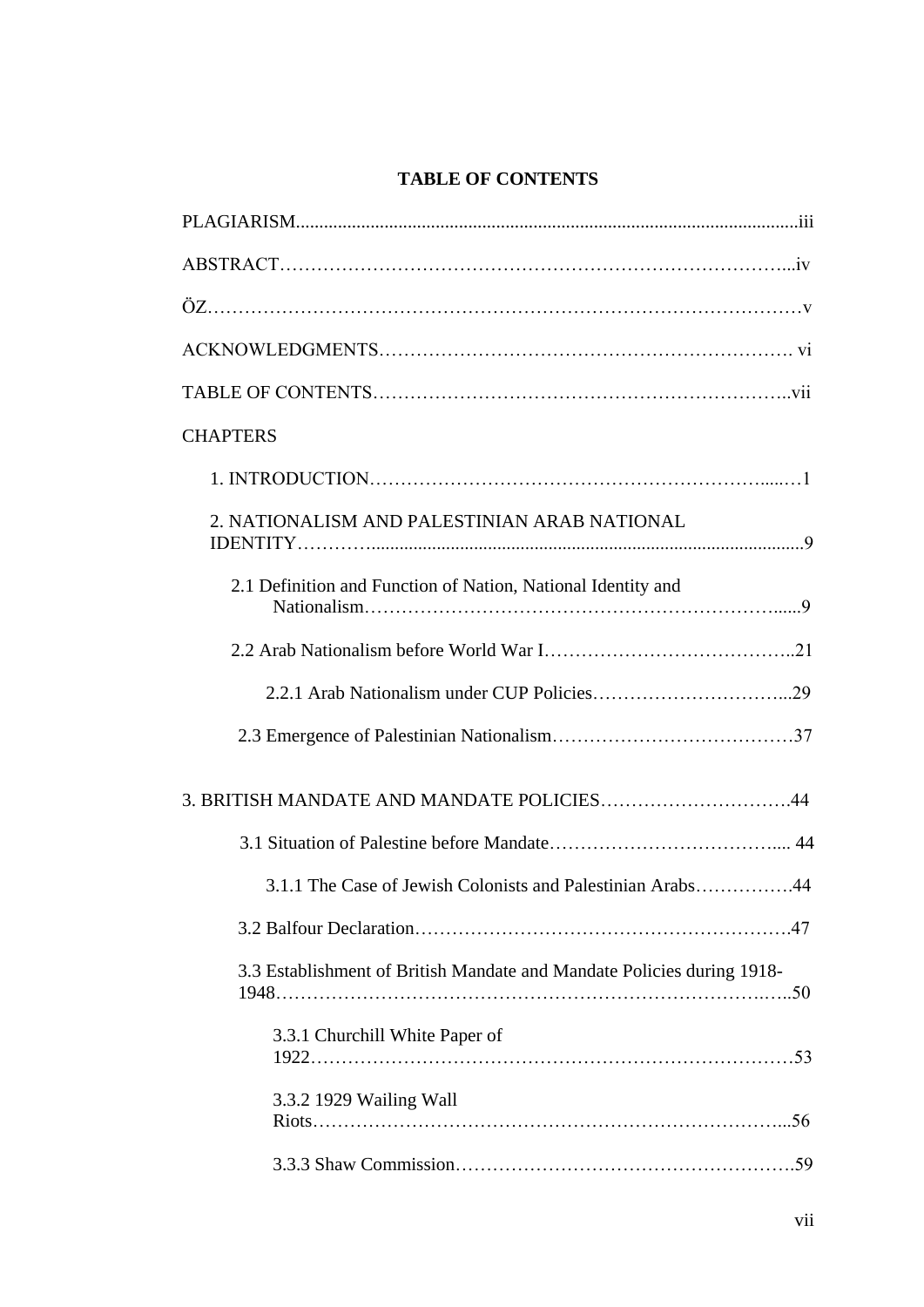| 3.4 Arab Revolt of 1936–1939 and its effects on Palestinian Nationalism63 |  |
|---------------------------------------------------------------------------|--|
|                                                                           |  |
|                                                                           |  |
| 3.6 Palestine during World War II and End of British Mandate79            |  |
|                                                                           |  |
| 3.6.2 Withdrawal of British Mandate and Establishment of                  |  |
|                                                                           |  |
| 4. DEVELOPMENT of PALESTINIAN NATIONALISM and FAMILY                      |  |
|                                                                           |  |
|                                                                           |  |
| 4.2.1 Election of Raghib al-Nashashibi as Mayor94                         |  |
|                                                                           |  |
|                                                                           |  |
|                                                                           |  |
|                                                                           |  |
|                                                                           |  |
|                                                                           |  |
|                                                                           |  |
|                                                                           |  |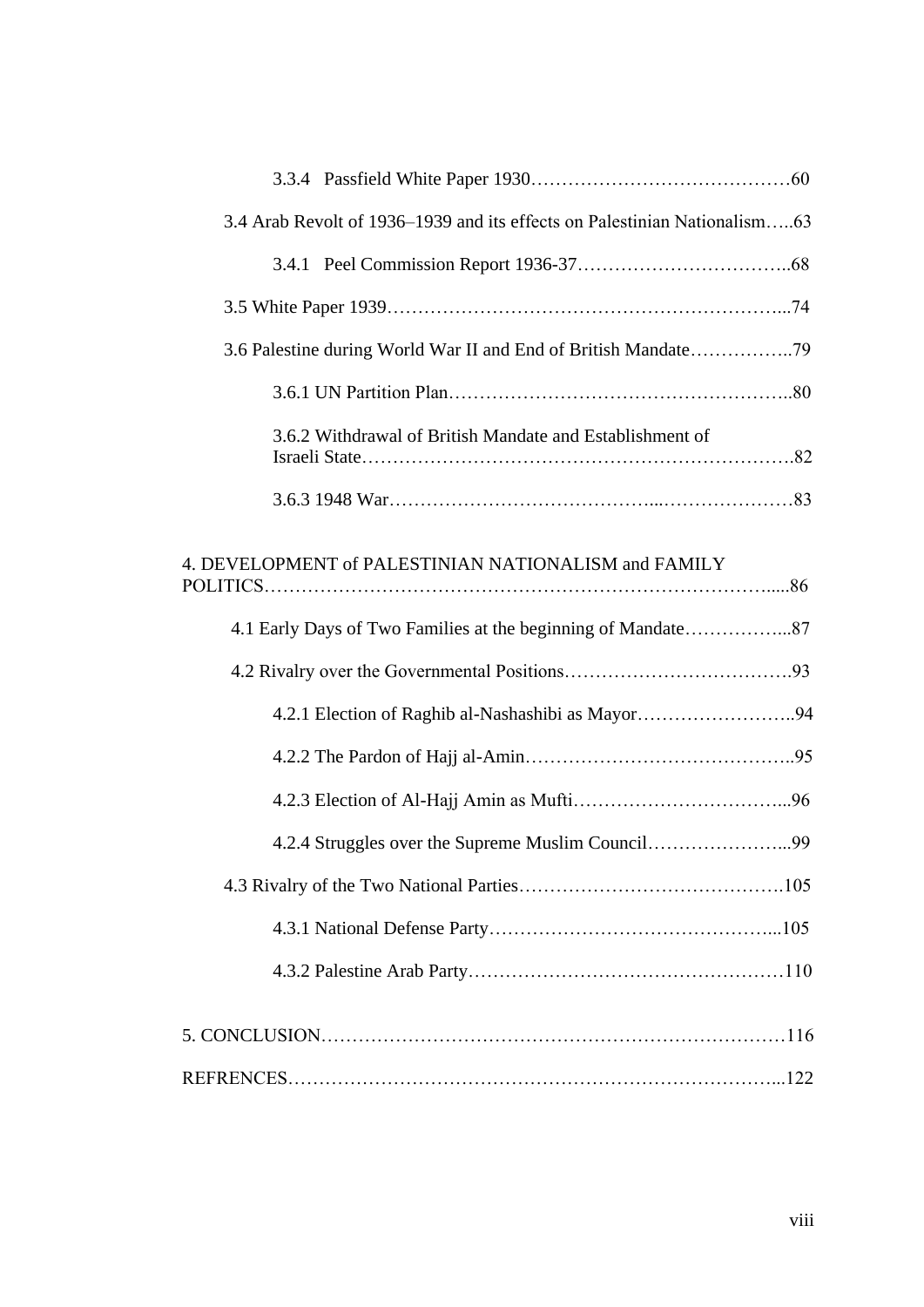#### **CHAPTER 1**

#### **INTRODUCTION**

Though national awakening and the emergence of nation-states go back to the 16th century in Europe, and nationalism became a state-making ideology in the 19th century, Arab societies of the Ottoman Empire were late not only in the development of nationalist ideology, but also in their attempts to establish their nation-states. It should be emphasized that Ottoman citizenship and national awakening of the Ottoman subjects emerged after the Tanzimat Decree in 1839 and until then the peoples of the Empire were classified according to their religious identities depending on the communal representation based on the millet system. Therefore, with the millet system Arab subjects of the Empire were ruled according to their religious identities during the Ottoman regime.

Moreover, the Empire held together many different religious groups and ethnic identities for almost six centuries thanks to the loyalty not in a national but in a dynastic sense until the  $19<sup>th</sup>$  century. In other words the loyalty of the non-Muslim subjects, including Bulgarians, Serbians, Greeks, and all others was to the house of Osman and the Muslims felt belonging to the dynasty as well as to the Islamic *umma* with which the Ottoman Empire legitimized its sovereignty. However, when these different populations from different regions under the Empire had also been affected in the  $19<sup>th</sup>$  century by Western ideologies like nationalism, concepts of patriotism and nationhood, the breaks from the Empire started. Thus, in order to gain the loyalty of the subjects, the Ottoman bureaucracy adopted the ideology of unification, Ottomanism until the early years of the  $20<sup>th</sup>$  century. Its emphasis was on the common Ottoman citizenship and loyalty.

However, the development of Turkish nationalism especially during the Young Turk governments after 1908 caused the reaction of Arabs. The Arabs that have been populated in Middle Eastern region were one of the significant subjects that involved in nationalist movements against the Ottoman Empire. The rise of nationalist movements both in Europe and in Ottoman Empire caused the Arabs to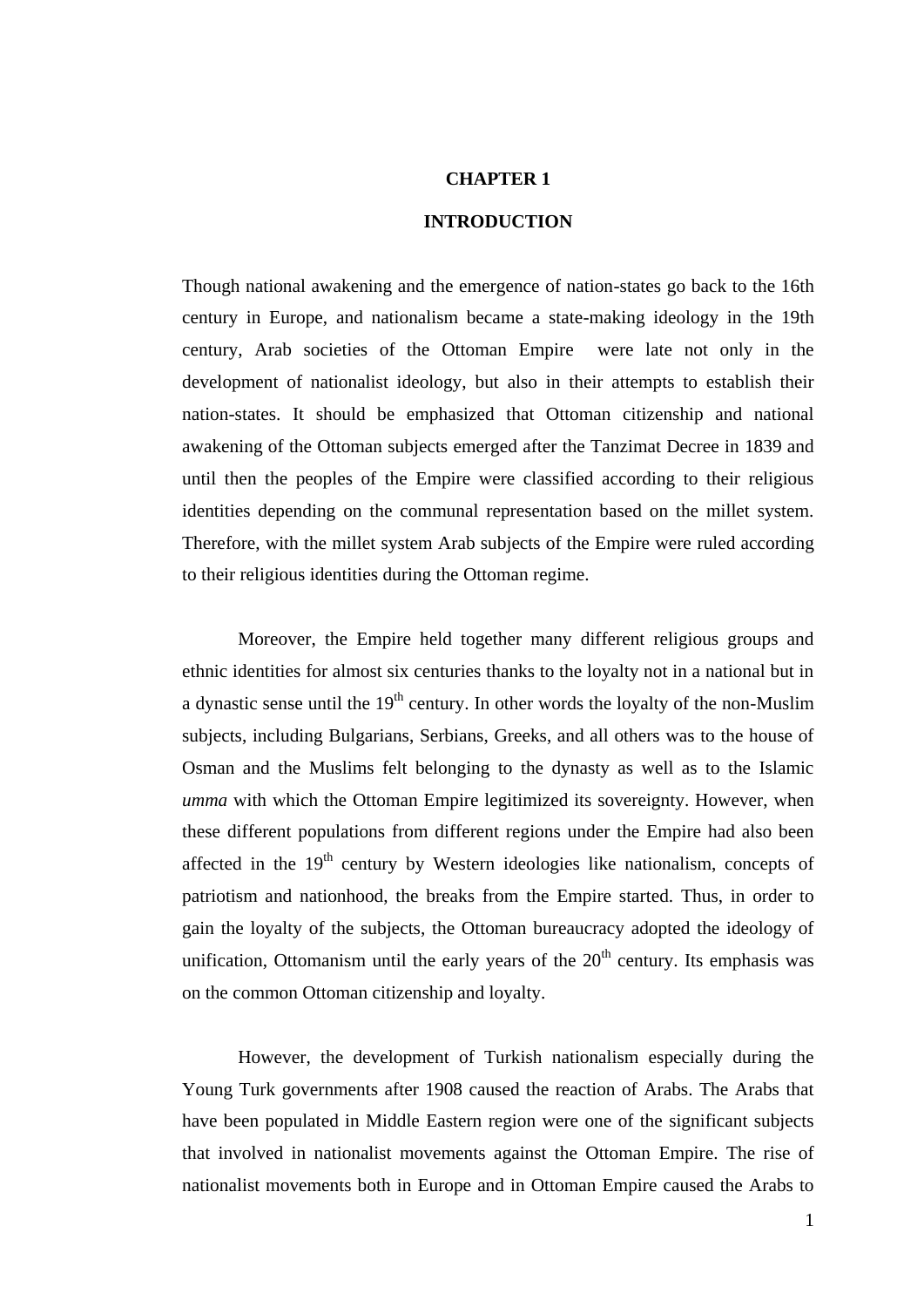response these developments initially with political Arabism in which the goal was reform, greater Arab autonomy and insurance of the Arab rights within the Ottoman Empire. However, Arab nationalism with which absolute political Arab independence was aimed became main ideology of the Arab unification during the World War I.

Therefore, the Middle East entered a new era that witnessed the waves of nationalism from Europe, which were in the highest, symbolic and intellectual form. Nationalism in the Middle East "was a reaction of the Muslim World, to its own political degeneration, an awakening to its own weakness, an attempt to remedy its shortcomings by use of the latest imported Western ideologies"<sup>1</sup>. Although Arab nationalism was a twentieth century ideology, it was not an accidental event. Arab nationalism was a doctrine and system of ethics that appeared as the outcome of difficult intellectual crises that were experienced by Islam and it was also used as a political weapon against European domination<sup>2</sup>. It was not a fully-developed ideology until 1918 which had grass-roots support and a program that would serve as a guide for the action<sup>3</sup>. It was rather an idea that appeared as a response to nationalism both within Ottoman Empire and Europe.

Although the role of Syria and Lebanon was significantly emphasized within Arab nationalism, Palestine had also important effects over it. However, when the ideology of Greater Syria which involved Syria, Lebanon and Palestine territories and required political efforts of the three entities, began to be focused mostly on Syrian and Lebanese leadership and governance, Palestinian nationalist activities began to be centered around Palestinian Nationalism in specific manner. Moreover, as a result of the failure of the universalism of Arab nationalism, the Palestinian politics lost their importance and received not enough attention. The

<sup>1</sup> Don Peretz, *Middle East Today*, New York: Praeger Publishers, 1988, p.132

<sup>2</sup> Slvia Haim, *Arab Nationalism: An Anthology*: Introduction, US: University of California Press,1962, p,6

<sup>3</sup> Muhammad Muslih, *The Origins of Palestinian Nationalism*, New York: Colombia University Press,1988, p.213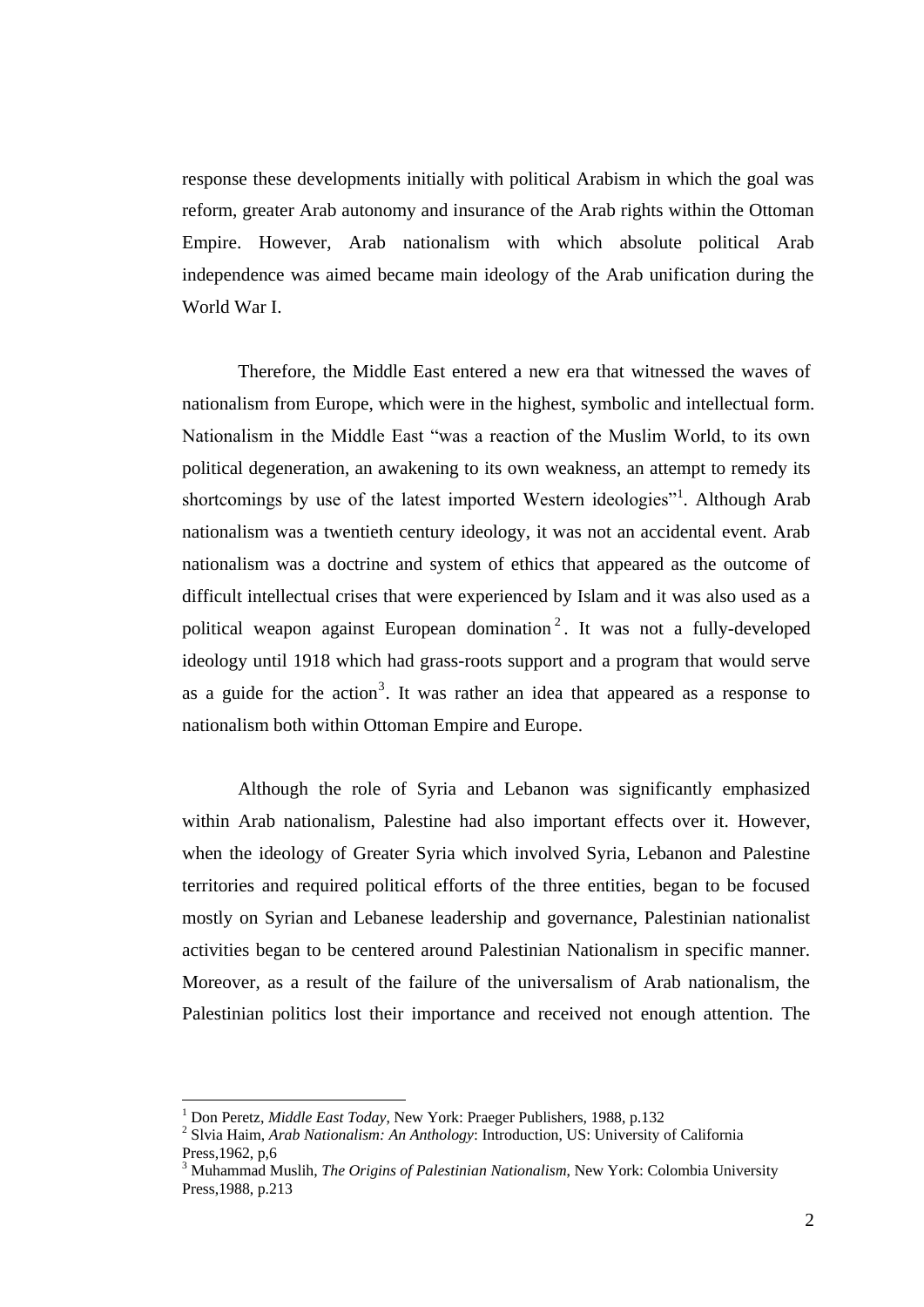question of Palestine was not at the top of the agenda of Lebanese, Syrian and Iraqi politics. Therefore, Palestinian nationalism began its development within itself.

This thesis aims at analyzing Palestinian nationalism with regard to the relations between nationalist groups, and between these groups and the British mandatory government. The problematic of the thesis is that Palestinian Arab nationalism had its origins in the development of Arab nationalism in general, however it emerged during the British Mandate within the struggle between the nationalist groups on the one hand, and their relations with the mandate power on the other. It can also be said that the reaction to Zionism and the Israeli state contributed the different path that Palestinian nationalism took. Therefore, the subquestions of the thesis are as follows: "Was there a genuine Palestinian Nationalism as different from Arab nationalism, and if so what characteristics did Palestinian nationalism have?", "Did Palestinian nationalism develop as counter-nationalism against political Zionism and British Mandate?", "What families were politically dominant in Palestine?" and "What were the political sources of power of these families? "How much were these families divided in national issues?", "Did their position vis-à-vis the British rule affect the development of Palestinian nationhood? The thesis will therefore examine the emergence and development of Palestinian nationalism and attempt to demonstrate the role of the most popular leading families of Palestine over the development of Palestinian nationalism in the region after the collapse of the Ottoman Empire and during the British Mandate. Their positions and situations against pro-Jewish policies of the British administration and against Jewish immigrations are the main issues of this thesis study.

As a result of all these negative effects, Palestinian nationalism began its own political emergence. It emerged as a reaction to the growth of Jewish settlements in Palestine. Zionism was the most important factor that caused the motivation of Palestinian Arabs to organize themselves politically and they also formulated their nationalist ideology. Zionism led the Palestinian people to emphasize the significance of the aggressive leadership, unity and organization. Zionism provided for Palestinian nationalism a focus and a pivot around which the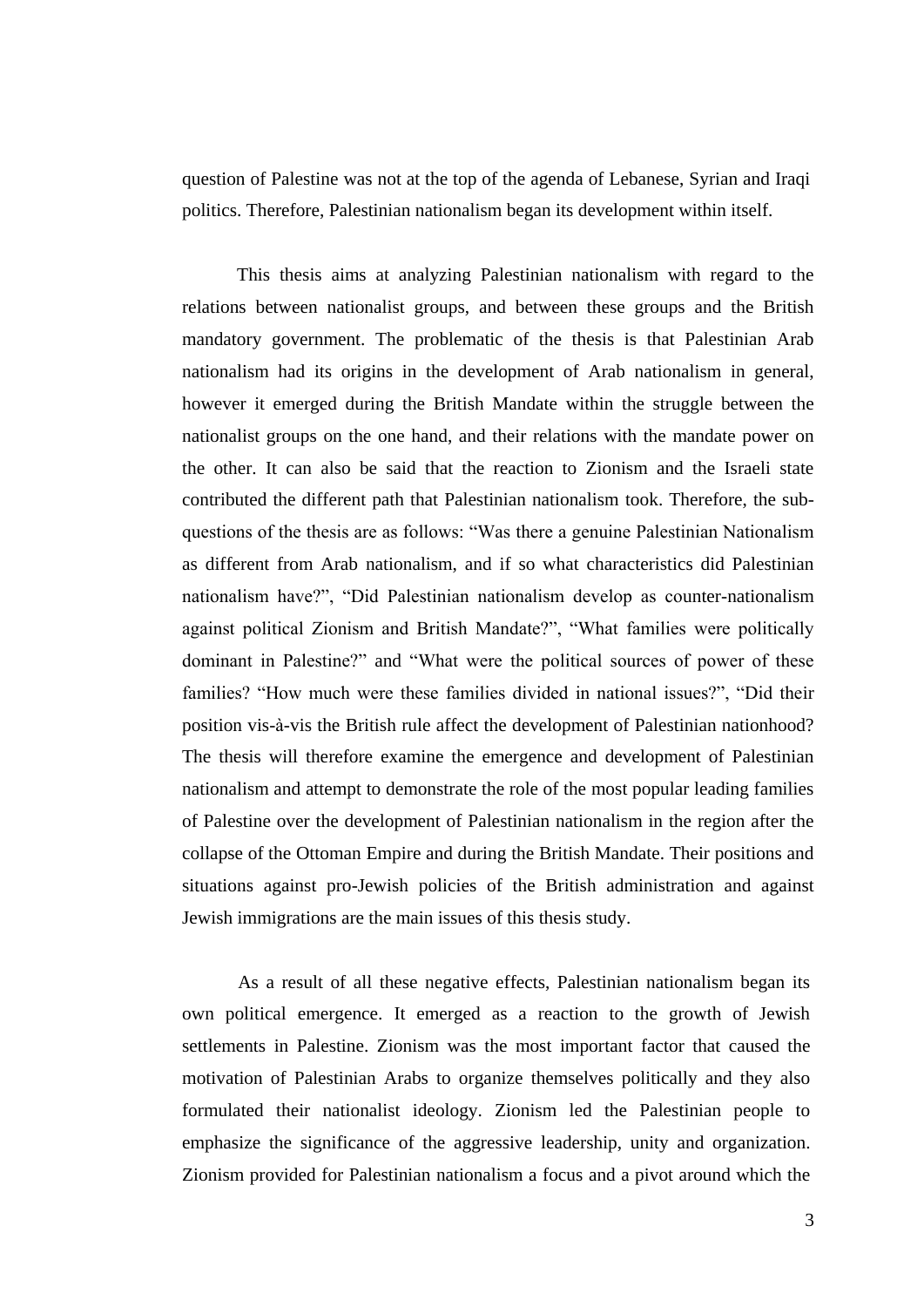politics of Palestinians were centered. W. Cleveland argues that Palestinian nationalism was not an ideology which was defined by the Mandate but it was a reaction against the increase in Jewish settlement and British Mandate  $4$ . Furthermore, Jewish immigration, land purchases, rapid growth of Jewish settlements and economic improvement of the Jewish people while Palestinian Arabs were struggling with the impoverishment were also other dynamics for the emergence of Palestinian Nationalism.

According to Lewis, "there have been states in this region before the Mandate, but they were not called Palestine; there were places called Palestine in this region before that, but they were not states<sup>55</sup>. The identity of the Palestinian people was defined by religion, by descent or by allegiance to a particular state, ruler, and locality. The formation of a political entity as Palestine, national identity as Palestinian and the construction of Jerusalem as capital city were constituted by the British Mandate. In addition to the continuing threat of increase in the Zionist movement, the anti-colonial nationalist movements of neighboring Arab countries, Syria, Egypt and Lebanon, contributed to the increasing militancy of Palestinian nationalism. Moreover, the possibility of becoming alienated minority of Palestinian Arabs in their own territories led the emergence of fear among them and caused these people to focus on their own local interests and wishes. These fears led to the emergence of Palestinian patriotism. Palestinian patriotism rejected Zionism completely because the Palestinians believed that the aim of Zionism was to seize Palestine from the hands of the Arabs. Palestinian patriotism needed a strong challenge that would convert it to a full-fledged Palestinian nationalism that has its own ideology and its own institutional framework. Two challenges provided the conversion of Palestinian patriotism to Palestinian nationalism: the first one was the fragmentation of the Arab nationalist movement and the second one was the division of Syria among Britain and France.

<sup>4</sup> William Cleveland, *A History of the Modern Middle East*, US: Westview Press,2000, p.153

<sup>5</sup> Bernard Lewis, *From Babel to Dragomans: Interpreting the Middle East*, New York: Oxford University Press, 2004, p.153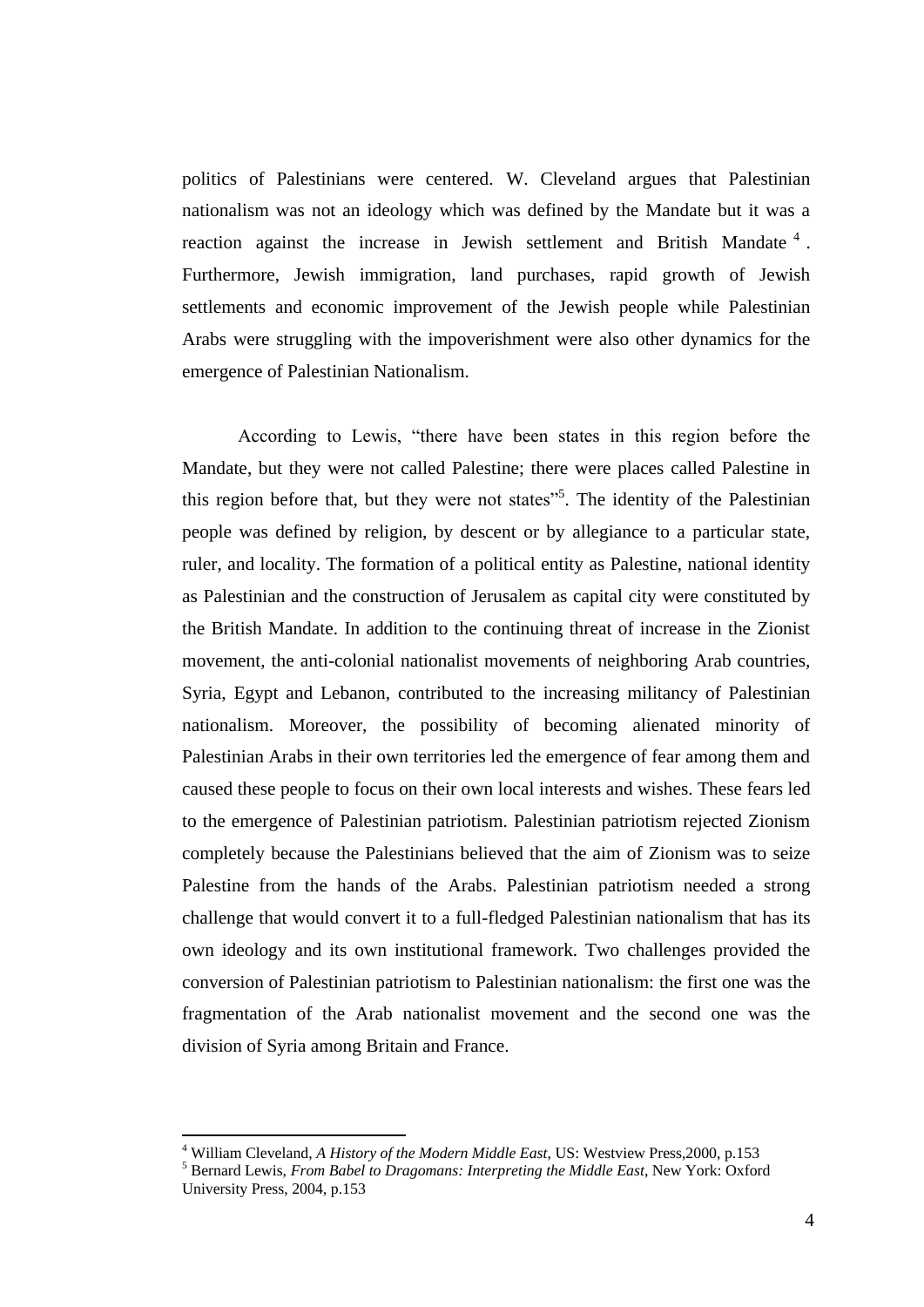Furthermore, another impulsion was the social environment that involved the long-term growth of the *Yishuv*. It caused the increase of Palestinian national movement which was led mostly by the family and clan network of the Palestinian Muslims. The village and local rulers gave their support to the leading families and these leading families accelerated the process of the first serious nationalist mobilization in Palestine that caused Great Arab Revolt between 1936 and 1939. However, these political developments left the national movement as fragmented as ever and the rivalry between families continued as a competition between national parties. That situation negatively affected the development of Palestinian nationalism whose roots were created against the Jewish settlements during the Mandate Period.

Additionally, the notable families that created and led Palestinian nationalism had linkages with the Ottoman imperial bureaucracy. The institutional framework in which ideologies of Ottomanism and Arabism competed with each other and in which Palestinian nationalist movement appeared were formed by these notable families. However, the most important problem which prevented the improvement of the Palestinian nationalism was lack of political unification and division between the families. The social structure of the Muslim community was composed of main families and tribes among that rivalry within the leading families, existed. According to Ilan Pappe, in addition to this political division and rivalry, the lack of leadership and lack of institutionalization comparing to Jewish community were the other main problems of the unification of the Muslim community<sup>6</sup>. There was not a widespread membership within the network which affected the development of Palestinian Nationalism.

The political source of power of these families were connected to their possession of property, their tradition of learning and their integration into the Ottoman system of government in the second part of the  $19<sup>th</sup>$  century. Moreover, an official post in government service was an opportunity for the acquisition of wealth, influence over society and a status symbol. High status families could benefit from

<u>.</u>

<sup>6</sup> Ilan Pappe, *Modern Filistin Tarihi:Tek Ülke İki Halk*, Ankara: Phoenix Tayınevi, 2007, p.137-138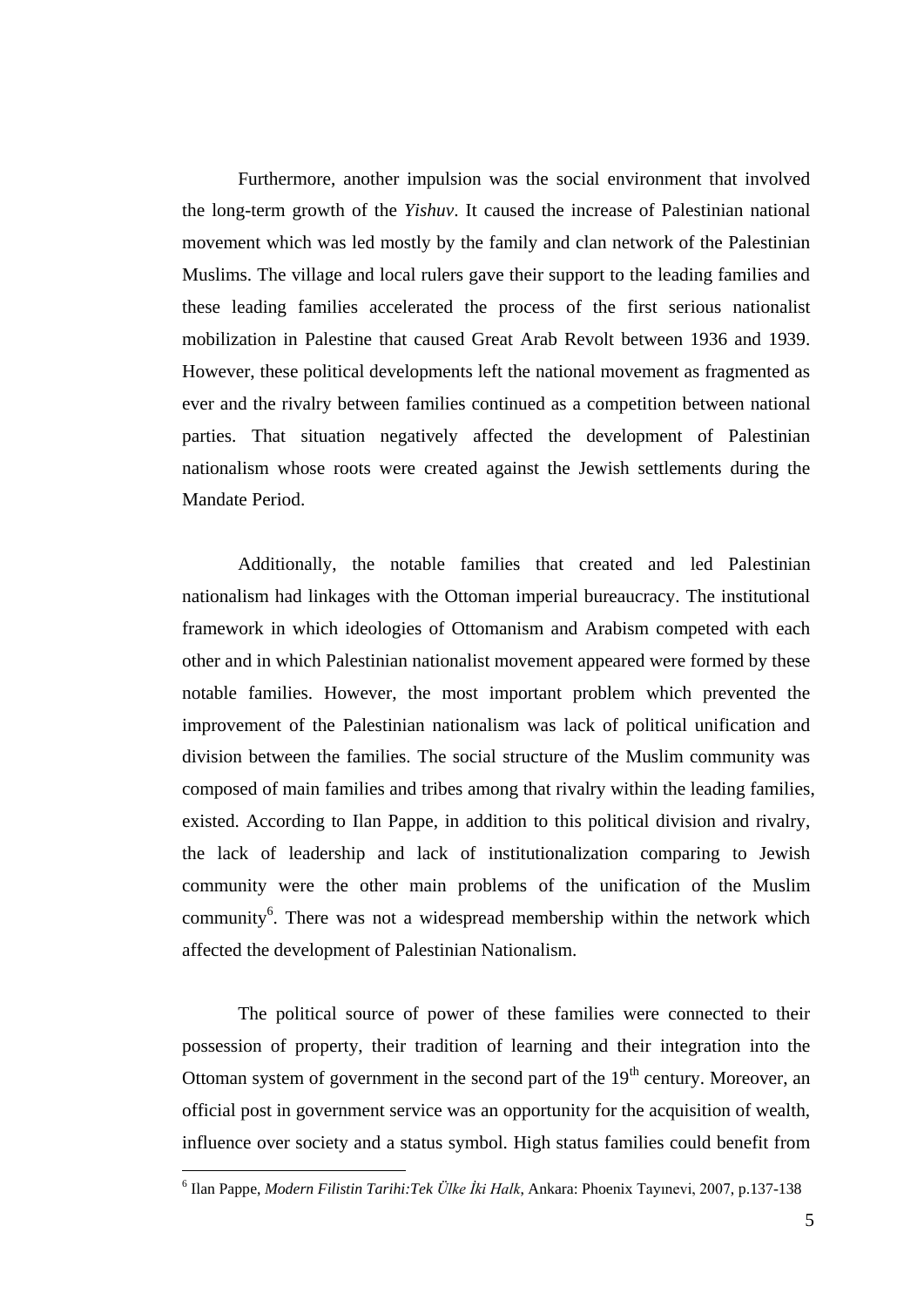these situations and the high positions were occupied by the members of these families. Therefore, these families could acquire authority over the local society and they began holding intermediary position between the government and the community. Besides these, the urban leading Palestinian families made use of these official posts to obtain legal rights to more land and private property<sup>7</sup>. The intensified involvement of the notable families in economic and administrative activities caused them to extend their economic sources of the financial power also.

This thesis is going to discuss that whether Palestinian nationalism is a rooted and genuine nationalism that has existed constantly or appeared as a reaction. Moreover, another important argument of the thesis is that whether Palestinian nationalism is a nationalism that depended upon Arab nationalism or not. Palestinian nationalism is both dependent and independent nationalism because it emerged within the concept of Arab nationalism as a part of the Greater Arab state but later on it was separated from Arab nationalism. When the aim of the establishment of the Greater Arab state turned into the foundation of Greater Syria; Palestinian nationalism was broken out from Arab nationalism and emerged as a separate ideology and movement.

In its analysis of Palestinian nationalism, the thesis is composed of five chapters, including the introduction in the first and the conclusion in the last chapter. The second chapter discusses the definitions of nation, national identity and nationalism. Furthermore, the formation and development of Arab nationalism during the First World War under CUP policies will be discussed. The perceptions of different nationalism writers, relevance of these perceptions and definitions with Palestinian nationalism and lastly the emergence of Palestinian nationalism and its break from Arab nationalism are going to be analyzed in detail. Moreover, claims of some contemporary writers of nationalism and the opposite views will be discussed. Whether nationalism produces and invents nations or nations produce and invent nationalism and whether a nation exists without having its own state or not will be the main subjects that are going to be discussed in this chapter.

<u>.</u>

 $<sup>7</sup>$  Muslih, p.218</sup>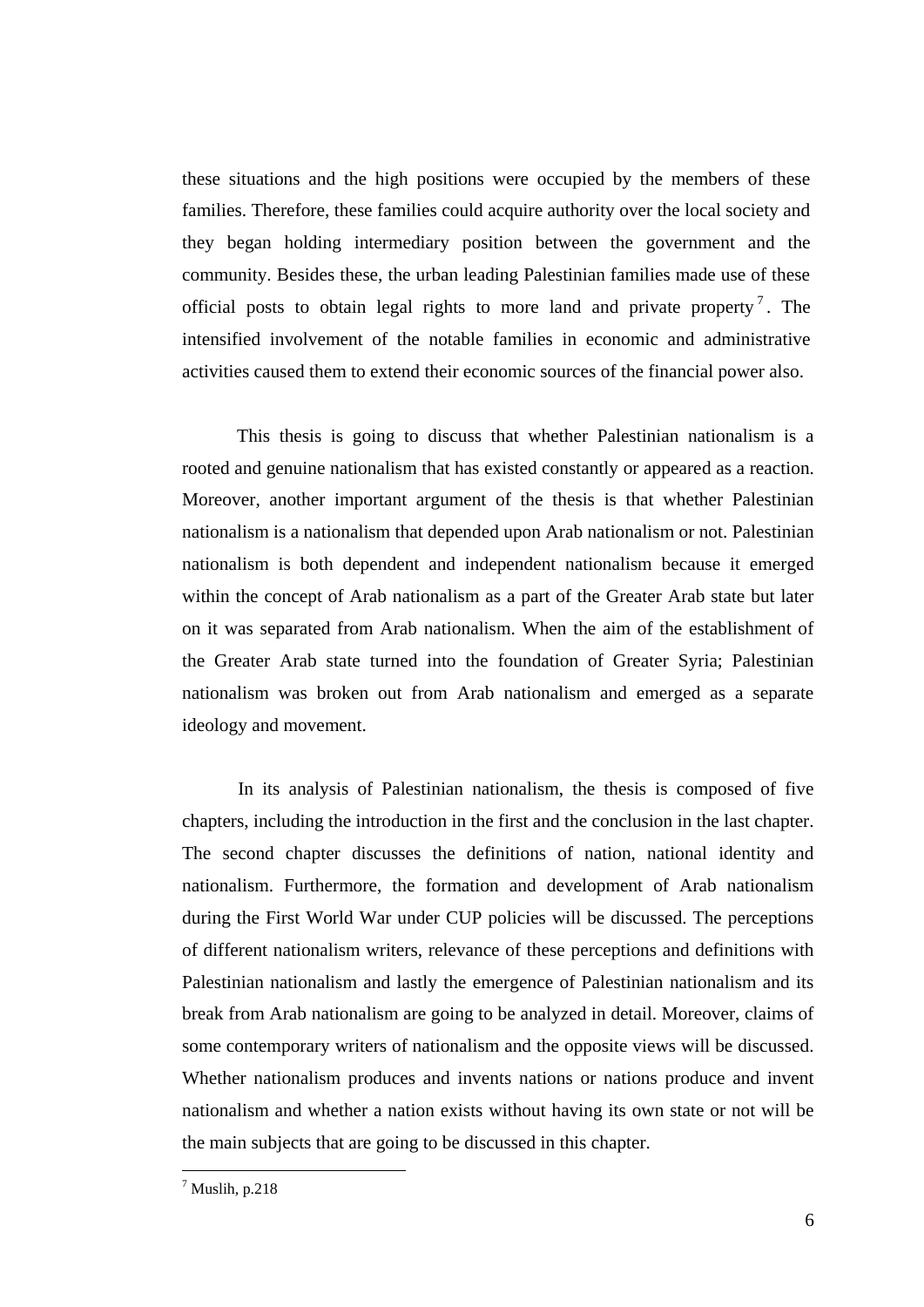Although Palestinian nationalism has appeared as a counter nationalism and developed as a part of Arab nationalism rather than a single and unique ideology, the existence of Palestinian Nationalism cannot be ignored today due to not possessing an official state and state borders in order to provide its security against challenges of other powers as the modernist model of nationalism claimed. The modernist writers of nationalism asserted that nations are made by the state, and its nationalist ideology, and they could pursue their existence as long as they possess territorial borders and official states. However, this thesis focuses on the widelyaccepted definition of nation that involves arguments of both modernist and nationalist discourses. This definition explains nation as it is composed by historical territory or homeland, common myths and common historical memory, a common collective public culture, legal rights and duties that are necessary for public, a common economy on which people have the freedom of movement.

In the third chapter, the period of British Mandate, the situation of Palestine under the Mandate and its policies over both the Palestinian Arabs Jews will be examined. The strategies and policies of the Jewish population such as immigrations and settlements that led to the awakening of Palestinian nationalism and balance policies of Britain such as publication of different White Papers for the sake of both sides in order not to attract the reaction of Palestinian Arab or Jewish population are going to be explicated. As a result of strict immigration and settlement movements of the Jewish people and as a result of non-prevention of those by the British Mandate, the Arab Revolt arose. Therefore, in that section of this thesis, the Arab Revolt, measures that were taken by British administration to end the revolt, the reaction of the Mandate and the effects of the revolt over the development of Palestinian nationalism will be discussed. Besides, the situation of Palestine during the World War II, the withdrawal of British Mandate, the partition of the region and the establishment of the Israeli state are also the focuses of this part.

And in the fourth chapter, the awakening of the Palestinian Arab notables and families, their situation and rivalry for the power share in the region under the British Mandate period will be examined. This rivalry not only weakened the unity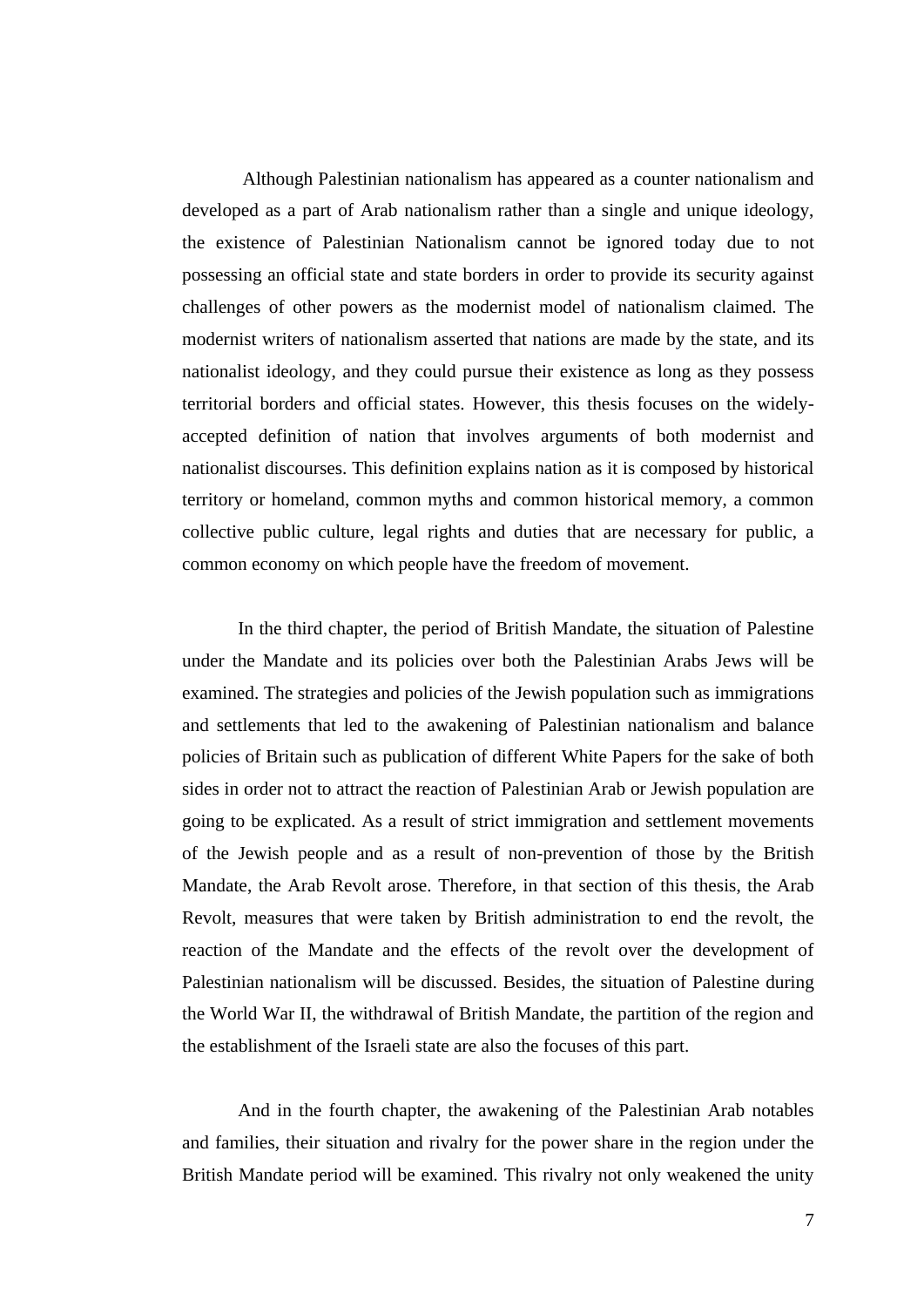of the Palestinian people but also worsened the existence of their political authority which was necessary to constitute power against the Jews and British Mandate even though it was weak. Moreover, the political groups, societies and national parties, governmental positions and the rivalry of the families over these positions by the way of political parties and the significant figures from these families who led the Palestinian society are going to be emphasized. As a result of the rivalry between Palestinian notable families and clans, the Palestinian national movement was left weak and the unity among the Palestinian Arabs could not be provided. Thus, the disunity was used and benefited by the British Mandate and Jewish political movement for their own sake.

Methodologically, different research methods are going to be used throughout this thesis. It is composed of methods of description, explanation and comparisons and hermeneutic. In order to write about the definitions of nationalism, the preferred method is going to be the description and this will lead to literature search about nationalism. Furthermore, the method of comparison and sampling are the other methods that will be used in order to see different types of nationalisms and to decide which ones are the most relevant for the main issue. Moreover, the thesis also refers to the methodology of hermeneutic in order to provide better understanding of the topic and therefore, analyses will be made at the end of the discussions. The explanatory method will be applied for the clarification of the policies of the British Mandate and it is the most useful way for examining the families and their rivalries. In short, in order to provide objectivity, the comprehensive-explanatory-interpretative approaches are going to be implemented rather than total acceptation or total rejection.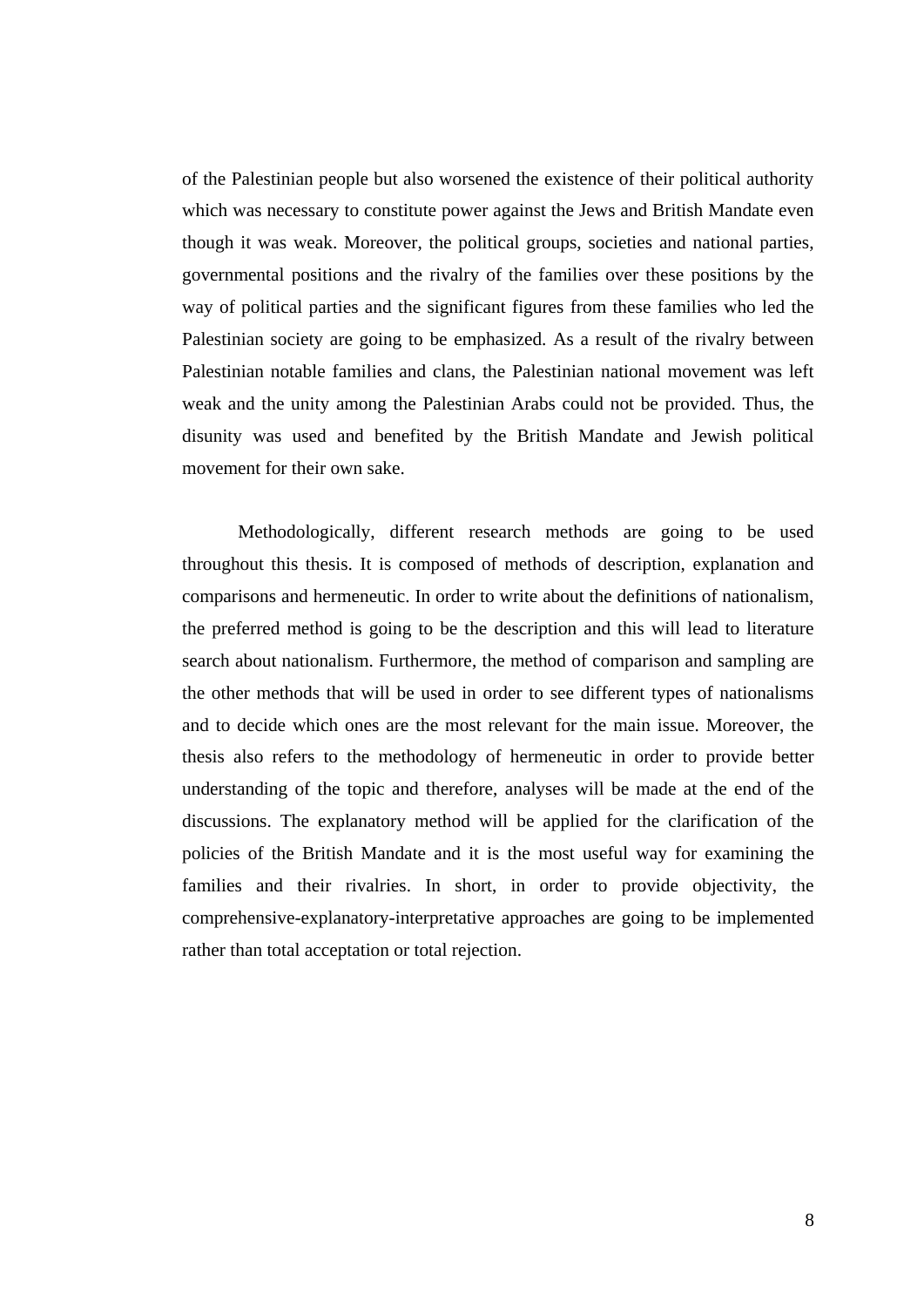#### **CHAPTER 2**

#### **NATIONALISM AND PALESTINIAN ARAB NATIONAL IDENTITY**

#### **2.1 Definition and Function of Nation, National Identity and Nationalism**

The definition of the nation by the French philosophers during the Enlightenment emphasized that nation is a public community which obeys the same rules and foundations in a specific country. The meaning of national identity requires a political society that implies common institutions, and a unique constitution involving the rights and duties for all individuals of society. Nation, as an ethnic group involves determinative characteristics such as language, religion, racial background, culture and territory and it is generally open to political mobilization<sup>8</sup>. Kedourie makes his definition of nation depending on the idea of the general will as follows:

> "by the definition, nations are composed of citizens who are at one with each other, among whom there is neither conqueror nor conquered, neither ruler nor subject, but all are animated by one general will, willing the good of nation, which is also that of the individual".

However, a detailed definition that is different from the political point of view defines the nation both as a whole community that possess unity of language, religion, belief, history and culture and as an administrative unit whose individuals that have both economic and social benefits within the same territory, and connected to it with their sense of belonging<sup>10</sup>. In fact, the most important element of the formation of a nation is the *belief* of individuals in which common features create their own nation. Historical language and cultural features create the national consciousness of the society.

<sup>8</sup> E. F. Borgatta," Nationalism", *The Encyclopedia of Sociology*, New York: Macmillan Reference, 2000, p.1939

<sup>9</sup> Elie Kedourie, *Nationalism*, London: Hutchinson & Co., 1960, p. 120

<sup>&</sup>lt;sup>10</sup> Recep Boztemur, "Tarihsel Açıdan Millet ve Milliyetçilik: Ulus-devletin Kapitalist Üretim Tarzıyla Birlikte GeliĢimi", *Doğu Batı*, No: 38, 2006, p.161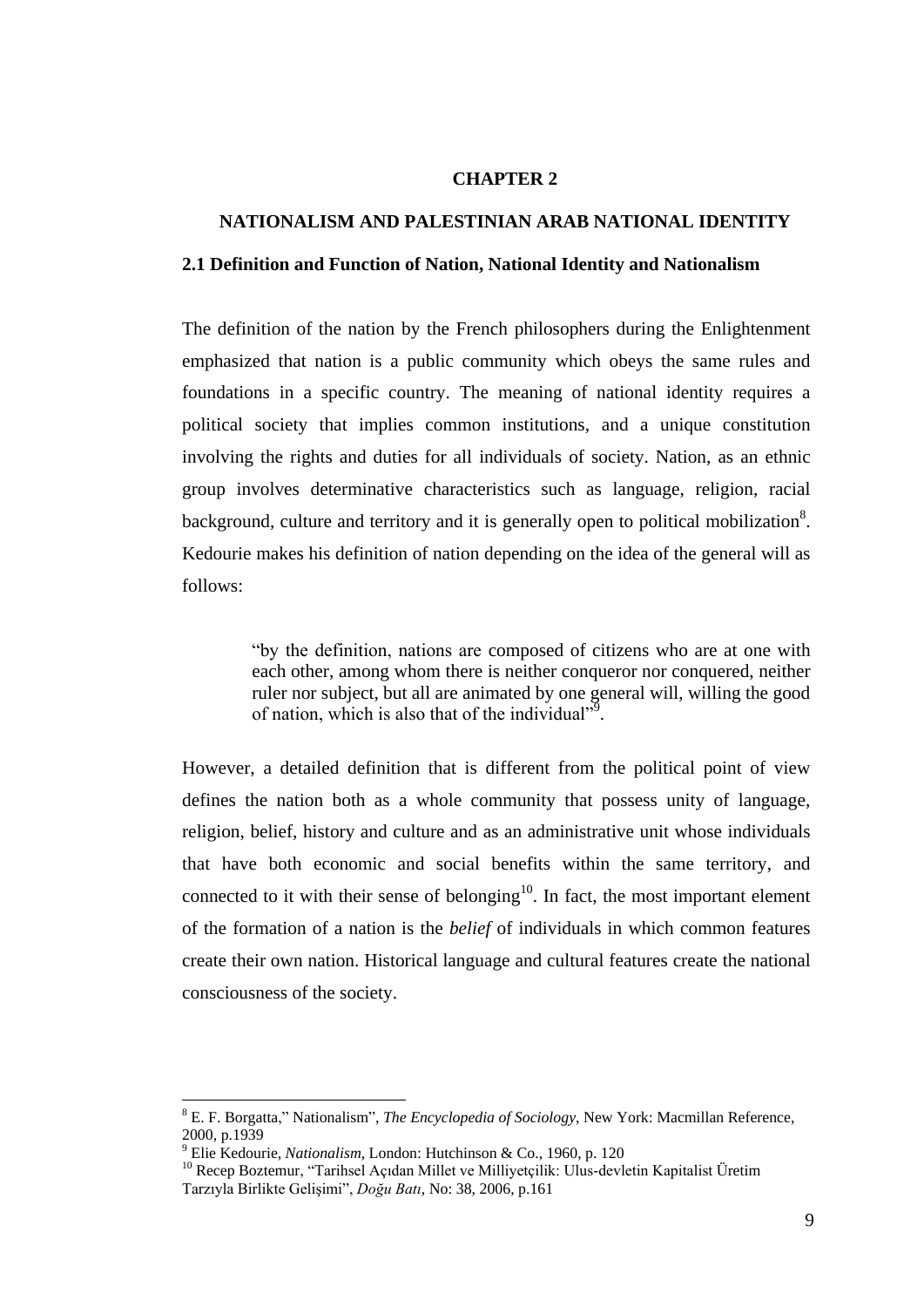Another important component of national identity is a social place and a piece of land whose borders have been roughly defined. Under the Western model, the dominant ideology of national identity is *territoriality* and a nation should have a well-defined territory which is historical homeland. The meaning of a homeland for national identity requires a society with its own law under which individuals of society are equal and have a sole political will $^{11}$ .

In addition to territory and political will of the public, language is another way of gaining consciousness for an individual of his personality. The unity of language both provides communication of the individuals in a society and the exclusion of the others who are not able to speak their own language. The perception of the "other" by referring to their common features is another point that constitutes the nation. Kedourie also emphasizes the importance of language for the formation of a nation. Therefore, he writes that "language is not only a vehicle for rational propositions, it is the outer expression of an inner experience, the outcome of a particular history, the legacy of a distinctive tradition  $12$ . Moreover, language also provides to distinguish one nation from another and it is a criterion for the recognition of the existence of a nation and recognition of the right of nation to form a state on its own: "The people who speak an original language are nations and that nations must speak an original language. To speak an original language is to be true to one's character, to maintain one's identity..."<sup>13</sup>. According to Kedourie, there can be more than one type of nationalism, like linguistic, racial and religious nationalisms and there is not a specific difference between linguistic and racial nationalisms. The importance of language depends on the position of language like a sign of continuity and peculiarity of a nation. Additionally, Benedict Anderson also gives importance to language for nationhood. He thinks that importance of common language is based upon to create sense of national solidarity in order to define imagined community as a nation. According to him, nationalism replaced Latin and used-languages of high cultures and administrations with the privilege of vernaculars that are also involved in it. He also writes about the ways of

<sup>&</sup>lt;sup>11</sup> Anthony Smith, *Milli Kimlik*, İstanbul: İletişim Yayınları, 1994, p.34-35

<sup>12</sup> Kedourie, *Nationalism*, p. 62

<sup>13</sup> *Ibid.*, p.67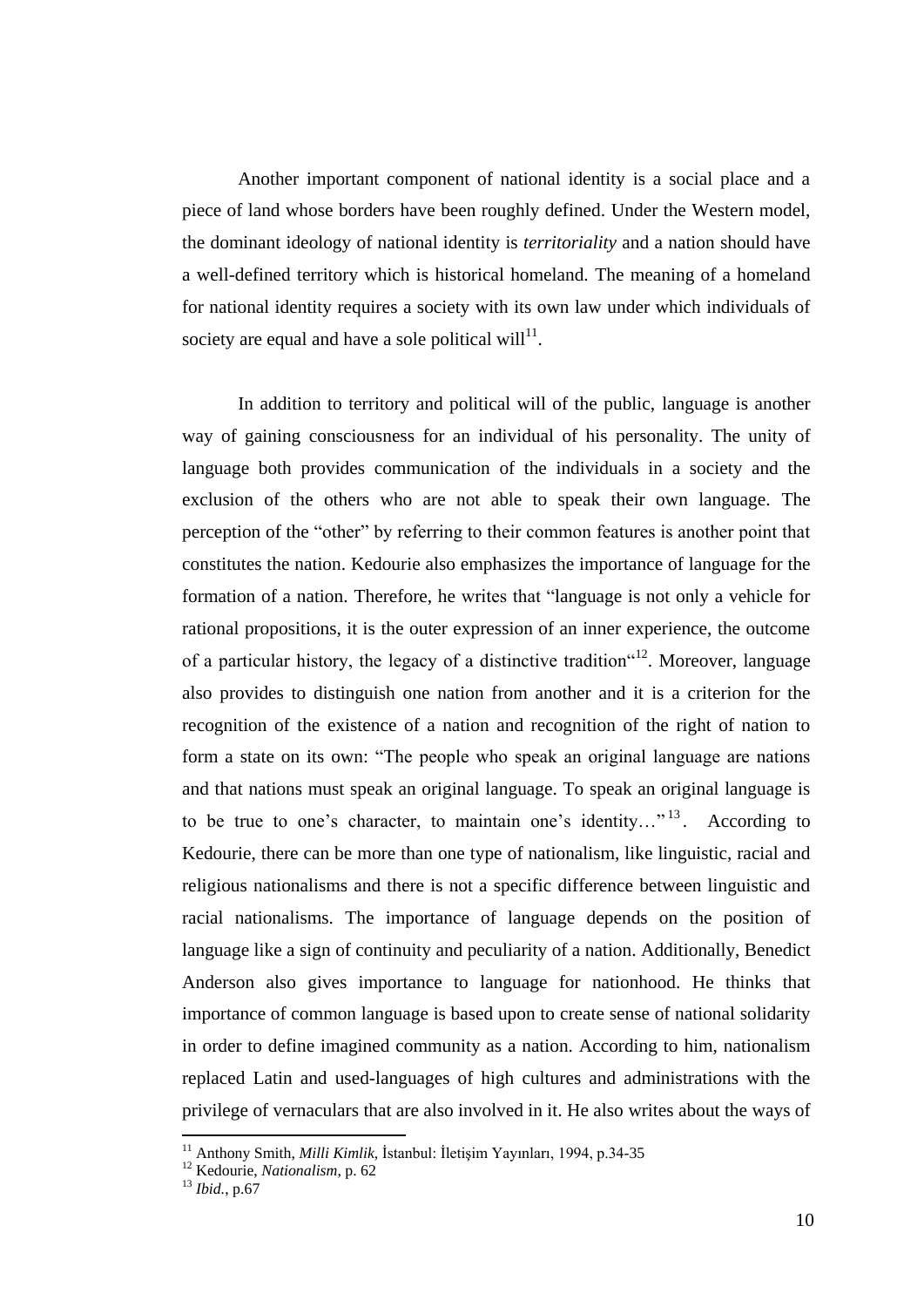print languages for the basis of the national consciousness. Language is the necessary cultural condition for the notion of nationhood. Moreover, exchange and communication fields became as the unified formations under Latin and vernaculars. However, for Anderson, the language is not necessarily the language of the nation. The national language may be any language to unite the people, it may be even the language of the conquerors. According to the relation between language and nationalism, nationalism was a result of the print technology and capitalism. This print technology provided the fixity of a language and encouraged the notion of long-standing national identity. In sum, languages-of-power as a different kind from the older administrative vernaculars were the formation of print capitalism<sup>14</sup>.

As a result of these common features of the society, nation requires common institutions that reflect the common political consciousness and aims. In other words, in order to keep its people together, nations should have common aim, thinking, consciousness, civil ideology and culture. Furthermore, a nation also reflects values and traditions, and it became main legitimate power of the public"s legal rights, duties and legal institutions. Under this Western model of national identity, the members of nations are cultural communities that have common historical heritage, myths, symbols and traditions; however, they are not homogeneous cultural communities. In addition, Anderson defines the nation as an imagined political community that is imagined both as limited and as sovereign. An imagined community is different from an actual [community](http://en.wikipedia.org/wiki/Community) because it is not based on face-to-face interaction between its members. Instead of this, its members hold mental image of their affinity in their minds. The members of this community probably will never contact with one another face to face, however, they can have similar interests or are both just a part of the same nation<sup>15</sup>.

In the Western concept of nation, there is also an understanding of the *public*; however, it is seen as a *political community* that depends upon common law and institutions. On the other hand, in the Eastern ethnic model, the *public* is the

<sup>14</sup>Benedict Anderson, *Imagined Communities: Reflections on the Origin and Spread of Nationalism*, London: Verso, 1991, p.37-47

<sup>15</sup>*Ibid.*, p.6-7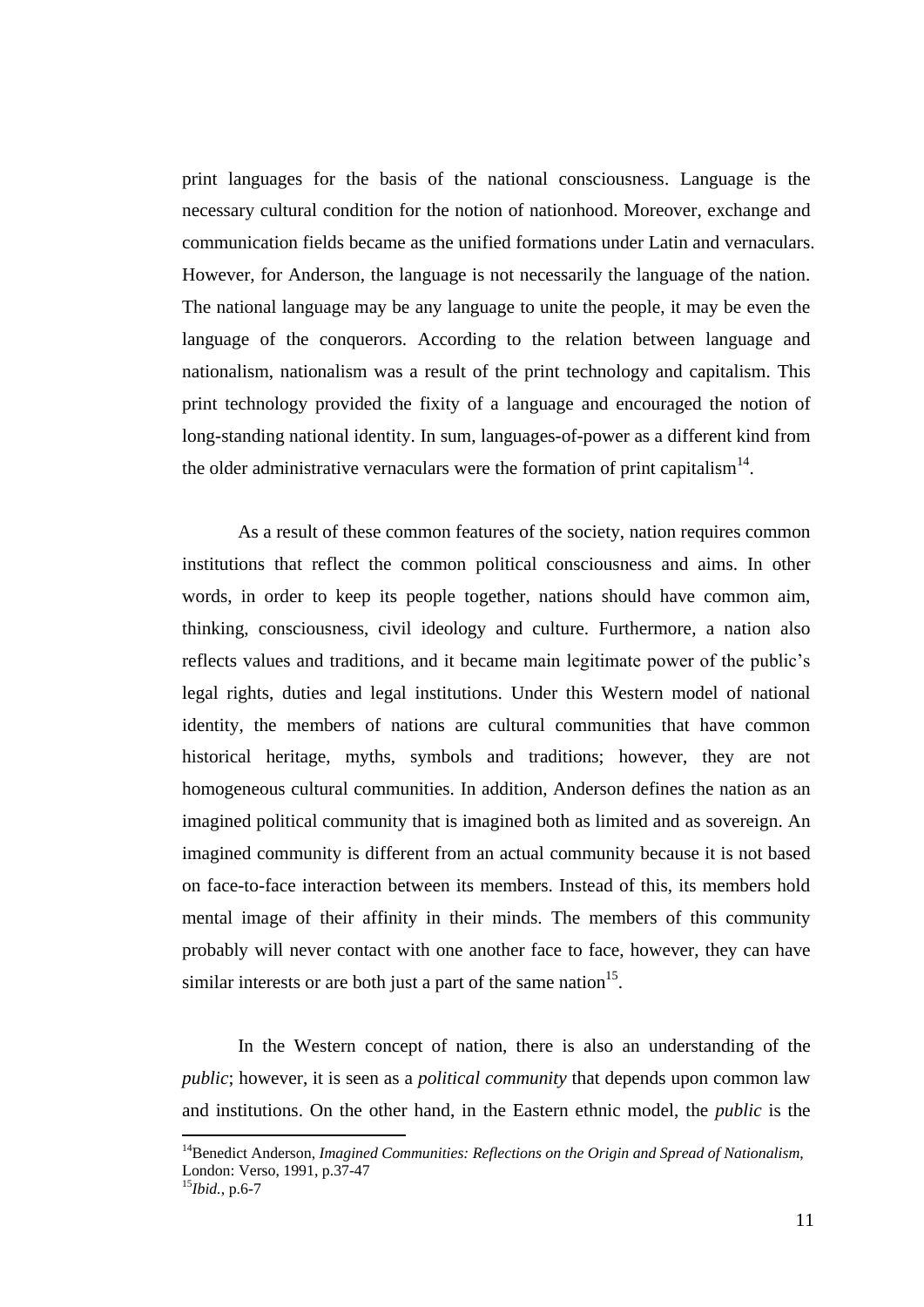main subject of nationalism and its discourse. In this model, the leaders need the will of public in order to legitimate and realize their nationalist activities and they only bring different segments of the community together by the way of the public will<sup>16</sup>. Therefore, national self-determination is a definition of will and nationalism is a method of teaching of the right of self-determination will.

Thus, the national identity<sup>17</sup> is composed by

- 1. Historical territory or homeland
- 2. Common myths & common historical memory
- 3. A common collective public culture
- 4. Legal rights & duties that are necessary for the public
- 5. A common economy on which people have the freedom of movement

In addition to the Western model of nation, a different national understanding began to emerge from the East and Asia as a challenge against the Western model. This non-Western model of nationalism may be named as *ethnic national concept* whose distinctive feature is that while in the Western national concept individual can chose his own nation, in the Eastern national concept, the individual belongs to society that s/he is born whether s/he stays within this society or migrates.

Craig Calhoun also writes about nationalism by referring to authors whose point of view is based upon the Western concept of nationalism. According to Craig Calhoun, it is given importance, in recent analyses, to the role of modern politics and the idea of sovereignty in modern sense. And the possibility of the explanation of nationalism by using the linkage of ethnicity has been refused. Furthermore, he also writes that even if ethnicity plays a role, it cannot be a sufficient explanation for the most twentieth century analysts. As cited in Calhoun, in order to explain this argument that refuses the way of explanation of nationalism by using ethnicity, he

<sup>16</sup>Smith, *Milli Kimlik*, p.29

<sup>17</sup>*Ibid.,* p.31-32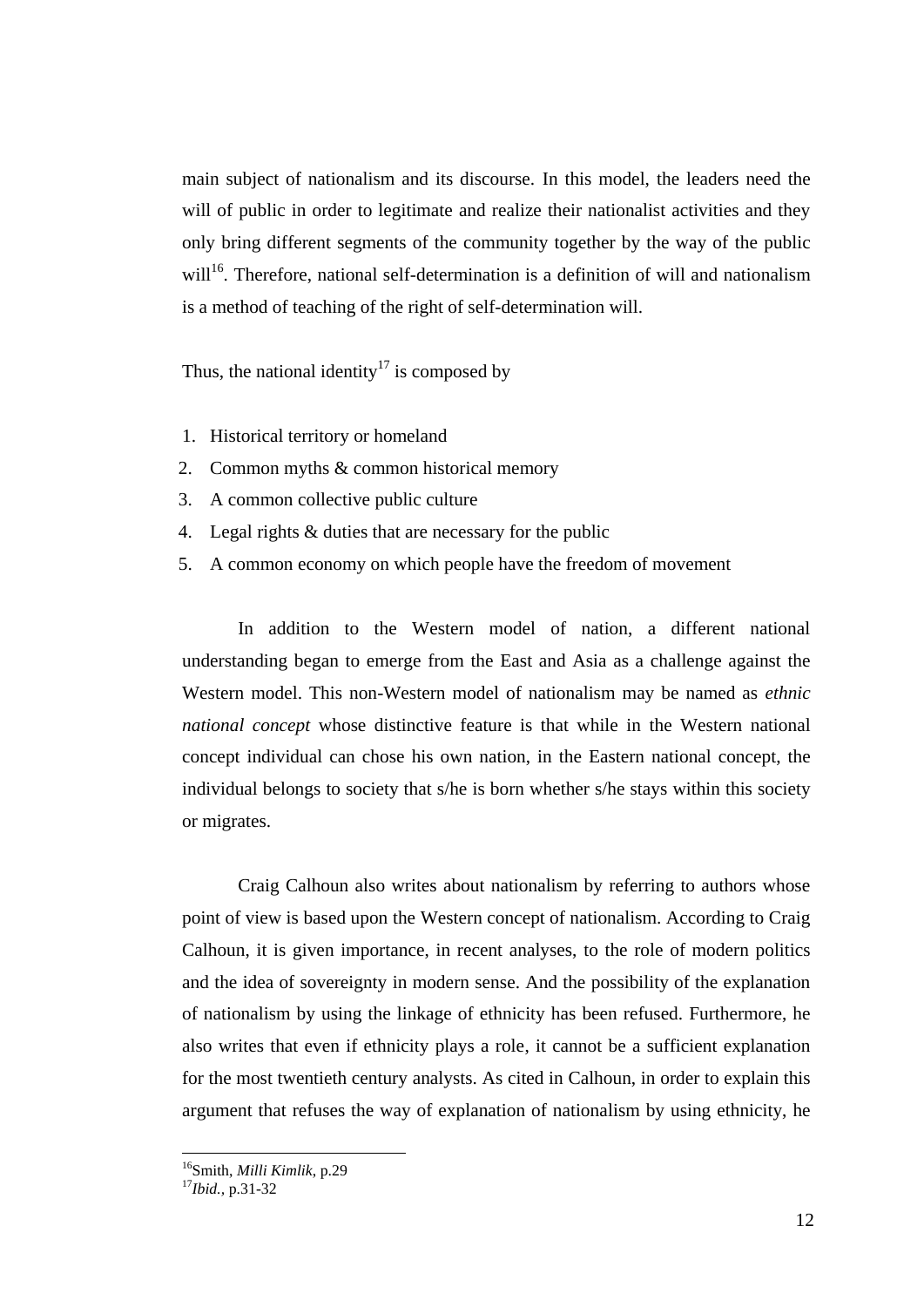refers to claims of Hobsbawm who sees nationalism as political movement to which ethnicity only helps its production but not to its explanation because the origin of nationalism lies in political economy, not in culture<sup>18</sup>. Another author who sees nationalism as a political principle is Gellner. According to him, nationalism is a "theory of political legitimacy which requires that ethnic boundaries should not cut across the political ones and in particular, that ethnic boundaries within a given state should not separate the power-holders from the rest<sup>119</sup>.

On the other hand, Anthony Smith gives importance to the pre-modern ethnicity which has an essential origin in nationalism and does not see nationalism as primordial or natural. However, he claims that the bases of nationalism are rooted in ancient histories and in ethnic consciousness. According to Anthony Smith, nationalism, as an ideology is newly created; however, ethnic origins of nationalism rely on antiquity and myths and memories, values and symbols form the core of ethnicity. He writes that

> "myths, symbols, memories and values are *'carried'* in and by forms and genres of artifacts and activities which change only very slowly, so *ethnie*, once formed, tend to be exceptionably durable under *'normal'* vicissitudes, and to persist over many generations, even centuries, forming *'moulds'*  within which all kinds of social and cultural processes can unfold and upon which all kinds of circumstances and pressures can exert an impact"<sup>20</sup>.

At that point, it should be mentioned that in order to talk about the existence of Palestinian nationalism, firstly the Palestinian people and society are taken into consideration as an ethnicity that created their *national consciousness* and then the formation of their nationalism may be examined as a political movement and principle.

<u>.</u>

<sup>18</sup> Craig Calhoun , "Nationalism and Ethnicity", *Annual Review of Sociology*, Volume 19, 1993, p. 227

<sup>&</sup>lt;sup>19</sup> Ernest Gellner, *Nations and Nationalism*, New York: Cornell University Press, 1983, p.1

<sup>20</sup> Anthony Smith, *Ethnic Origins of Nations*, New York: B. Blackwell, 1986, p. 16-17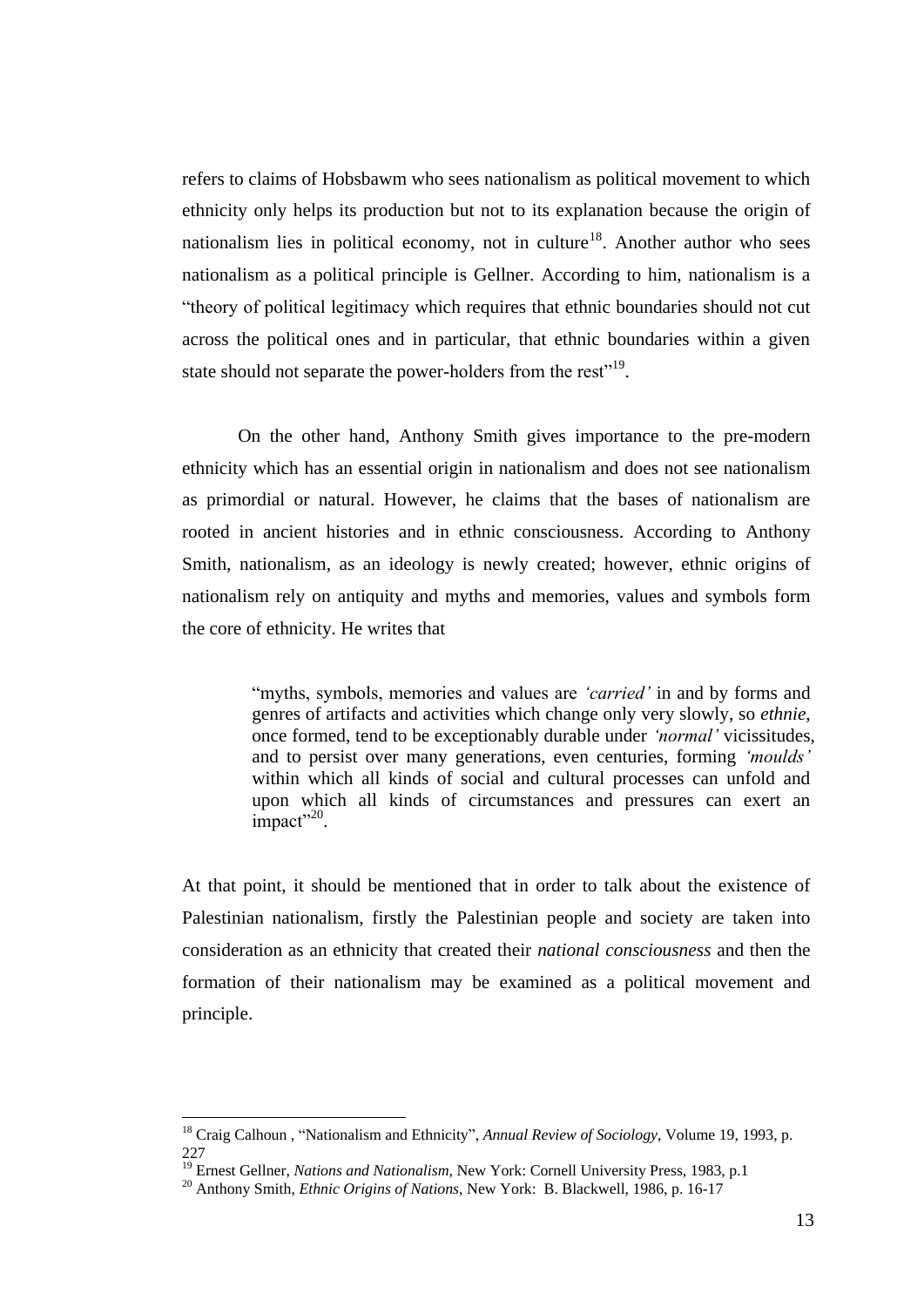Pre-independence movements that depend on ethnicity and genealogy is a branch of the concept of ethnic nationalism. The main aim of these movements is to spread from the dominant political power or to separate the chosen ethnic territory from the dominant power or to get together within the chosen territory and to re-establish a new political ethno-nation that would replace the dominant power. These are separatist or diaspora nationalisms. The Palestinian case is an exam for this separatist nationalism because the basis of their nationalism bases upon the right of return and they aim to separate their chosen territory from the dominant power of Israel.

According to Smith, the main element of such an ethnic nationalism is family and race, more than nation. Nation is seen as an imagined superior identity and especially in Middle Eastern and Eastern Europe countries the roots of race and family are the means of proud. As a result, Palestinian nationalism may be involved into this group of ethnic nationalism because during the following years of the First World War, families had an important role within the Palestinian society and political structure and starting point of Palestinian nationalism depends on these families because these families created the resistance power against the Mandate and the Jews.

In his book, Smith refers to the claims of Weber and Tilly that are about the formation of the ethnicities and nations. According to Smith, Weber emphasizes that political action is important for ethnic formation and persistence and he also emphasizes that political community encourages the belief in common ethnicity. In China, Japan, Israel, ancient Egypt, and Iran, the establishment of a unitary policy has the most significant role for the development of the consciousness of ethnic identity $^{21}$ .

Additionally, Smith refers to Tilly who supports the influence of wars over the development of the ethnicity; according to Tilly "the state makes the war and

<u>.</u>

<sup>21</sup>Quoted from Max Weber by Anthony Smith, *Milli Kimlik*, p.50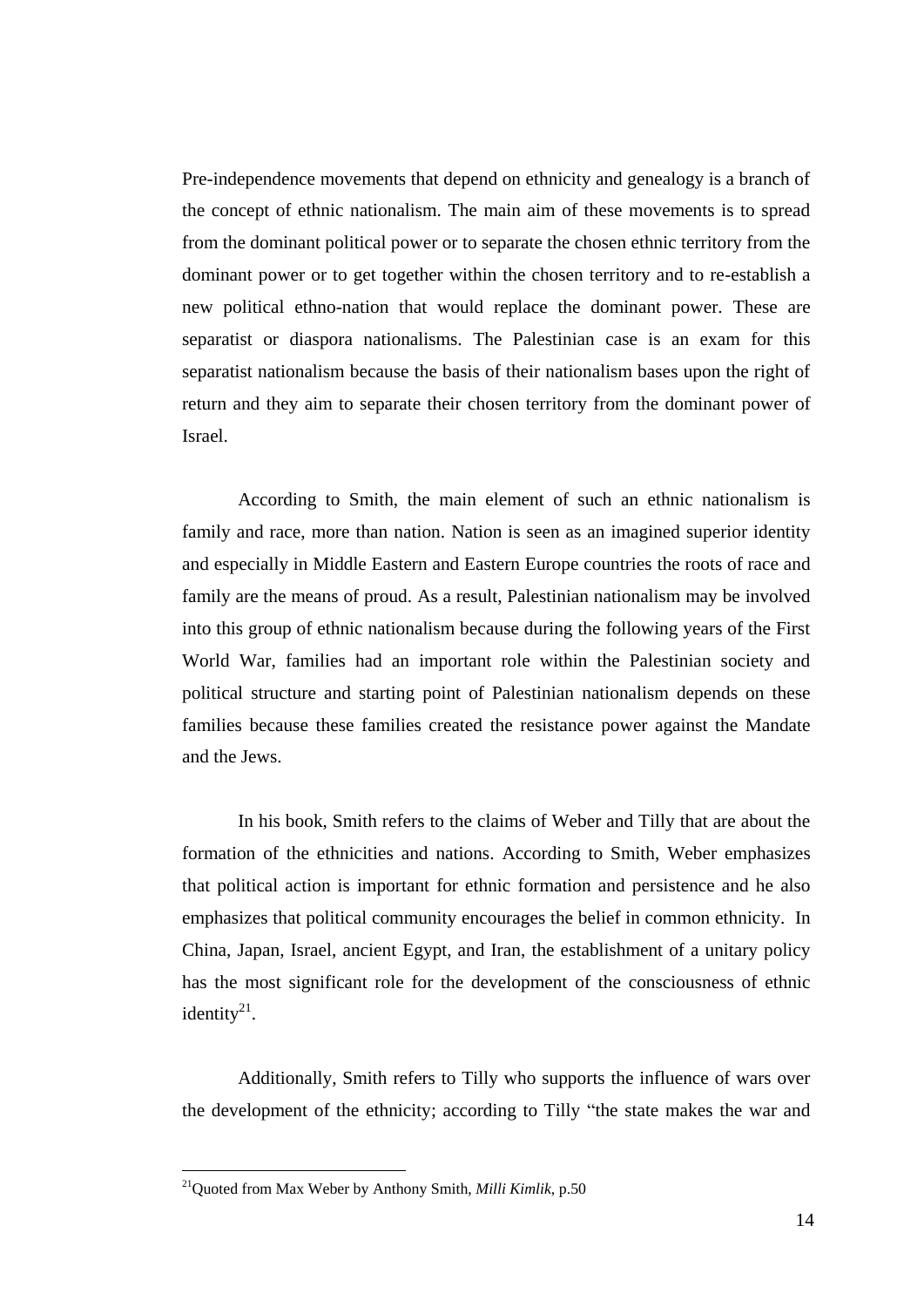war makes the state<sup> $22$ </sup>. Tilly also supports that wars have an important role in the development of the ethnic identity and national consciousness. Wars cause the appearance of ethnic identities of fighting sides, and sometimes a third side that is the owner of the territories where the wars are held. This last function penetrates deeply into the constitution of ethnic identity. For instance, the Palestinian case forms an evident example for this argument. Antagonism against the Jewish migrations, against their organization in a disciplined way and especially the 1948 War created an urge behind the establishment and development of Palestinian people"s nationalist ideology and consciousness.

There are common and different features of ethnicity and nation. Both nation and ethnicity have common myths and memories; however, the nation is a territorial community. While relation of an ethnicity with a homeland might be only symbolic and historical, the relation of the nation with the homeland is always physical and actual because nations possess their territories. While nations are seen as political communities and as sources of sovereignty, this is not the same as for ethnicities. Furthermore, Calhoun writes that "nationalism is not simply a claim of ethnic similarity but a claim that certain similarities should count as *the* definition of political community" and "nationalism involves a new form of group identity or membership<sup>23</sup><sup>23</sup>. Therefore, while nationalism requires boundaries ethnicity does not. These demonstrate that there is a connection between ethnicites and nations because nations occur within the core of the ethnicities, in other words nations necessitate ethnic elements. But, it is difficult to understand nations without common myths and memories that are belong to the territorial homeland.

On the other hand, ethnic communities are usually deprived of the attributes of the nation. They do not have to be the residents in their national homeland. They do not need to reveal a common division of labor and economic unity, and also their culture does not have to be common to all the members. Lastly, they do not need to

<sup>22</sup> Anthony Smith, *Milli Kimlik*, p.50-51, c.f., Charles Tilly, *The Formation of the National States in Western Europe*, Princeton: Princeton University Press,1975

 $23$  Calhoun, p. 229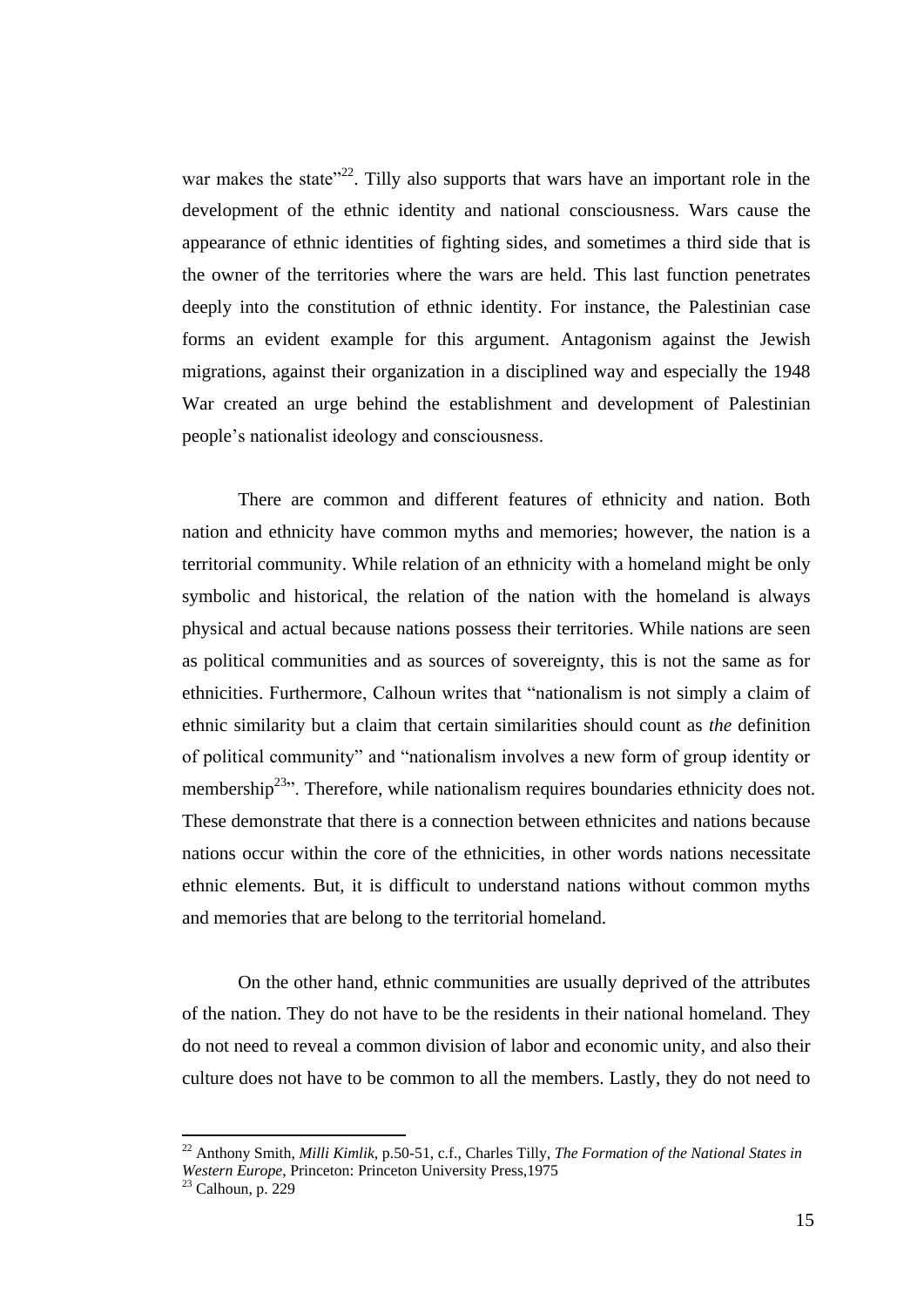have common legal codes with common rights and duties for all<sup>24</sup>. Due to the symbolic and historical relationship of an ethnicity with a homeland, the Palestinian people"s relation with their homeland is also historical because of not living in their homeland, but because of their ideas about the right of return. From this point of view, the Palestinians may be seen as an ethnic unit. However, from the other perspective, because of different factors such as war, occupation or expulsion, the Palestinians have created their nationalism as a resistance power. It might be said that the Palestinians have a special position.

Anthony Smith makes the definition of nationalism by referring to five different explanations. He writes that

- **1-** Nationalism is a process of formation or growth of nations
- **2-** It is a sentiment or consciousness of belonging to the nation
- **3-** It is the language and symbolism of the nation
- **4-** It is a social and political movement on the behalf of the nation
- **5-** It is a doctrine and/or ideology of the nation, both general and political<sup>25</sup>.

Smith prefers to use the last three descriptions of nationalism because while the first one is very general and include specific process, the second one is related to other three but they cannot be used together. For instance, it is possible to own national feeling without possessing symbolism, movement and ideology on the behalf of the nation. Therefore, they have to be differentiated. In sum, nationalism is understood as a language and symbolism, the ideology of nation and a sociopolitical movement; that gives importance to cultural gestation and representation. Nationalism is an ideology whose concerns and purposes are focused on the nation in order to advance its well-being. Furthermore, one of the important aims of nationalism is to give force and direction to symbols and movements. The ideals and principles of nationalism also shape the targets of the socio-political movement.

<sup>24</sup> Smith, *Milli Kimlik*, p.70-71

<sup>25</sup> Anthony Smith, *Nationalism: Theory, Ideology, History*, UK: Polity Press, 2001, p.5-6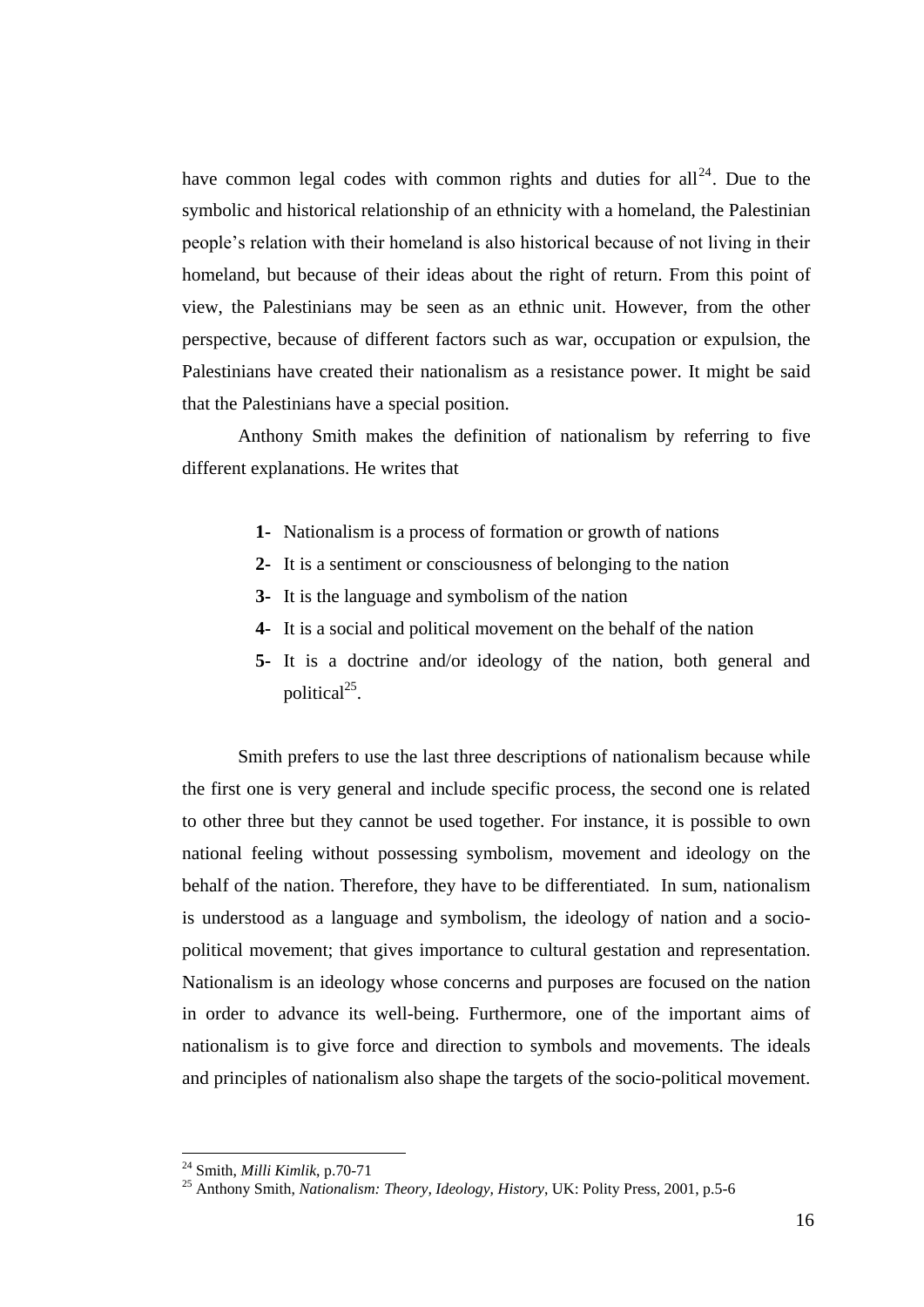National autonomy, unity and identity and a nation are the necessities for the existence of nationalism and they also depend on one another for their survival<sup>26</sup>.

Furthermore, Anthony Giddens also makes the definition of nationalism. He writes that "nationalism is a phenomenon of the late eighteenth century and after" and "is the psychological affiliation of individuals to a set of symbols and beliefs emphasizing commonality among the members of a political order<sup> $27$ </sup>. According to Giddens, nations and nationalism are different properties of the modern state and their appearance is not accidental because there is a connection between these two. There cannot be nationalism without the formation of the nation. Furthermore, nationalism aims the movement of the society through a better future, in parallel to the common traditions, language, religion, common identity, unity of homeland.

As an additional feature of nationalism, Kedourie asserts that the ideology of nationalism supports the reshaping of frontiers and redistribution of a political power in favor of a particular nationality and this causes interruption of equality provided among different groups and causes appearance of the new questions, renews conflict. Therefore, nationalism complicates the relations of different groups of heterogeneous areas. It increases the tension, damages political stability and political liberty and creates a mutually hatred society. Although the main aim of the national state is to provide equality for all the citizens as the members of the nation, this only causes to disguise the tyranny of one group over another. As long as the members of the nations do not live with the same spirit, differences would be divisive and rebellious<sup>28</sup>.

The modernists define nationalism as a modern movement and ideology of the  $18<sup>th</sup>$  century and they specify that there were only expressions of a national sentiment before the French Revolution. In the modernist concept of the nation, nationalism creates national identity. Gellner writes that "[n]ationalism is not the

<u>.</u>

<sup>26</sup> *Ibid.* p. 7-8-9

<sup>27</sup> Anthony Giddens, *The Nation – State and Violence: Contemporary Critique of Historical Materialism*, Berkeley: University of California Press, 1987, p.116, 119

<sup>28</sup> Giddens, p.127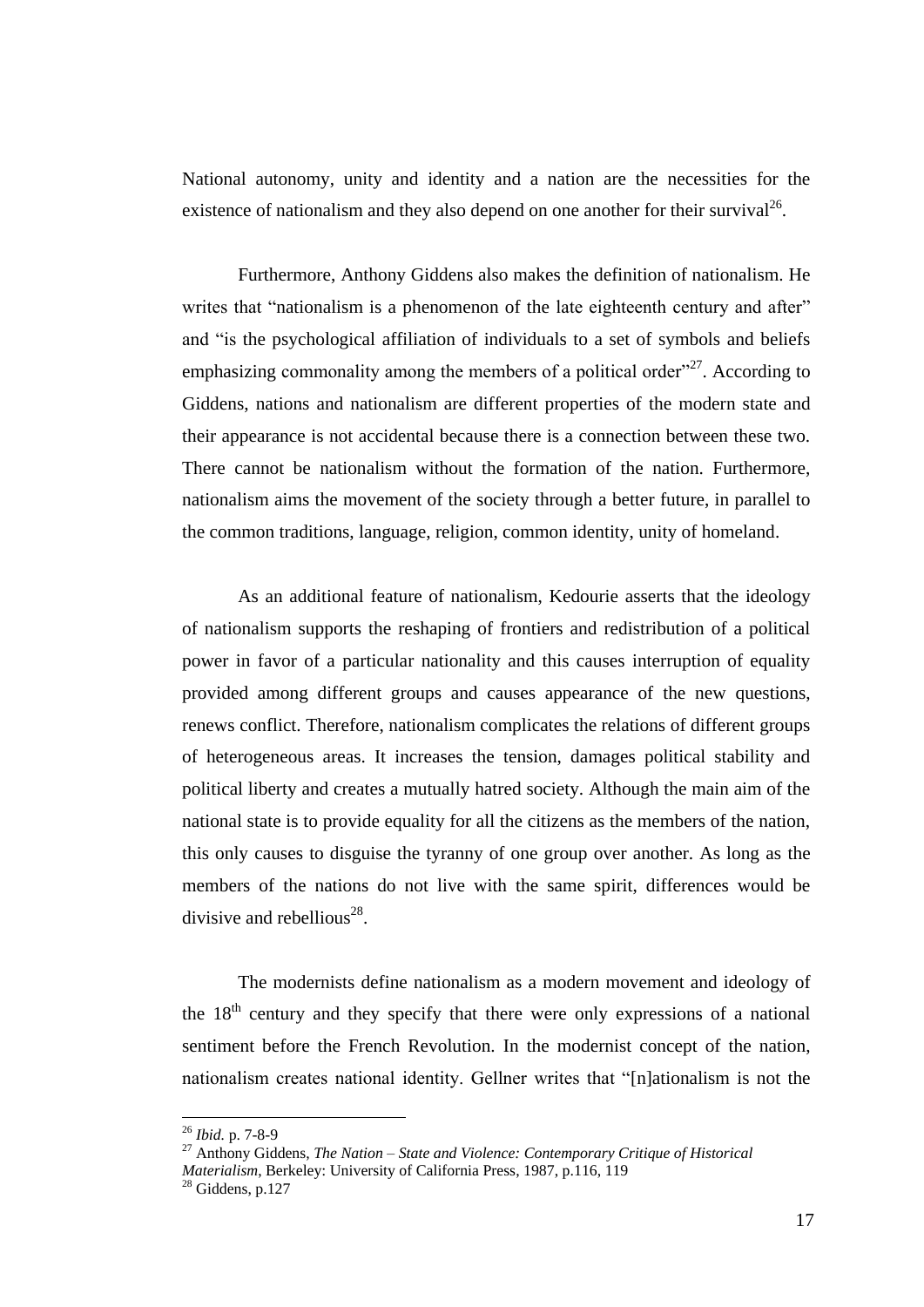awakening of nations to self-consciousness; it invents nations where they do not exist- but it does need some pre-existing differentiating marks to work on, even if, as indicated, these are purely negative... $"^{29}$ . In addition to Gellner, Hobsbawm and Kedourie also think that national identities are invented by modern nationalism ideology. For instance, according to Kedourie, nationalism is a product of European thought in the last 150 years and it is far from being a universal phenomenon<sup>30</sup>. In the same way, Kedourie also writes that "[n]ationalism is a doctrine invented in Europe at the beginning of the  $19<sup>th</sup>$  century<sup> $\cdot$ 31</sup>. However, Smith writes that as an ideology and language, nationalism is relatively modern that emerged into the political arena over a period of in the late  $18<sup>th</sup>$  century but nations and nationalism are not more invented than other kinds of culture, social organization or ideology<sup>32</sup>. He writes that "nations were perennial; only their degree of self-awareness and activism varied"33.

Unlike Smith, Eric Hobsbawm also writes about nationalism as a modern ideology and he contributes to the modernist concept of nation by saying that states and nationalisms are not result of nations but just the opposite way; nations are made by states and nationalisms. He supports the opposite thinking of Smith and he writes that nation as considered by nationalism should be recognized as *posteriori<sup>34</sup> .* According to Hobsbawm, the nation is neither primary nor unchanging social entity but it is a social entity as far as it maintains its relation with a territorial-state and a nation-state and connection of nation and nationality to nation state is the important point that should be emphasized. They survive as the functions of a territorial state and they have the ambition of establishing a territorial state<sup>35</sup>. Moreover, according to Hegel the real history of nations begins with the establishment of their own states and he writes that "[n]ations may have had a long history before they finally reach

<sup>29</sup> Ernest Gellner, *Thought and Change*, Chicago: University of Chicago Press,1965, p.168

<sup>30</sup> Kedourie, *Nationalism*, p.74

<sup>31</sup> *Ibid.*, p.9

<sup>32</sup> Gellner, *Thought and Change*, p. 168-169

<sup>33</sup> Smith, *Milli Kimlik*, p. 76

<sup>34</sup> Eric Hobsbawm, *Nations and Nationalism since 1780*, UK: Cambridge: Cambridge University Press, 1990, p.9

<sup>35</sup> *Ibid.,* p. 9-10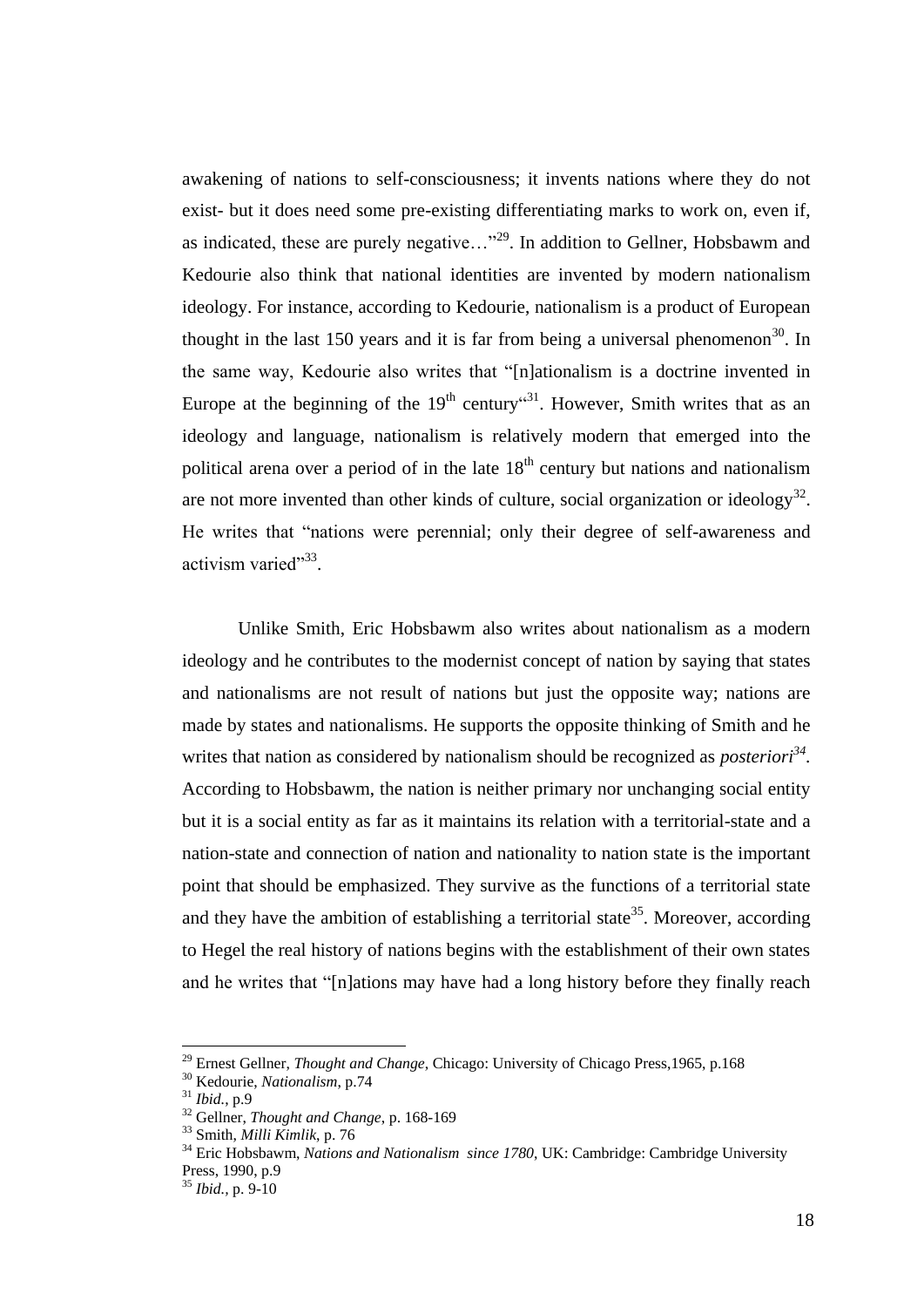their destination- that of forming themselves into states"<sup>36</sup>. It is understood from the words of Hegel that the pre-state period is pre-historical. Additionally, as different perspectives, the ideas of Smith and Hobsbawm may be written. As a result, the modernist perspective examines national identities and nations as the inventions of the modern nationalist ideology. On the other hand, the nationalist discourse presents that nations have been existent for centuries and a nationalist that was going to awaken nationalism has been waited by nations in order to discover national identity and make them aware of their nationalities. The main claim of the nationalist ideology focuses on the presence of every national entity since long ago, before the age of nationalism, like Mount Everest*<sup>37</sup> .*

Additionally, Kedourie sustains that state is the main legitimate power for the existence of nationalism as an ideology, and nations are exposed to challenge of other dominant nationalisms without the existence of their own state. However, according to Smith, the general public believes that every nation must have its own state and the state is the core of a nation which are common but not necessary assumptions. He supports that nation and nationalism as an ideology may exist without its own state. From this general point of view, it is understood that nationalism is a cultural doctrine or a political ideology with a cultural doctrine at its centre. And Smith supports that nationalism is an ideology of the nation, not of the state and it is an ideological movement for attaining and maintaining the autonomy, unity and identity of a nation $38$ . Gellner defines nationalism from the nationalist perspective that the environment where the reality of the state is granted provides the emergence of nationalism. However, he explains that the presence of politically centralized and granted units is necessary but not an adequate condition for nationalism. According to him, the necessity of the presence of a state is the bringing of industrial age; therefore, the absence of state does not create a problem for nationalism<sup>39</sup>.

<sup>36</sup> Ernest Gellner, *Nations and Nationalisms*, p.48, c.f. Hegel, *Lectures on the Philosophy of World History*, Cambridge,1975

<sup>37</sup> *Ibid.*, p. 48-49

<sup>38</sup> Smith, *Milli Kimlik*, p. 122

<sup>39</sup> Gellner, *Nations and Nationalism*, p.4-5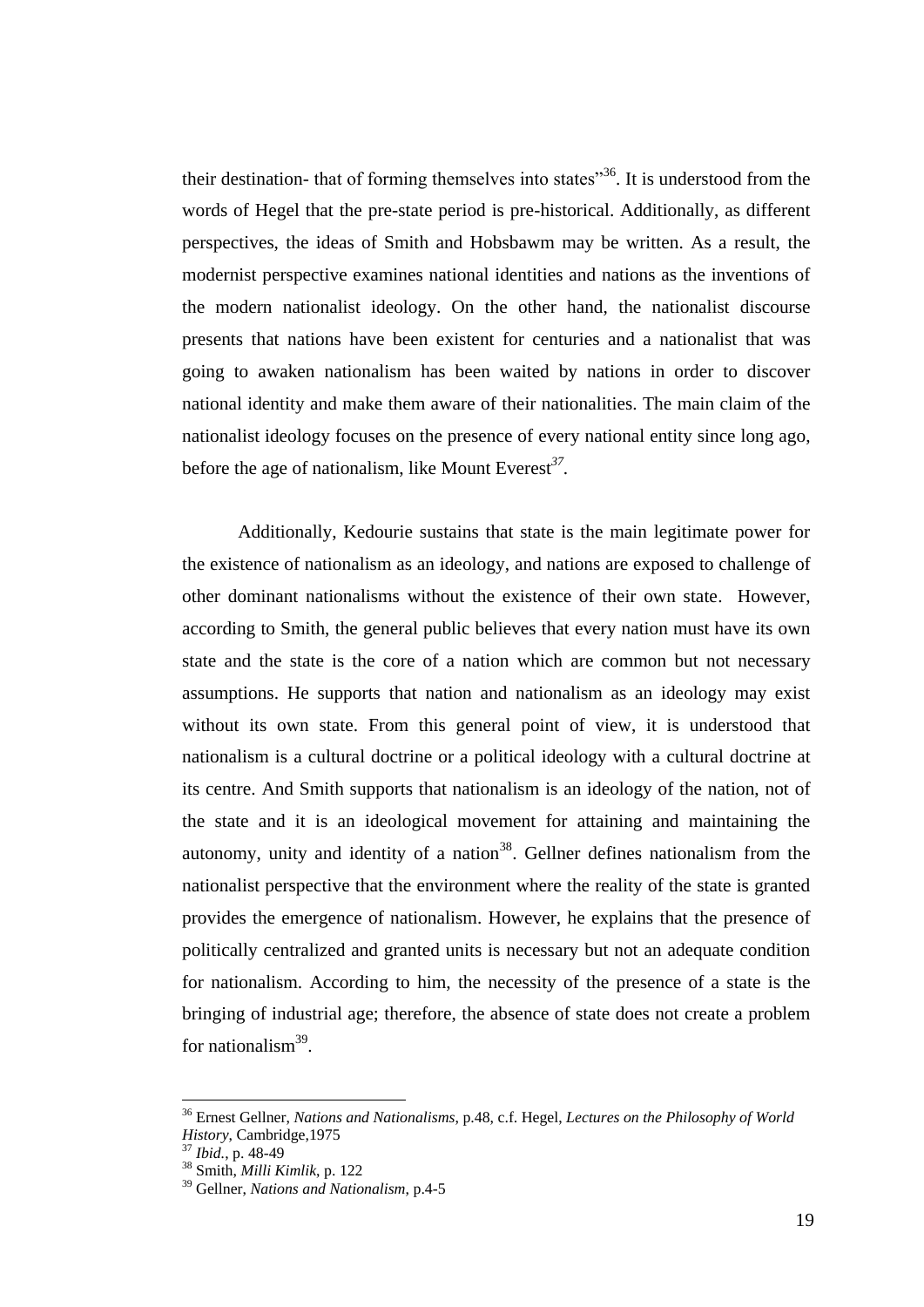There is nation at the centre of the nationalism and both of the history of the world and the prescriptions of collective action are related to nation and its members. Smith writes that as an ideology and language, nationalism is relatively modern that emerged into the political arena over a period of in the late  $18<sup>th</sup>$  century but nations and nationalism are not more invented than other kinds of culture, social organization or ideology<sup>40</sup>. Furthermore, according to Kedourie, the humanity is a natural division of nations which are determined by certain characteristics and it is a doctrine whose legitimate type of government is self-government and he also writes that nation is a body of people who decide on a common government and the government is responsible for them. Within the doctrine of nationalism, sovereign states are constituted by nations and freedom and completion are achieved by the members of nation by developing the peculiar identity of their own nation and by absorbing persons in the greater whole of the nation. In Kedourie"s own words, "[n]ationalism pretends to supply a criterion for the unit of population proper to enjoy a government exclusively its own, for the legitimate exercise of power in the state and for the right organization of a society of states $^{341}$ . He also thinks that the welfare which is provided by the state to individuals brings the unity of the state and loyalty to it and the love of fatherland becomes as a function of benefit.

Therefore, the idea about that the sovereignty of nations is only connected to their possession of an independent state is a general argument rather than being universal. It should be defined that the main argument of this thesis is about the Palestinian people"s acquisition of national consciousness, identity and their effort for the maintenance of autonomy in the Palestine region. Throughout the thesis, it will be utilized from the idea that the nations are not invented by nationalism but they are awakened by the nationalist ideology. Furthermore, the claims of Tilly and Weber that political actions and wars are influential over the development of ethnicities and nations will contribute to the argument of this thesis. The argument of Smith is also relevant to the Palestinian case of this study, because without

<sup>40</sup> Smith, *Milli Kimlik*, p.118

<sup>41</sup> Kedourie*, Nationalism*, p. 9-12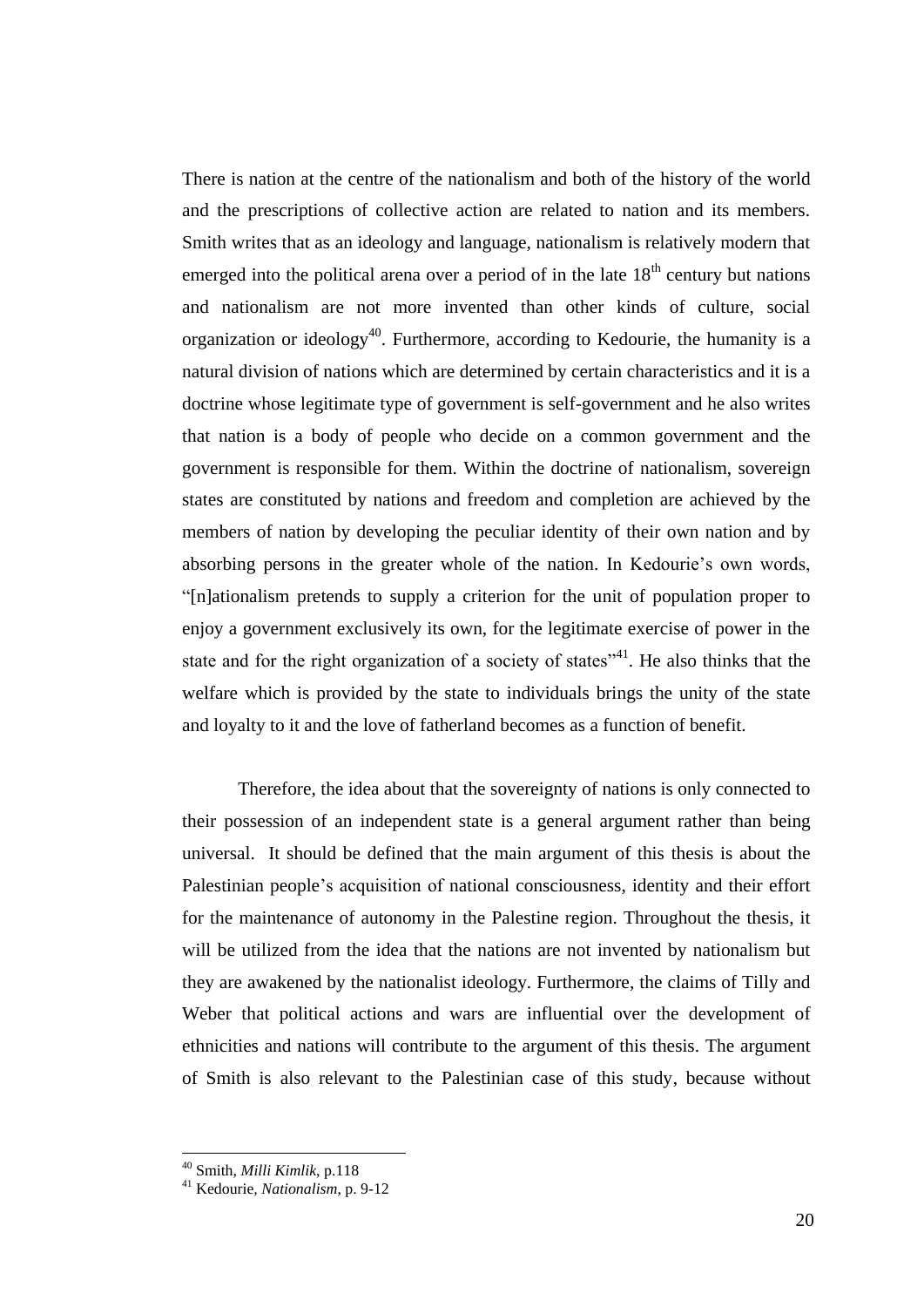having an independent state, the Palestinian people created their own nationalism as a reaction to the British governance against the Jewish oppression.

Another point is that in Middle Eastern countries where the division within society is between the people who have connection with state and who do not, there is not a relation between nationalism and an existent middle class. In the Middle East, nationalism mostly developed among the young bureaucrats, officers who were educated in Western methods and whose families were generally eminent within their societies. $42$  When the beginning phase of Palestinian nationalism is considered, it might be said that it spread by the way of two important and leading families; the Husaynis and the Nashasibis as will be mentioned in the forthcoming chapters.

In conclusion, it would be beneficial to explain Arab nationalism with its main features in order to provide better understanding for the situation and conditions in which Palestinian nationalism appeared. Therefore, before writing about the beginnings of Palestinian nationalism, Arab nationalism in late 19th and early 20th centuries must be examined.

### **2.2 Arab Nationalism before World War I**

The Middle East entered a new era that witnessed the waves of nationalism from Europe, which were in the highest, symbolic and intellectual form. Nationalism in the Middle East "was a reaction of the Muslim world, to its own political degeneration, an awakening to its own weakness, an attempt to remedy its shortcomings by use of the latest imported Western ideologies<sup> $3,43$ </sup>. Although Arab nationalism was a twentieth century ideology, it was not an accidental event. Arab nationalism was a doctrine and system of ethics that appeared as the outcome of

<sup>42</sup> *Ibid.*, p.102

<sup>43</sup> Don Peretz, *Middle East Today*, New York: Praeger Publishers, 1988, p.132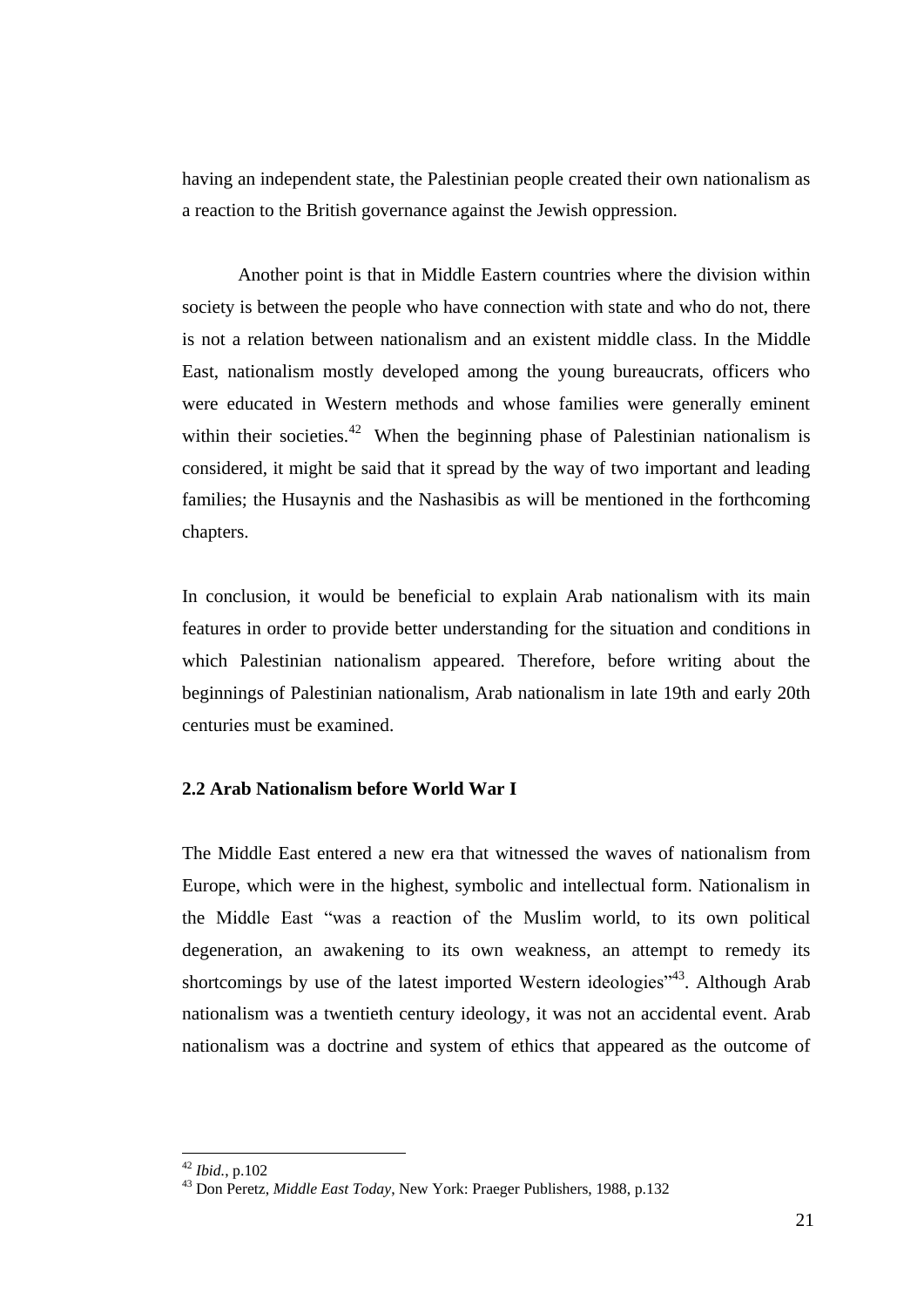difficult intellectual crises experienced by Islam, and it was also used as a political weapon against European domination<sup>44</sup>.

Until the late  $19<sup>th</sup>$  century, in the region that encompassed today's Middle Eastern territories, the identity of the people would be characterized not with their national background or with their territorial borders but they were defined with their religion, and their traditions were also the determining factor to identify people. According to Dawisha, by the middle of the 20<sup>th</sup> century, the *Arabness* was defined according to people"s historical bonds under the early Islamic rule, the proximity of their traditions and Arabic as their mother tongue<sup>45</sup>. The Arab political loyalty focused on the Ottoman house and the state and there was a widespread feeling among the Arabs that they belonged to the larger Muslim *umma* which meant for the Arabs as an identity of faith or the bond of  $Islam<sup>46</sup>$ . Furthermore, within the sense of belonging to the *umma*, the Arabs had aimed the maintenance of the unity of the Empire and the protection of Islam against Western threats. During the sovereignty of the Ottoman Empire over the Arab and other territories, the Ottoman *millet* system under which the people were identified with their religions was dominant. The focus of loyalty in the Ottoman Empire was based not on national but on the dynastic loyalty. Therefore, the Christians, Jews and Muslims were governed by their own religious law and they lived within a single town as being Ottoman subjects responsible to their own religious leaders under the domination of the Ottoman Sultan. The symbols of groups and identities were also depended upon the religions that people belong to. For instance, the sacred values of the three main religions; the Kuran, Bible, Torah, the holy site, the tomb of a martyr, the cross are the examples for those symbols. Islam and the language of Arabic have preserved the sense of belonging of the Arab people through ages. During the Ottoman administration, the Turks and Arabs survived as two important civilizations, the existence of Arab culture and language continued under the Ottoman sovereignty

<sup>44</sup> Slvia Haim, *Arab Nationalism: An Anthology,* Introduction, US: University of California Press, 1962, p,6

<sup>45</sup> Adeed Dawisha, *Arab Nationalism in the 20th Century*, UK: Princeton University Press, 2003, p.14 <sup>46</sup> Muhammad Muslih, *The Origins of Palestinian Nationalism*, New York: Colombia University Press, 1988, p.58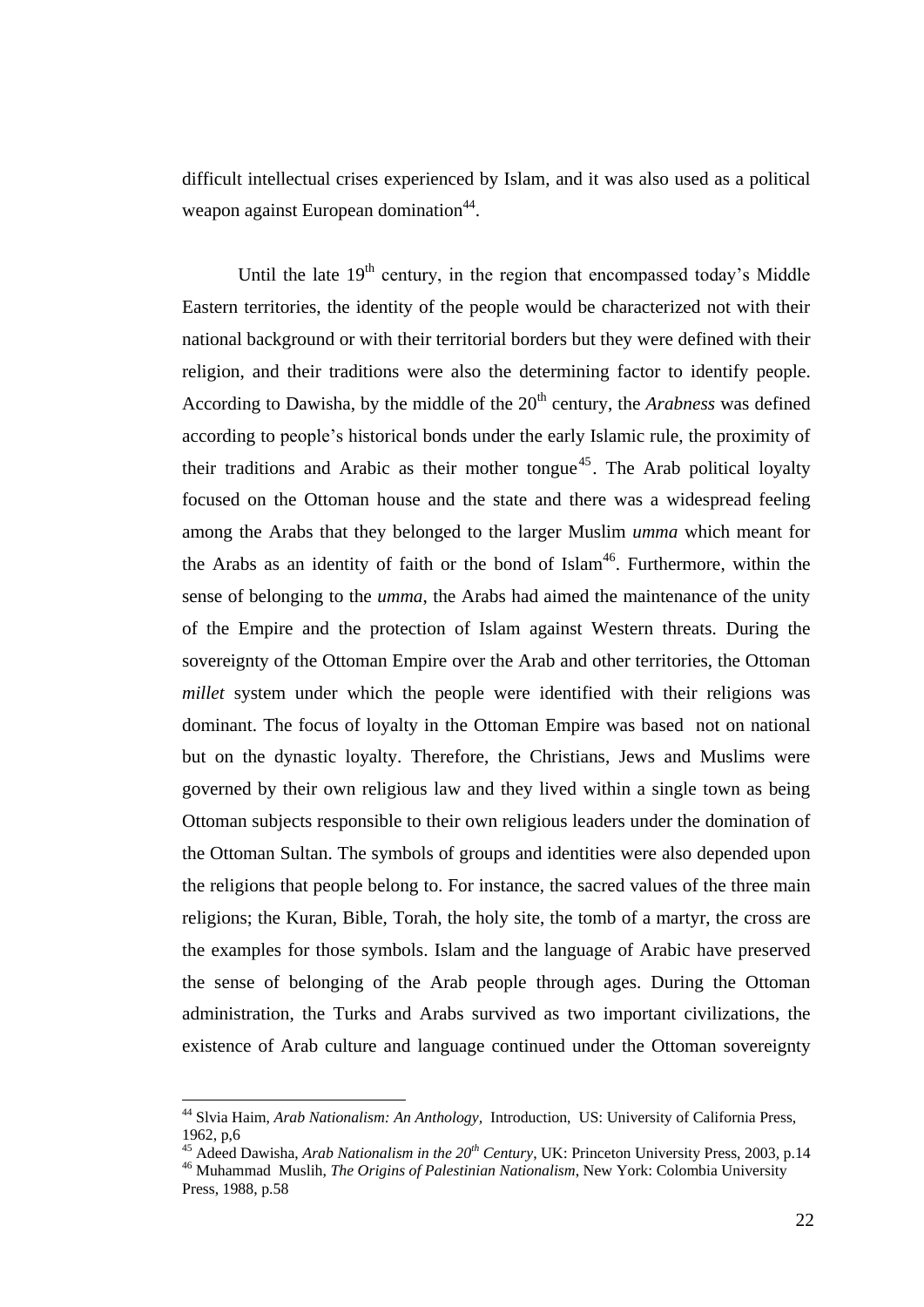and many institutions were conducted by two of them. The Ottoman Empire"s governmental law was based upon the Sharia in which the language of Arabic was used both in holy book; the Kuran and in mosque. Throughout the Empire, there were Arab officials who were appointed by the government in state services like religious and legal affairs. They worked as being generals, prime ministers, governors and especially Sheikh"ul Islam was usually chosen from among the Arabs.

Hence, it may be said that there was not an awareness of a national identity among the Arabs and the loyalties of people were particularistic such as their regional and sectarian divisions or the district, clan or creed which they belong to were the characteristics that they defined themselves. However, the Ottoman Empire began a new process of reform in order to prevent its decline in the  $19<sup>th</sup>$ century. As a result of this reformation process, local dynasties from Arab provinces began to appear as political powers with their deep-rooted traditions. The modernization program<sup>47</sup> that began with Sultan Selim III was supported by a group of officers, diplomats and interpreters and it gave the Arab subjects of the Empire a chance to engage in the program. The reformation process provided the Arab subjects direct access to modern institutions, provided opportunity to learn and to legitimate European ideas of citizenship and government<sup>48</sup>. As a national sense, patriotism was not known and the term of Arab was deprived of a national symbolism<sup>49</sup>. Antonius defines the first stirs of Arab nationalism that appeared during the Ottoman Empire as an *infant* national movement<sup>50</sup>. Furthermore, he claims that these first stirs were a result of the British opposition under Mehmed Ali of Egypt and his son"s administrations because there was a discontent of Britain against any Arab kingdom under Mehmed Ali.

 $47$  The detailed information about the modernization period of the Ottoman Empire can be found in Enver Ziya Karal, *Osmanlı Tarihi*, 5. Cilt, Ankara: TTK Yayınları,

<sup>48</sup> Yousef Choueiri, *Arab Nationalism: A History: Nation and State in the Arab World*, UK: Blackwell Publishers, 2000,p.59

<sup>49</sup> Dawisha, *Arab Nationalism in the 20th Century*, p.28

<sup>50</sup> George Antonius, *Arab Awakening: The Story of the Arab National Movement*, New York: Capricorn Books, 1965, p. 59-60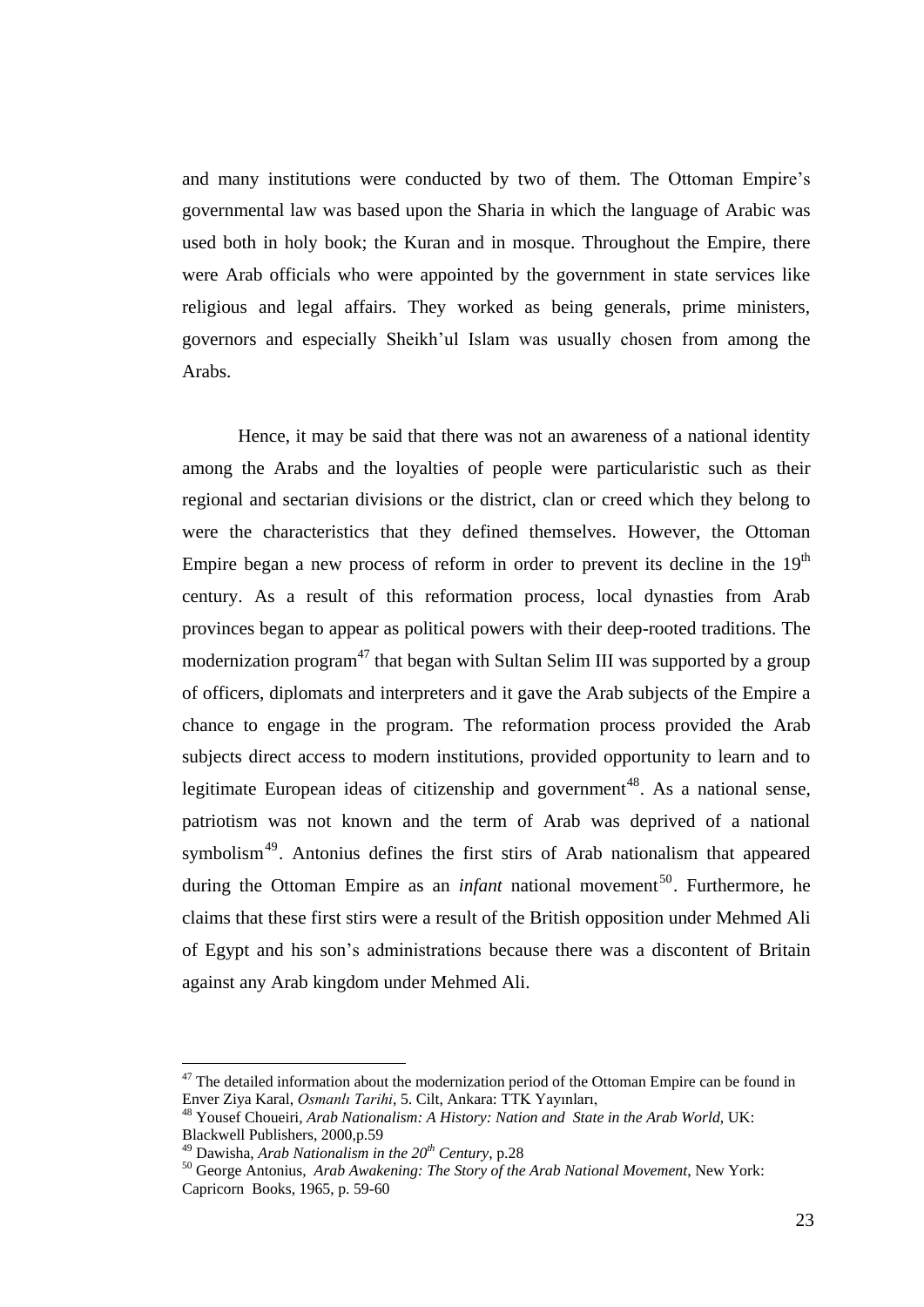If Arab provinces are taken into consideration, the administration of the Ottoman Empire over these Arab provinces were different in structure and intensity in late  $18<sup>th</sup>$  and  $19<sup>th</sup>$  because the control of the central authority over these provinces began to be weaken. Local administrations were one of the important factors for the development of Arab nationalism under the Ottoman regime. In today"s Lebanon, Palestine and Iraq, local rulers transformed their authorities into local principalities. The most relevant example for these local principalities is Mehmed Ali who was the Ottoman governor of Egypt and his son; Ibrahim PaĢa. George Antonius writes that although the driving motive was personal ambition, and their desire to revive an Arab Empire was a result of their desire to acquire an empire, the genesis of the Arab nationalist movement may be dated back to the early  $19<sup>th</sup>$  century that involves the political ambition of Mehmed Ali Paşa<sup>51</sup>. As being the governor of Egypt, he had an aim to establish an Arab kingdom that would be independent from the Ottoman Empire. Mehmed Ali and his son also claimed emancipation and promised for a full citizenship for the Christian Arabs who had not been the members of the *umma* who had the status of subjects during the Ottoman reign. He and his son could not justify their campaign against the Ottoman Empire in religious terms and in order to legitimate it they applied to the fighting Arabs against Turks<sup>52</sup>. Therefore, they referred to the sense of separateness, ethnic and national differences of the Arabs from the Ottoman Turks so that they consolidated their power.

By the way of educational reforms which were applied by Ibrahim Paşa in Syria, the contribution to the Arab revival in the region was provided and he was admitted as the founder of the modern Arabism by some devotees of him as mentioned above. During the Ibrahim"s administration, the French Jesuits who left during the French revolutionary period were allowed to re-open schools in 1831 and in 1875 they established the Universite de St. Joseph. The aim of France in the Middle East was to block Britain"s communications to India, therefore, it supported

<sup>51</sup>*Ibid.*, p.27-34

<sup>52</sup> Bassam Tibi, *Arab Nationalism: A Critical Enquiry*, New York: St. Martin"s Press, 1997, p.98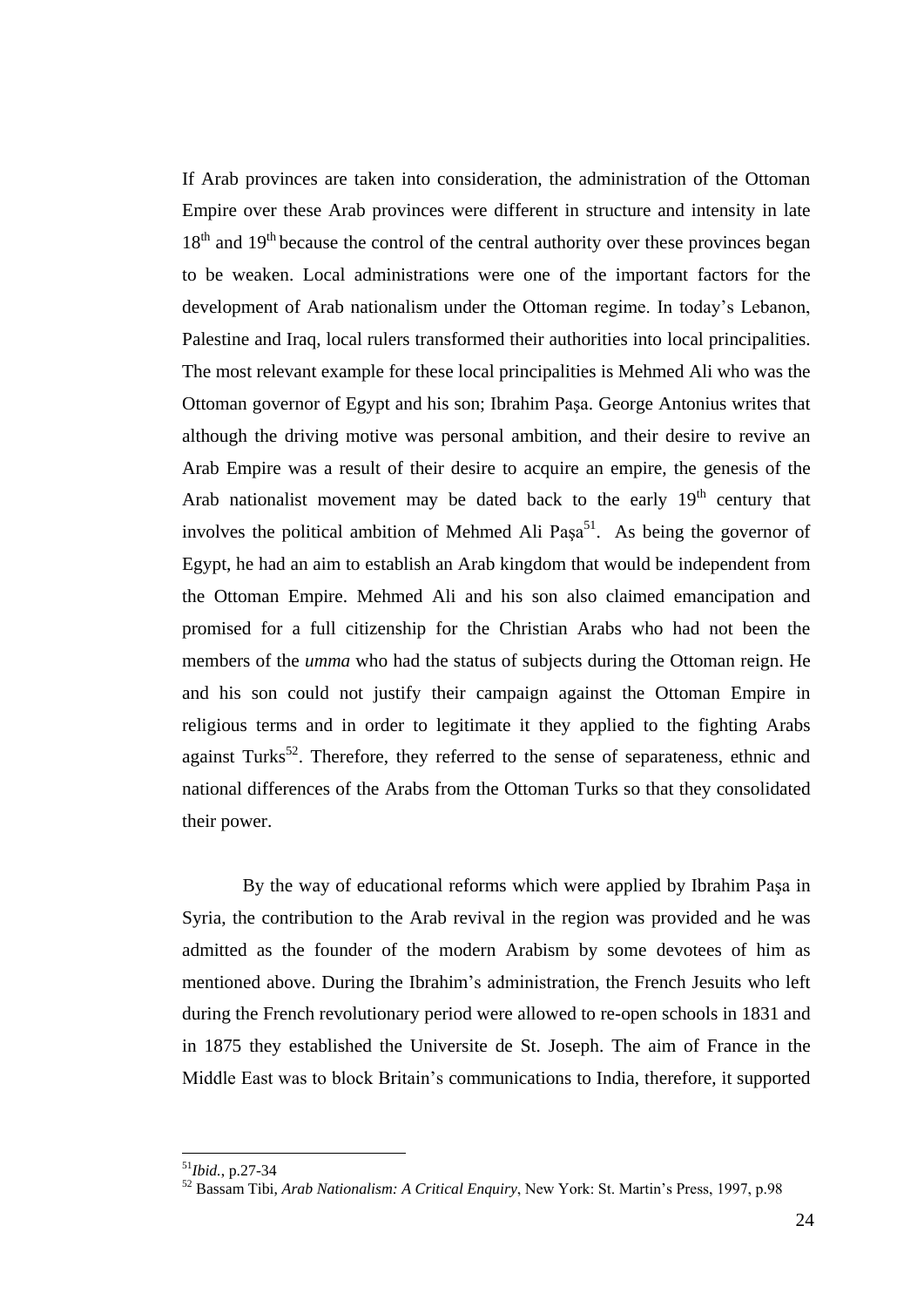the independence of Egypt from the Ottoman Empire under an Arab State<sup>53</sup>. Therefore, France had begun to establish missions in the Christian areas of Syria and Lebanon. On the other hand, Britain who did demand a weak and unthreatening Ottoman Empire and the American and Russian Orthodox missionaries had settled in the region. Furthermore, after the arrival of American Presbyterian mission in 1820, increase in the printing press that later contributed to the existent educational activities and opening of Syrian Protestant College which later became American University of Beirut were among the reforms of the Ibrahim's  $era^{54}$ . As a result of the encouragement of Ibrahim PaĢa and due to the Western missionaries and educational institutions, the problem of the shortage in Arabic texts was resolved. These institutions, the printing press and the awakening of Arab interest on their classics encouraged Arab intellectual activities and Arabic literary revival that were crucial for the nationalist movements in the Arabic-speaking provinces of the Ottoman Empire<sup>55</sup>. These Christian activists were mostly in cooperation with the European associates. Furthermore, according to Mahmoud Haddad, the revival of the Arab language began among the Syrian Christians by the way of translation and adaptation of European works and concepts. Although those American missionaries did not have any role for the spreading of literary Arabic, they had influence over the Syrian Christians because of their supervision and initiations for the translation of Bible into Arabic<sup>56</sup>. Furthermore, in 1816 in Istanbul and in Cairo in 1822, first Arabic literary revival began as a result of the modern literary of press and scientific works. The interest of Ibrahim Paşa over the education provided intellectual awakening and caused the appearance of the genuine Arab nationalist movement.

There is a common belief that nationalism is a bourgeois movement and the Christian Arabs believed that only bourgeoisie was themselves in Arab society at

<sup>53</sup> *Ibid.*, p.97

<sup>54</sup> Peretz, *The Middle East Today*, p.133

<sup>55</sup> Dawisha, *Arab Nationalism in the 20th Century*, p.18

<sup>56</sup> Mahmoud Haddad, "The Rise of Arab Nationalism Reconsidered", *Journal of Middle East Studies*, Vol.26, 1994, p. 203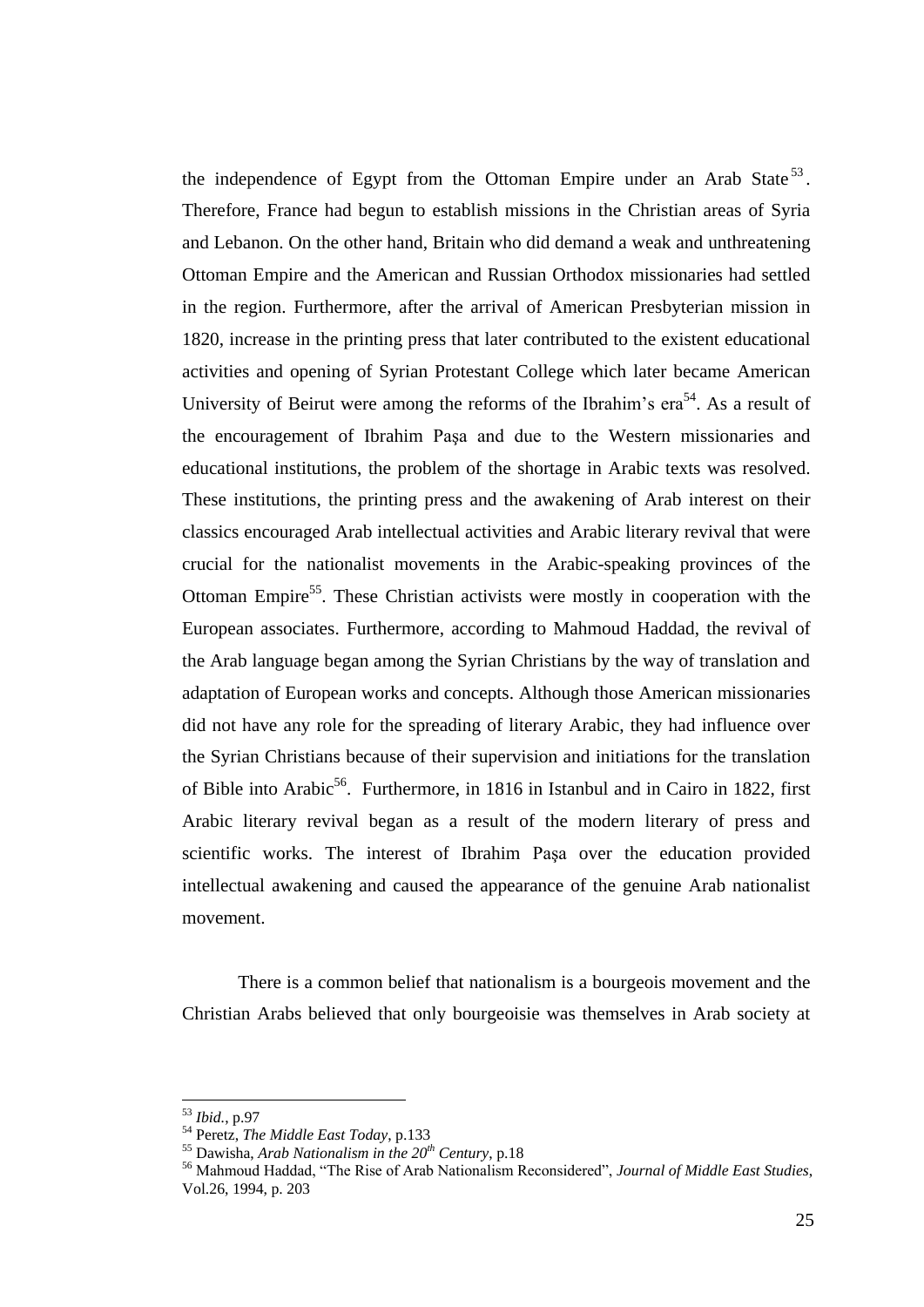that time<sup>57</sup>. Furthermore, Dawisha writes that Christian Arabs' aim of full independence was a result of their feelings which was about having inferior position as a religious minority in an Islamic state and through a complete independence; a secular Arab state would provide them equality among other Muslims. The first movement of the Arabs into the modern world of Western science and secularism was the beginning part of the Arab awakening. And these Western missionary schools, especially the American ones were the first instructors of Western ideas into the Arab world. Cairo, Beirut and Syria were the three important centers of Arab intellectualism.

Before the beginning of Arab nationalist movements, the Christian population directed the centers of Arab intellectual formations. In Beirut, close relations of Christian-Arab intellectuals with American missionaries were the propulsion behind the Arab renaissance in the city. For instance, these American missionary schools had an important role in the provisioning of aid for the formation of the first Arab Society of Arts and Sciences in 1847 to Nazif Yazıcı and Butros Bustani, both of whom were Christians.

The Christians had a significant place in Arab nationalism because of their secular position when compared with their Muslim counter-parts. The Christian Arabs had aimed a separate Arab identity, an independent political realm for the people whose mother tongue was Arabic. They claimed that the Arabs were not only Muslims but also Christians and they had to constitute one nation under a secular, liberal and constitutional Arab state that had to be politically independent from the Ottoman Turks and in which they would find the way of true expression<sup>58</sup>. The first group that emphasized an Arab consciousness in the modern world and that regarded the non-Muslims equal to Muslims was Syrian Scientific Society in 1857. That group was important because it gathered all Arab communities together without their religious associations and it was also significant because of its nonreligious activities. Moreover, in Beirut the first nationalist organization; the *Beirut* 

<sup>57</sup>Ernest Dawn, "The Origins of Arab Nationalism", in *The Origins of Arab Nationalism* ed. by

Rashid Khalidi, New York: Colombia University Press,1991, p. 3

<sup>58</sup> Dawisha, *Arab Nationalism in the 20th Century*, p. 25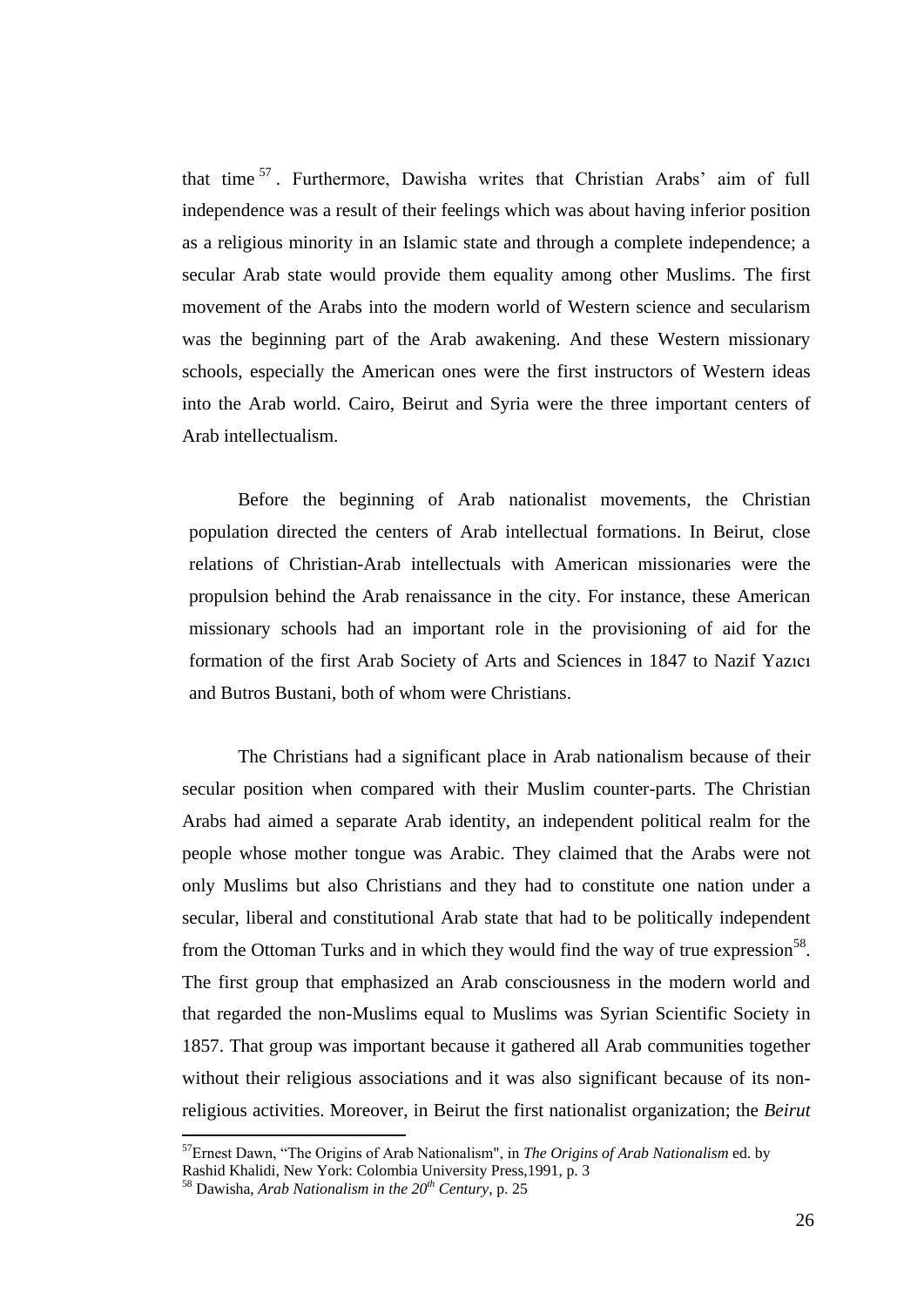*Secret Society* was established in 1875. The aim of society whose founders were the graduates of the Syrian Protestant College and whose members were Christians was to end the sovereignty of the Ottoman Empire over Arab provinces and to establish an Arab state. The distributed pamphlets and plastered posters in prominent places were important because those emphasized the Arab unity and an independent Arab state that included Syria, Palestine, Lebanon for the first time in history<sup>59</sup>.

Before the end of the  $19<sup>th</sup>$  century, most of the Arab intellectuals did not support separation from the Ottoman Empire, but they focused on autonomy or on decentralization within the multinational Ottoman Commonwealth of Nations<sup>60</sup>. These members of the Arab elite who supported Islamic revival and who had interest in the Ottoman State were Ottomanists and those who did not such an interest were the Arabists. For example, Jamal al-Din al-Afgani in Cairo during 1870s and Muhammad Abduh from Egypt were significant reformers and nationalists who supported and worked for Islamic modernism and revival of Islam. Al- Afgani was aware of the raising tendency for the formation of national states as a result of the internationalization of capitalism. Therefore, he tried to combine Islam with the European idea of the nation by purging of its secular connotations and he declared that all Muslims were a single nation disregarding all ethnic, linguistic and cultural differences $^{61}$ . They supported the modernity of Europe based on Islamic origin which was borrowed from the Muslims, Islamic societies deviate from the true Islam and began the Muslim stagnation and decline. The true Islam which was necessary to reach the modernism of the West was the Islam of their ancestors who were also Arabs. This meant the revival of Arabism, Arab culture and restoration of the leadership positions of the Arabs among the whole Muslim world. These ideas were developed by Abdul Rahman al-Kawakabi, a native of Aleppo and Rashid Rida, the followers of Abduh.

This Muslim-Arab reaction to the West concluded in Abduh"s Islamic modernism and many Christian Arabs, most of whom were called the creators of

<sup>&</sup>lt;sup>59</sup> Mim Kemal Öke, *Filistin Sorunu*, İzmir: Ufuk Yayınları, 2002, p.58

<sup>60</sup> Peretz, *The Middle East Today*, p.135

<sup>61</sup> Tibi, *Arab Nationalism*, p.91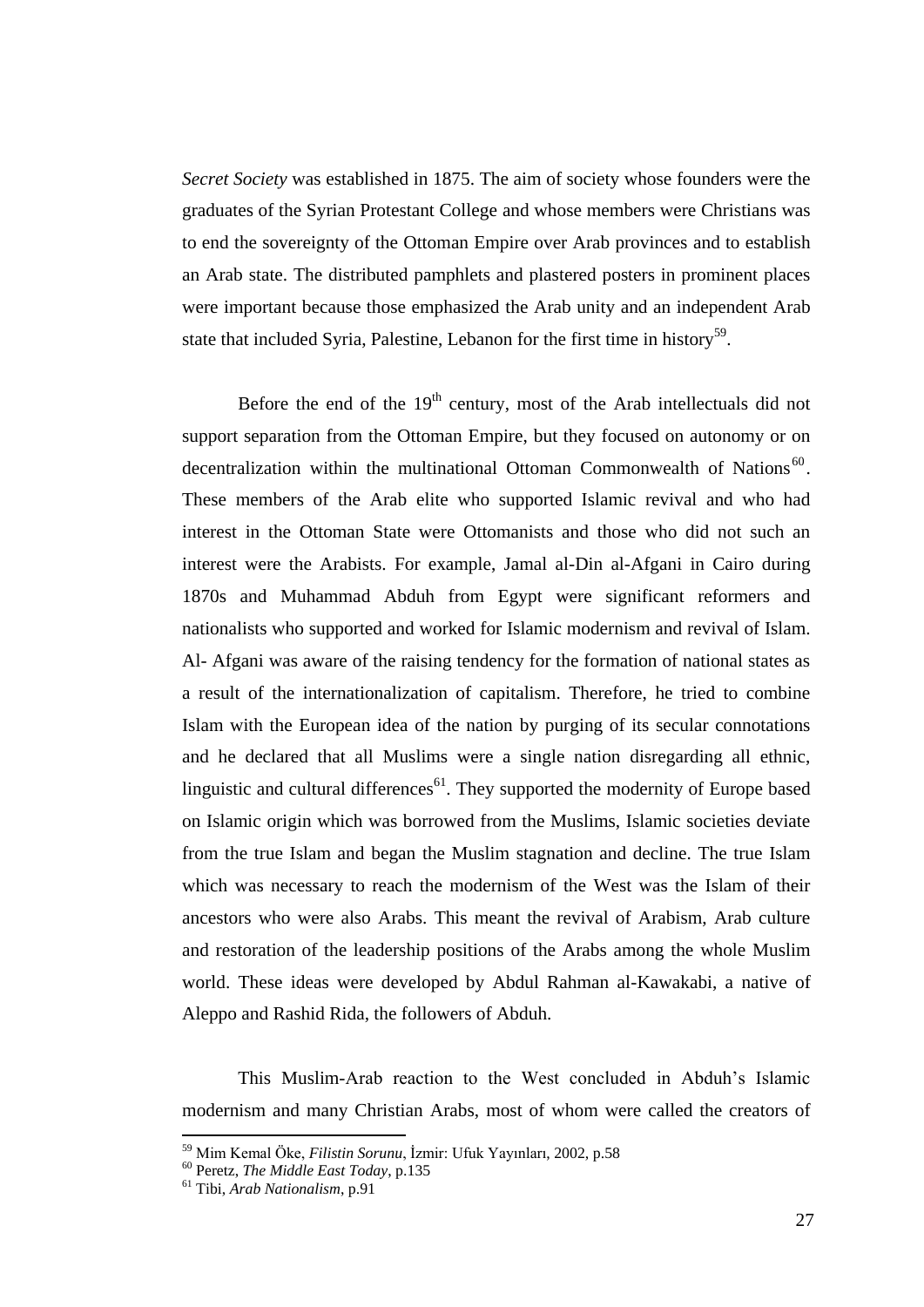secular Arab nationalism also shared the issue because the Christian Arabs had complained about the arrogance of Anglo-Saxon Protestant missionaries<sup>62</sup>. They initially recognized the cultural threat of the Christian West and they tried to solve this problem by referring to Islamic reform, resurgence and unity. They aimed to revive the stagnant Muslim society and to educate the Muslim people under the institutions and ideas of the modern world $^{63}$ . Both Afgani and Abduh did not oppose to the Ottoman rule over Arab provinces and they believed that the Muslims had one nationality that was their religion and supported that secular nationalism was an invention of West to divide the Muslim *umma*.

On the other hand, secular societies that were established mostly by the Christians did not have any concern about the Islamic revival. They involved in language reforms and culture of Pre-Islamic Arabs rather than Islamic revival on their agenda. However, the Arab elites that gave importance to language reform were not only Christian nationalists but also Arab Syrian Islamic reformers gave a special importance to Arabic that has been the language of the Arab lands and Islam<sup>64</sup>. Conversely, the Ottoman Sultan, Abdulhamid II gave emphasis on Ottoman Turkish and pursued it as the language of the state in order to emphasize the ideology of Ottomanism. Ottomanism was an ideology with which the Sultan aimed to gain loyalty of the subjects of the Empire that includes the inhabitants of the Arab provinces. Ottomanism had one common characteristic that was the desire for a single Ottoman nationality and a common loyalty to the Ottoman state by not considering ethnic origins of the subjects<sup>65</sup>.

Furthermore, Abdulhamid II also instituted Turkish in state schools, in different branches of the provincial administration. The Turkish employees rather than Arab ones were appointed to the local administration status, many teachers of state secondary schools (*rüşdiye)*, including teachers of Arabic, were also Turks

<sup>62</sup> Dawn,"The Origins of Arab Nationalism", p. 7

<sup>63</sup> Dawisha, *Arab Nationalism in 20th Century*, p.19

<sup>&</sup>lt;sup>64</sup> Haddad, "The Rise of Arab Nationalism Reconsidered", p. 202

<sup>65</sup> Muhammad Muslih, "Arab Politics and the Rise of Palestinian Nationalism", *Journal of Palestinian Studies*, Vol. 16, No.4, 1987, p.78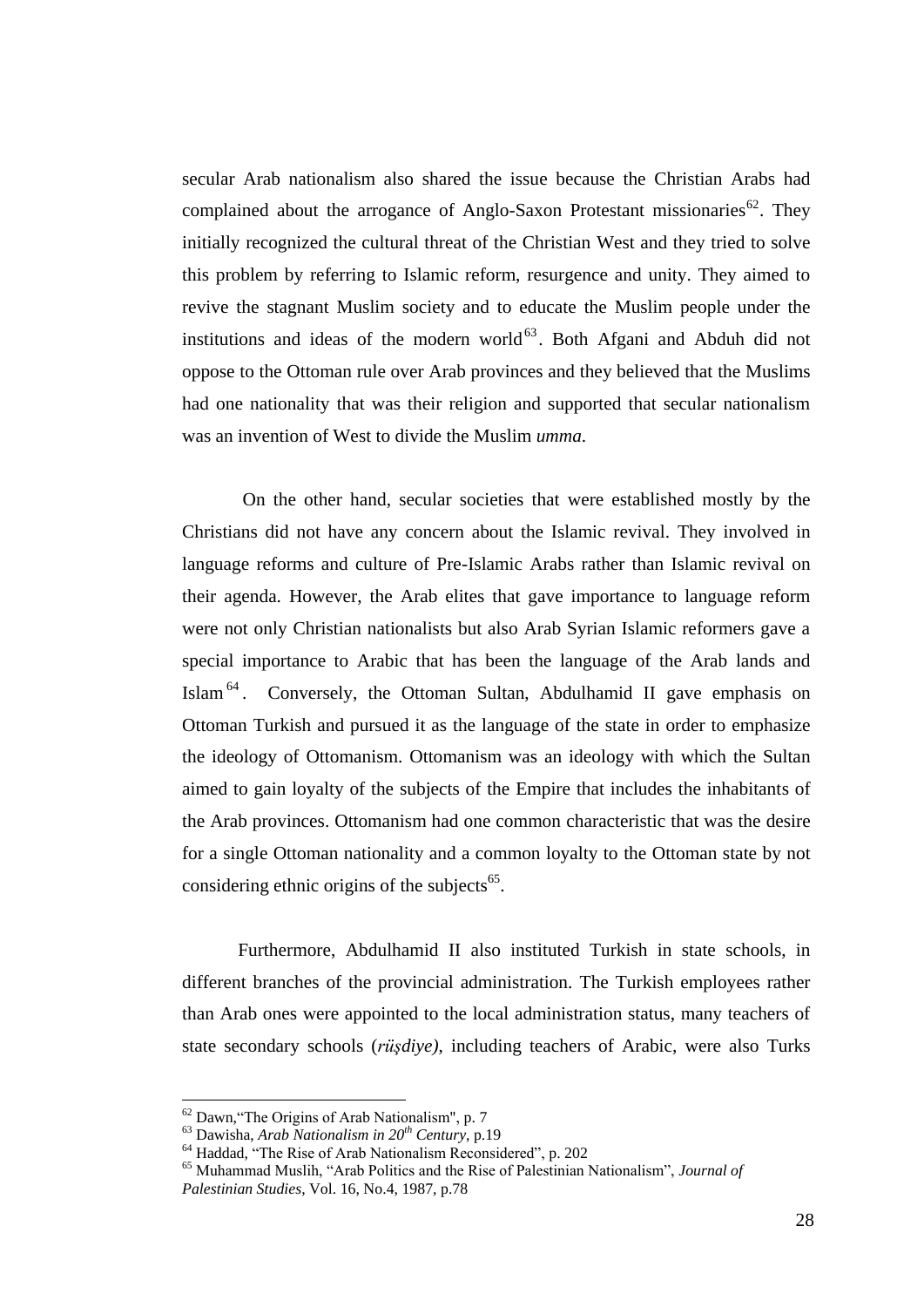rather than Arabs and higher positions of local civil and judiciary bureaucracies began to be Turkified during the Abdulhamid"s sultanate. Otherwise, the policies of Abdulhamid, especially his newly-opened military and civil provincial administration to young Arab students of mainly Syrian and Iraqi origin accelerated formation of new and modern Arab professional elite alongside similar to the Turkish elite. A policy of centralization and limited Turkification in the local administration were pursued by Abdulhamid II. However, despite the ideology of Ottomanism pursued by the Sultan to unify the subjects of the Empire, Arab nationalism developed further especially against the Turkification policy of the Committee of Union and Progress (CUP) which established the government after the Young Turks took over the power.

## **2.2.1 Arab Nationalism under CUP Policies**

After thirty years sultanate of Abdulhamid II, when Committee of Union and Progress seized the administration, the Arabs and other communities believed the promised equality and the era of progress. During the victory of the CUP over the Hamidian regime, a Turk-Arab fraternity was established and it was called in Istanbul for unity of all races in loyalty to the sultan and it was aimed to support the welfare of Arab provinces, advance Arab language and encourage Arab culture. During that time, the *amir* of Hijas; Sharif Husayn was appointed as the keeper of the Holly places.

However, by World War I, the CUP did not only proceed with, Abdulhamid"s centralization and the Turkification policies but also broadened the centralization and Turkification policies without the incorporation of Arab elites. The unionist leaders thought that trustworthy men, whose political background, standing and outlook had been closer to the new regime, should be appointed to the governmental positions. From their perspectives, the Arab notables who did not want to lose their social status and social stability since Abdulhamid's reign were too close to Abdulhamid and might form the opposition, so they should not be trusted. As a result of the strong nationalist view of the CUP, it preferred the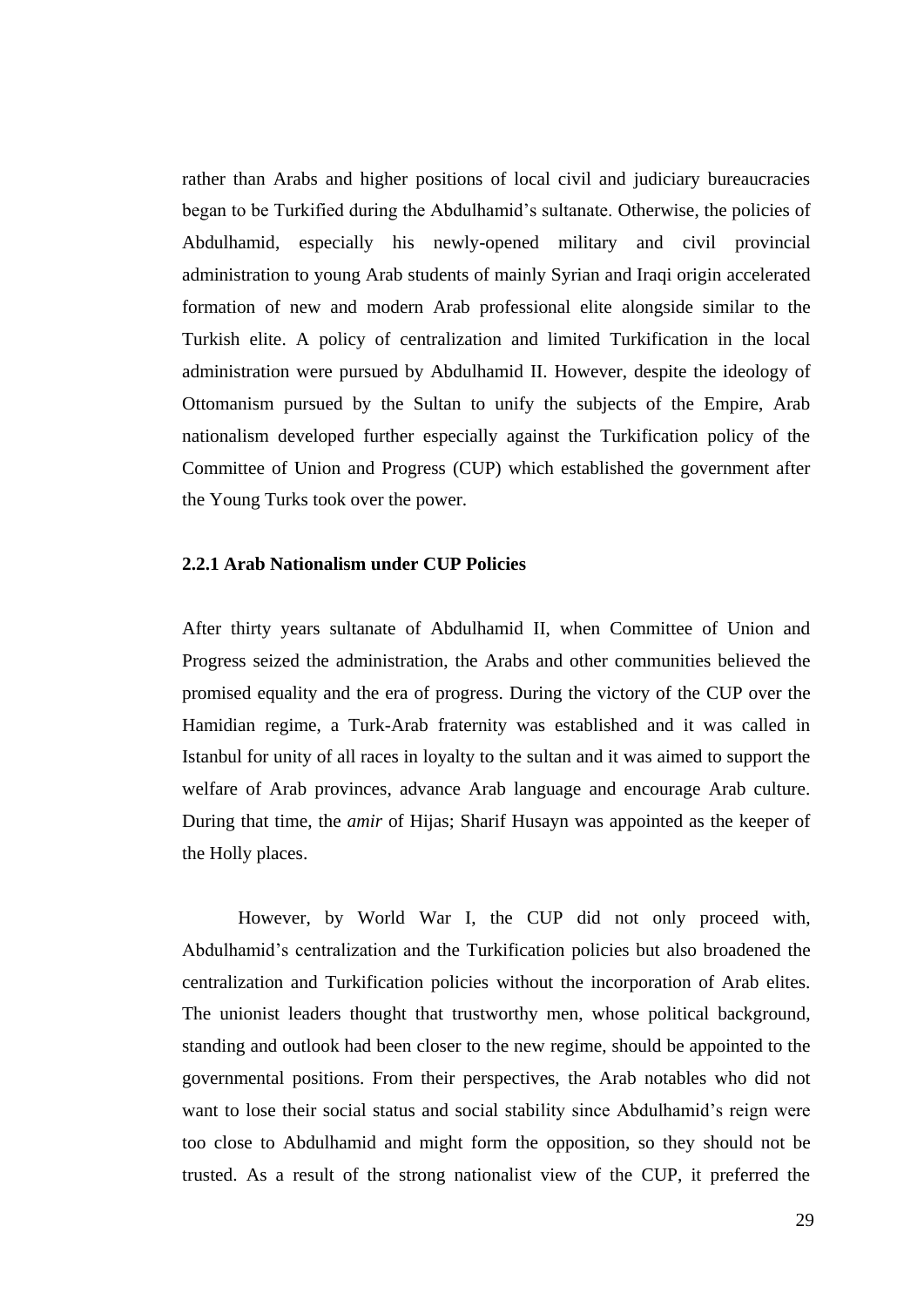replacement of the Arab officials with the Turks<sup>66</sup>. In addition, according to Zeine, the CUP desired a government that has been a constitutional and representative of one nation and believed that an Empire which involved different elements could not provide equal rights for each element. Hence, the Unionists restricted governing body to one element; the Turks who would be in commanding and privileged<sup>67</sup>. Consequently, such a policy created a great disappointment among the Arabs, especially among the Arabs notables who were deposed from their key posts and among the liberal intellectual Arabs who promoted CUP because of its claims to ensure equality among all subjects of the Empire and to restore the parliament and the constitution of 1876. Last of all, the exclusion policies caused to trigger an Arab-Turkish crisis. The alienation of the non-Turks by CUP became as an instrument for the creation of fervent nationalist movements. According to Khalidi, the reason behind the rise of opposition of the Arabs against the CUP were not only Turkish nationalism and secular policies of CUP but also insufficiency of the Young Turks in defense of Iraq against foreign powers also attracted negative attention of the Arabs and they accused CUP in facilitating foreign intervention. Especially, after the crashing 1909 counter-revolution, the CUP became harsh in its policies in terms of toleration and cooperation. In order to provide a homogenous Ottoman State, Turkification policies were conducted deeply. As an initial step, all non-Turkish societies, including Ottoman-Arab Fraternity were banned by CUP<sup>68</sup>. This approach of CUP to non-Turks caused the Arabs to become more independent and to focus on their independence from the Ottoman Empire. Moreover, secret and public groups began to oppose Turkification program and these were spread among the Arabs in Istanbul, Damascus, Beirut, Aleppo, Baghdad and other Arab cities. At the end, the response of the Arabs was not delayed and they claimed that "if Turks were a nation racially culturally and politically, so were the Arabs<sup>"69</sup>. And political Arabism at the first stage and Arab nationalism at the second appeared as the expression of response. While political Arabism aimed reform in order to guarantee

<sup>66</sup> Muslih, *The Origins of Palestinian Nationalism*, p.61

<sup>67</sup> Zeine Zeine, *The Emergence of Arab Nationalism*, New York: Caravan Books,1958, p. 86 <sup>68</sup> Peretz, *The Middle East Today,* p.136

<sup>69</sup> Muhammad Muslih, "The Rise of Local Nationalism in Arab East", in *The Origins of Arab Nationalism* ed. by Rashid Khalidi, New York: Colombia University Press, 1991, p.79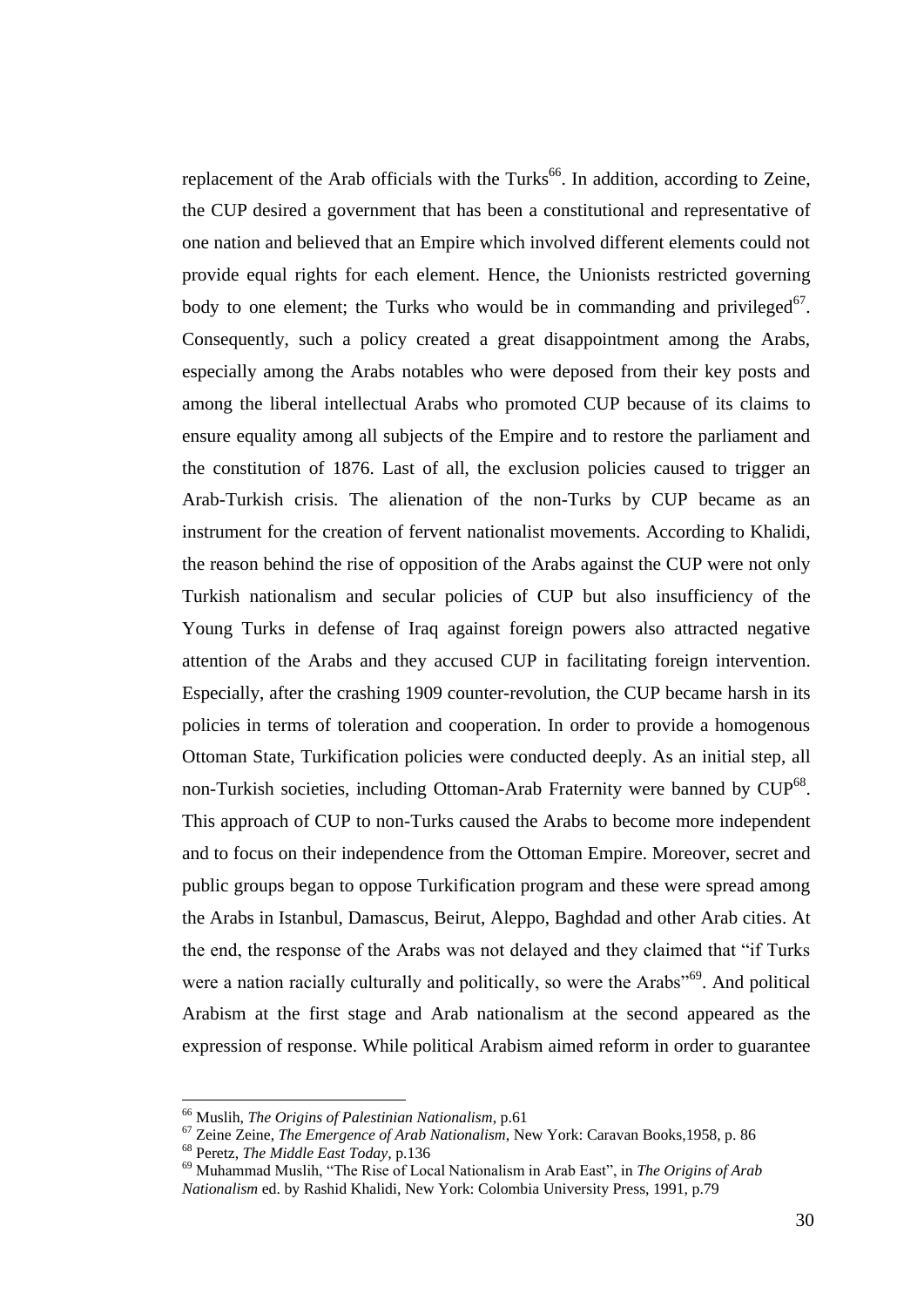the rights of the Arabs and provide Arab autonomy under the roof of the Ottoman Empire, the objective of Arab nationalism was to win complete political independence of Arab nations from the Ottoman Empire.

It might be useful to give as an example of these first nationalist groups that were established in the Arab provinces during the CUP administration in order to explain the genesis of opposition movements of the Arab nationalists. One of the best organized and mostly known Arab groups was the Ottoman Decentralization Party that was established in Cairo in 1912. The importance of this party depends on its program which called a multiracial and multinational empire gathered by the throne"s itself. The agenda of the party emphasized that each Ottoman province would have an elected representative body and conduct its affairs through these bodies. Moreover, it also promoted that Turkish and the language of each province would be the official language, and education would be done in local tongue.

Another important organization was the secret Young Arab Society that was named as *Al- Fatat.* It was organized by seven Muslim students in Paris before World War I and after the war the center of the society moved firstly to Beirut then to Damascus. Until World War I, *Al-Fatat* interested in equal rights and obligations for the Arabs and Turks within a unified Ottoman State rather than Arab independence from the Ottoman rule<sup>70</sup>. According to George Antonius, any other society did not have such an importance in the history of the national movement<sup>71</sup>. While the aim of the society was Arab independence in a bi-racial Turko-Arab Ottoman Empire like the Austro-Hungarian dual monarchy<sup>72</sup>, after Jamal Paşa's execution of the Arab nationalists, the members of the society began to struggle for full independence and unity for the Arab provinces<sup>73</sup>. The object of the society was to reach Arab society to the level of West. It aimed the independence of the Arab countries and their liberation from Turkish or any other foreign domination. *Al-Fatat* organized the first Arab congress and convened the delegates of nationalist

<sup>70</sup> *Ibid.*, p.168

<sup>71</sup> Antonius, *Arab Awakening*, p.111

<sup>72</sup> Peretz, *The Middle East*, p. 137

<sup>73</sup> Antonius, Arab Awakening, p.202-203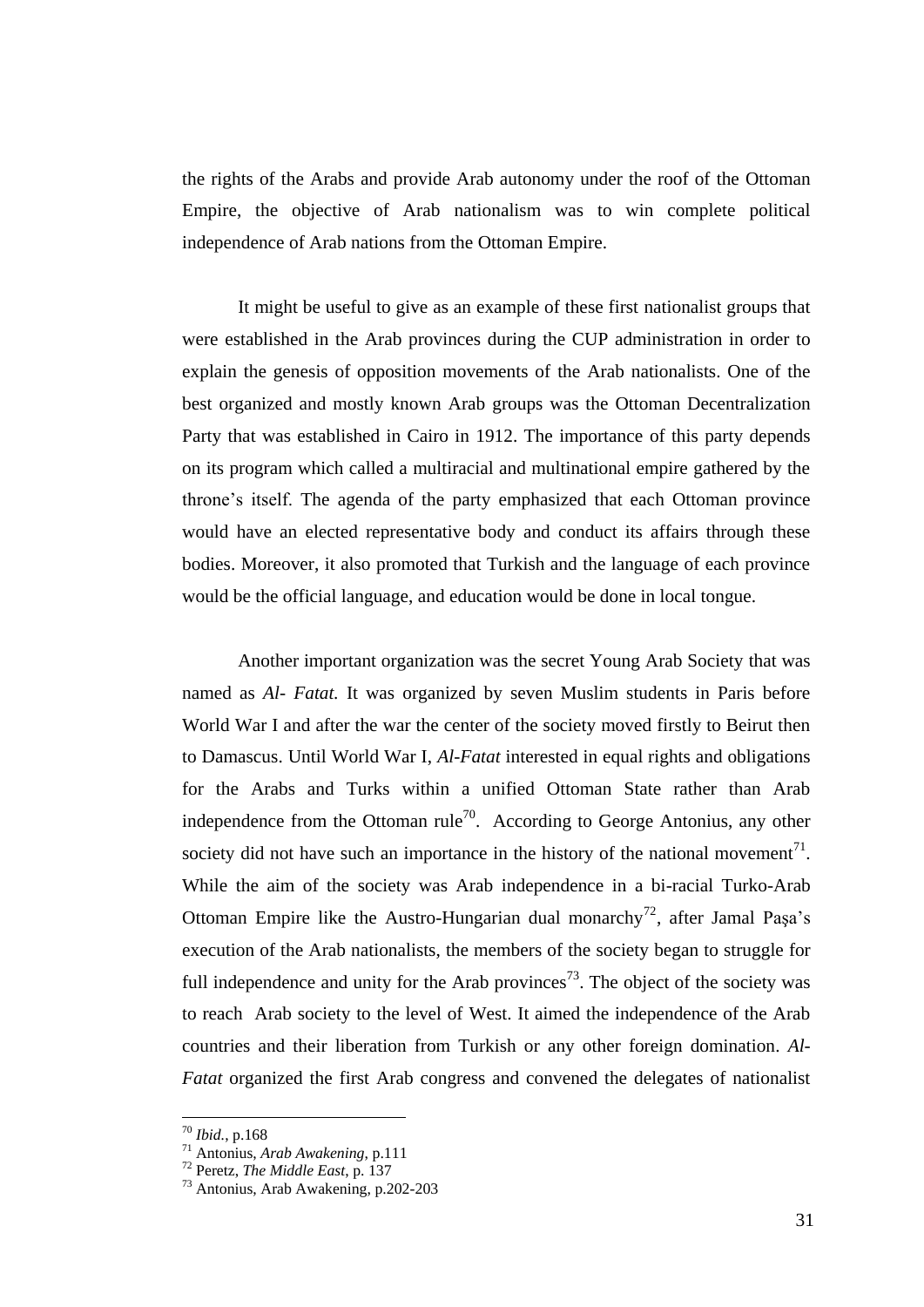groups half of whom were Muslims and half were Christian mostly form Syria in order to utter complains of the non-Turkish provinces about the denial of Arab rights by the Ottoman governance. In addition to *Al-Fatat*, the Ottoman Decentralization Party and the Beirut Committee of Reform sent their representatives to the Congress. The focus of the Congress was not the succession of the Empire, but rather it was the reforms that had demanded by the organizations of Cairo and Beirut. During the Paris congress, the usage of Arabic as an official language and giving central positions to Arabs in government were not mentioned. The Congress involved a reforms decree of 1913 that involved the usage of Arabic in both primary and secondary schools while at the second one Turkish also should be used.

Additionally, a new secret society, *Al-Ahd* which was organized by Aziz al-Masri had an agenda similar to *Al-Fatat*. According to its agenda, while the Arab provinces would become one kingdom with its own parliament, its government and its Arab institutions; the Ottoman Sultan would also continue its sultanate in Istanbul, like the Austrian-Hungarian Empire, mentioned above. Therefore, the society of *Al-Ahd* under the leadership of Aziz al-Masri supported a dual Ottoman monarchy. Aziz al-Masri like the Islamist reformers desired to reach past glorious history of the Arabs by opposing to Western influence. During the administration of the Young Turks, although he had sympathy for Young Turks, he began to support the Arab movement because of their overemphasis of Turkish nationalism. Like the other members of *Al-Ahd*, Aziz al-Masri was a member of the Ottoman army as a  $commander<sup>74</sup>$ .

Some of the important Arab nationalists had been supporters of Ottomanism as an ideology before World War I. The Arabists had also been the believers of Ottomanism ideology before World War I and although those Arabists emphasized Arab identity, they also pursued the loyalty to the Ottoman Empire and a small

<sup>74</sup> Peretz, *Middle East Today,* p.137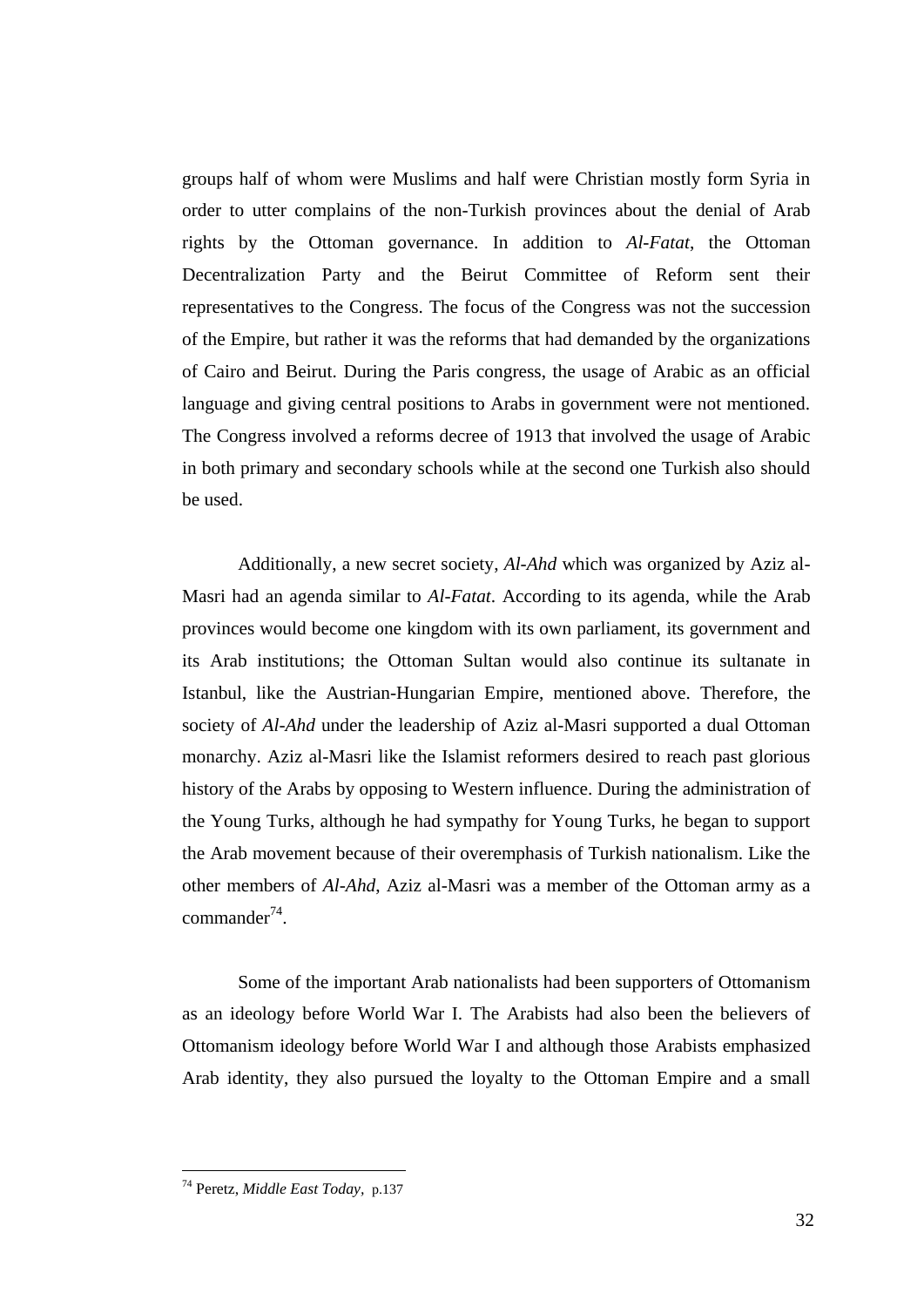minority demanded the secession from the Empire<sup>75</sup>. Furthermore, there were also pre-war Arabists who were opposing the fellow Arabs who had official positions in the Ottoman State. Those pre-war Arabists were not as successful as the Ottomanist Arabs before the war. The political dominance of those Ottomanist Arabs did not weaken due to the Ottoman collapse, French or British Mandates and Kemalist abandonment of Ottomanism. However, these significant events did not leave them any alternative rather than Arabism. These external pressures determined the selfdefinition and the attitude of the populace from the Arab periphery of the Empire which was defenseless to European designs. Therefore, Arab nationalism appeared as a response to Turkish nationalism, to the centralization program of the CUP and to the Empire"s decline under the pressure of European imperialist powers. Some writers such as Khalidi, Muslih and Zeine see Young Turks' nationalist policies to focus on the Turks and later Turkification policies as the major factor that caused to increase in Arab nationalist movements. Khalidi adds Zionist movements and the support of the Young Turks for Zionism to those factors. Zeine writes that the nationalist model and racial superiority were constituted as the basis of a new Turkey by the Young Turks that based upon culturally and politically strong unity. As a result of this implementation of the Young Turks, the Arab leaders began to think the future of Arab lands from the same nationalist and racial perspective as a reaction to the Young Turks<sup>76</sup>. Nationalist policies within a multi-national empire would cause rivalry and antagonism among the different nations. As a result of the Turkification program of the Young Turks, the aim of the Arab leaders to achieve an Arab independence was stimulated. Besides, according to Muslih, the rise of Turkish nationalism and impose of Turkish language and culture by the Young Turks were the main factors that led to the emergence of Arab nationalism as a movement whose basis was cultural and political independence for Arabs<sup>77</sup>. Other factors such as Western concepts of patriotism and nationalism came later according to these points of view. This perspective does not only belong to those writers but also most of the Arab nationalist argued that enacting laws requiring use

<sup>75</sup> Rashid Khalidi, "Introduction" in *The Origins of Arab Nationalism* ed. by Rashid Khalidi, New York: Colombia University Press,1991, p. ix

<sup>76</sup> Zeine, *The Emergence of Arab Nationalism*, p.82

<sup>77</sup> Muslih, *The Origins of Palestinian Nationalism*, p. 60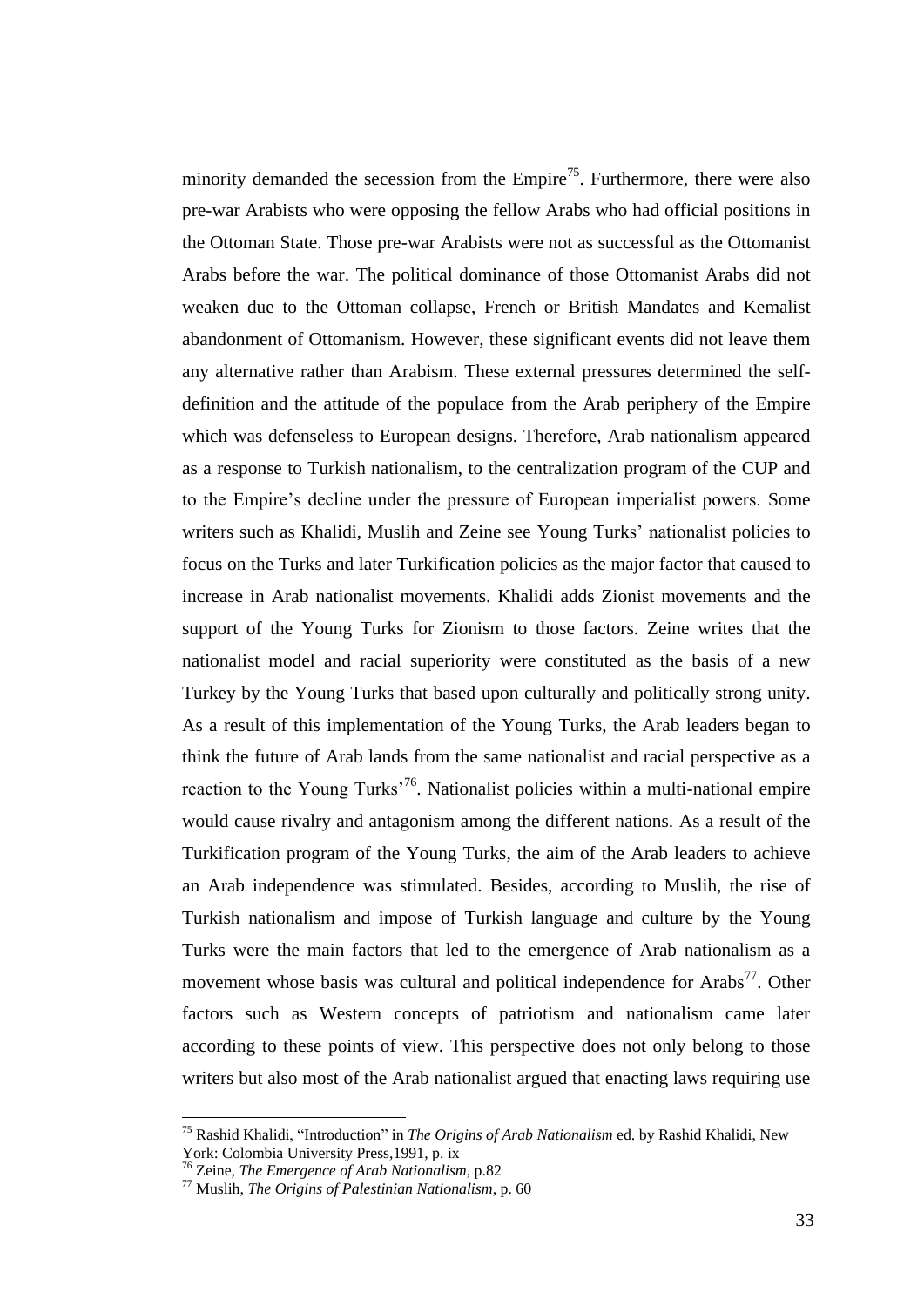of Turkish in administration, schools and courts were the major effects of the rise of nationalist movements. According to Khalidi, these did not cause the birth of Arab nationalism because it had been formulated long before the Young Turk period, but he asserts that those policies intensified nationalist activities. On the other hand, Ernest Dawn supports another factor that Arab nationalism arose as a result of intra-Arab elite conflict over the territories involved in Greater Syria that was aimed by the Syrian notables before World War I, during the decline period of the Ottoman Empire and that was opposed by the Palestinian and Lebanese elites who refused to live under the leadership of a Syrian governance<sup>78</sup>. Arab nationalism remained a minority opposition movement until the end of World War I and that ideology became the only political belief and ideology of the Arab political activists in the Fertile Crescent. However, the political prestige of prewar Ottomanists continued because majority of the Arab notables remained as loyal Ottomanists and because Arab nationalist movements were mostly dominated by those pre-war Ottomanists who were later converted to Arabism. Therefore, political superiority of those former Ottomanists who converted Arabism survived during the Mandate period. Those surviving Arabists could establish an unstable network with the Arab Independence Party and the Syrian Palestinian Congress Executive Committee whose membership had informal ties with oppositionists in Iraq and Amin al-Husayni in Palestine<sup>79</sup>.

The Arab nationalists continued an important campaign against the Unionists. As a nationalist government, the Young Turks and Mandates caused Arab nationalism to become stronger and the Young Turk period provided significant opportunity to the nationalists when it is compared with the reign of Abdulhamid. Arabism had also existed before the Young Turk Revolution; however, the 1908 Revolution accelerated the nationalist movements of the Arabs owing to the restoration of the Parliament, party activities, and the expansion of the press. Because of those facilities, the new arena for political debates was constituted and an opportunity for the Arab nationalists to win the recruits was created.

<sup>78</sup> Dawn, "The Origins of Arab Nationalism", p.12

<sup>79</sup> Ernest Dawn, "The Formation of Pan Arab Ideology in the Interwar Years", *Journal of Middle Eastern Studies*, Vol. 20, 1988, p.80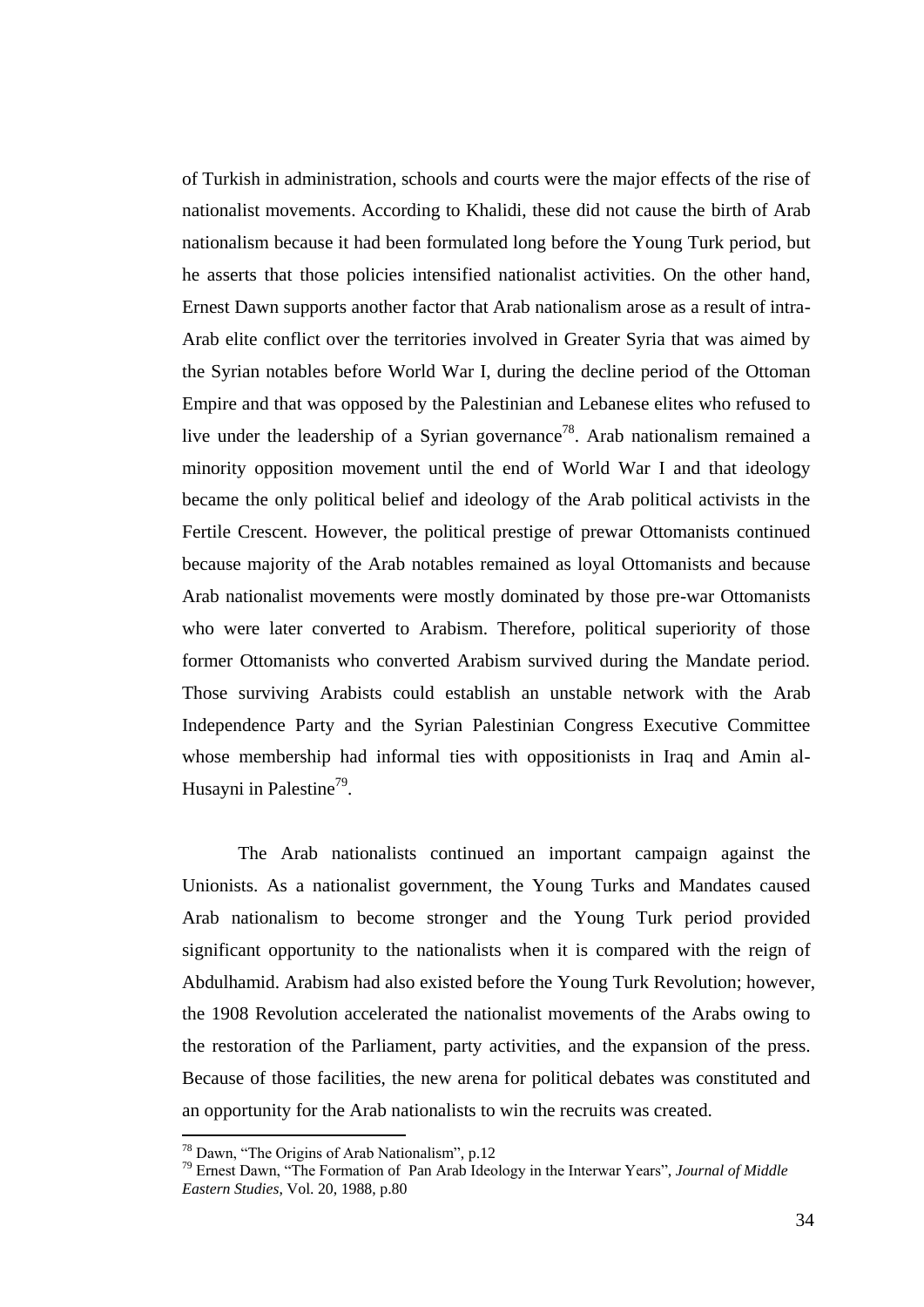From the mid-19<sup>th</sup> century, until the Young Turk revolution, while the Christian Arabs had been supporting Arab independence, most of the Muslim Arabs like the Islamist reformers and former Ottomanist promoted reforms in Arab society and greater Arab autonomy. The majority of the Arabs were not ready for a break from Istanbul and a small minority was formed themselves in an oppositional position and some Arabist societies like *Al-Ahd* aimed only improvement of their social and political standing within the Empire. More participation in government, decentralization of administration in the regime and the recognition of Arabic as the second language especially for the usage of Arab provinces were the main aims of those Arabist who sought neither separation from the Ottoman Empire nor creation of a distinct Arab nation within the defined territorial borders<sup>80</sup>. There was an Arab Muslim intelligentsia who resented the secularist orientation of the Christians believing it would divide the Muslim *umma* as mentioned above.

However, the separatist attitude of Turkification program of CUP caused the Muslim Arabs to become aware of their distinctive character within the Empire. Ernest Dawn also writes that before World War I, Arab nationalism had originated as an opposition movement in the Ottoman Fertile Crescent $81$ . Although there was a reaction against the program of the CUP, some of the Arab society tried to protect against the Central Powers and tried to bring consciousness for their Muslim fellows in order not to join the Christians that were on the Allied side. There was a fear that any insurrection against the Empire would have led to foreign invasion. Different Arab nationalist trends convened as a single power against any threat of Western powers during World War I. For instance, even though it pursued its demand about freedom, *Al- Fatat* had taken a decision about promoting Turks in order to resist against foreign penetration. Moreover, Aziz al- Masri also warned the members of *Al-Ahd* against any attempt to join Western Powers.

Nonetheless, there were also Arab nationalists who acted just the opposite way. Most of the leaderships and members of nationalist societies joined the

<sup>80</sup> Dawisha, *Arab Nationalism in the 20th century*, p.30-34

<sup>81</sup> *Ibid.*, p. 81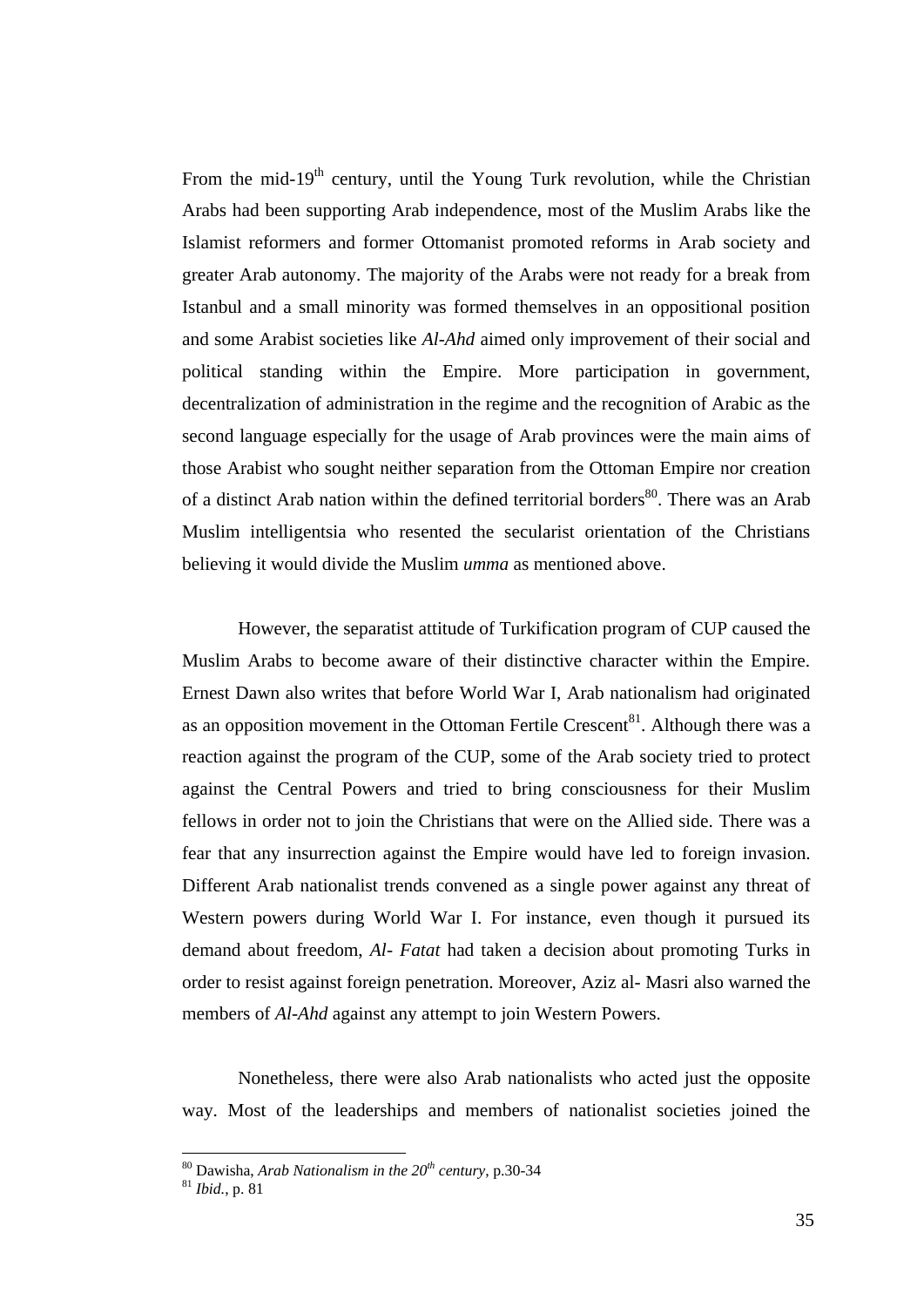movement of Sharif Husayn and his sons and preferred to break ties with the Ottoman Empire. Although there was not a serious nationalist movement to remove Arab lands from the Empire, the 1916 Arab Revolt was the first but the most influential movement of the Arab nationalists. Long before the eruption of the War, the son of Sharif Husayn; Abdullah had allied with the British council-general in Cairo and informed Kitchener<sup>82</sup> about that under any circumstances such as deposition of Husayn by the Ottoman Sultan, there would be a revolution in Hejaz against the Empire and he might gather most of the Arab nationalists by the way of his popularity. Sharif Husayn, as he defined, gained the support of nationalist societies by using his popularity and established a connection with *Al-Fatat* and *Al-Ahd* despite their former supports to the Turks. Although it was not reached any concluded negotiation with Britain, these secret societies joined a military action against the Ottoman Empire by depending on the agreement with  $McMahon<sup>83</sup>$ .

The 1916 Arab revolt was not a mass movement because there was not a widespread civil unrest behind the revolt and there was not a common participation among the Arab people against the Ottoman Empire. The revolt under the support of Britain provided a number of benefits to Arab national movements. For instance, for the first time, the Arab leaders found the chance of taking part in the post-World War I political debates. However, while it was aimed in 1916 Arab revolt to provide political separation and statehood for all Arabs" benefit it could not be achieved by the Arabs because of the changed post- war policy of British government. The reason of this change involved the lack of encouragement by the government of British in India. The British Government of India had an important role for the development of the revolt because of its strategic position. The British Indian Army officers who occupied Iraq were not sure about the victory of the Arab revolt and

 $82$  Lord Kitchener was the person whose messages to Sharif Husayn aimed to persuade Arabs about an alliance with England for their future and he promised to the Sharif that Arabia would be defended against external aggressions. It was guaranteed the recognition and the security of an independent state in Arabia by a declaration of British Parliament.

<sup>&</sup>lt;sup>83</sup> Sir Henry McMahon was British High Commissioner for Egypt and Sudan between 1915 and 1917 and he has been known for the McMahon-Hussein Correspondence. The detailed analysis about McMahon-Hussein Correspondence can be found in George Antonius, *The Arab Awakening*, p.164- 184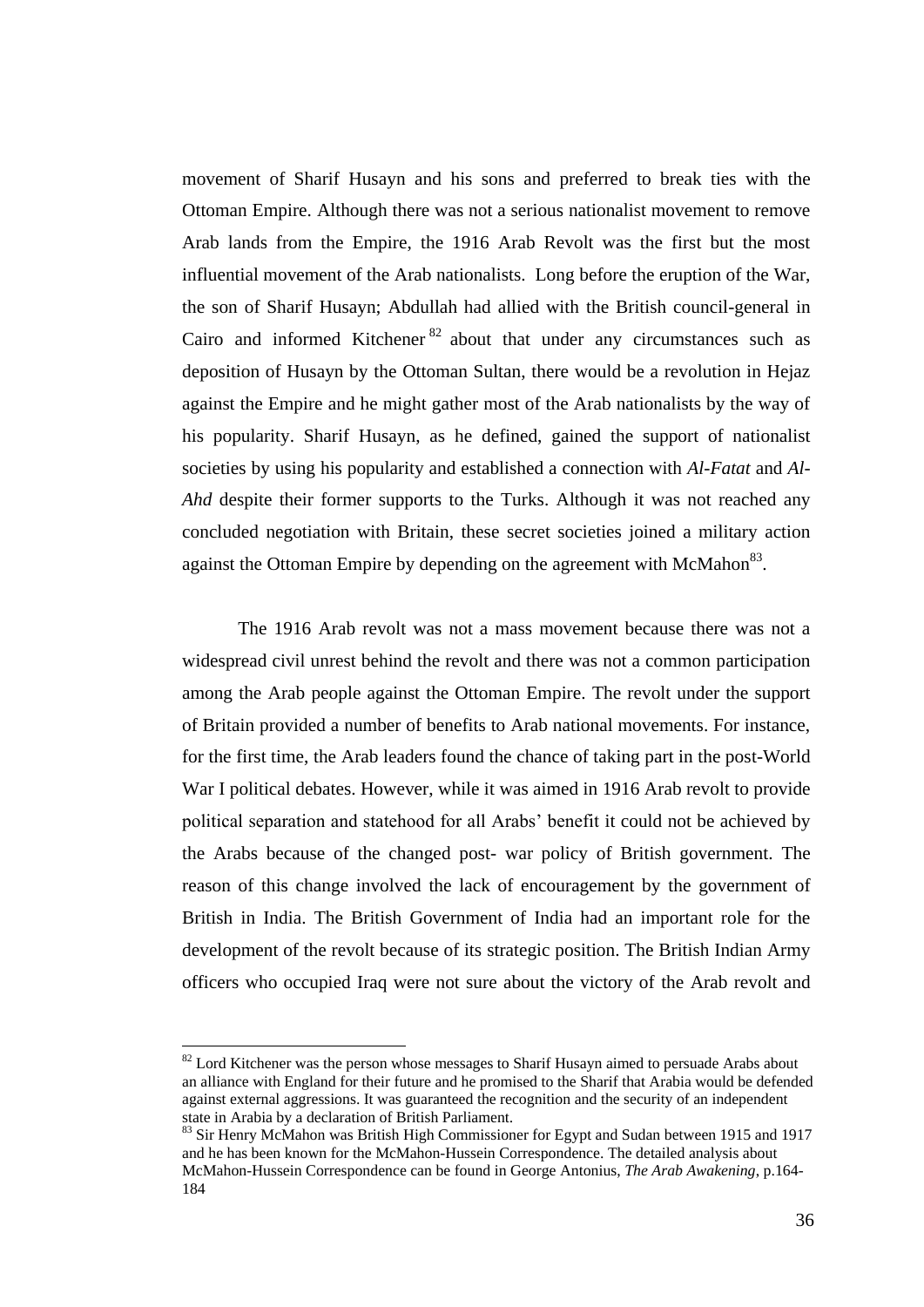did not want to cause unrest and to attract reaction of ninety million of Muslims in India who had a sentimental allegiance to the Ottoman Caliphate.

By the end of World War I, the Arab nationalist movement evolved into various divisions. The Arab Peninsula was divided among different sheikhs, amirs and the other tribal leaders, any of whom did not have a significant political power. In Arabia Ibn Saud emerged as the dominant power and his Saudi Kingdom became the largest and the most powerful political power in today"s Saudi Arabia. Because of the British threat, Ibn Saud gave up his aim to attack other principalities in the region and in other Gulf coasts. Before World War I the heart of the Arab nationalist movement was Syria, Lebanon and Palestine under the Syrian aim to establish Greater Syria.

To sum up, Arab nationalism arose as an opposition movement within the Ottoman Empire and it occurred as an immediate predecessor of Ottomanism and Islamic modernism. The Arab nationalist movement improved before 1914 but it remained as a minority movement until the 1916 Great Arab Revolt. After the revolt under the leadership of Sharif Husayn with the British support, and after the defeat of the Ottoman Empire; the Syrian, Lebanese, Palestinian and Iraqi Arab notables did not have any other alternative than the ideology of Arabism.

### **2.3 Emergence of Palestinian Nationalism**

The perception of Palestine as a country was shaped by its local inhabitants as a result of firstly through Ottoman boundaries and secondly through European interests over the country. After 1874, Palestine was named as the *sanjaq* of Jerusalem that included the districts of Jerusalem, Bethlehem, Hebron, Beersheba, Gaza and Jaffa by the Ottoman administration and it was connected to the direct authority of Istanbul as different from other provinces. Until that year, Jerusalem had been the capital of the Vilayet (Province) of Filastin of the Empire that involves today"s Palestine. During and after the Ottoman Empire, the people of Palestine defined themselves under the identification of their hometowns, villages and they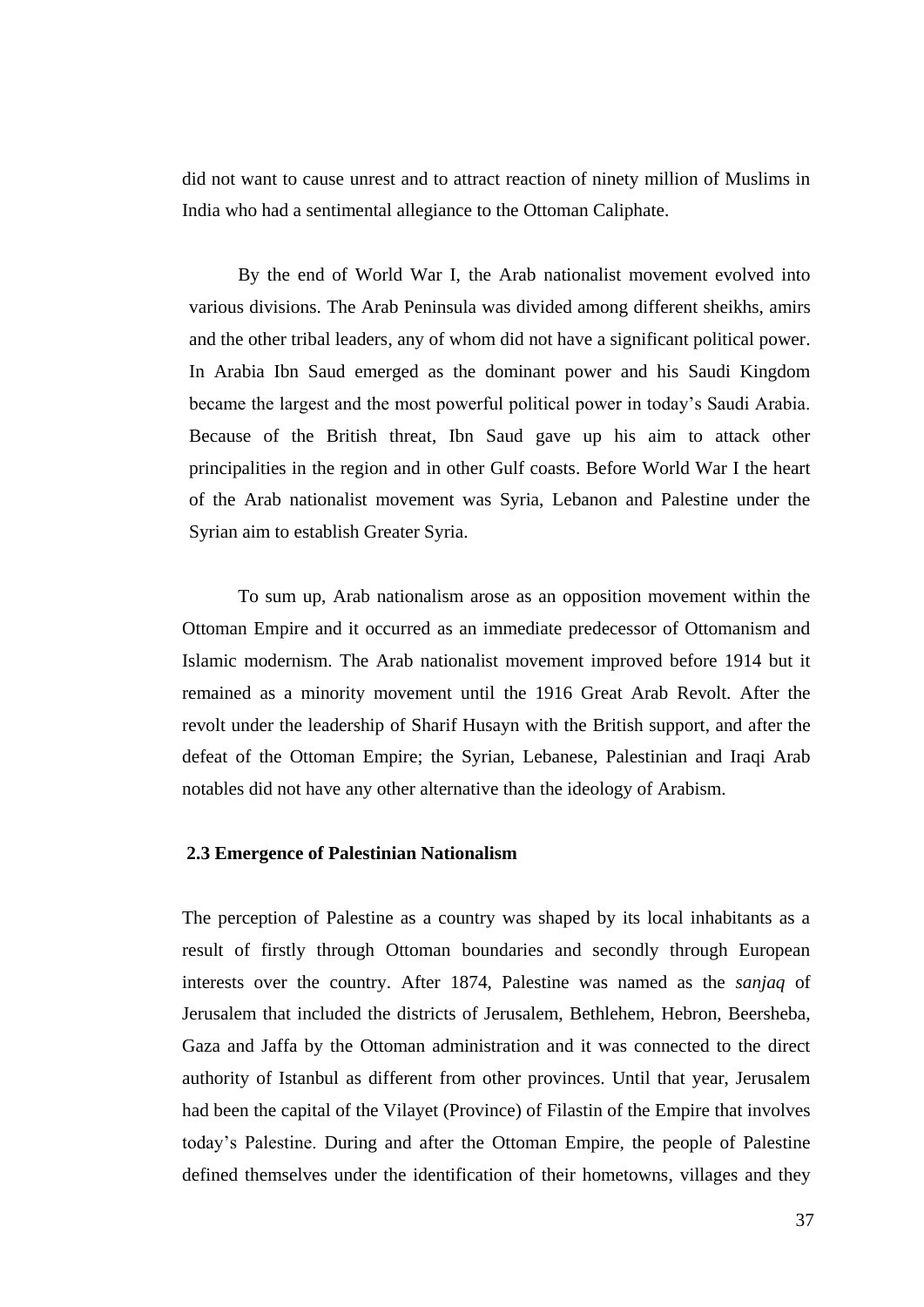took those as their family names. For example, they named themselves as al-Nabulsi, al-Ghazzawi and al- Khalili (inhabitants of Nabuls, Ghazza and today"s Hebron) $84$ . This was a tradition in the Islamic culture and has continued even today in Palestine. While the conception of Palestinian nationalism may be discussed under the question of "was there a genuine Palestinian nationalism or was it developed as counter-nationalism against Zionism?", the existence of the Palestinian identity may be proved and verified even by the historical positions of the Palestinians under the Ottoman Empire.

Before ending the identity discussion, it would be beneficial to quote some words from Rashid Khalidi"s book of Palestinian identity;

> "A nation which has long been in the depths of sleep only awakes if it is rudely shaken by events, and only arises little by little…. This was the situation of Palestine, which for many centuries had been in the deepest sleep, until it was shaken by the great war, shocked by the Zionist movement, and violated by the illegal Policy [of the British], and it awoke, little by little". $85$

Additionally, some elements like Islam, Arabism, local and regional loyalties; such as loyalty to family, dynasty or tribe had important role in the constitution of the Palestinian identity throughout the twentieth century. It is important to emphasize that a Palestinian may identify his/herself as an Arab first, a Muslim or Christian second, as a Nabulsi or Jaffan third and as a Palestinian in the fourth context<sup>86</sup>.

Although the role of Syria and Lebanon were overemphasized by the authors who write about Arab nationalism, Palestine had also an important role in the growth of Arab nationalism. The Palestinian intelligentsia was affected from the Arab nationalist newspapers in terms of the ideas of Arab nationalism. Some of the young Palestinian activists who attended to the Arab Nationalism began to integrate

<sup>84</sup> Rashid Khalidi, *Palestinian Identity*, New York: Colombia University Press, 1997, p.151

<sup>85</sup> Rashid Khalidi, *Palestinian Identity*, p.158, c.f., Khalil al-Sakakini, *Palestine After The Great War*, Jerusalem, Bayt al- Maqdis Press,1925

<sup>86</sup> *Ibid.*, p.146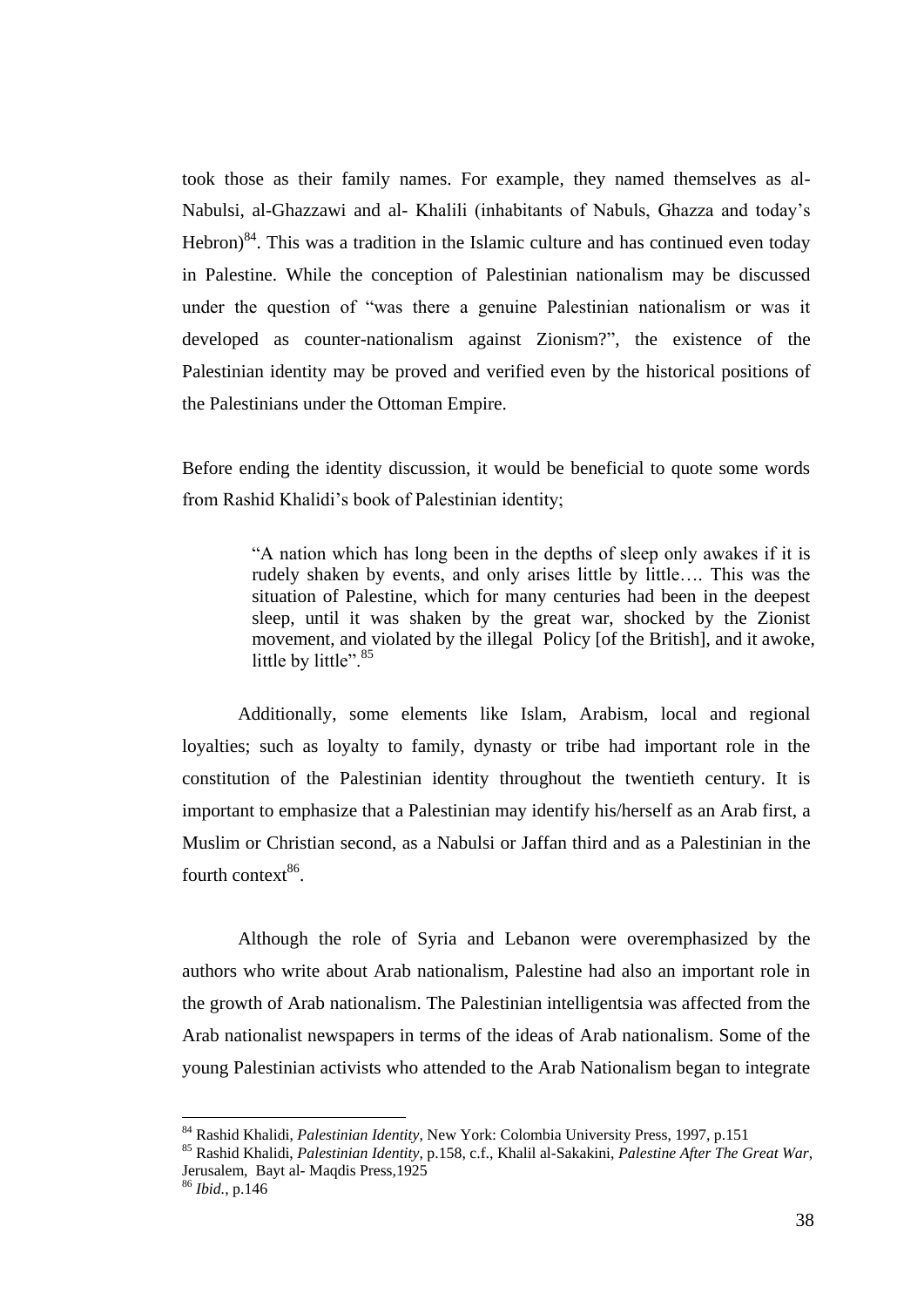that ideology into Palestine after the fall of the Ottoman Empire. Therefore, it may be understood that there were a number of Palestinian participants in Arab nationalist societies. Ernest Dawn makes a list of the number of those activities. By 1914, while there were 126 members of Arab nationalist societies and 22 of them were Palestinian; 13 members came from Nablus and 9 of whom came from Jerusalem. Furthermore, these 3 Palestinian participants from Jerusalem were the members of the Ottoman Parliament also; and later on, one member from Haifa, one member from Jaffa and one from Gaza also attended to these Arab nationalist societies<sup>87</sup>. Between 1909 and 1918, four men from Al-Husayni family of Palestine had been given missions in those societies that adopted to the Arab cause for reform in the Ottoman Empire, and to the Arab cause for independence during the war.

Among Jerusalem, Gaza, Haifa and Jaffa; Nablus was an important city for the development of Arab nationalism in Palestine. Nablus had a significant role at the beginning of Arab nationalism because of its two central features. It had a homogenous Muslim population whose ideas focused on the interests of Muslim Arabs and who were against the interference of the West and against the concept of modernization. Other feature of Nablus that made it an important city for Arab Nationalism in Palestine was that it was also one of the centers of textile and soap industries in the Middle East. As a result of those industries, Nablus had trade relations with Damascus, Aleppo, Beirut and Cairo and it found the opportunity to contact with other Arabs from different regions that provided the spread of Arab nationalism in Nablus.

However, because of the Syrian Arab nationalists" aim of the establishment of the Great Syrian government and of the Pan-Syrian unity, the rising territorial nationalities of Syrian, Palestinian and Iraqi nationalities began to compete among themselves. Different political aims of the Syrians, Palestinians and Iraqis who formed the backbone of the Faisal"s Syrian Arab Government caused the weakness of Pan-Arabism and the alienation of the Palestinians and Iraqis. Furthermore, the

<sup>87</sup> Ernest Dawn, *From Ottomanism to Arabism: Essays on the Origins of Arab Nationalism*, Chicago: University of Illinois Press, 1973, p.153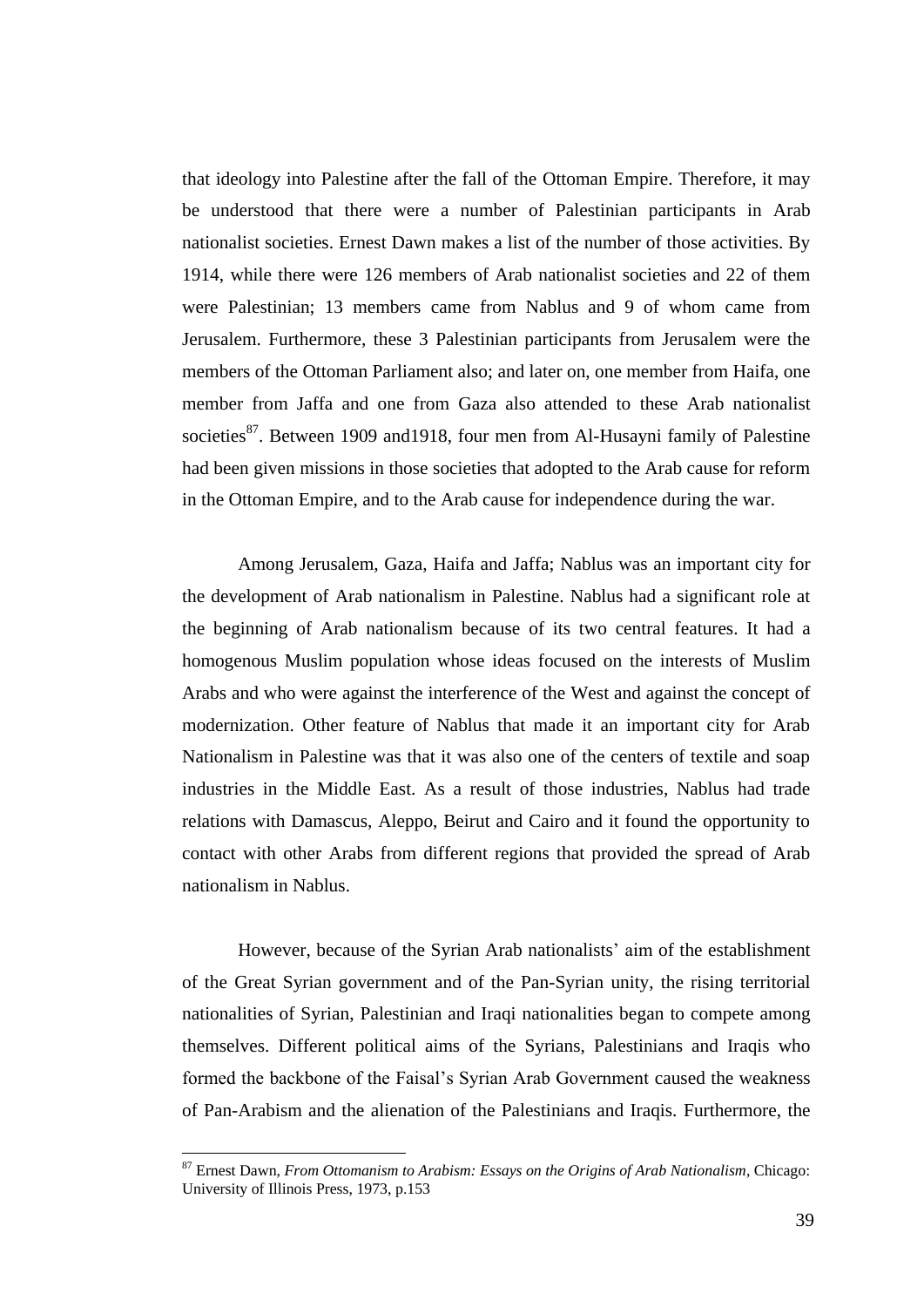Palestinian activists also withdrew their support from Faisal because of his attempts for cooperation with Chaim Weizman in order to secure the British support for the Syrian Arab Government<sup>88</sup>. Consequently, after the end of World War I, the Arab nationalist movement was fragmented.

This fragmentation of Arab nationalism had an important effect in the emergence of Palestinian nationalism. Besides, Zionism was another and strong factor that motivated the Palestinian Arabs to organize them politically and constitute their nationalist ideology. The confrontation of the Palestinians with the Syrians and Iraqis, and the idea of the Palestinian"s separation from those were the results of this fragmentation. The political agenda of the Iraqis and Syrians were different from the agenda of the Palestinians. For the Palestinians either in the Parliament or as only activists, the priority of the agenda was Palestinian interests. They focused on Zionist colonization and tried to attract the attention of the Arab intellectuals to the absence of a strong leadership and to the fear of the Palestinian Arabs that Zionism would reduce the Palestinians to a minority position in their own territories. On the other hand, the Arab nationalists thought that they would provide the assistance for the Palestinians against Zionism by supporting Faisal"s Arab Government. Furthermore, the younger generation of the Palestinian elite believed that the victory of Arab nationalism as an ideology would bring both the independence and the unity of Arabs and it would also prevent foreign entity in Palestine. However, the older generation of Palestinian political elites preferred to focus on resistance against Zionism. Besides, the interest of the Ottoman Empire and the Arab nationalists over Palestine had also been contradicted. While Ottoman loyalty rejected Zionism that would separate Palestine from the Ottoman state completely, Arab nationalism opposed to Zionism because it focused on wresting Palestine away from the Arab hands and would divide the Arab unity. Therefore, while Zionism created Palestinian nationalism as an opposition that patriotic opposition against Zionism created division between the Arab nationalists and the Palestinian Arabs.

<sup>88</sup> Muslih, "Arab Politics and the Rise of Palestinian Nationalism", p.83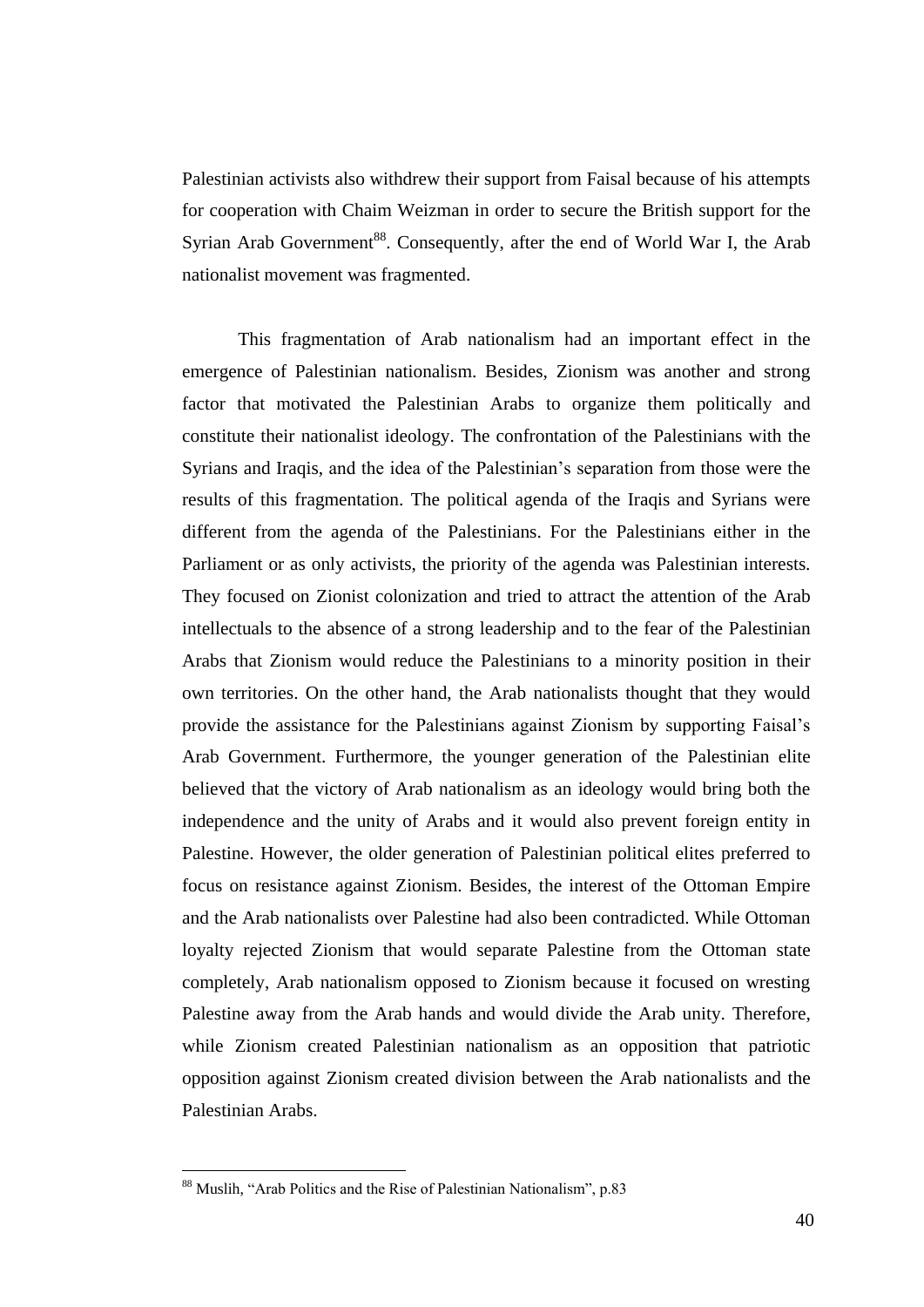As seen, the division was not only between the Syrian, Iraqi and Palestinian Arab nationalists but also there was dissidence among the older and younger generation of Palestinian Arabs. The older notables of Palestine did not want to lose their own privileged positions in Palestine and demanded a stable position. Damascus and Aleppo were more populated cities and urban families of Syria had larger network connections than the Palestinian families in terms of commercial activities. Therefore, for the older Palestinian notables, the maintenance of their existent position would only be provided by the way of an independent Palestine, however, the establishment of the Great Syrian government would challenge their positions. Although the older generation did not wish to see the young Arab nationalists in the Palestinian political arena, those younger nationalists viewed the Syrian-Palestinian unity as an opportunity in order to stable their political position in the local dominance<sup>89</sup>. At the end, although those older notables had not supported Arab nationalism and unity of Arabs formerly, they began promotion for the ideology of Arab nationalism after the collapse of the Ottoman Empire later on.

The urban notable families of Palestine that had bureaucratic relations with the Ottoman State constituted the institutional framework of the ideologies of Ottomanism and Arabism that formed the political ground for Palestinian nationalism. The source of power of these Palestinian families was based upon their properties, lands, and they gained local dominance owing to their integration to the Ottoman governance system in the Arab provinces. As a result of the appointments to governmental services, those families both obtained and expanded their status, influence and wealth<sup>90</sup>. Moreover, those urban families of Palestine acted as intermediaries between the Ottoman state and their own society and by using their positions they also increased their lands and private properties and they also obtained legal rights. Thus, it may be understood that these families were dominant powers in political leadership of Palestine as a region and Palestinian nationalism as an ideology. The members of these older notable families as being member of the Ottoman bureaucracy were seen as natural leaders with local sources of political

<sup>89</sup> *Ibid.*, p. 86

<sup>90</sup> For the detailed analysis of Political Notables in Ottoman Empire, see: Albert Hourani, *The Emergence of the Modern Middle East*, London: The Macmillan Press, 1981, p. 36-67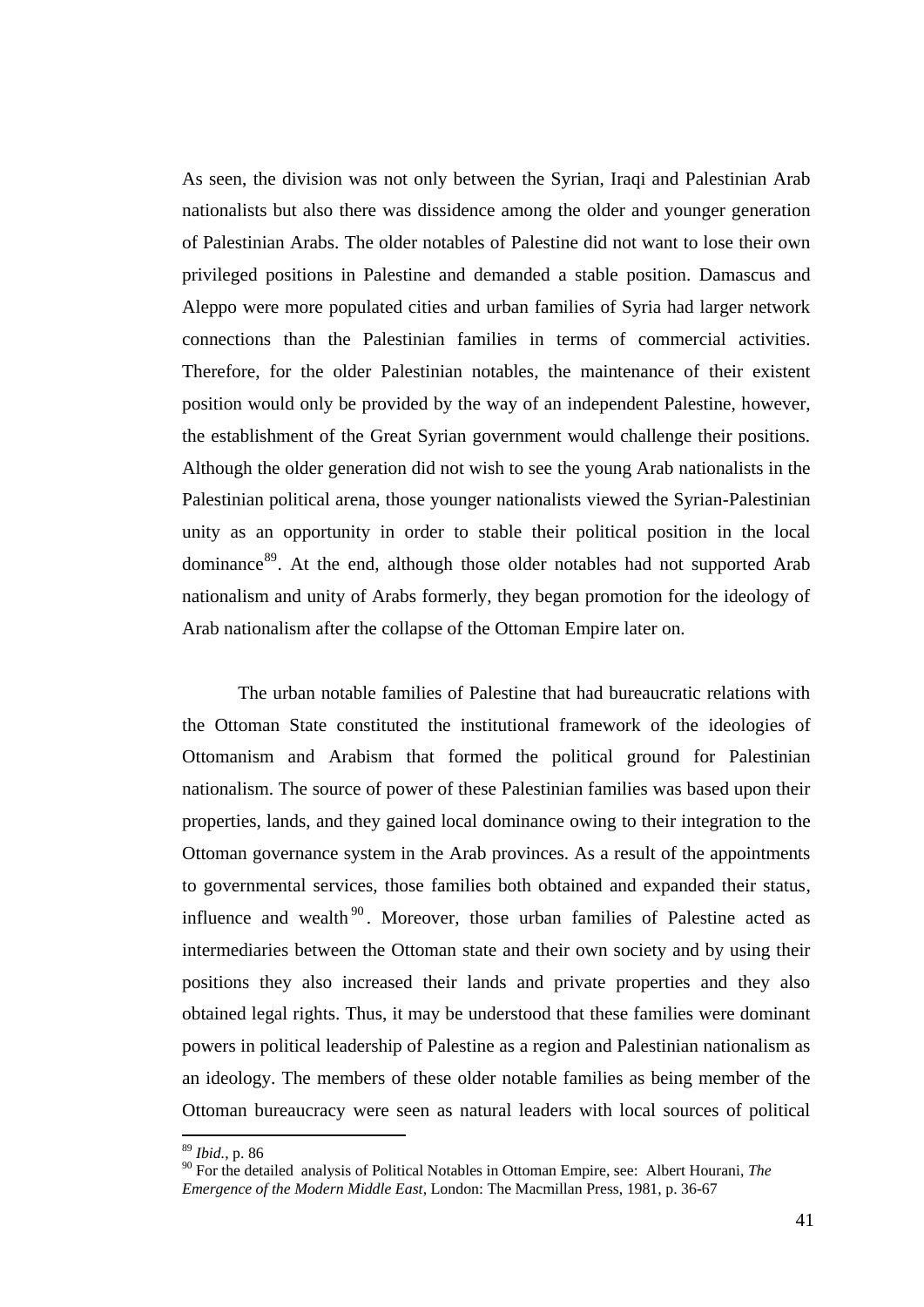power by their own society, by the Ottoman state and later on by the British Mandate.

Jerusalem was the most important city in which the Palestinian notable families that dominated the Palestinian policy and Palestinian nationalism have inhabited for many centuries. For instance, the leading members of Al-Husayni family were one of these notable families of Jerusalem whose members monopolized political powers. On the other hand, the Nashashibi family was the main opponent of the Husaynis about the domination of political power. In addition to Husayni and Nashashibi families, there were other families, the Khalidis, Alamis that had possessed religious institutions and endowments; *waqfs*, of Palestine as hereditary managers. Al Husayni and Nashashibi families also held mayor and mufti positions of Jerusalem in the second part of nineteenth century and al-Husayni family which was the dominant political elite outranked other aristocratic families in Palestine.

In conclusion, those families were important for the political life of Palestine because they had the capacity to mobilize the Palestinian public, and to influence their political views by using mosques, churches, guesthouses, town cafes, press, clubs and schools for their purposes. Political societies were also established as family coalitions and always one family was dominant in one political institution like the Arab Executive Committee<sup>91</sup> that was dominated by the Husayni family. Therefore, as will be discussed in following chapters, the families, dynasties and tribes were the bases of nationalism in which sovereignty and loyalty were linked to a specific territory and society in both Palestine and in entire Middle East. Furthermore, both of the two classes of Palestine, the older and younger notables were affected from European thought, westernization, and the right of self determination. And both of the groups supported the independence of Palestine as well. Although these groups maintained their existence with Islam, they also supported to inclusion of the Christians and local Jews because their nationalism

<sup>&</sup>lt;sup>91</sup> The role of Husayni family, details of Arab Executive Committee will be explained in fourth chapter of this thesis.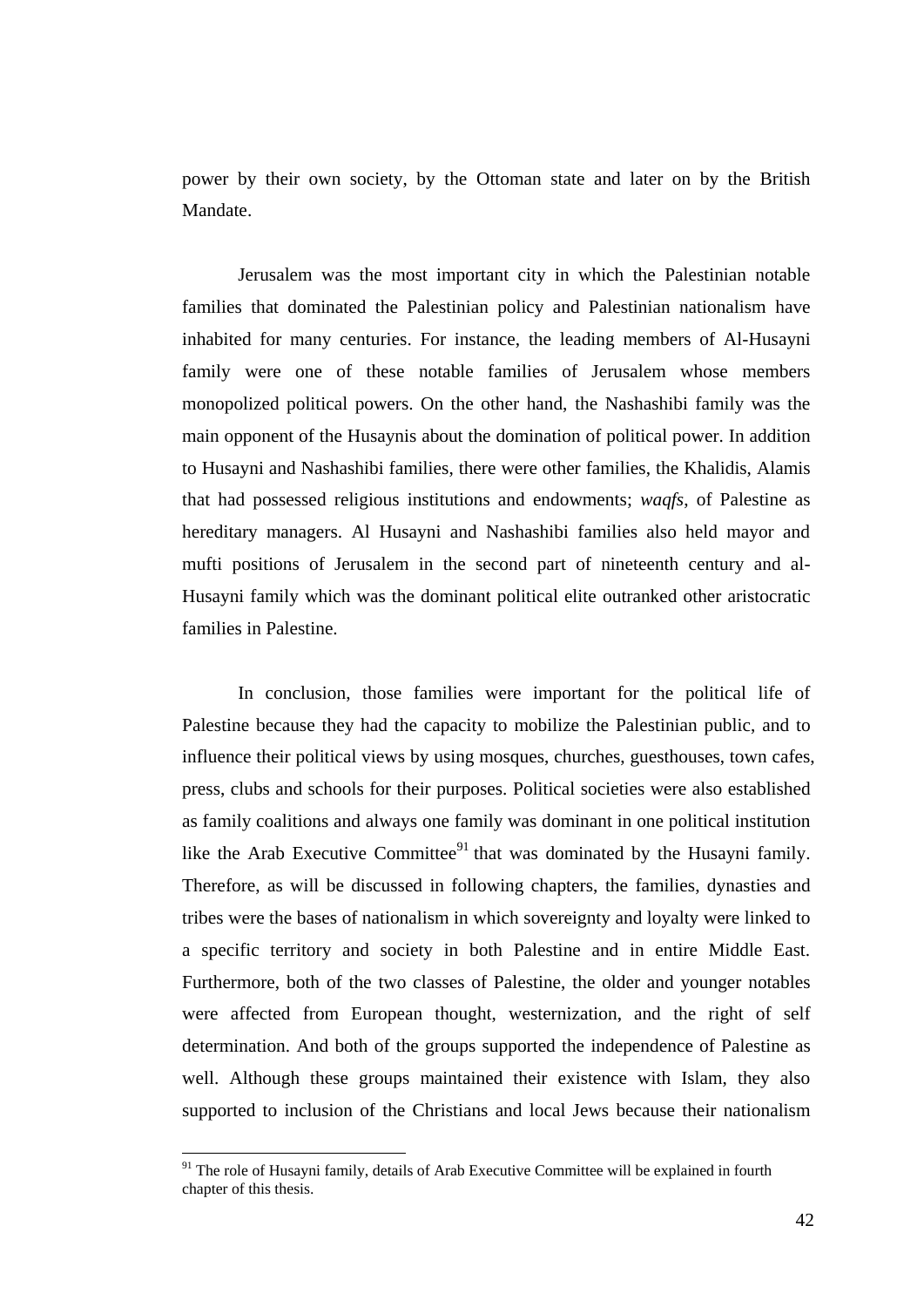was not justified only in religious terms<sup>92</sup>. The younger Palestinian politicians who were later formed the basis of the opposition movement against Zionism and the British Mandate became the dominant group in the Palestinian Arab society and they continued their claim that were about all Arabs were connected to each other by a common language and a common culture, and they also pursued to support the Arab unity and independence. However, like the older Palestinian notables, they also saw their independent future in independent Palestine after the failure of Arab nationalism in post-War era.

And as a last word, the literate and politically conscious and urban Palestinians lived a transformation period in terms of their political and national identification under the impact of rapid and significant changes after World War I and during the British Mandate in Palestine. The result was a developing and growing identification and nationalism among the Arab settlers of the country.

 $92$  Muslih, "Arab Politics and the Rise of Palestinian Nationalism", p. 91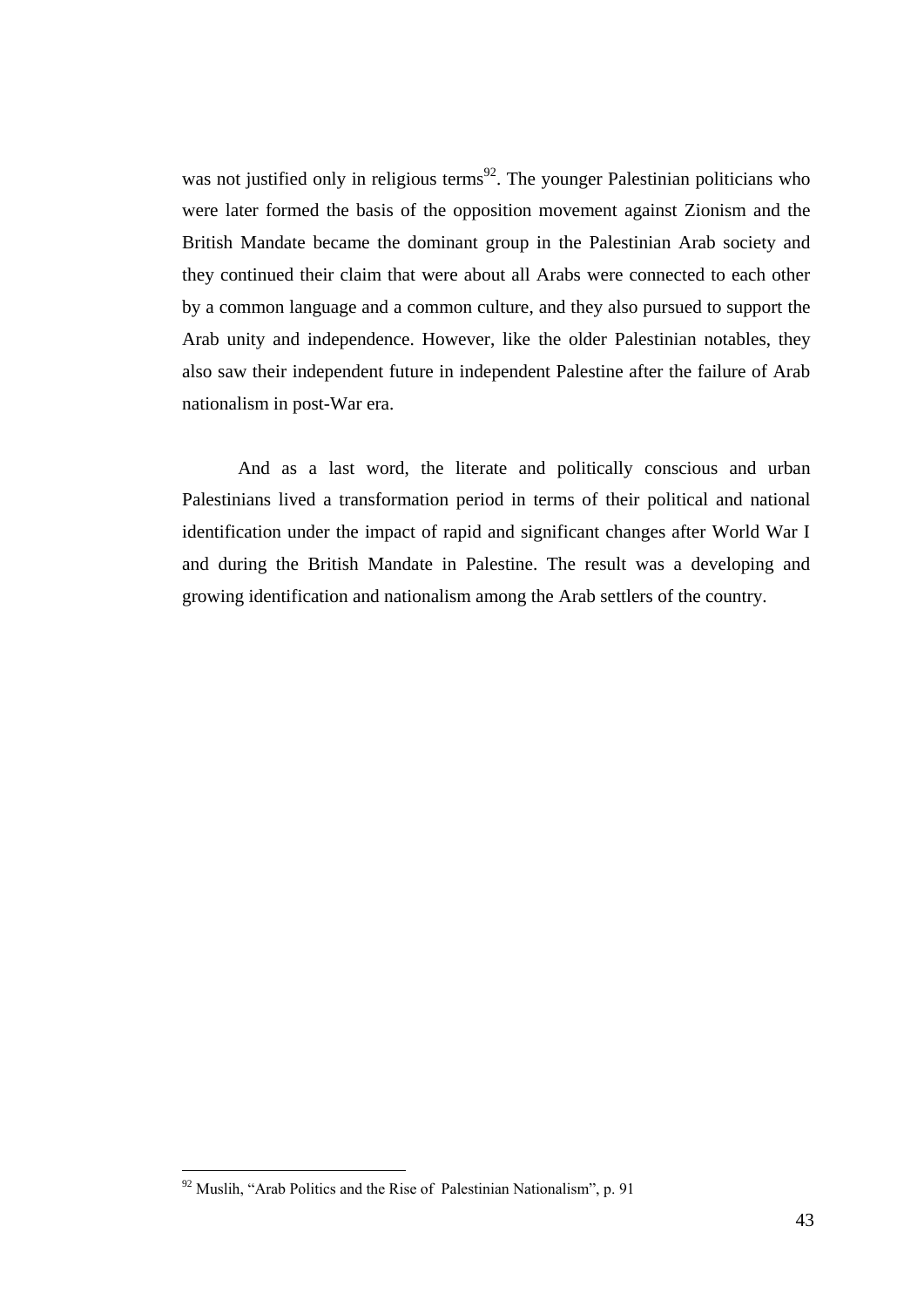# **CHAPTER 3**

### **BRITISH MANDATE AND MANDATE POLICIES**

# **3.1 Situation of Palestine before the Mandate**

Within the geographical area that the ancient Palestinians and later Jews had lived, there were not any existent political entities called as Palestine. This was one of the difficulties that British Mandate encountered when entered into the region. After the conquest of the Ottoman Empire, the region was divided into provinces that were called as *vilayet* and the geographical Palestine was separated into provinces of Beirut and Syria and to the *sanjak* of Jerusalem also which had special status because of the holy places that had placed in it.

Almost all of the British colonies have been established as two categories called as the colonies of occupation and the colonies of settlement. While India, Nigeria and Gibraltar could be the examples for the first category because these colonies were founded in order to fulfill economic or strategic aims, the colonies like Canada and Australia were used by Britain for the purpose of settlement. However, Palestine did not comply with both of the categories. By the establishment of the Palestinian Mandate as a quasi colony, it was aimed to serve for the strategic interests of Britain. Palestine was to become an easy way of the accession to India for Britain. While the settlement was never aimed by the Mandate, it was also treated as a colony of settlement for the non-British Jews who were mostly from Eastern Europe<sup>93</sup>.

### **3.1.1 The Case of the Jewish Colonists and the Palestinian Arabs**

After the Roman dispersal, the Jews were dispersed throughout the Europe and North Africa and although most of them were assimilated into the societies that they lived, their belief about the return to Israel existed. The Jews who lived in the area

<sup>93</sup> D.K. Fieldhouse, *Western Imperialism in the Middle East 1914-1958*, New York: Oxford University Press, 2006, p.117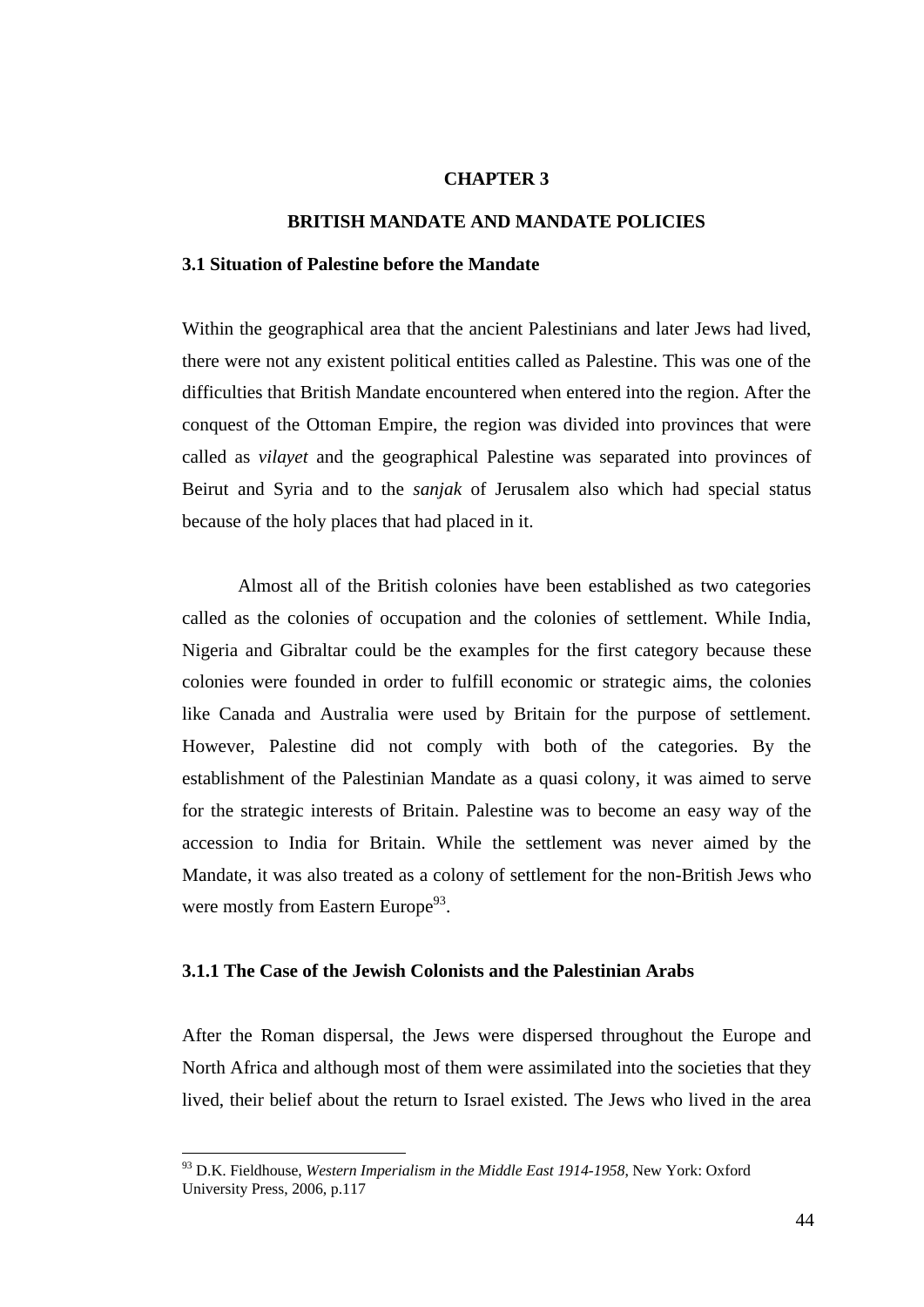since the Roman Dispersion was in small number and when Napoleon invaded Palestine there were approximately 5000 Jews. Their numbers doubled many times until 1882 and most of the Jews had lived in four holy cities; Jerusalem, Hebron, Safed and Tiberias. By 1914, there established 43 Zionist agricultural settlements and the Jewish people were only 10 percent of total Palestine"s population under the Ottoman administration.

Faith about the settlement of the Jewish people in Palestine was maintained especially among the evangelical Christians in Britain and USA rather than Jews. Moreover, idealism of these British and American evangelical Christians was the most important support for the creation of the Zionist movement. Furthermore, one another reason that backed to the growth of Zionism<sup>94</sup> was the dreadful condition of the Jews in Russia. The main question that faced the Jews was that whether to leave, and if left, where to go. Therefore, most of them migrated towards the West, especially Germany, Eastern Europe and finally to the USA. However, after the 1921 and 1924 legislations of the USA about the ending of Jewish immigration, the creation of the organizations for the colonization of Palestine began to accelerate. As a result, the first land purchase in the South of Haifa; Zamarin was actualized and 228 Jewish colonists were sent there in 1882<sup>95</sup>. The *Hovevei Zion* (Lovers of Zion) was established in Russia as a student organization and it focused on the basic ideology of Zionism that rather than migration to America or any other country, the Jews must establish their own country and this had to be Eretz-Israel.

Vital writes the claims of important figures of the Lovers of Zion about the Jewish choice of Palestine as homeland that "we have an historic right which has not been lost along with our [lost] rule of country, any more than the peoples of Balkans lost their rights to their lands when they lost their rule over them"<sup>96</sup>. According to him, the Jews could not deserve being aliens in any country but they could be only the citizens and masters of their own country. Consequently, the main

<sup>94</sup> For detailed analysis of Zionism, See: David Vital, *The Origins of Zionism*, New York: Oxford University Press, 1975

<sup>&</sup>lt;sup>95</sup> Fieldhouse, p.118

 $96$  Vital, p. 119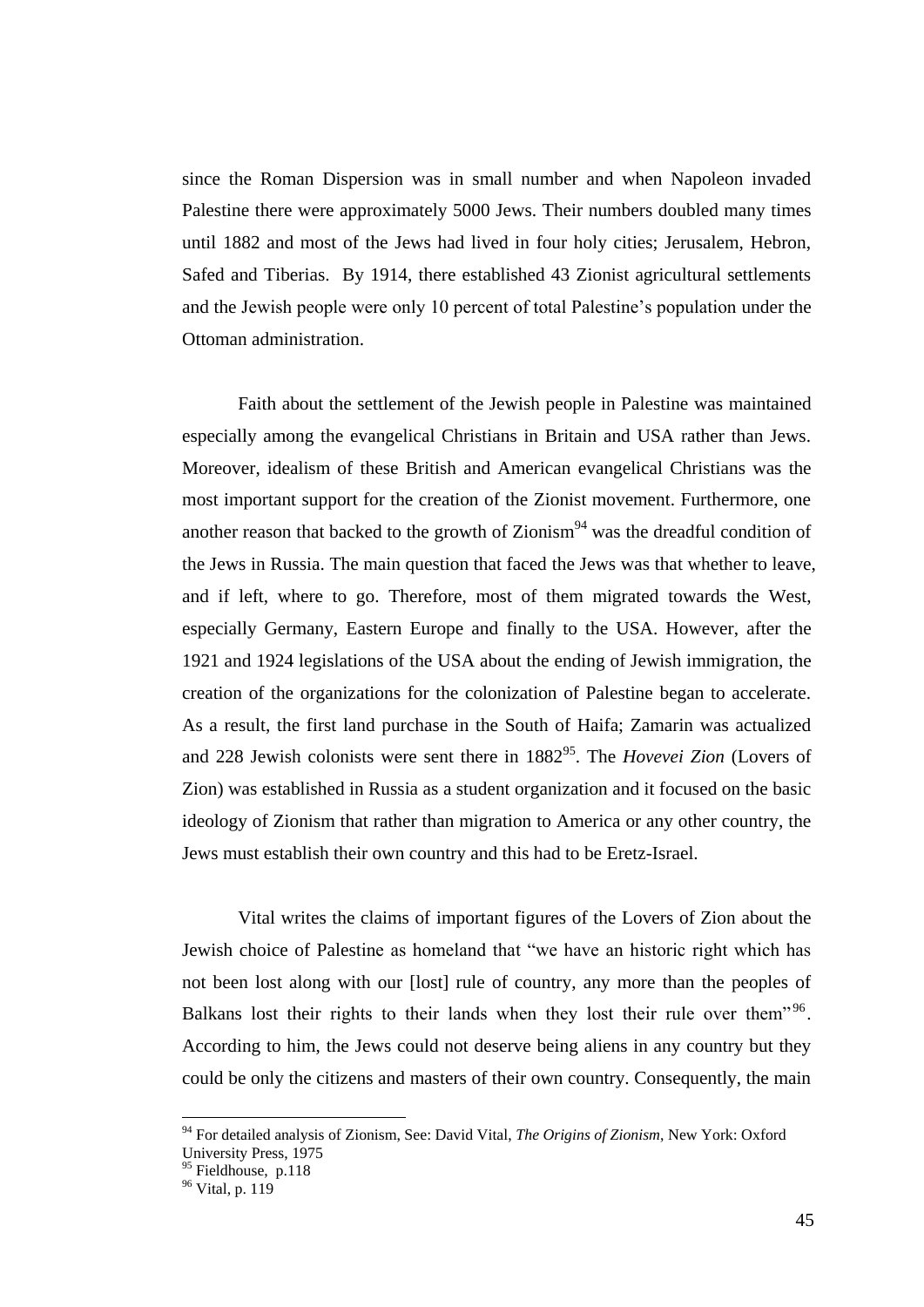ideology of the Zionists may be understood easily that they aimed to create their own homeland rather than to migrate to America or another country. Therefore, imagination of the Diaspora Jews was based on description of the Bible and the words of Theodor Herzl<sup>97</sup> that were "a land without a people awaiting a people without a land<sup>"98</sup>. In his pamphlet, although Herzl emphasized the creation of the Jewish State, the Ottoman government had never accepted it in Palestine. Therefore, according to Herzl that creation should be legitimized with public law with the achievement of the settlement of Jewish farmers, artisans and tradesmen.

The organized activities of Zionist groups caused the Ottoman administration to make strict regulations over land purchases; however, these regulations could not prevent subterfuge. Most of the land purchases were made by the Jewish people in the name of an Ottoman subject because Ottoman officials were not paid sufficiently; most of them were keen on bribes. As a result, in Palestine there were 22 settlements, with 705 farms and rural population was about  $5,210^{99}$ . The main complements of the Ottoman state and the Arabs were basically because of land sales to the Zionists rather than immigration because until 1908 there were very few permanent settlers and colonization meant the acquisition of land. Although later, these land purchases caused reactions; at the beginning these new comers were welcomed by the Palestinian Arabs because of their bringing such as valuable goods or skills. Their main talent was their money especially for the Arab farmers whose useless lands were evaluated by these Jews. These Arab peasants also found the chance of labor and market for their products. Moreover, Peretz says that there was little contact between the Jewish national movement and the Arabs, there were not any expression of competing nationalisms, and relation between the Jewish community and the Arab settlers of same towns were temporary and sincere. However, that situation had changed by 1914 and a general reaction was appeared against Zionism among the Turks, Muslims, and Arab Christians in

<sup>&</sup>lt;sup>97</sup> Theodor Herzl a German speaking Hungarian Jew was the creator of political Zionism. After leaving France because of anti-Semitic treatments, he converted to Zionism and published his famous pamphlet *Der Judenstaat* in which he argued about the need to create a Jewish in Palestine.

 $98$  Peretz, p.277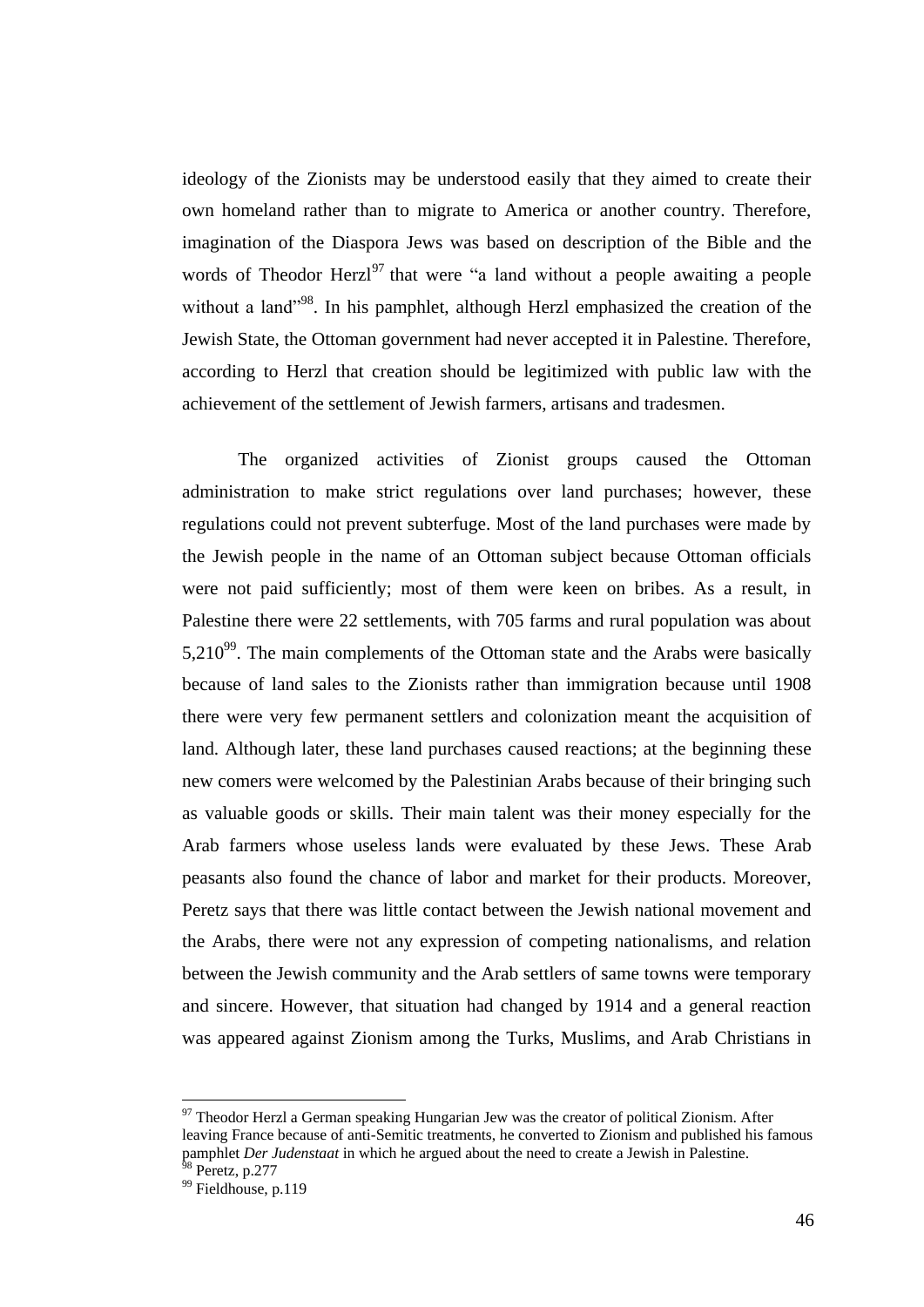Palestine and especially among the younger educated Arabs anti-Zionist feelings and violence against Jewish settlements in the north increased.

Until the half of the  $20<sup>th</sup>$  century, the Jews had still been constituted an element of the *Millet* system under the Ottoman Empire as religious minorities and not composed of a nation and a state until the defeat of the Ottoman Empire by European powers**.** While the Herzl"s project and Zionist success began to be realized with the 1917 Balfour Declaration and with the establishment of the British control over Palestine, hostility to Zionism began to escalate in Palestine.

# **3.2 Balfour Declaration**

The Balfour Declaration was declared in 1917; one month before the occupation of Jerusalem and one year before the complete conquest of Palestine by the British Army. Palestine was perceived by the British administration as the only territory that was suitable to be promised to another community. The time that was after World War I was the time of the concession of the British Government to the Jews because of their services for London during the War. The Zionists had to be awarded with a documentation which would be a support to reach their major aims. Therefore, when Lord Rothschild and Weizmann went to visit Lord Balfour in 19<sup>th</sup> June of 1917, the British Foreign Minister demanded a draft which would be a sample text for the British administration from the Zionists. The first draft dwelled on three issues that were the recognition of the Zionist organization as a sole foundation which represented Jewish nation, acceptance of Palestine as Jewish national homeland and provision of independent migration and settlement policies by England<sup>100</sup>. By making some changes in the first draft, the British Foreign Minister sent the final text as a letter to Lord Rothschild as named the Balfour Declaration on 2 November 1917. The matter that involved the acceptance of Palestine as the Jewish homeland was changed as the acceptance of a Jewish national homeland in Palestine and the final version of the Declaration was formed.

<sup>100</sup> Mim Kemal Öke, *Filistin Sorunu*, Ufuk Kitapları, 2002, p. 262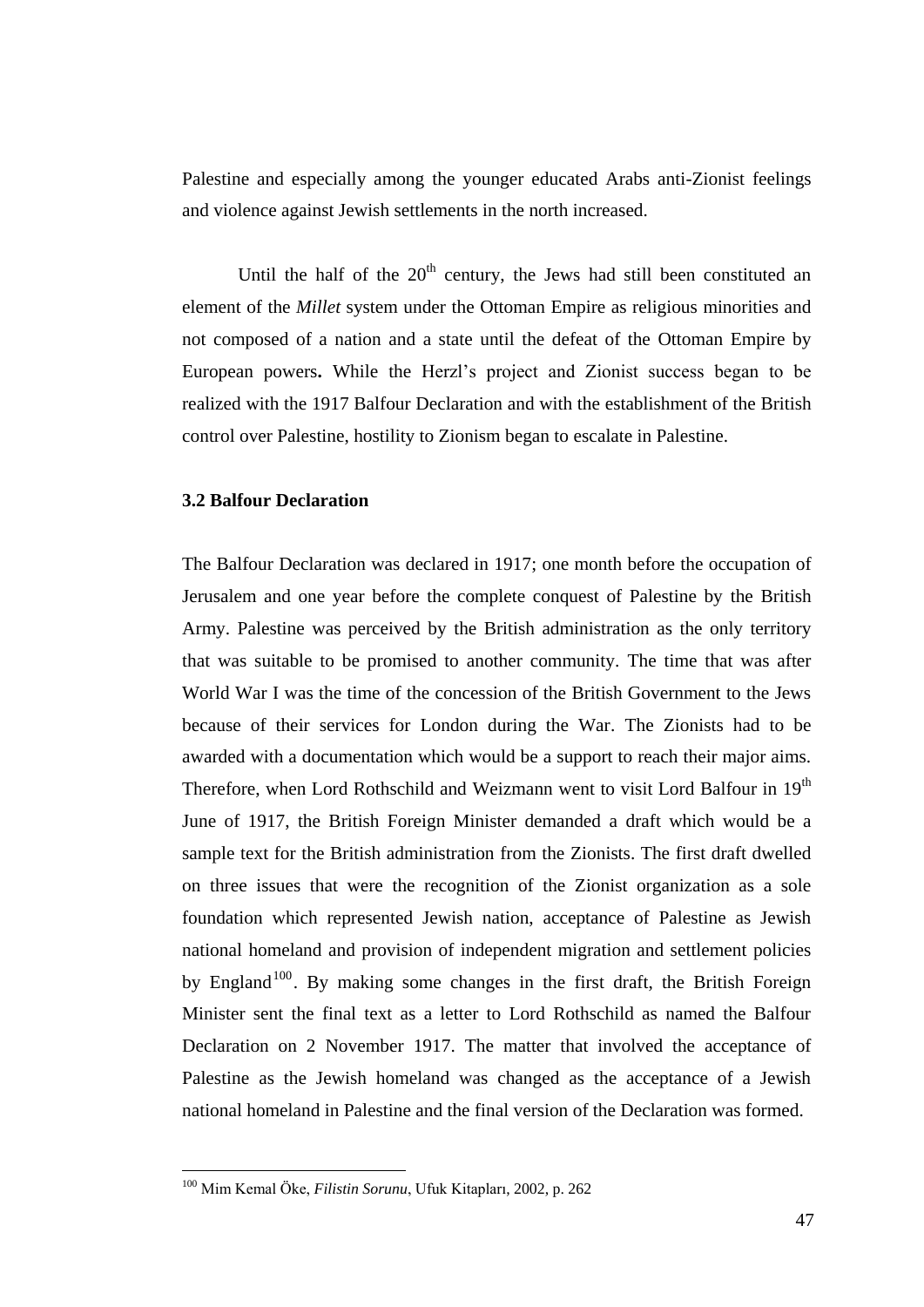The promise which involved the assurance of Palestine to the Jewish people as a national homeland by the British Government caused the most difficult problem that the British Administration had ever experienced until that time. Palestine became more problematic region to govern than any other part of the post-1918 partition of the Near East<sup>101</sup>. The Balfour Declaration did not only include the promise for a national homeland for the Jewish people but also contained a pledge about the protection of the rights of the Jewish and non-Jewish people in Palestine. Moreover, it is written about the Balfour Declaration that with the document, "one nation solemnly promised to a second nation the country of a third"<sup>102</sup>. One of the characteristics of the Declaration was that the authors of it were like-minded about the establishment of a Jewish State. And another feature of the Declaration was that Britain promised to the Jews unilaterally in order to provide the continuation of the Jewish support during the peace negotiations.

By the end of World War I, Britain dealt with several contradictory commitments. With a secret agreement called the Sykes-Picot; Britain, France and Russia aimed at the partitioning of the Ottoman Empire among the Allied powers. Palestine should be administrated internationally because of locating holy places of the Christians. Therefore, the Balfour Declaration which was another partition plan, a national homeland was assured to the Zionists<sup>103</sup>. There were several factors which caused the British government to pay attention to the Zionist issue during the First World War. The Balfour Declaration was pronounced at a time when the British Government needed all kinds of support and Jewish backing support was one of these sources of support. One of these factors was the fear of Britain that the Jewish population which had been living in the US or Russia would influence their governments" policy towards the war. Russia withdrew from war because of the 1917 Revolution and most of the leaders of the new anti-war leftist Soviet Government were Jewish. Therefore, Britain demanded the continuation of Russia

<sup>&</sup>lt;sup>101</sup> Fieldhouse, p.129

 $102$  Quoted from Arthur Koestler by M. K. Öke, op.cit., p. 263

<sup>&</sup>lt;sup>103</sup>A. M. Lesch, Part I: "Palestine National Movement under the Mandate" in *The Politics of Palestinian Nationalism,* ed. by William B. Quandt, Berkeley: University of California Press, 1973, p.8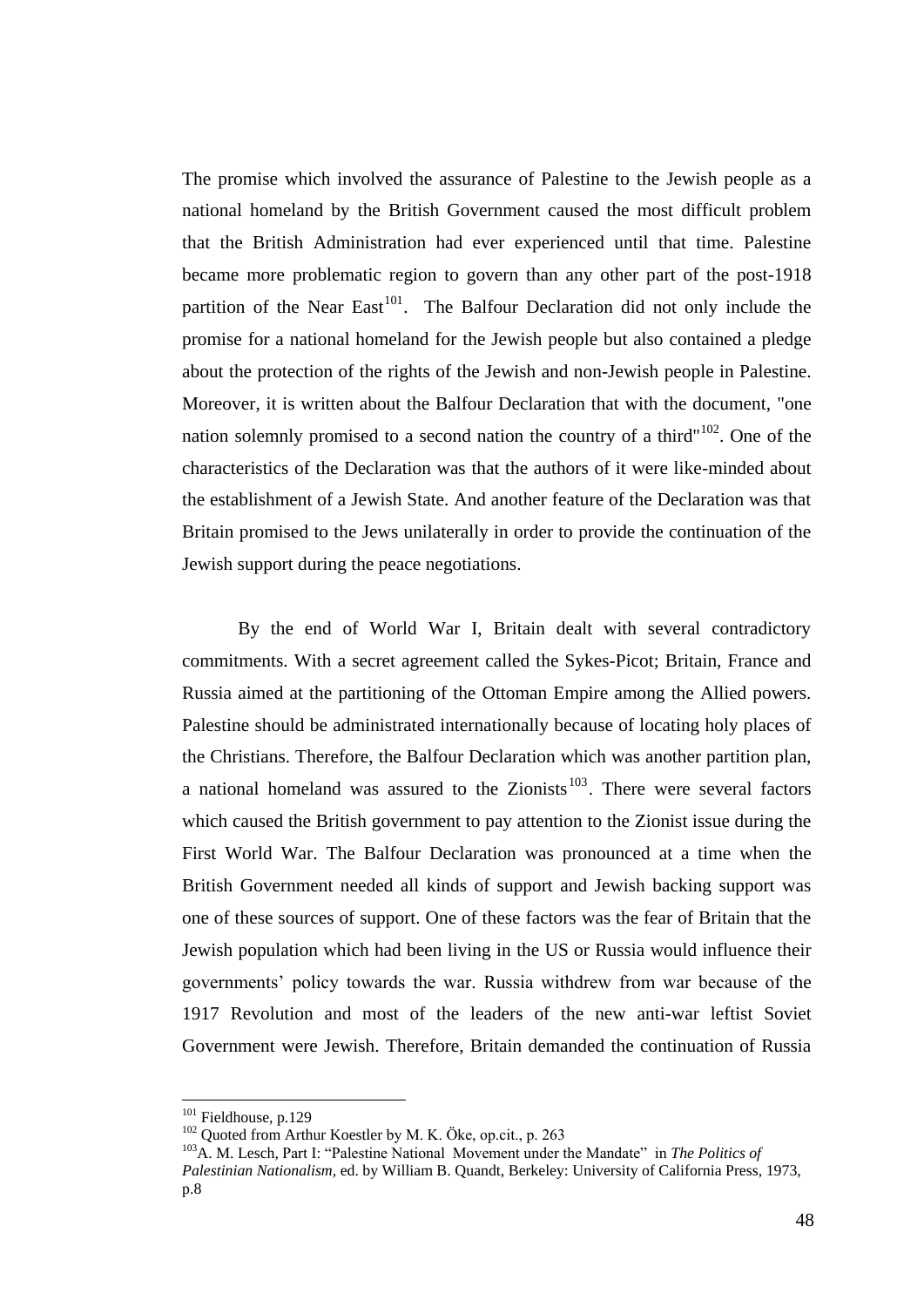as an allied power in war and believed that this might be provided with kindness toward the Jewish people of Russia to affect their government. Furthermore, many significant American Jewish leaders were also pro-Zionist and it was very important for Britain to fortify the pro-Allied sentiments of many influential Jews during war time. Later on, war time Prime Minister David Llyod George stated that the Zionists promised to strengthen the Jewish pro-Allied sentiment if they were given assurance for the establishment of a Jewish homeland in Palestine and he also emphasized that they were helpful in the House of Commons $^{104}$ .

Additionally, under the influence of Chaim Weizmann<sup>105</sup> who was the Zionist spokesman in London and who had a significant role in the British policy towards Jewish nation, Zionism was effectively kept as a question in the British Cabinet. The support given to Zionism also coincided with Britain"s strategic interests that included the continuation of the war-time alliances and sympathy towards religious and humanitarian aspects of Zionism. That means, the assistance of Britain to the Jewish settlement in Palestine would necessitate the presence of Britain in the region and would provide to keep France out of the region which was on the way of Suez Canal. These dynamics involving search for wartime alliances, Weizmann"s ability of persuasion, sympathy for Zionism in the British Cabinet and British aims to protect its strategic interests, caused to the declaration of the Balfour Declaration on November 2nd in  $1917^{106}$ . On this date, British foreign secretary, Arthur Balfour wrote to inform Lord Rothschild who was an important figure in British Zionist circles about the approved declaration.

Balfour Declaration was not published as an official government paper but was shaped as a public letter, sent from the British Foreign Minister Alfred Balfour to a well-known English Jewish leader; Lord Rothschild:

 $104$  Peretz, p.101

<sup>&</sup>lt;sup>105</sup> Chaim Weizmann who was a Chemistry lecturer at Manchester University and an important Zionism leader had significant political maneuvers for the feature of Jewish State. As a result of his prominent scientific discoveries Weizmann found the chance of establishing contact with British war leaders in order to provide favor for the Zionist case.

<sup>106</sup> Cleveland, p.238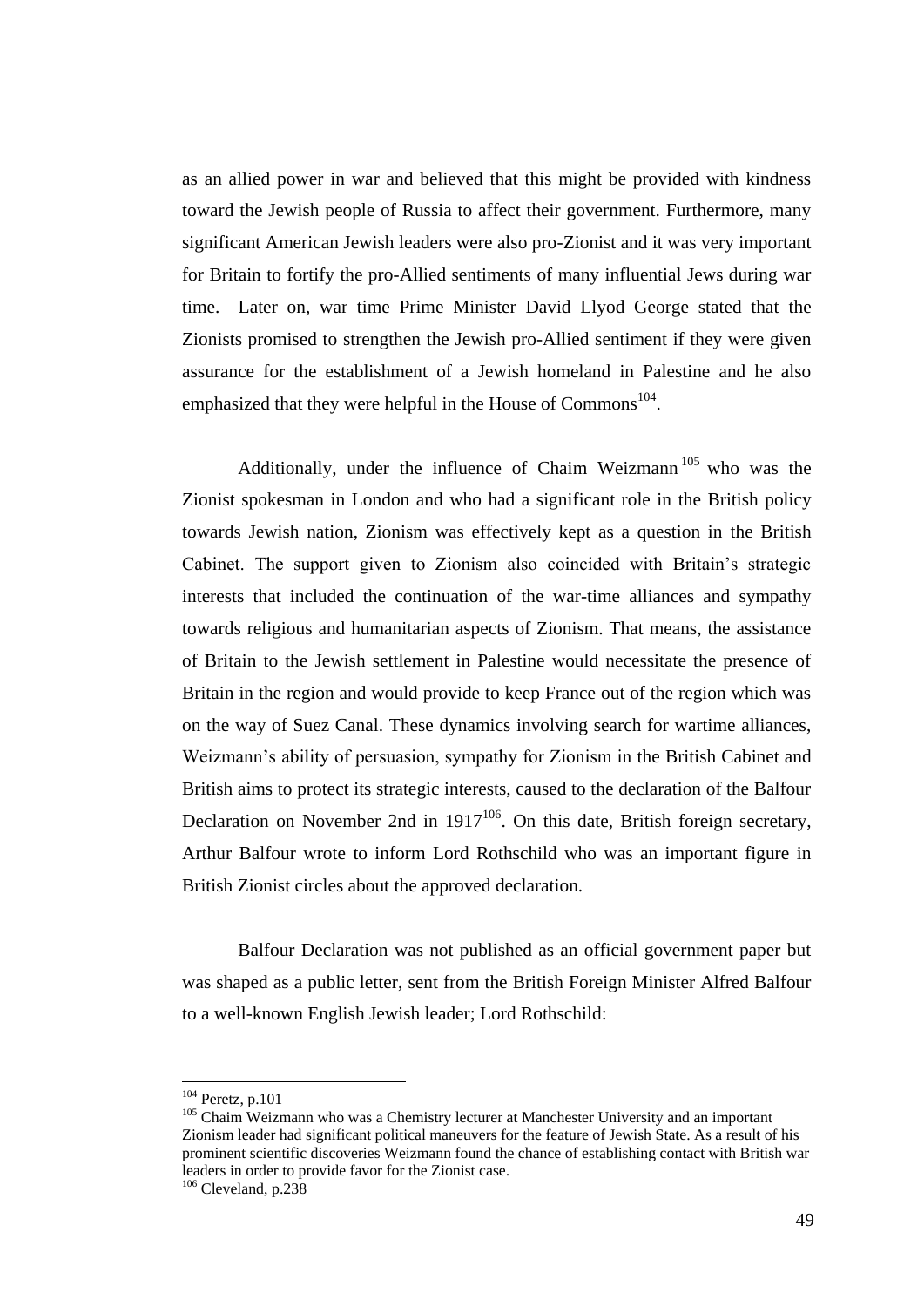"His Majesty's Government view with favor the establishment in Palestine of a national home for the Jewish people, and will use their best endeavors to facilitate the achievement of this object, it being clearly understood that nothing shall be done which may prejudice the civil and religious rights of existing non-Jewish communities in Palestine, or the rights and political status enjoyed by Jews in any other country.<sup>107</sup>"

Furthermore, the first real planning like a draft of the Declaration and the demands were reported by the Zionists in private meetings that were organized among Sykes, Weizmann, Samuel and Gaster and these demands included the recognition of Palestine as the Jewish national home, the freedom of immigration of all Jews from all over the world with full national political and civic rights, a charter for the Jewish Company, the local government for the Jewish population and lastly, officially recognized Hebrew language $^{108}$ .

At the end, the moral claims of the Zionists were persuasive enough for the British Parliament to possess Palestine as their one-time homeland. The issue was not discussed sufficiently in the Parliament or revealed publicly. An impression about the approval of the Balfour Declaration was created and a small group of senior politicians could not resist against the pressures of the Zionist politicians.

# **3.3 Establishment of the British Mandate and Mandate Policies during 1918- 1948**

The British Mandate in Palestine was unique for British Government policy because when it left the country there was not a self government to which the power would be handed over. The Mandate administration governed Palestine through a governor, an executive council, the nominated advisory council which composed of most autocratic of colonial systems and there was no legislative council<sup>109</sup>. It can be asserted that the British Mandate failed from the beginning and when it was given

<sup>107</sup> The Facsimile of the Balfour Declaration can be found in Leonard Stein, *The Balfour Declaration,*  Frontispiece, New York: Simon & Schuster, 1961

<sup>108</sup>Leonard Stein, *The Balfour Declaration*, Part III, New York: Simon & Schuster, 1961, p.361-378 <sup>109</sup> Fieldhouse, p. 151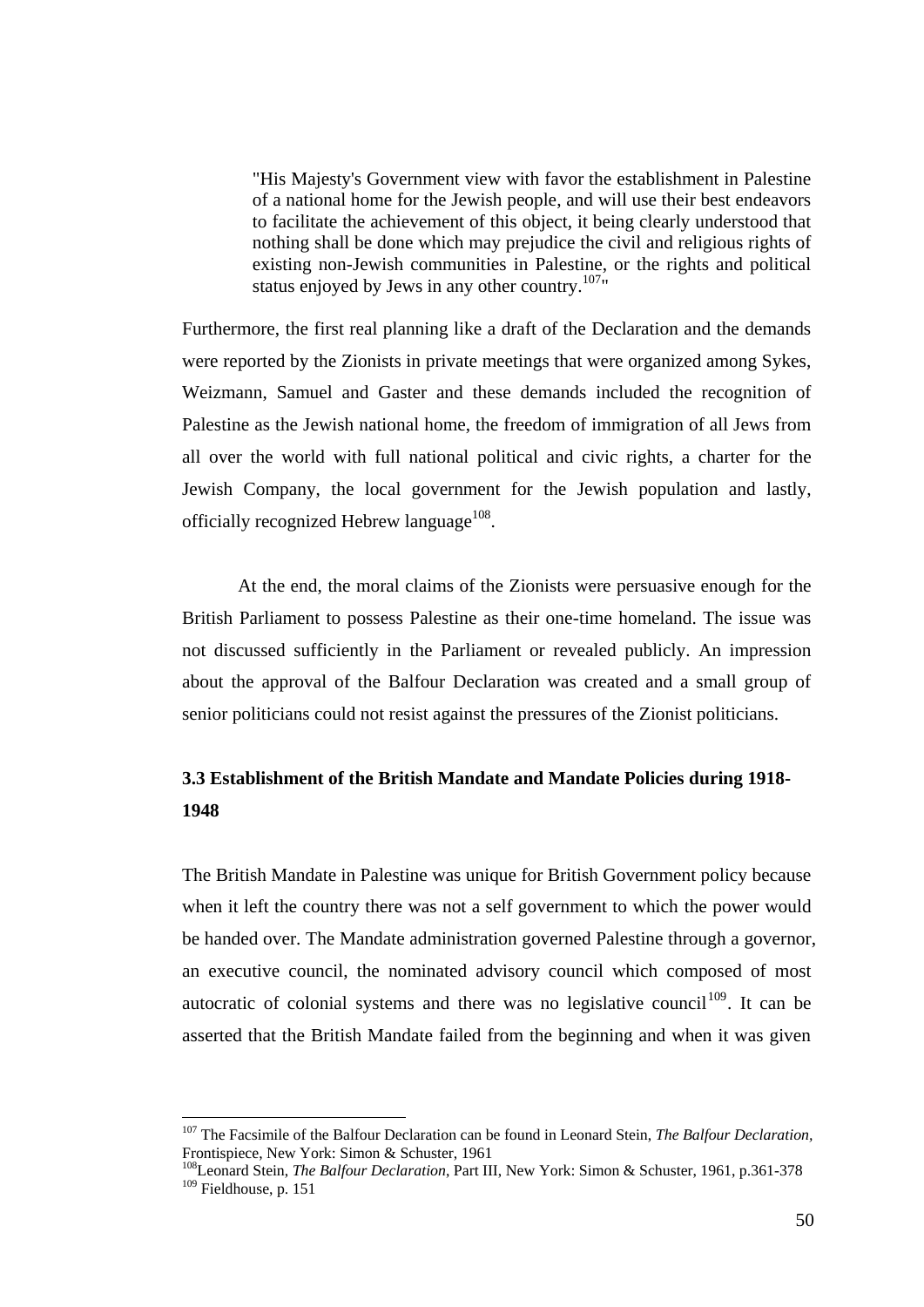up in 1948, it caused the establishment of the future of Palestine by a civil war among two different religious societies.

After the occupation of Jerusalem in 1917 by Great Britain, the Ottoman Empire lost its connection with Palestine and during the years of 1917-1920 Palestine was under British military occupation. During this military occupation, the Balfour Declaration began to be implemented. Anti-Zionist feelings had already been formed among the Arabs before the implementation of Balfour because of the increased immigrations and land purchases through the direction of the Zionist Commission under Chaim Weizmann. In addition to these causes, the demands of the Zionists increased anti-Zionist feelings of Arabs. After the establishment of the military government that was the Occupation of Enemy Territories Administration; OETA, requests like demands about making Hebrew as the official language equal to Arabic and the appointment of Jewish people to official positions were granted by the military government. On the other hand, after the San Remo Conference in 1920, Britain was given the Mandate of Palestine and the military government in the region was replaced with a civilian administration<sup>110</sup>. In 1922 with the League of Nations, formal sanction was given and new provisions were added to civil administration. For instance, granted demands like the recognition of Hebrew as the official language was actualized. That caused to the Arab discontent and immediate organization of the Arab people under different institutions like the Muslim-Christian Association and caused increase in Zionist expectations.

Additionally, in order to undertake the Palestine Government, Sir Herbert Samuel was appointed as the High Commissioner of the Palestine Mandate by Llyod George who wished the appointment of someone who was sympathized with Zionism and demanded the implementation of a successful Zionist Program $<sup>111</sup>$ . The</sup> appointment of Sir Herbert Samuel whose involvement in Zionism went back through the outbreak of the First World War gave encouragement to the Zionists and he declared his duty as the facilitation of the establishment of Jewish national

 $110$  W. Cleveland, op.cit., p.240

<sup>111</sup>Elie Kedourie, *The Chatham House Version and Other Middle Eastern Studies*, New York: Praeger Press,1970, p. 52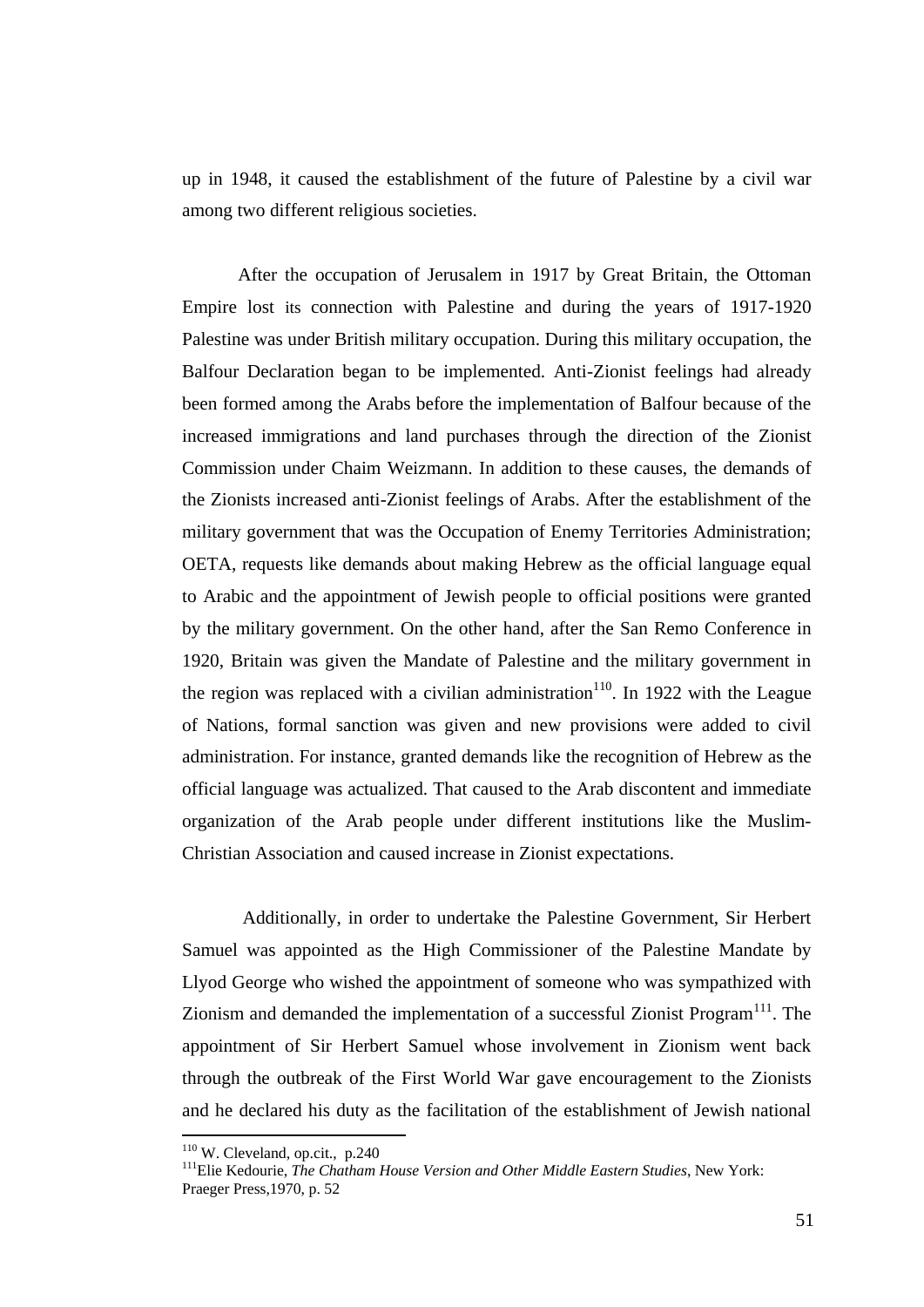homeland. However, the term of national homeland was interpreted as the Jewish State by the Zionists and they hoped that the British Government would assist for this state. On the contrary, the British Government did not devote itself for the establishment of the Jewish state. It was also mentioned in the Balfour Declaration that Britain was also responsible from the maintenance of the rights and privileges of the "existing non-Jewish communities in Palestine". This was the result of the duty of equal obligation and contradiction of the Balfour Declaration<sup>112</sup>. What's more, Lesch writes that "…the Zionists read the Declaration as a pledge by the British Government and later, by the League of Nations, to establish a Jewish State in Palestine and maintained that this pledge overrode any secondary obligations on the part of the British to protect the non-Jewish population..."<sup>113</sup>. From the beginning, the British Mandate had found itself in a dilemma which meant that while Britain promised for the facilitation of the establishment of a Jewish State, it did also guarantee that the rights of Arabs would not be threatened. This situation was also mentioned by Sir Herbert Samuel in one of his reports that "the Jewish people had fear about the Balfour Declaration because it would undermine their position as citizens and they began to regard Balfour Declaration with embarrassment and hostility"<sup>114</sup>.

In order to influence the British government and demonstrate their reaction against the Jewish promote the Arabs founded different institutions and congress during 1919 and 1928. One of these congresses belonged to the Arab Executive Committee to organize a body of deputation to London in 1921. The main aim of the organization of this deputation body was to provide the recognition of the Mandate and balance the Zionist Commission and later the Jewish Agency. This demand of the Arabs was not accepted and the AE was not recognized as the representative body since it did not recognize Balfour Declaration. That delegation included four Muslim, one Greek Roman Catholic from Haifa, one Greek Orthodox from Jerusalem and two secretaries. While the Colonial office under Churchill supported a legislative council which had only advisory functions, the Arab

<sup>112</sup> Cleveland, p.240

 $113$  Lesch, p.10

<sup>114</sup> Kedourie, p. 53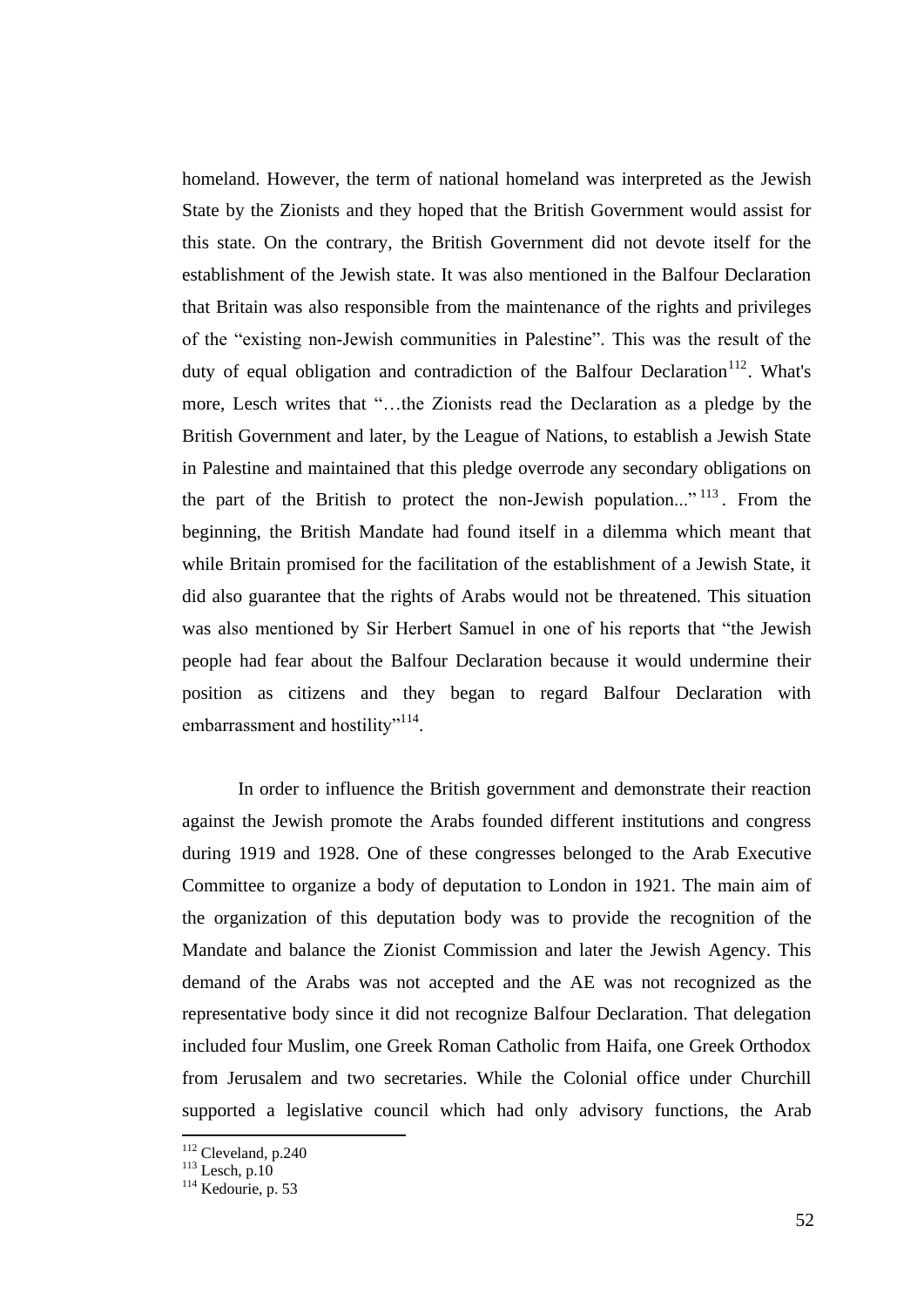delegation demanded a legislative council with extended authority. Furthermore, they requested a native Palestinian government responsible to an elected parliament, the cancellation of the pledge to a national homeland for the Jews and cessation of Jewish immigration $115$ .

These demands of the Arab delegation that reflected a type of regime in Iraq in 1920 were not acceptable for London. In order to prevent any contribution of these men of delegation to the period of demonstrations, the Colonial office offered many suggestions. Main belief of High Commissioner, Herbert Samuel was to create an integrated political community, thus he offered different proposals for the development of a unitary state. According to Samuel, only way for the unitary state depended upon the provision of the participation of the Arabs to the mandatory government. Besides, Samuel also thought that Arab-Jewish cooperation would improve the Arab standards of living in Palestine. However, since an Arab-Jewish cooperation would mean the recognition of Balfour Declaration by the Arabs and since none of the suggestions referred to the control of Jewish immigration, Arab delegation rejected all of these proposals. At the end, the Arab Executive withdrew the members of delegation and blocked further discussion after the publication of Churchill"s White Paper in 1922.

### **3.3.1 Churchill White Paper of 1922**

During the visit of Churchill to Jerusalem, he was informed about the demands of the Arab community about the cancelation of the promise for a national home to the Jewish people and their request about the creation of a national government for the people, who had been living there before the war. On the other hand, the Colonial Secretary supported the idea of the establishment of a national homeland for the Jewish people. Thus, Churchill indicated that although he had sympathy for Zionism, the British Government had double pledge to the Jewish and non-Jewish communities of Palestine and assured the non-Jewish community of the provision of their salvation without any complaint because of national home. In order to

<sup>&</sup>lt;sup>115</sup> Fieldhouse, p.154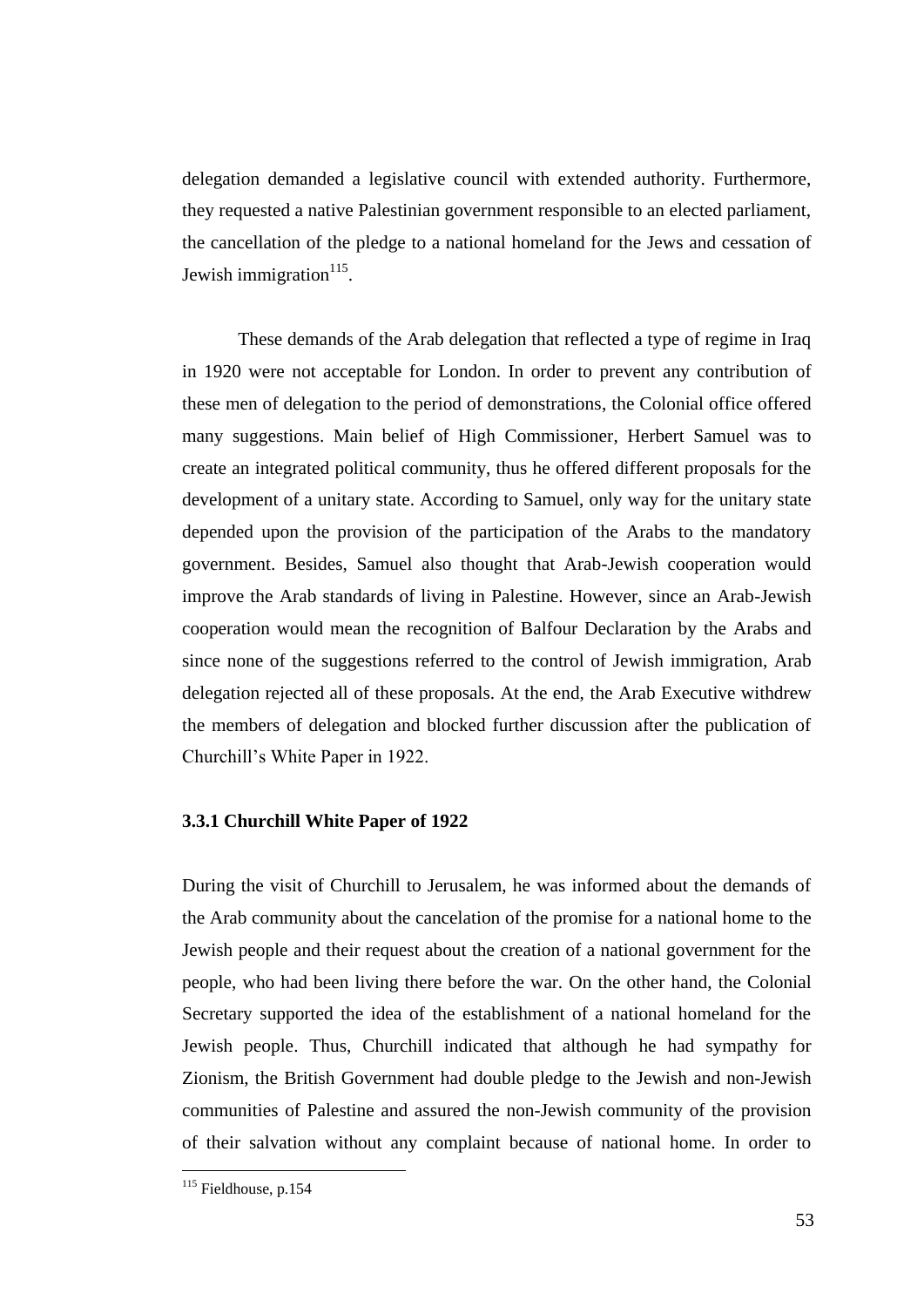negotiate the situation and present a statement of policy Samuel visited London and the statement was accepted both by Churchill and the Cabinet. At the end, that statement of policy was published in a White Paper in June 1922 and approved by the House of Commons<sup>116</sup>. Although Britain continued its support policy of Zionism and of the creation of the Jewish National Home, the White Paper declared the Muslim world that His Majesty"s Government had not

> "at any time contemplated, as appeared to be feared, the disappearance or the subordination of the Arab population, language and culture in Palestine, …The Balfour Declaration… does not contemplate that Palestine as a whole should be converted into a Jewish National Home, but that such a Home should be founded in Palestine…Moreover, the Zionist Commission in Palestine [which had changed into the Palestine Zionist Executive (PZE)]…does not possess…any share in the general administration in the country."<sup>117</sup>

The British Government in Palestine issued Churchill"s White Paper in order to clarify Britain"s future policy and to provide the balance between Arab and Jewish communities of Palestine. On the one hand, it was defined, in the White Paper, Britain"s solicitude for the existence of Arab population, language and culture and that Britain had always avoided from the departure or subordination of these. On the other hand, in Churchill"s White Paper what was meant by the Balfour Declaration was re-emphasized. It was indicated with Balfour Declaration that the British Government never aimed to convert Palestine into a Jewish national homeland and it was only mentioned such a national homeland should be established in Palestine. The development of a Jewish national homeland in Palestine was not meant that the imposition of the Jewish nationality over non-Jewish residents of Palestine. It was intended to develop the existent Jewish society with the support of the other Jews from all over the world and not aimed at the creation of the Jewish state but of a "center for all Jews in which Jewish people... may take an interest and a pride"<sup>118</sup>. British Government's interpretation of the Balfour Declaration was explained with Churchill"s White Paper. According to this interpretation, the survival of Jewish

<sup>116</sup> Ritchie Ovendale, *The Origins of the Arab Israeli Wars*, UK: Pearson Education, 2004, p.57

<sup>117</sup> Benny Morris, *Righteous Victims: A history of the Zionist-Arab Conflict 1881-2001*, New York: Vintage Books, 2001, p 103

<sup>118</sup>*Ibid.*, p.103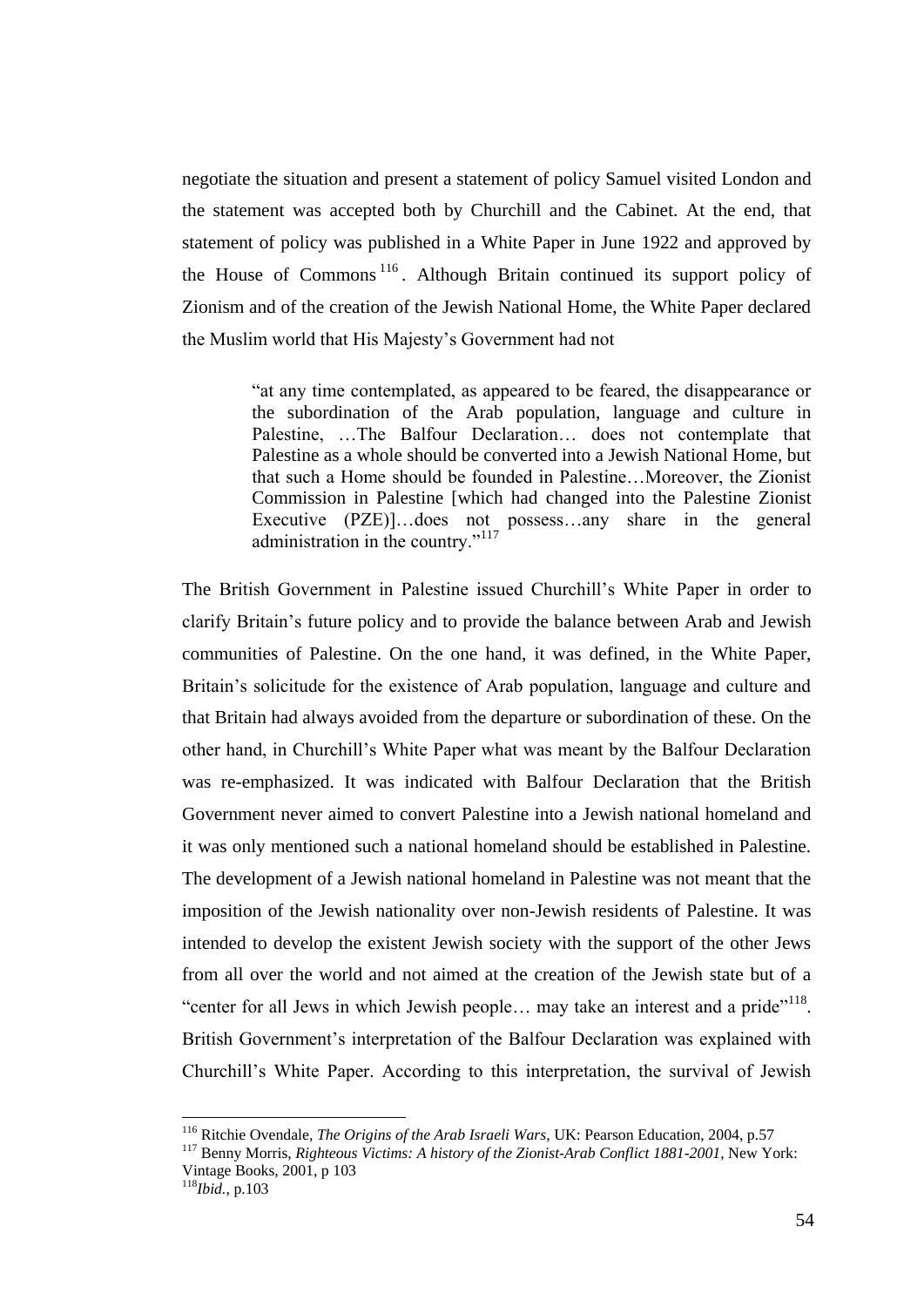community in Palestine was depended upon the acceptance of their right of existence not of sufferance. Therefore, this document was formally accepted by Jewish community but the Arab Delegation refused it and turned from London.

Discussions that were sustained by Samuel in London in May 1922 constituted the White Paper and British policy in Palestine nearly a decade was led by its three principles. Firstly, although the British Government promised for a national homeland for the Jews, it also pledged that Palestine would not become a Jewish state and the Arabs would not dominate the Jews. Secondly, a legislative council would be founded in order to take the Jewish immigration under British control. Thirdly, economic absorptive capacity of Palestine was the determinant of the Jewish immigration rate $^{119}$ .

Additionally, Cleveland describes that "to placate Arab community, the white paper stated that the development of a Jewish national home did not mean the imposition of Jewish nationality upon the inhabitants of Palestine as a whole<sup> $120$ </sup>. However, in order not to attract the reaction of the Jewish people the White Paper also accepted some of the Jewish demands. For instance, it admitted the right of the Jews to be in Palestine and conceded Palestine to become a center where the Jewish people might glory in their religion and race. In order to provide justice, the colonial office that was supported by the British cabinet attempted to create a British foreign policy based upon common wealth and a democratic foundation where all parts of the population would implement equal political rights. For this aim, Samuel"s first proposal was the constitution of 1922 and with that constitution he aimed the creation of a legislative council with Christian, Muslim and Jewish representatives and 11 members appointed by the High Commissioner. As mentioned above, the rejection of Arab leaders was due to their refusal of the recognition of the Balfour Declaration. The Arab community did not want to serve in any constitutional government that did not cancel the Balfour Declaration. Therefore, Samuel shelved constitution to 1923 and attempted to offer a second plan in order to establish an

<sup>&</sup>lt;sup>119</sup> Fieldhouse, p.155

 $120$  Cleveland, p. 240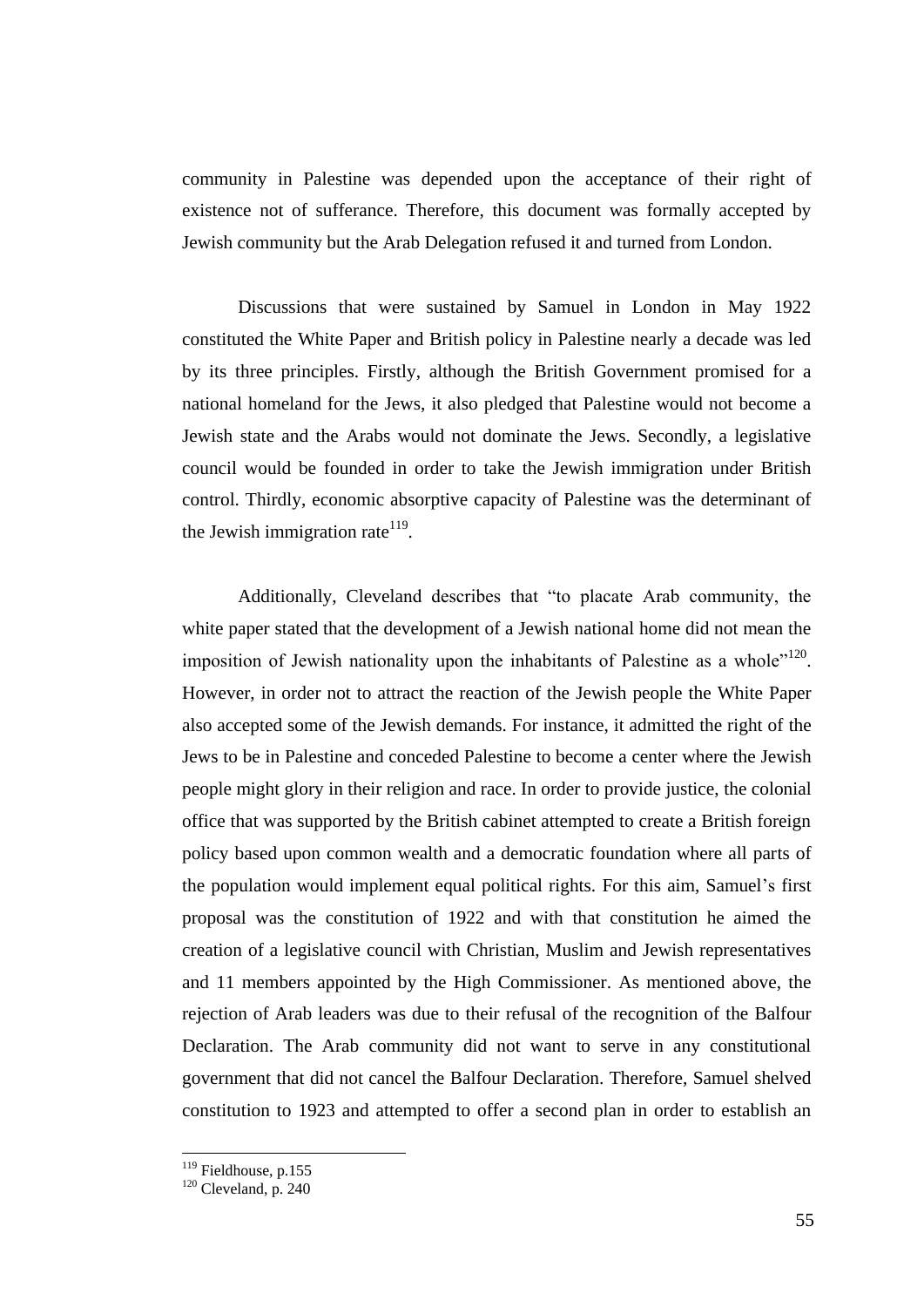advisory council that would include ten Arab and two Jewish representatives who were appointed by High Commissioner, like in the legislative council.

However, both of the proposals of Samuel about legislative and advisory councils and making the Arabs and Jews to meet and discuss in a common assembly ended with failure because the Arab leaders were insistent on refusal to serve. Arab and Jewish populations of Palestine did not participate to the improvement of national institutions but isolated from each other. Expectations for compromise between two populations disappeared because of the militant nationalist movements of each groups and the break of these two groups was broadened.

Briefly, the White Paper of 1922 was cleverly prepared document because while it was persisting for the support of Zionism and for the protection of Jewish right to live in Palestine, it demanded to find the opportunity of assurance for the Arabs that development of a national home for the Jews in Palestine did not mean the ignorance of the rights of Arab inhabitants of Palestine.

## **3.3.2 1929 Wailing Wall Riots**

<u>.</u>

Until the end of the 1920s, the British Mandate struggled with endless conflicts between the elites of the two sides and decided that to establish a modern state in Palestine was an impossible mission because Palestine had an exceptional feature that a modern state should be built with equal votes of the two sides. While the Palestinian leaders were afraid of the Zionist seizure of the control of political system without equality of vote, the Jewish leaders demanded division of Palestine into two political units  $121$ . However, instead of establishing of a modern state, British administration requested Palestine to be governed by a local government that was approved by a cabinet composed of British officers and that was under control of the British High Commissioner. Besides, the British administration tried to take rising conflicts under control and tried to pursue its supervision of the region.

<sup>121</sup>Illan Pappe, *Modern Filistin Tarihi* , Ankara: Phoenix Yayınevi, 2007, p. 112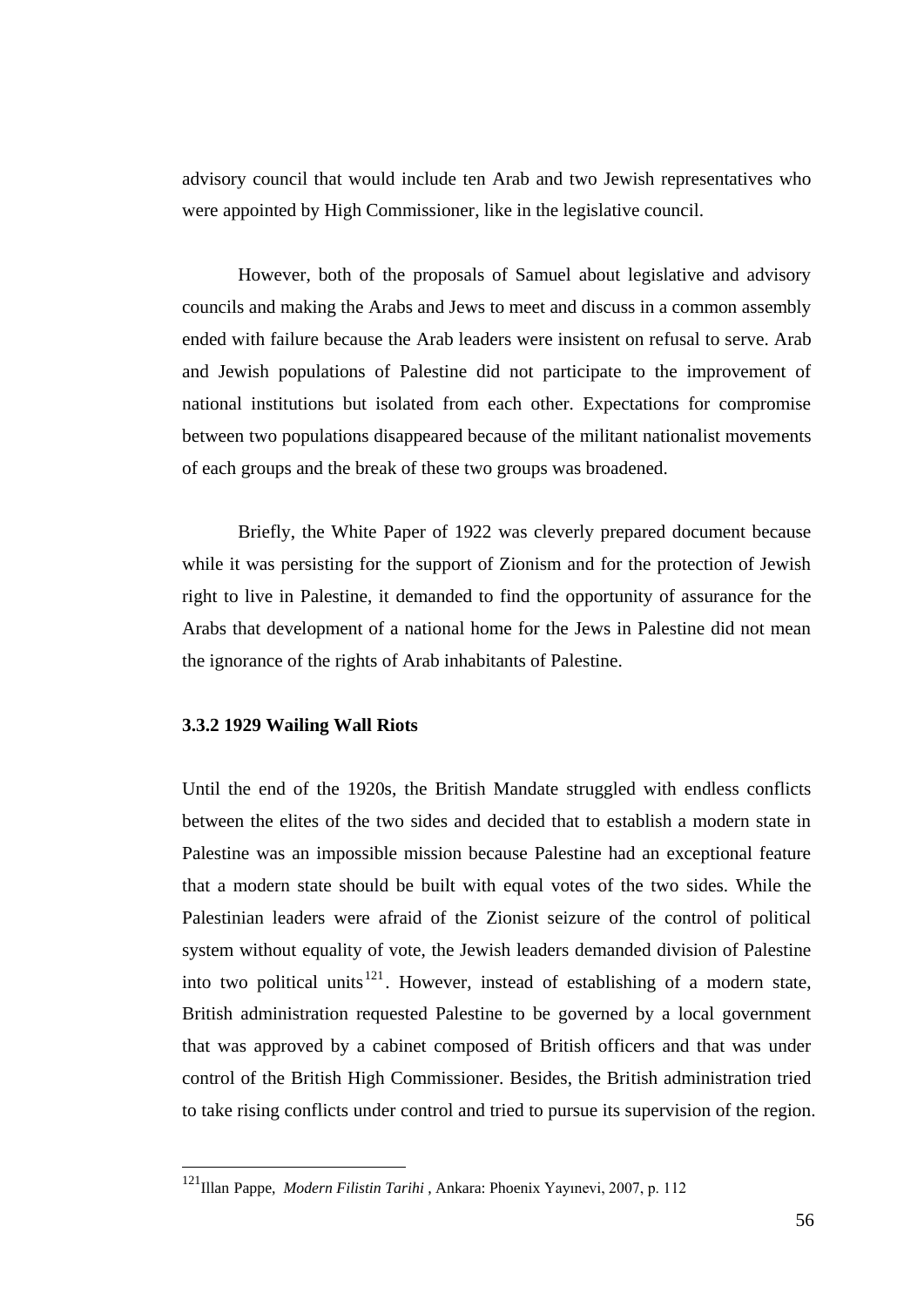That policy of Britain which was to provide the survival of the both nations under British control without their own administration would lead to an unsolved situation.

In addition to poverty, religion was one of the important factors that diverted the policies of Palestinians, especially in Jerusalem. Violent events about the holy places of Jerusalem appeared periodically in Palestine. The Palestinian Arabs believed that the main aim of Zionism was to change the status quo of the country and to restore the ancient Israeli Kingdom. Therefore, that belief caused fears of the Palestinian people as if the mosque of al-Aqsa and the Dome of Rock became the object of Zionist plans. The increased numbers of Jewish population also provoked the Palestinian Arabs that they began to fear from the recognition of the right of worship beside the Wailing Wall<sup>122</sup>. The Western Wall was significant for both the Arabs and the Jews because while for the Arabs it was part of the Harem al- Sharif where Muhammad had tied his horse after his journey from Mecca to Jerusalem, he ascended to the seventh layer of heaven, for the Jews it was a sacred sanctuary and a souvenir of the past glory<sup>123</sup>.

To worship at the Wailing Wall had been a customary for centuries. However, for the first time, the Arab people of Palestine witnessed an unprecedented amount of the Jewish people while praying and such a situation meant the purification of Palestine from Islam for them<sup>124</sup>. From the beginning of the  $19<sup>th</sup>$  century, there were different attempts in order to actualize the aspirations of the Jews. The rising Jewish population began to bring chairs, benches, to divide women and men during pray with a screen and to repair square in front of the Wall. These movements of the Jews were perceived as if the Jews took over whole al-Haram al-Sharif area. It should be noted that, although some of these attempts were a product of the needs of the Jewish community, especially in the Day of Atonement which is a day of fasting, it was interpreted by the Muslim people that

<sup>122</sup> Yehoshua Porath, *The Emergence Of The Palestinian-Arab National Movement 1918-1929*, UK: Frank Cass And Company Limited, 1974, p. 258

 $123$ Ovendale, p.71

 $124$  Pappe, p.119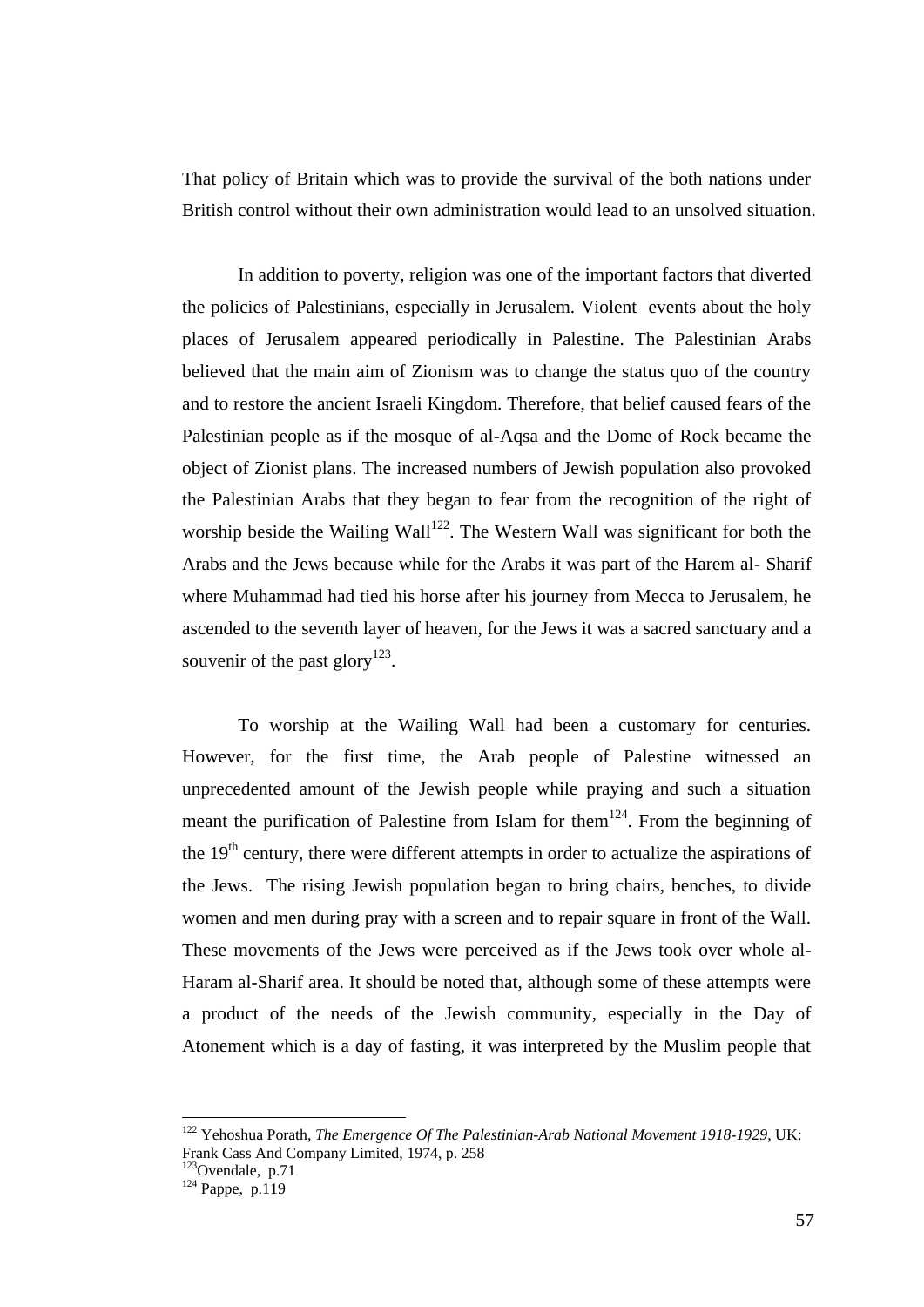any concession from the customary habits of the Muslims might create a new regime and might change the status  $q\omega^{125}$ .

Because of the attempts of the Jewish people which were to enlarge their places to the Wailing Wall by violating the boundaries of Haram al-Sharif in the Jewish Day of Atonement on  $24<sup>th</sup>$  of September in 1928, the tension in Jerusalem began to increase. Immediately after the Day of Atonement, the British police removed by force the dividing curtain which was placed near the Wailing Wall for the separation of Jewish women and men and this created a sharp reaction among the Jewish people. On the other side, the Mufti of Jerusalem Amin al- Husayni, attempted to provide control over the region by founding a council in order to defend Jerusalem and to counter the Jewish construction of a third temple. The Supreme Muslim Council and the President started an organized and systematic campaign to defend al-Masjid al-Aqsa and to secure Muslim rights at *al-Buraq al-Sharif* (the name of Wailing Wall in Arabic). Consequently, the worshippers arranged protest meetings in the mosque and they sent signed and printed protest papers and pamphlets to the British Government, which stated Jewish aim of attainment of al-Buraq.

As a result of the rising Muslim pressure, the Colonial Secretary published an official declaration in  $19<sup>th</sup>$  of October and accepted the basic elements of the Arab stand. With the declaration the Colonial Secretary stated that the Government

> "are bound to maintain the status quo, which they have regarded as being, in general terms, that the Jewish community has a right to access to the pavement for the purposes of their devotions, but may bring to the Wall only those appurtenances of worship which were permitted under the Turkish regime"<sup>126</sup>.

That declaration was interpreted differently by two sides. While the Jews were seeing the document as a continuation of the humiliating organizations that were dating back to administration of the Turks, the Arabs perceived the declaration as

 $125$  Porath, p.261

<sup>126</sup>*Ibid.*, p.267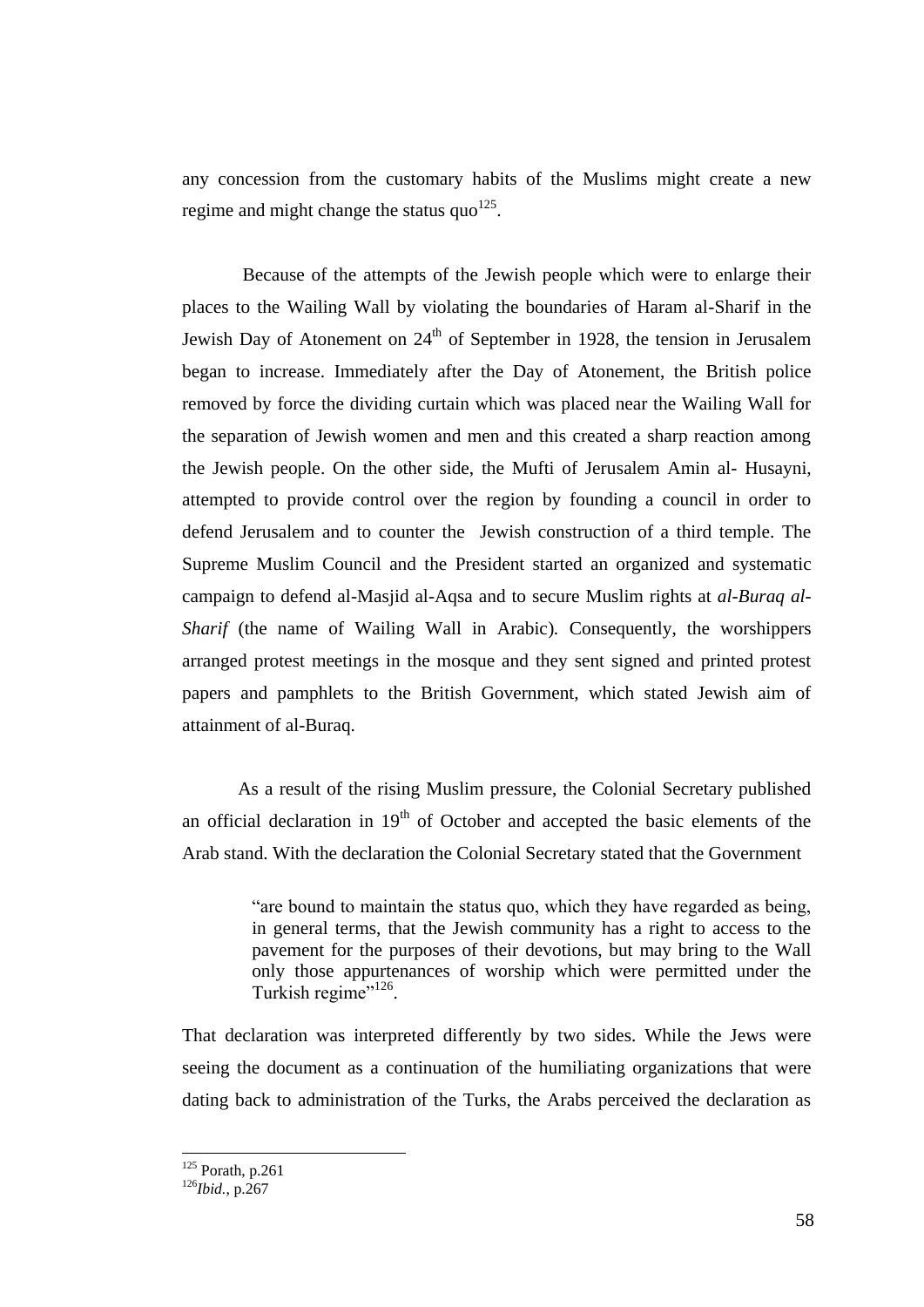satisfactory for the survival of the formal status quo from the Ottoman regime. In contrast to Jewish claims, during Ottoman times, while there was not any application like division with curtain or bringing benches, Jewish community was tolerated about bringing their basic needs to worship. Furthermore, although the Arabs received the declaration as protection of the status quo, the British administration did not success to provide Jewish implementation of the prohibition of bringing benches to the Wall or setting up partition beside the Wall.

Consequently, the disagreement between two nations about the worship near the Western Wall triggered the tension and violence events and these events spread over the whole Palestine in a short period of time in 1929. At the end of the riots, 113 Jewish and 116 Arab people lost their lives  $127$ . The British Mandate was unequipped enough to deal with the riots. That means, there were no British military forces and there were only 292 British police in all over Palestine. When military troops were transferred from Egypt and Transjordan, it was too late to intervene. Because of not taking these 1929 events of violence under control, the British Government in Palestine decided to create a commission of inquiry under Sir Walter Shaw.

## **3.3.3 Shaw Commission**

The Shaw Commission was created immediately after the 1929 Riots, in March 1930 in order to examine the reasons of the unrest. The report of commission which was declared in same year, acknowledged that Jewish immigration and political dimension aroused Arab apprehension. Moreover, the report also proved that the reasons behind the riots were the cumulated Zionist activities over whole Palestine and growing discontent of the Palestinian Arabs due to pro-Zionist policies of the British Mandate<sup>128</sup>. British administration in the region could not foresee what happened and that systematic agitation was not considered as important by the members of the High Commission. Additionally, the Mufti of Jerusalem did not

 $127$  Fieldhouse, p.162

 $128$  Pappe, p.121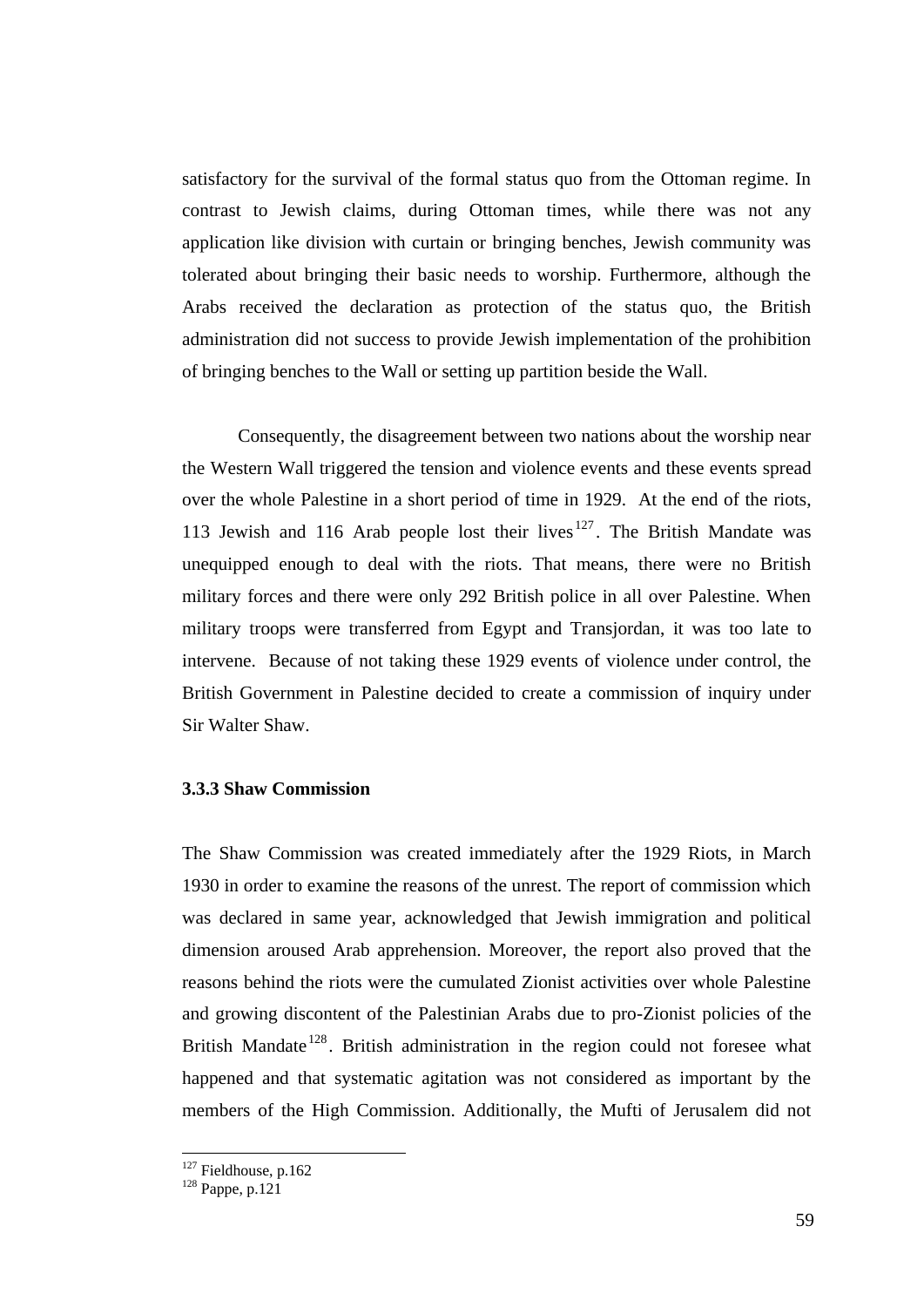also predict such a violent uprising because at the beginning he aimed only a protest movement. However, this protest movement transformed into a mass movement and could not be taken under control.

The report published after the investigation recommended the withdrawal of Balfour Declaration from establishment document of Mandate and suggested to bring limitation to the land sales in the region<sup>129</sup> because the Shaw Commission found that the reasons of such a violence depended on the disappointment of Arab community about their national and political aspirations, fear for their economic future and finally hostility to Zionist activities. Ovandale emphasizes the idea of Walter Shaw which was clear in the report about the Zionist demands for the immigration "was a breach of principle which was accepted by the Zionist Organization in 1922 that immigration should be regulated by the economic capacity of Palestine to absorb new arrivals"<sup>130</sup>. With the Shaw Commission report, a halt on immigration was recommended in order to prevent any recurrence of excessive immigration like 1925 and 1926 immigrations. Besides, it was also suggested that the land possessions of Jewish nation in the region should be stopped until finding new methods of cultivation which would stimulate the growth of agricultural sector. The Shaw Commission Report which was followed by the Hope Simpson Report along with the Passfield White Paper pleased the Arab community and was considered as very pro-Arab by the Jews.

### **3.3.4 Passfield White Paper 1930**

The Arab Executive saw these troubles as an opportunity in order to provide change in British policy in Palestine with the new political efforts. Therefore, subsequent to the 1929 Riots and violent events, the Arab Executive decided to send an Arab Delegation including the Mufti to London in order to negotiate with Prime Minister, Ramsay MacDonald and Colonial Secretary Lord Passfield. The Arab Delegation discussed with the British Government about the possible changes in its Palestine

<sup>129</sup>*Ibid.,* p.121

 $130$  Ovendale, p.72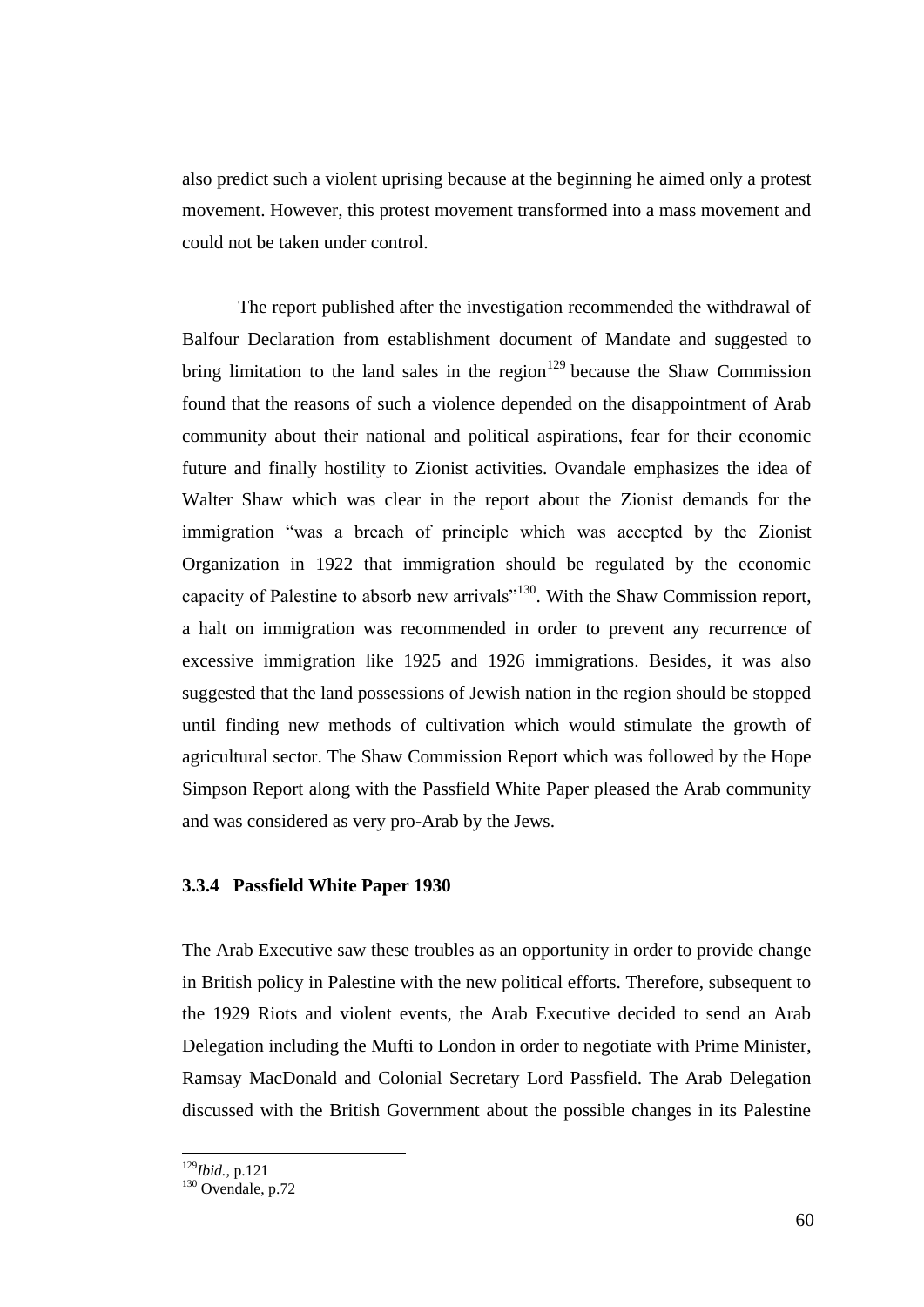policy<sup>131</sup>. Demands of the new Delegation were about the prohibition of land sales, stop to Jewish immigration and national parliamentary government in terms of League agreement. As a result, Britain send a new delegate; Sir John Hope Simpson to Palestine to investigate the land question and he informed that the number of the cultivated land was less than the estimates of the Zionists and the Commissioner of Lands. Due to the Hope Simpson report, it was understood that the existent land was not adequate for the Arab inhabitants of Palestine and there was no more place for the Jewish settlers.

Hope Simpson report shaped the basis of the 1930 Passfield White Paper which mentioned the immigration restrictions. Some authors argue that one of the important results of the 1929 Riots was the Passfield White Paper. The Hope-Simpson Report had proposed that such a declaration should be published in the hopes of clarifying unresolved questions concerning the British Mandate of Palestine and Balfour Declaration. The paper that was issued in October 1930 was considered very favorable for the Arabs. The importance of the Passfield White Paper was based on two significant issues. One of these issues was the establishment of a legislative council and the other was heavy restrictions on the Jewish immigration, land acquisitions and settlement<sup>132</sup>. These themes were issued under the influence of the Shaw Report. However, 1929 Riots caused opportunity of an excellent argument to the opponents of the idea of establishing a legislative council and the riots not only induced such an opposition but also caused postponement of the adaptation of the topics of the White Paper and its program by the British Government.

The Paper also devoted some attention to the issue of agricultural development. According to it, there was simply not enough cultivable land to support the new immigrants. The Jews who had purchased considerable tracts of land would be allowed to develop them. However, later on they need permission of

 $131$  Porath, p. 271

<sup>132</sup> *Ibid.,* p. 273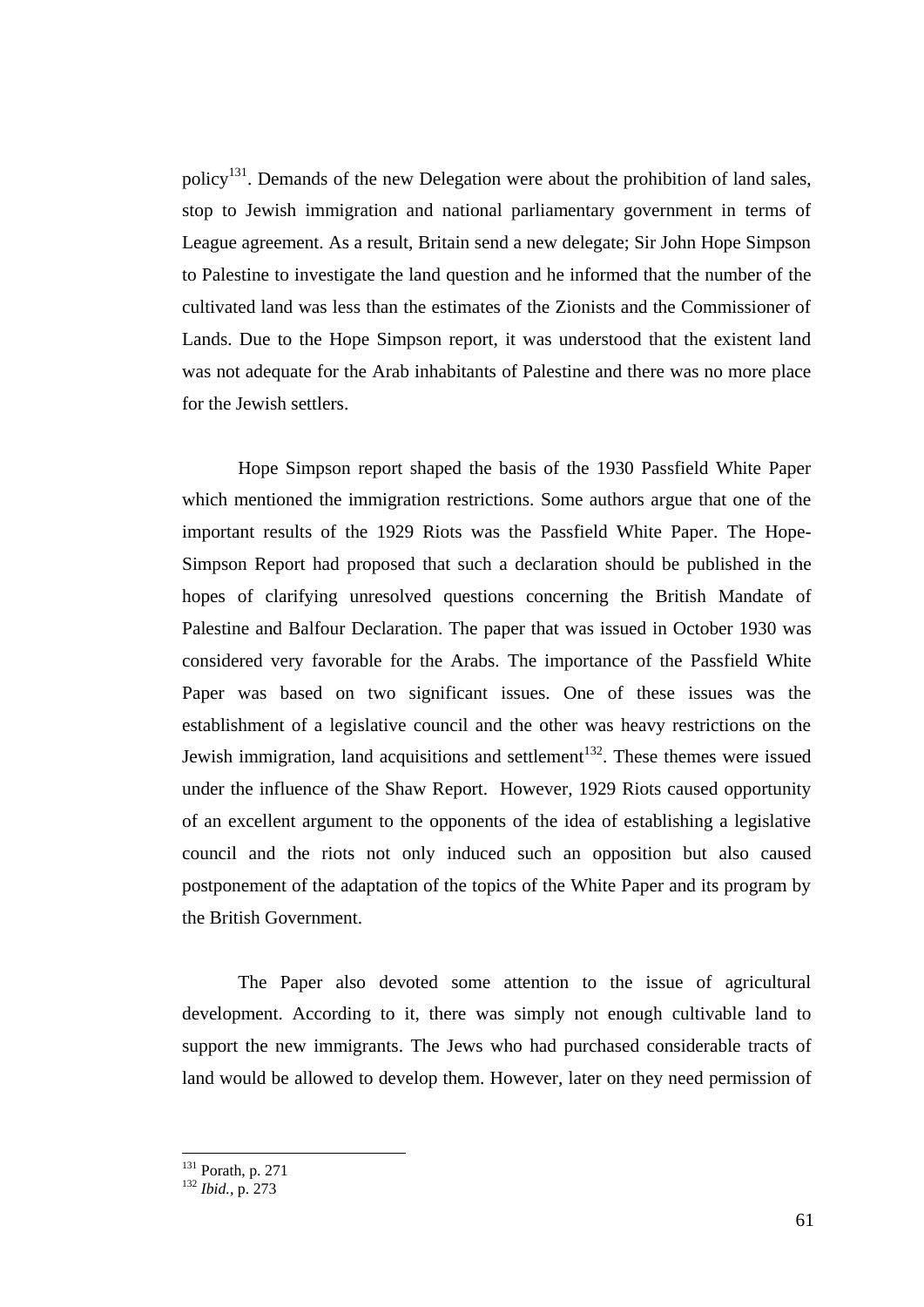the British authorities before acquiring additional land. As a result of the Passfield White Paper, Jewish immigration was limited to a much greater degree.

Due to the decisions that were taken with these reports, the Zionists launched a campaign against the Mandate administration in Palestine and began anti-British demonstrations throughout the Jewish world. Therefore, the British government felt threatened and arranged an Anglo-Zionist conference and completed its works in January 1931. At the end of the conference, Weizmann horrified by the possibility of the limited immigration and by using his close links he persuaded Ramsay MacDonald to publish a letter which was drafted by the Zionists firstly and was read in the House of Commons then. The letter emphasized that any limit on the Jewish immigration other than economic absorptive capacity of 1922 Churchill"s formula would not be implemented by the British Mandate in Palestine. Therefore, the letter was called as the Black Letter by the Arabs and it remained as main policy of the Mandate until 1939 as the most important factor for the rise of Arab resistance and violence<sup>133</sup>. With the Black Letter, the intention of the British government that was supported by the Mandate was reaffirmed. That meant the British Government acted as if it was responsible to the Jewish nation from the continuation of the plan of the Jewish national home by more land settlement and immigration. Besides, it also allowed Zionist policy of discrimination about preference of Jewish labor force in Jewish enterprises.

In conclusion, Wailing Wall Riots were the starting point of the transformation of the Palestinian question from a local problem to a Pan-Arab one. In addition to the Passfield White Paper, one of the results of 1929 Riots was the internationalization of the Palestinian question. As a result of the propaganda that was dealt by the Supreme Muslim Council during riots, the whole Muslim public drew its attention to the issue of Palestine and holy places. For instance, the SMC called for the Muslims of the entire world to aid the Palestinian Muslims in defense of the holy places, it collected large amount of money in Muslim countries for the victims of the riots and announced riots that it served for the aim of the Mufti of

<sup>&</sup>lt;sup>133</sup> Fieldhouse, p.163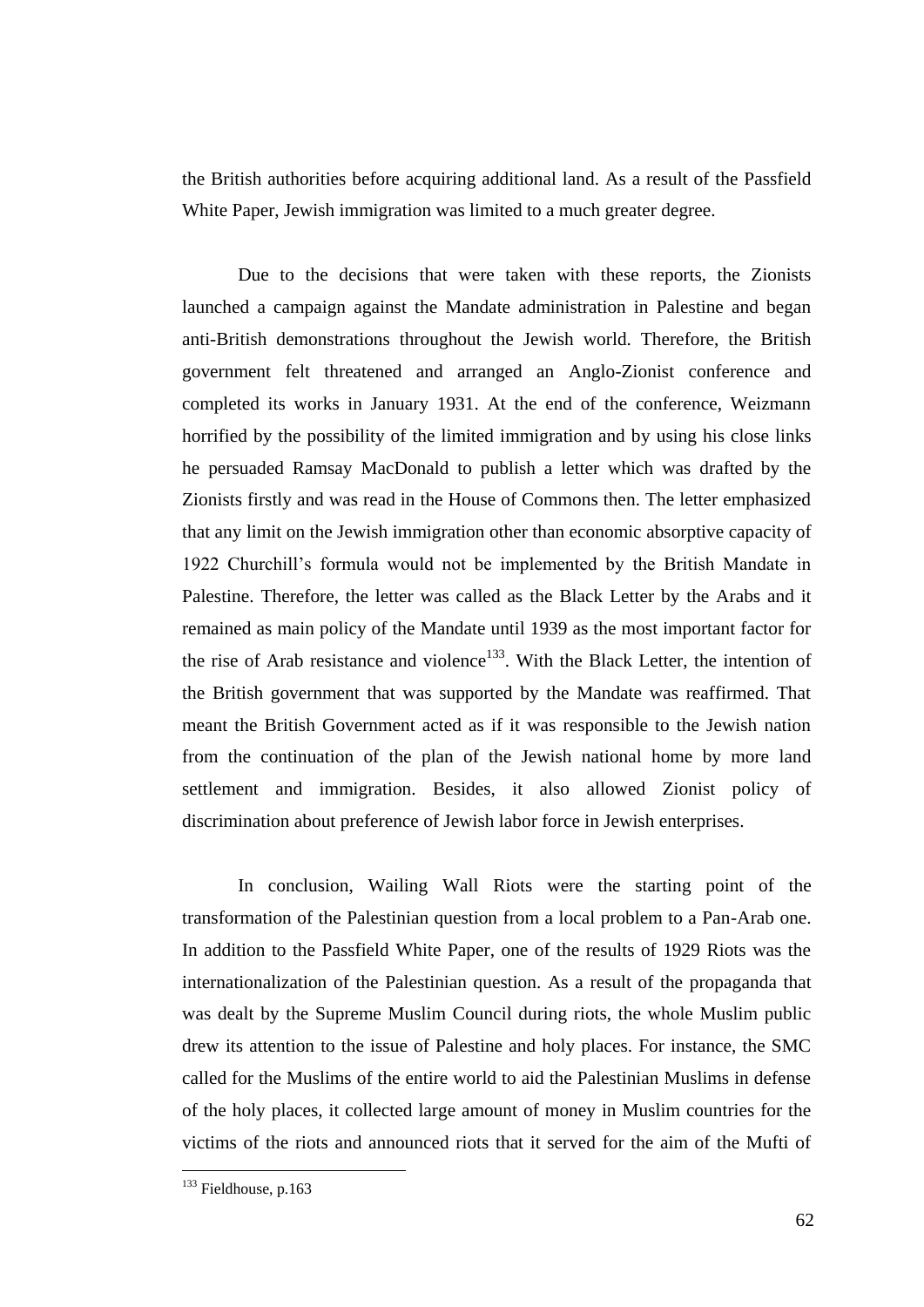Jerusalem; Hajj al-Amin and the Palestinian National Movement. Furthermore, an international Muslim Congress was organized after the riots in 1931 for the protection of holy places under the leadership of Amin al-Husayni. Therefore, another result of the Wall affair was that Hajj al- Amin became an internationally known Islamic figure and leader. He viewed Wailing Wall Riots as an opportunity in order to reestablish his authority and dominance of SMC in spite of the reformed Arab Executive and success of rival notable groups. Because of the Black Letter, the policy of 1930 White Paper could not be implemented and the influence of the Wall affair remained limited with the Arab and Muslim affairs rather than implementation of limitation to the Jewish immigration and land acquisition.

### **3.4 Arab Revolt of 1936–1939 and its effects on Palestinian Nationalism**

The Arab Revolt began spontaneously when the Palestinian Arabs have been engaged in civil disobedience and political violence in different parts of the Holy Land during 1936 and 1939. The violent events and later on the Arab Revolt started suddenly because of the frustration of the young Palestinian generation from the unending political situation, the continuous Jewish expansion and occupying administration. Because of the spread of general strike, the local and national committees began to be formed in different and largest parts of the Palestine. The general strike were also involved the intra-Arab conflict and aggressive Palestinian nationalists both accused some Palestinians by collaborating with Zionists and used various forms of intimidations such as death threats and assassinations.

Before the beginning of the general strike and later on revolt, the Palestinians tried to acquire their aims of self-determination and self- government by the way of repeated boycotts, pressures and demonstrations. However, these methods were nor successful without the existence of a strong military option. The Palestinian Arabs were disturbed by the growing number of the Jews in Palestine and their increased settlement policy. The acquisitions of lands by the Zionists were perceived as a threat for the existence of the Arabs and in order to give a response to the movements of the Zionists, the Arab leaders began negotiations for the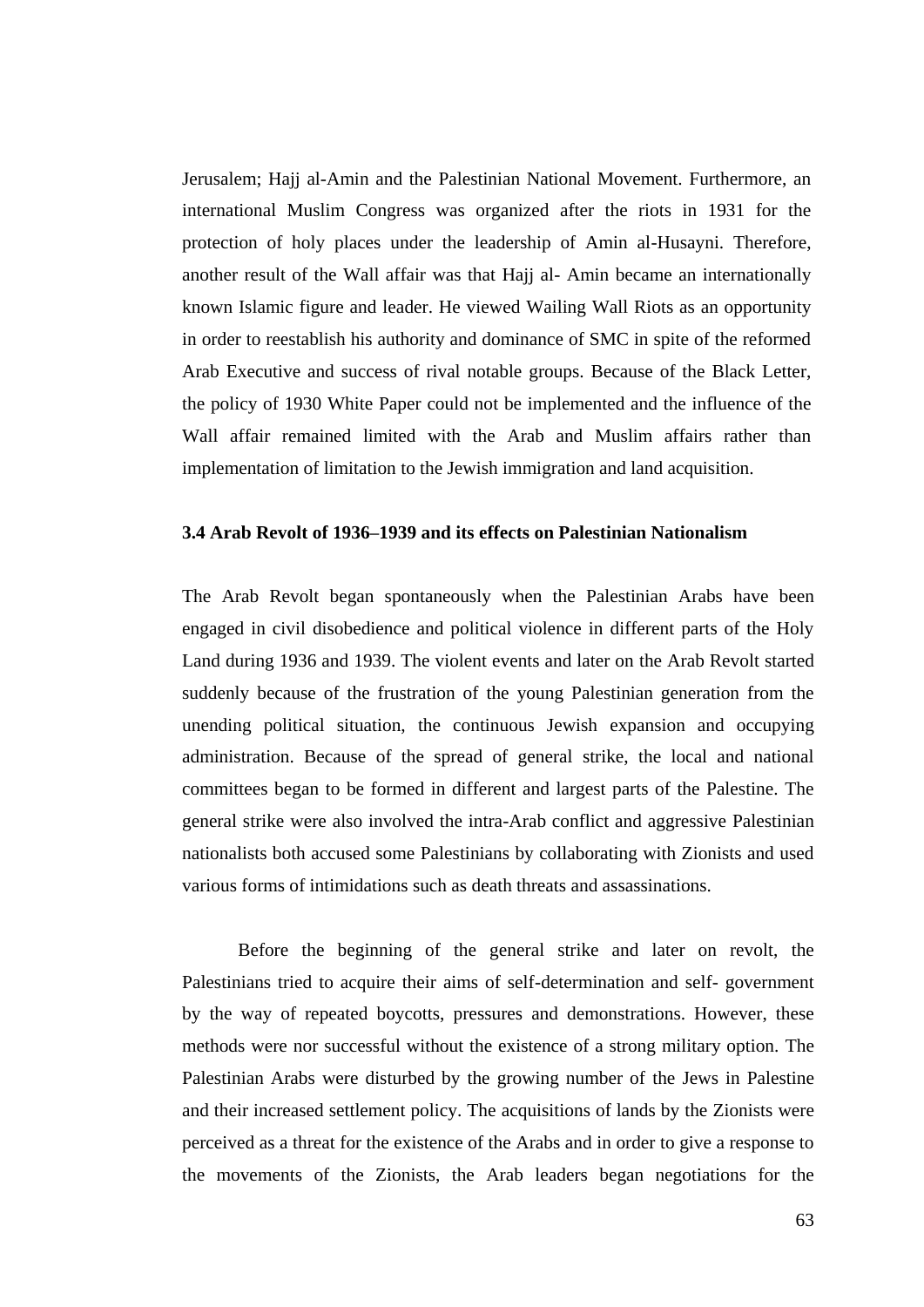limitation of migrations and land transfers. However, no solution was gained. Despite the earlier promises of the British Government in the region about the limitation of the Jewish immigration, the Mandate continuously supported the Jews in Palestine in which the Arabs were strongly depended upon the dominance and support of the British administration.

In addition to growing number of Jewish settlements and immigration, the Palestinians were suffered from unemployment and underemployment. There was drought in traditional sources of capital import and there was also decrease in the prices of crops in agriculture<sup>134</sup>. During 1933-35, there was an economic boom that was related to the intense of the Jewish immigration and their colonization in Palestine. However, that economic boom and prosperity did not affect Palestinian people and the drought from which the Palestinian Arabs were suffered continued. Even that drought left the rural Arabs in starvation.

The situation was explained in a letter by one of the leaders of Arab community; Emile Ghory, to the *Observer* that:

> "Prosperity and economic improvement are not everything of worth of life. There are other phases of life which are more dear to the Arabs than money and gold. "Man cannot be live by bread alone," said Jesus Christ. The Arabs appreciate and understand this golden saying. Their case could not and should not be discussed or argued as a case of "bread and butter." They desire to enjoy the right of every people to live in a peace of mind as well as of body, now and in the future, in their own country, as seems best for them. They prefer to be destitute and poor, but independent and free, in their country, than prosperous and rich in a country which will in a few years time be theirs no more."<sup>135</sup>

The Palestinians were in a condition that both their freedom was under a threat and they were in poverty and starvation in their own territories. Moreover, despite the objections of the Great Power in Palestine, it had a pro-Jewish perspective and supported the interests of the Jews such as protection of the continuation of the

<sup>134</sup> Kenneth W. Stein, "The Intifada and the 1936-39 Uprising: A Comparison", *Journal of Palestinian Studies*, Vol. 19, No. 4, p.65

<sup>&</sup>lt;sup>135</sup> The Observer, London, October 4, 1936, c.f., Abboushi, "The Road to Rebellion Arab Palestine in the 1930s", *Journal of Palestinian Studies*, Vol. 6, No. 3, p.29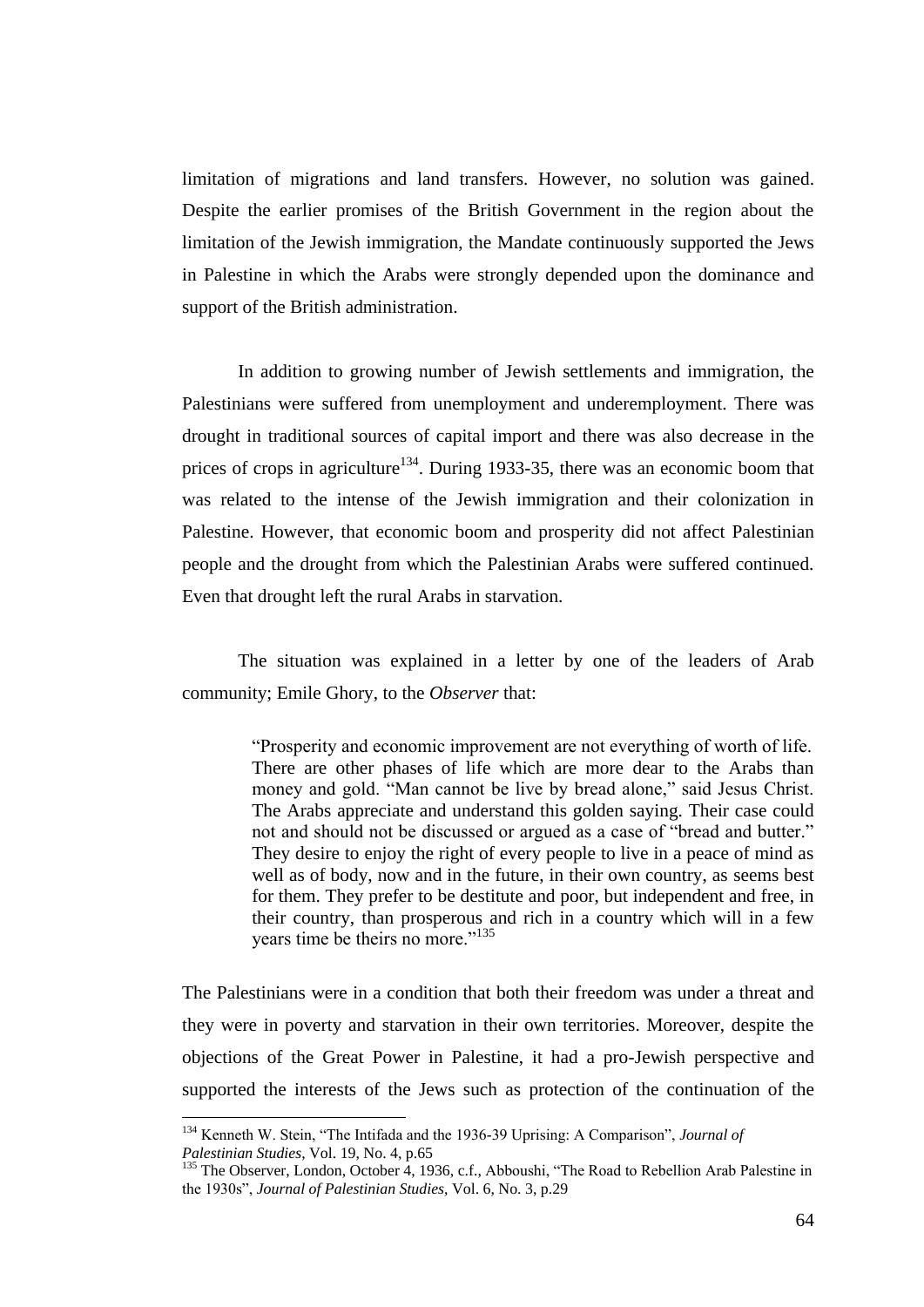presence of the Jews in Palestine. Therefore, while all these caused the increase in tension, the suggestion of a limited self-rule for the Palestinians and the proposal of division of the country into two parts; one Jewish and one Arab state led to the turning of the strike into a great revolt. Furthermore, the Palestinian Arabs decided to boycott all products of the Zionists with a consensus and they passed the resolutions. The Arab elite started a massive anti-immigration campaign and they expressed that in the Arab press which caused the increase in tension $136$ . The riots were the result of "…a general feeling of an apprehension among the Arabs engendered by the purchase of land by the Jews and by Jewish immigration<sup>"137</sup>. It was also stated in the report that the behavior of the Zionist also contributed to the Arab unrest. For instance, there was dramatization in the Jewish press that they dramatized the immigration of the Jewish immigration and "expressed joy"<sup>138</sup>.

As a result of these, the Palestinian revolt of 1936-39 began with a six-month general strike and ended with the crushing by British forces of a nationwide armed insurrection. The Arab Revolt which began in 1936 as a general strike was transformed into a general revolt and lasted three years. The first signal of the rebellion appeared with the confrontation of a group of armed men under the leadership of Iz al-Din al-Qassam with the British soldiers and that confrontation turned into a battle in which al- Qassam was killed. The death of Qassam "led to a strong wave of Arab patriotic feeling"<sup>139</sup> however, violent events were stopped until the legislative proposal for the establishment of self-government was refused in the House of Commons. When the hopes of Arabs were destroyed the violent events started again. Three Jews were killed during their travel on the Tulkarm-Nablus road and that event caused the spread of rebellion against the Mandate. Within days, the Arabs began to organize in the towns and in the villages, national committees were formed and the Arab Higher Committee was established in order to be replaced by the Arab Executive that called the Arabs for a six-month general strike.

<sup>136</sup> Abboushi, "The Road to Rebellion Arab Palestine in the 1930s", *Journal of Palestinian Studies*, Vol. 6, No. 3, p.28

<sup>137</sup> Abboushi, p. 28

<sup>138</sup> *Ibid.*, p. 28

<sup>139</sup> Palestine Government, *A Survey of Palestine*, 1945-46, Vol. 1, p.33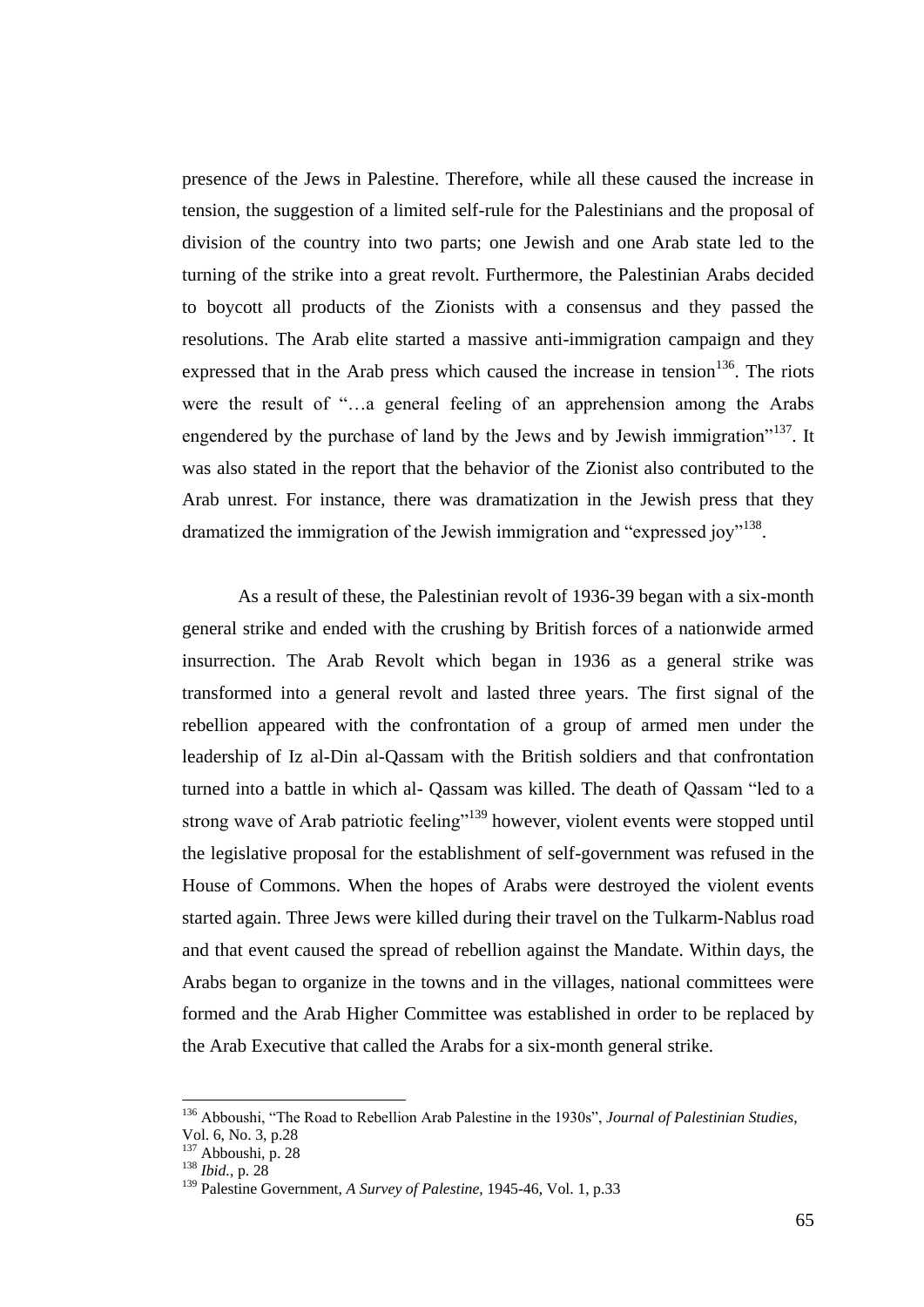The 1936 Palestinian general strike and armed revolt later on brought significant events for the Palestinians, for the region and for the British Government. The general strike that lasted six months from April to October, involved work stoppages and economic boycotts, was the "longest anti-colonial strike of its kind"<sup>140</sup> until that time of history and longest ever.

During the first stage of the armed revolt that appeared in the whole country in September 1937, British forces lost much of the control against the armed bands and they had to depart from the most of the major cities like, Old City of Jerusalem, Jaffa, Acre, Jericho, Beer Sheva. A few thousand of Palestinian peasants could achieve to resist against the British armed forces successfully for a long time. The regional rivals of the British Empire; Germany and Italy had also an effect over the Arab and Islamic opinion and they also discouraged the Zionist movement and angered the British military officers, officials and politicians.

However, in the end, the strength of Britain, the lack of the important external support for the revolt, the absence of a unified and regular Palestinian military or political structure brought together the failure of the revolt and reemergence of the Palestinian political disunity and caused the suppression. Moreover, various punishments, curfews, administrative detentions that were implemented by the British administration and repression had significant negative effect over the Palestinian"s ability to fight. The experienced military cadres and enterprising fighters mostly composed of a high amount of Arab causalities. The end of the task of most of the Arab political leaders, thousands of other cadres, militants and fighters as a result of their imprisonment, exile or death, the Arab military and political leadership disappeared. Therefore, that caused an important decrease in the ability of the Palestinians to fight, divisions and weakness in the Palestinian polity.

Consequently, most of the political leaders of Palestine were imprisoned, exiled or expelled from the politics and public service. Much of the upper and middle class of the country were either alienated from the politics or had to be fled

<sup>140</sup> Rashid Khalidi, *Iron Cage; The Story of the Palestinian Struggle for Statehood*, Boston: Beacon Press, 2006, p.106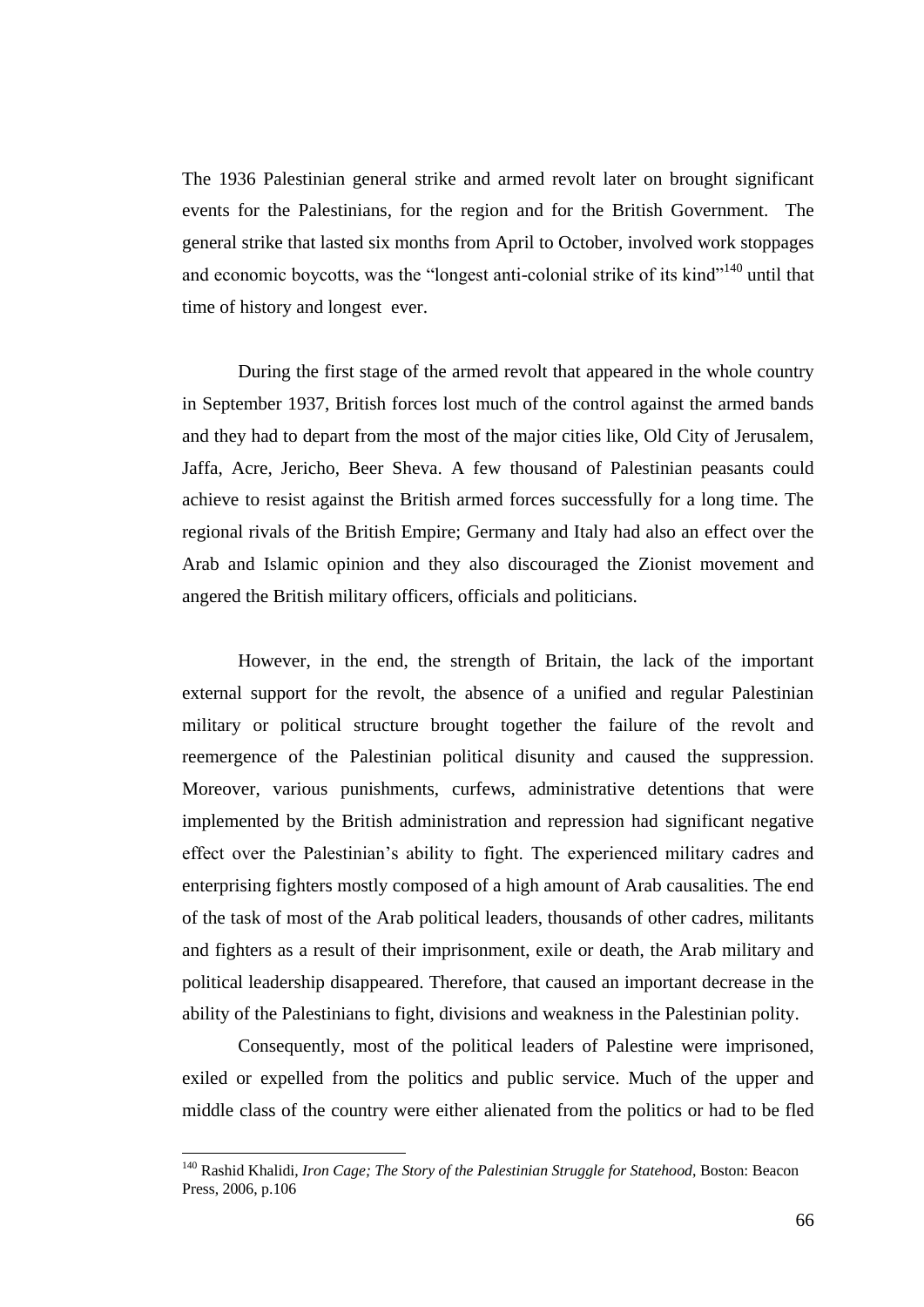the country. The disagreement between Husayni and Nashashibi families was deepened during the revolt, to provide cooperation became impossible and lastly, the political life in Palestine was paralyzed<sup>141</sup>. Serious divisions among the Husaynis, Nashashibi- Abdallah of Jordan alliance and the Istiqlalists prevented the formation of a national front. The Arab community was broken politically and economically due to "the deportations, arrests, fines, deaths and serious economic destruction"<sup>142</sup>. As a result of being exhausted and not having a successful leadership within the country the Palestinian Arabs could neither act politically during World War II nor counter the Zionists. They became more dependent on other Arab States and the leadership of those other Arab States took the place of the Palestinian leadership and became more widespread over the country.

This revolt caused to the life of three thousand of Arabs, two thousand Jews and six hundred British people<sup>143</sup>. Even during the first six weeks of the revolt  $24$ civilians were killed and 204 were injured. During the process of 1936-39, the British Mandate issued two papers which were different in publication dates but were similar in contents. Firstly, at the end of the 1936 general strike, the British government ordered the organization of a committee of inquiry and appointed a Royal Commission, which was headed by Lord Peel in order to investigate the reasons of the revolt and to recommend a solution. The commission presented its report and demonstrated the causes of the revolt but there was not an unpredicted reason. Secondly, after the eruption of the revolt on 26 September 1937 and at the end of the violent events in 1939, the White Paper was issued by the colonial secretary, Malcolm MacDonald. The recommendations and the solutions of these two papers will be discussed in detail in the following chapter.

<sup>141</sup> Morris*, Righteous Victims*, p.159

<sup>&</sup>lt;sup>142</sup> Ann Mosely Lesch, Part I: "Palestine National Movement under the Mandate" in *The Politics of Palestinian Nationalism*, ed. by William B. Quandt, p.40

<sup>143</sup>Dawisha, p.108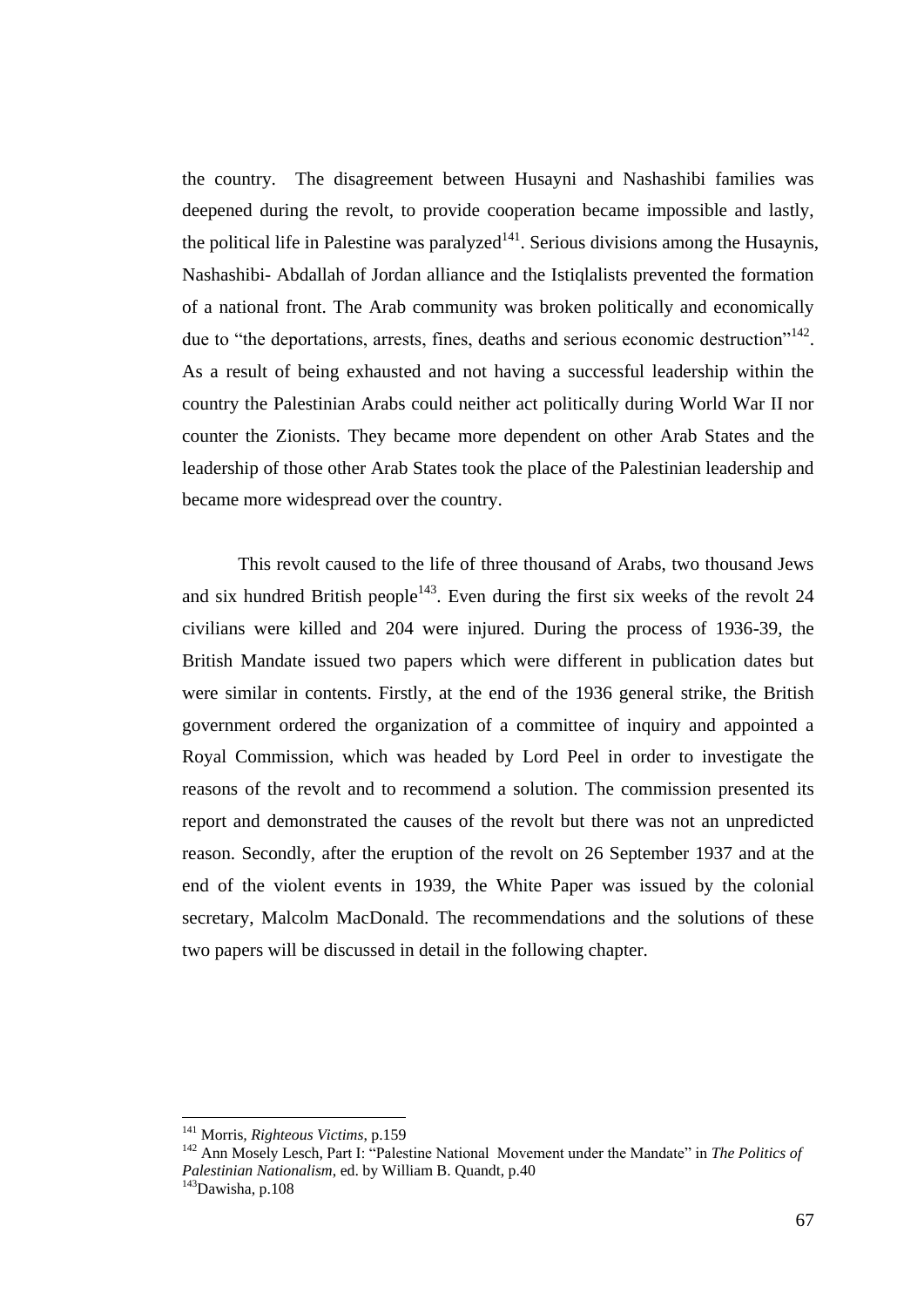#### **3.4.1 Peel Commission Report 1936-37**

The planned Jewish activities ruled the Mandate Palestine during the 1930s until the 1936 Great Arab Revolt. The organized land acquisitions, continuation of Jewish immigration and using Jewish labor in Jewish enterprises caused a significant growth of Arab reaction. From 1930 to 1935, the Mufti of Jerusalem, Hajj Amin al-Husayni tried to carry out a propaganda campaign in order to persuade the Arabs not to sell land, however, that propaganda resulted with little success. Furthermore, although there was a significant development in Palestine economy as a result of the investments of the migrated, well-educated, wealthy Jews from Europe, especially the German Jews, there was strong limitation of work in the Jewish-controlled businesses. While the Jews were working with higher wages than Arabs in these enterprises, the unemployed and landless Arab population increased in major towns. Thus, due to the radicalization of Arab public opinion, the expected outbreak of violence erupted in 1936, as a general strike and revolt $144$ .

Such immense protests and serious troubles led to the appointment of the Royal Commission by the British Government under Lord Peel"s command at the end of the 1936 general strike. The Peel Report was prepared by this investigative commission in 1937 under Lord Peel.  $145$  The mission of the commission was to investigate the reasons of the disturbances and to recommend a solution. Before proposing his recommendations, Lord Peel visited Palestine for three times. The report published by the commission recommended the termination of the British Mandate and partition of the country into two parts as the only solution due to the gap between the two nations which was broadening rapidly both as a result of the intense and self-centered Jewish and Arab nationalisms. The Commission"s 404 pages report was published on July 7, 1937 and it was based upon the argument that the mandate was unworkable and the conflict was irrepressible and insoluble within the framework of one state<sup>146</sup>. The basic recommendation was the partition theory. How the Palestinian territories would be divided and shared between the two

<sup>&</sup>lt;sup>144</sup> 1936 Great Arab Revolt will be explained in detail in fourth chapter of this thesis work.

<sup>145</sup> Cleveland, p.252

<sup>146</sup> Morris, p. 139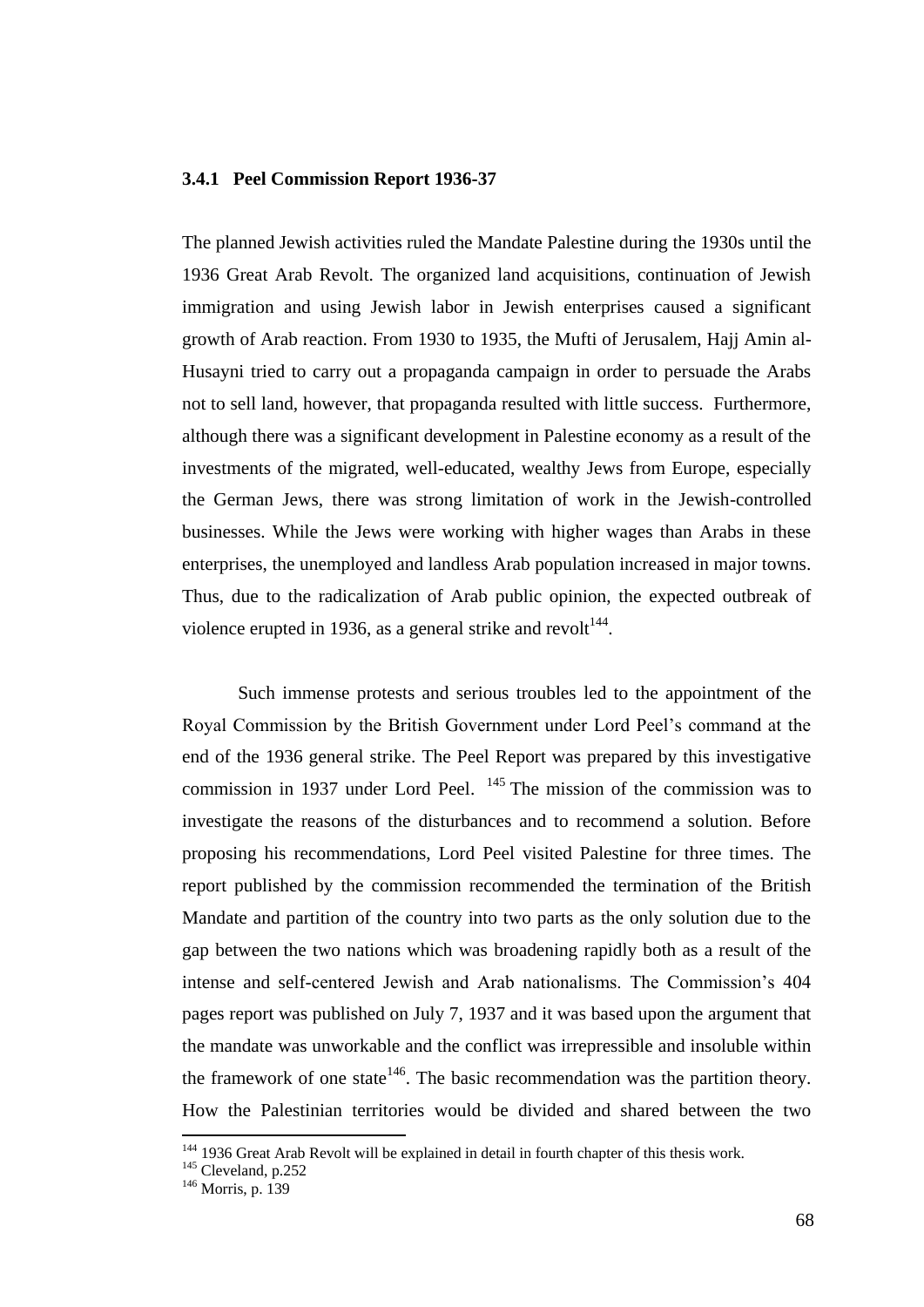communities was discussed seriously by the British administration and it was also explained by different today"s authors. For instance, according to Morris, Jewish nation would receive less than one-fifth of the Palestinian lands and Arabs would be given the rest of it except the area which was under control of the British Mandate. Avi Yonah also writes that

> "two sovereign independent states were to be established – a Jewish State comprising Galilee and the coastal area down to Rehovoth, and an Arab State to include the rest of the country united with Transjordan, together with an enclave in Jaffa. Jerusalem, with a linking corridor to the coast, was to be retained under British Mandate..."<sup>147</sup>.

Besides, impossibility of securing harmony between the two peoples under one government was emphasized by the report constantly  $148$ . The Peel Commission Report was a detailed analysis of the conditions in Palestine and brought a radical proposal and solution which had never been uttered by the Mandate administration before. That was the partition of the country between two nations; Arabs and Jews.

The final report of the Commission in 1937 offered 5000 square kilometers as a Jewish state, a large land as the Arab state and a residential area which covers from Jerusalem to Jaffa under a permanent British Mandate<sup>149</sup>. The land which was given to the control of the British mandate included strategically important regions like Jaffa, newly built airport in Lydda and Negev and it also proposed the annexation of Palestine to the Kingdom of Jordan<sup>150</sup>. By this way, an international zone was to be created which could be administrated by a mandate power appointed by the League of Nations and peace over the region containing the Holy Places would be provided<sup>151</sup>. Therefore, the plan of partition proposed the creation of two sovereign and independent states and the principle of division was the separation of

<sup>147</sup> Micheal Avi Yonah, *A History of Israel and the Holy Land,* the Continuum International Publishing Group, 2003, p.327

<sup>148</sup> "The Problem of Palestine: A Note on the Report of the Royal Commission", *Geographical Review*, Vol. 27, No. 4, (October 1937), p. 566

<sup>&</sup>lt;sup>4</sup> Avi Shlaim, *Iron Wall*, Norton & Company, New York: 2000, p.19

<sup>150</sup> Pappe, p.141

<sup>151</sup> M. F. Abcarius, *Palestine: Through the Fog of Propaganda*, London: Hutchinson & Co. Publishers Ltd, 1946, p. 196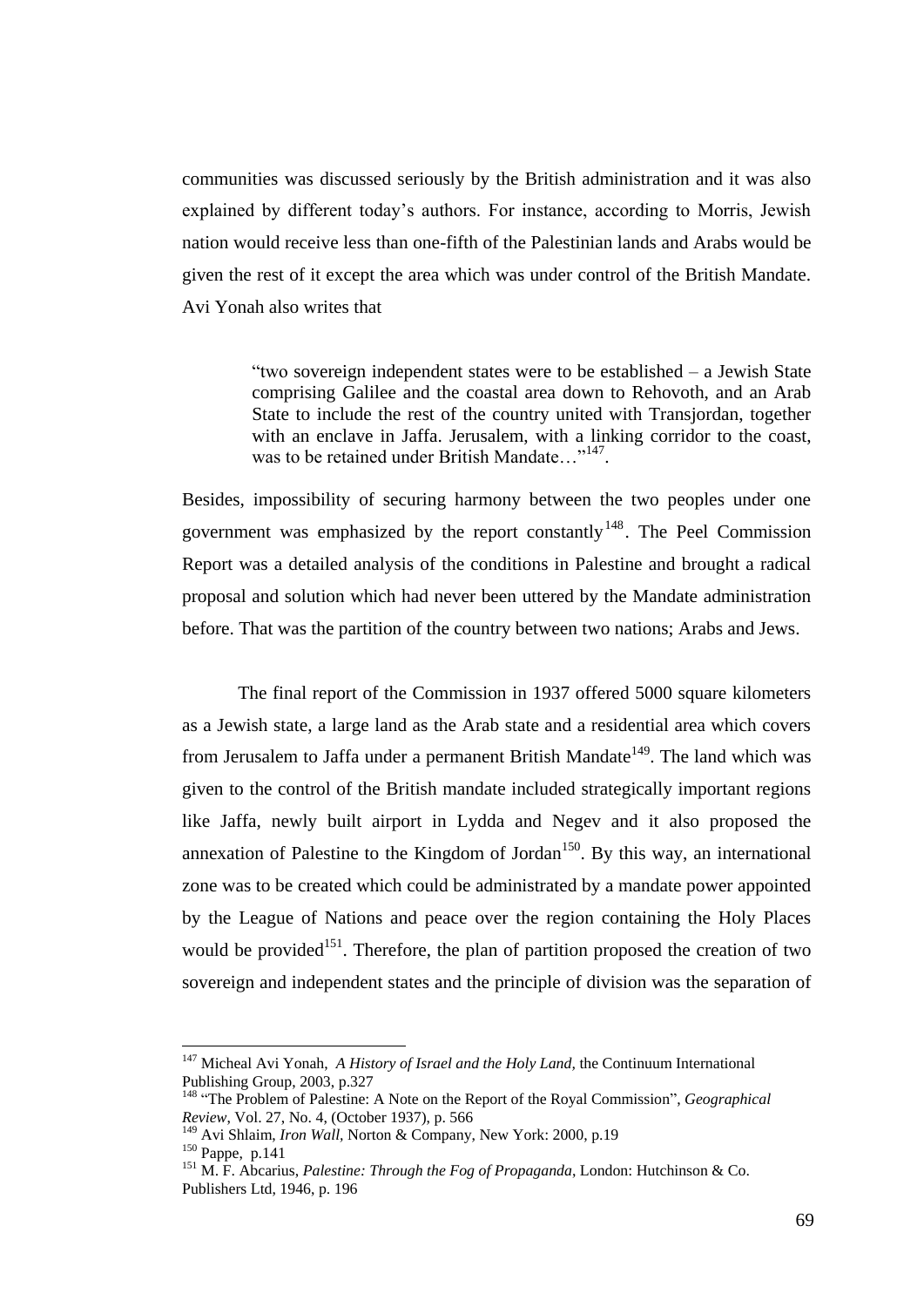areas where the Jewish people obtained lands which were occupied wholly or mainly settled by the Arabs:

> "The Jewish lands and colonies are mostly be found in the Maritime Plain between Al-Majdal and Mount Carmel, in the neighborhood of Haifa, in the Plain of Esdraelon and the Valley of Jezreel, and in the east of Galilee, i.e., south of Tiberias, on the shores of the Lake, near Safad, in the Huleh Basin. The rest of Galilee and the northern part of the plain of Acre are almost wholly in Arab occupation. So also is the central hill-country of old Samaria and Judea- except for Jerusalem and its vicinity. The towns of Nablus, Jenin and Tulkarm, the last an outpost on the edge of the Maritime Plain, are centers of Arab nationalism. Except in and near Jerusalem and at Hebron, there are practically no Jews between Jenin and Beersheba. This Arab block extends eastwards to the Jordan River between the Dead Sea and Beisan. In the area stretching south and southeast of Beersheba to the Egyptian frontier, the Jews have bought some isolated blocks of land but the population is entirely Arab"<sup>152</sup>.

Additionally, a second recommendation was made for the partition as an outcome in the Peel Commission report. It was the exchange of population among the forthcoming states by transferring  $225,000$  Arabs and  $1.250$  Jews  $^{153}$ . Without population exchange, a potential Jewish State would have had as many Arabs as Jews. It was thought by the commission that the exchange of populations should be implemented by agreement and if the Arabs opposed to the population transfer, it could be provided by sanction "in the last resort"<sup>154</sup> by the British Mandate.

While the Arab Higher Committee did not accept the solution by seeing the proposal as violation of the rights of the Arab inhabitants of Palestine, the Jews favored the solution. Both the Jews of Palestine and Eastern Europe supported the report because it was preferable to the continuation of the Mandate and because with the partition that was offered by the report might provide that acceptable frontiers and west Jerusalem could be protected for the Jewish state<sup>155</sup>. However,

<sup>&</sup>lt;sup>152</sup> Quoted from Peel Commission Report by the article: "The Problem of Palestine: A Note on the Report of the Royal Commission", p.570-571

<sup>&</sup>lt;sup>153</sup> Morris, p.139

<sup>&</sup>lt;sup>154</sup>Quoted from Peel Commission Report by B. Morris, op.cit., p.139

<sup>&</sup>lt;sup>155</sup> T.G. Fraser, "A Crisis of Leadership Weizmann and the Zionist Reactions to the Peel

Commission"s Proposals, 1937-8", *Journal of Contemporary History*, Vol. 23, No.4, October 1988, p.670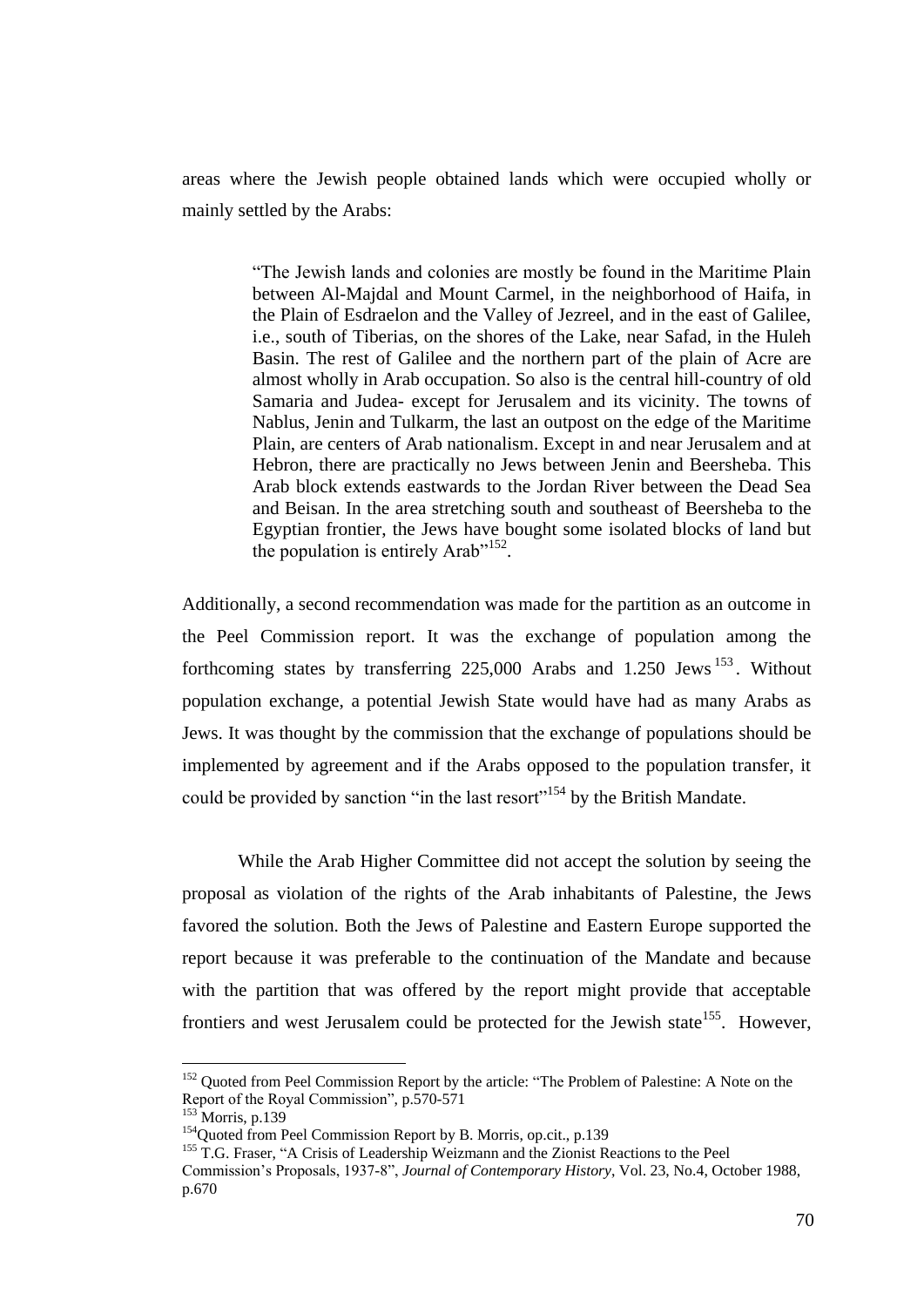they found the land which was given to the Jews in partition insufficient and with the World Zionist Congress in 1937 they refused the Peel Report"s proposal. Two proposals of the Peel Commission report about partition and population transfer continued to be discussed in the twentieth Zionist Congress which met in Zurich in August 1937. While a group of delegates of the congress insisted on the indivisibility of the Land of Israel and opposed to the partition, a large majority group accepted the principles of the report and transfer. That majority group insisted on the necessity of a land created for the Jews of Europe without any quotas or restrictions on the Jewish immigrations. And they voted in favor of the Peel package in the Congress.

Due to the failure of the Peel Commission report, the Woodhead Commissioner"s report was published on 9 November in order to examine the Peel Commission Plan in detail and to recommend an actual partition plan. The purpose of the commission was to release Great Britain from its responsibilities and to focus on the growing threat in Europe. The Commission discarded the partition as Germany and Italy foresaw; that it would not be economically valid and would require a large scale of movements of population<sup>156</sup>. Therefore, a British intention was shaped about leaving the partition because of the fear of two states and Arabs. Furthermore, the British administration began to think that the postponement of partition and abandonment of immigration would bring peace to Palestine.

However, the report of Peel Commission and the final revised report which was proposed by the Woodhead Commission did not give any results. While the Arabs refused the Peel Commission Report, Ben Gurion approved the report in a sense on behalf of the Jewish community. When the idea of commission arose, the Zionists did not like it because they thought that the commission was used to reduce Jewish immigration by the Colonial administration. However, the head of the Colonial Office; Ormsbay Gore declared that there would not be any postponement of the immigration during the investigation of commission<sup>157</sup>. According to Gurion,

 $156$  Ovendale, p. 77

<sup>157</sup> *Ibid.*, p. 75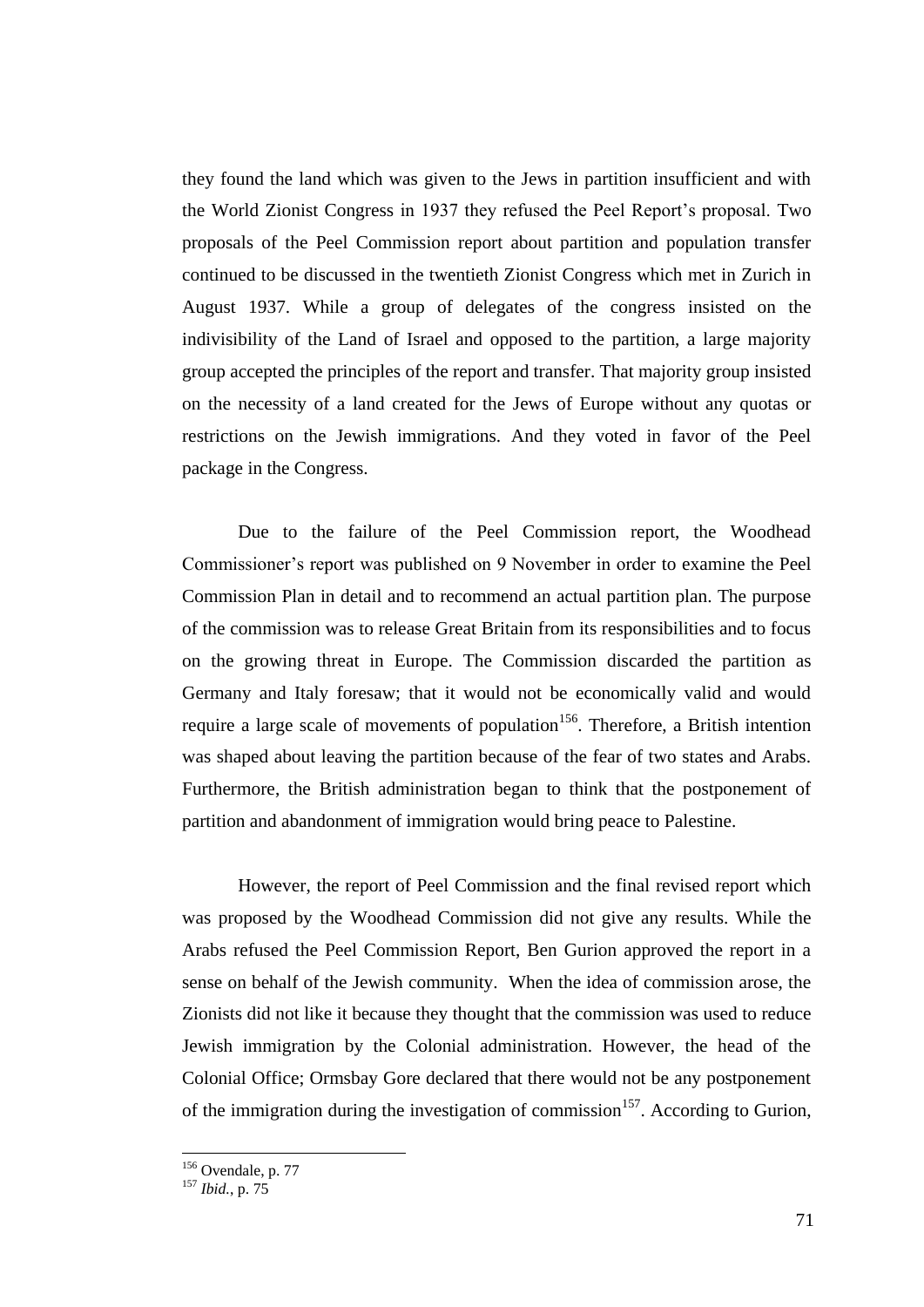the Peel partition plan was the beginning of the end of the British Mandate and the birth of a Jewish state and the proposal of the report for a Jewish state did not represent the whole and complete state but it was offering the necessary groundwork for the future negotiations. In the  $20<sup>th</sup>$  Zionist Congress in Zurich in August 1937, the decision of agreement and acceptation of partition plan were taken as a basis for the negotiation with the British Government. Therefore, Ben Gurion agreed for a small part of Palestine.

Additionally, for the pro-partition Zionist leaders; Chaim Weizmann, Ben Gurion and Moshe Sharett, establishing a Jewish state even in a small part of Palestine meant the realization of Zionist aims. Moreover, Weizmann defended the idea that if Jewish side would not accept the Peel partition plan, an important opportunity to build up an independent state for the Jewish community would be lost. A state would provide the chance for the Jews to have unlimited immigration, to for Jewish economy and to establish Jewish army<sup>158</sup>. The idea of exchange of population was not initiated with the Peel Commission but that idea was goes back to the seniors of Zionists. It was obvious for the Zionists that a Jewish state could only be possible with the majority of Jewish nation and this could be provided with a massive Jewish immigration. However, the Arab population covers the majority of the Palestinian community and this was a threat for the Jewish nation.

On the other hand, the Arabs refused to accept any decision that was taken by the Royal Commission from the beginning. The leaders of the Arab community, initially, rejected giving any evidence to the commission. They repeated invalidity of Balfour Declaration and the Mandate administration and rejected partition because the pledge of McMahon to Hussein for an independent Arab state included Palestine also<sup>159</sup>. Therefore, the Arabs demanded independence and the Zionists opposed that request which meant an independent Palestine state. Furthermore, the Arab Higher Committee which refused the partition plan asserted four principles for a settlement which were

<sup>158</sup> Shlaim, p. 21

<sup>&</sup>lt;sup>159</sup> Ovendale, p. 75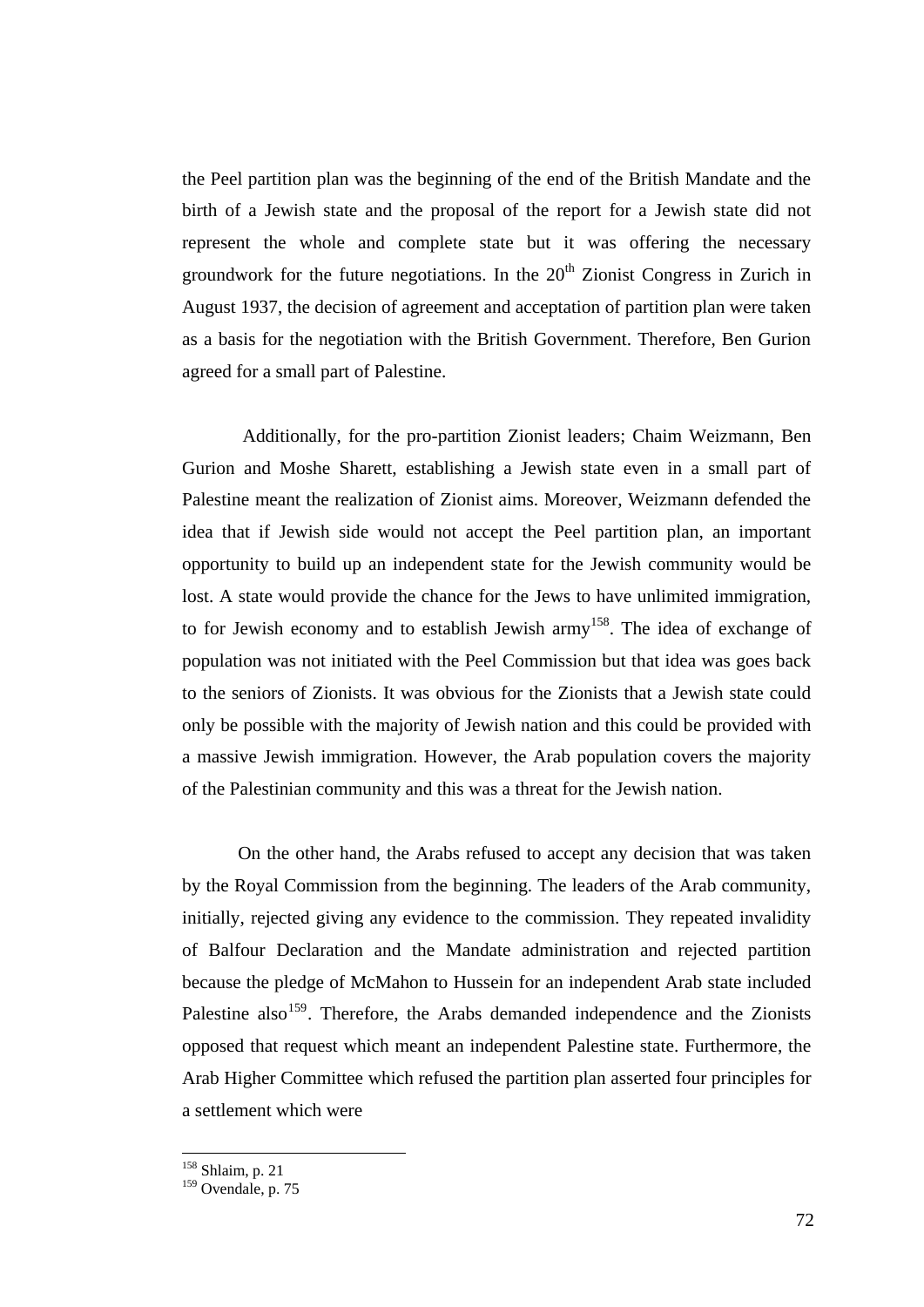"recognition of Arab right to independence in Palestine; end of the experiment in a Jewish national home; the abrogation of the mandate, to be replaced by a treaty between Britain and Palestine as a sovereign state; and the immediate end of Jewish immigration and land purchases pending negotiation and the conclusion of a treaty"<sup>160</sup>.

The Arabs of Palestine never gave up that point of view. The Arabs of Galilee were opposed strongly to partition any transfer of population and life under the Jewish rule. The British district commissioner reported that

> "The Arab population of Galilee should ever be reconciled to the scheme is clearly too much to hope…Christians, Muslims, fellahin, and landowners are probably more united in their rejection of the proposal than they have ever been before. Their common feeling… is that they have been betrayed and that they will be forced to leave their lands and perish in some unknown desert"<sup>161</sup>.

The Arabs claimed that the best land and seven-eigths of citrus groves were given to the Jews by the scheme of the Peel Report. They also asserted that once the Jewish state overflowed by the Jewish immigrants; they would struggle to enlarge at the expense of the Arab state.

To sum up, the proposal of partition by the Peel Commission Report caused series of protests among the Jews and Arabs both in and outside Palestine and also among the interested people and countries. Although the British Government saw the partition plan as the best and most hopeful solution for the deadlock because the conflict between the Jews and Arabs was an "irreconcilable conflict"  $162$ , the proposals of the Peel Report caused the renewal of the Arab violence and general strike in 1937. The Palestinian Arab leaders and people convinced the other Arab states in order to protest against the Peel report and organized a conference at Bludan in September 1937. At that conference, the delegates from Syria, Egypt, Iraq, Lebanon and Palestine agreed on protests against the partition plan and support for full independence.

<sup>&</sup>lt;sup>160</sup> Fieldhouse, p.169

 $161$  Morris, p.144

<sup>&</sup>lt;sup>162</sup> Fieldhouse, p. 168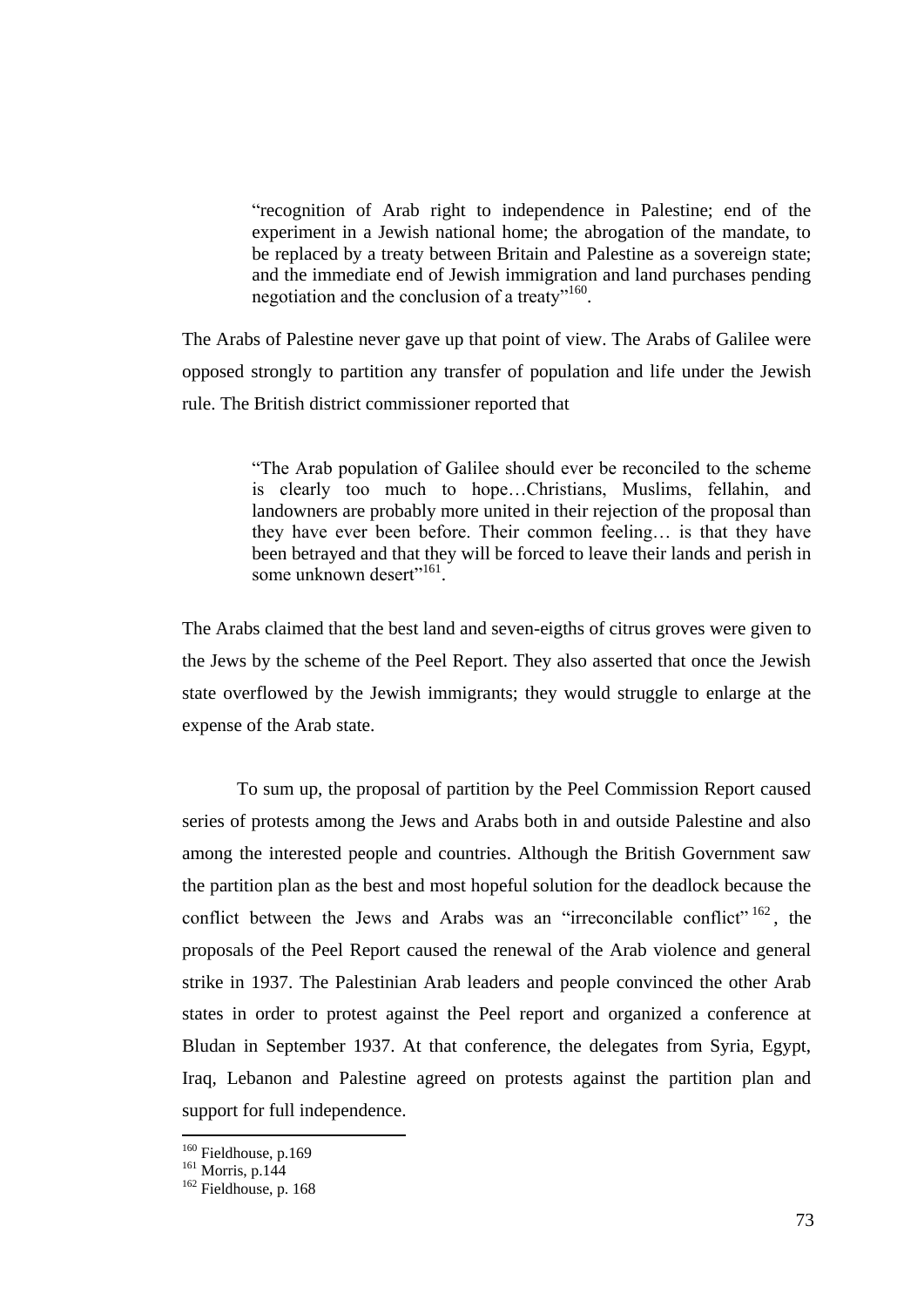#### **3.5 White Paper 1939**

Despite intensified British measures against violent activities, the revolt had erupted on 26 September 1937 as a result of the assassination district commissioner of L.Y Andrews. The revolt of 1937-39 was similar to the 1936 strike and it was pursued by the irregular bands in the mountains. Arab rebellious groups began to be organized in Jaffa and Nablus and they formed national committees. Lesch writes about the Revolt of 1937-39 that

> "local national committees, traffic strike committees, Arab national guard units, labor societies, Muslim and Christian sport clubs, boy scouts, the Jaffa boatmen association, women"s committees and various other local groups directed the different aspects of the strike under the coordination of Arab Higher Committee"<sup>163</sup>.

Furthermore, these rebellious groups were involved peasants and supported by rural population and this revolt which was planned against British and Zionist forces, involved also aspects of peasant social revolution against nobility. They were concentrated on the destruction of railroads, bridges and British police stations. They also destroyed the Jewish properties and killed Jewish settlers. In the summer of 1938, they obtained countryside and most of the important towns<sup>164</sup>. At the peak of the revolt, there were 9,000-10,000 active rebels, 3,000 full-time and rest of it was the part-time peasants<sup>165</sup> who attended to the revolt.

Although Hajj-al Amin tried to control activities from Beirut through a central committee of the AHC in Damascus, he could not achieve to provide a controlled, centralized command structure. The finance of the rebels was supplied by the wealthy Arabs and they were violent against those who did not contribute. During these revolts, alienation appeared between the rebels, their supporters and Arab population and vendettas which were continued one generation occurred. That alienation caused divisions within the Arab population and weakened Arab

<sup>163</sup> Lesch, p.34

<sup>&</sup>lt;sup>164</sup> Cleveland, p.253

<sup>&</sup>lt;sup>165</sup> Fieldhouse, p. 169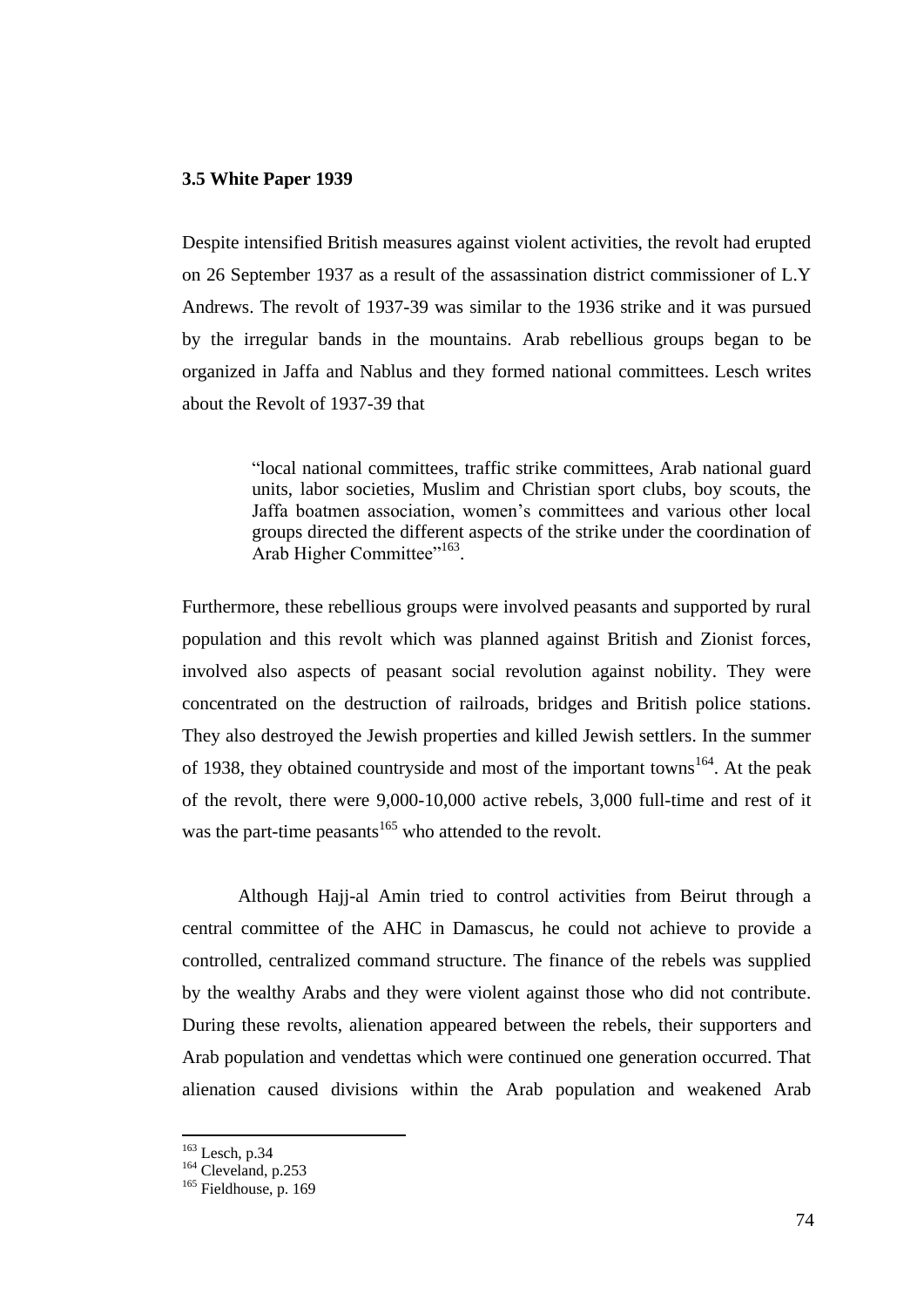resistance against Zionism even in 1948. In 1939 spring, Palestine was in deep economic depression, there was enormous unemployment among both Arabs and Jews and many villages were destroyed due to revolt.

The Arab Revolt provided the recognition of the Palestine issue by other Arab states and demonstrated that Britain would need Arab Middle East's oil resources and airfields in any future conflict in Europe. Britain understood the necessity of the appeasement of the Arab World in order to protect its future cooperation. Hence, its new policy was declared in 1939 with a new White Paper.

In January 1939 the policy which was drafted by MacDonald was approved by the Cabinet. The draft included that Palestine would neither an Arab nor a Jewish State. The first draft also stated that the Mandate would support the independence of self-governed institutions and recognized the majority of Arab population in Palestine. The majority belong to the Arabs because at the end of the 1938, twenty-nine percent of the Palestinian population was composed by the Jewish people <sup>166</sup> . Since the Cabinet accepted the outlined policy, Jewish immigration was restricted and if Palestinian Arabs did not consent for the immigration, it would be postponed after ten years.

The White Paper on Palestine was published by the British Government in May 1939 and outlined the future British policy in Palestine. The Paper was issued by the colonial secretary, Malcolm MacDonald, set forth the new proposals of the British Government at a time when most of the cabinet members had accepted the indispensability of the war. The White Paper was a result of the deteriorating conditions in the Arab Middle East and was recognition the increase in a militant and anti-British way of Arab nationalism in Palestine. The paper aimed to prevent this type of nationalism becoming widespread<sup>167</sup>.

<sup>&</sup>lt;sup>166</sup> Ovendale, p.78

<sup>&</sup>lt;sup>167</sup> Michael Cohen, "Appeasement in the Middle East: The British White Paper on Palestine May 1939"*, The Historical Journal*, Vol. 16, No.3, 1973, p. 571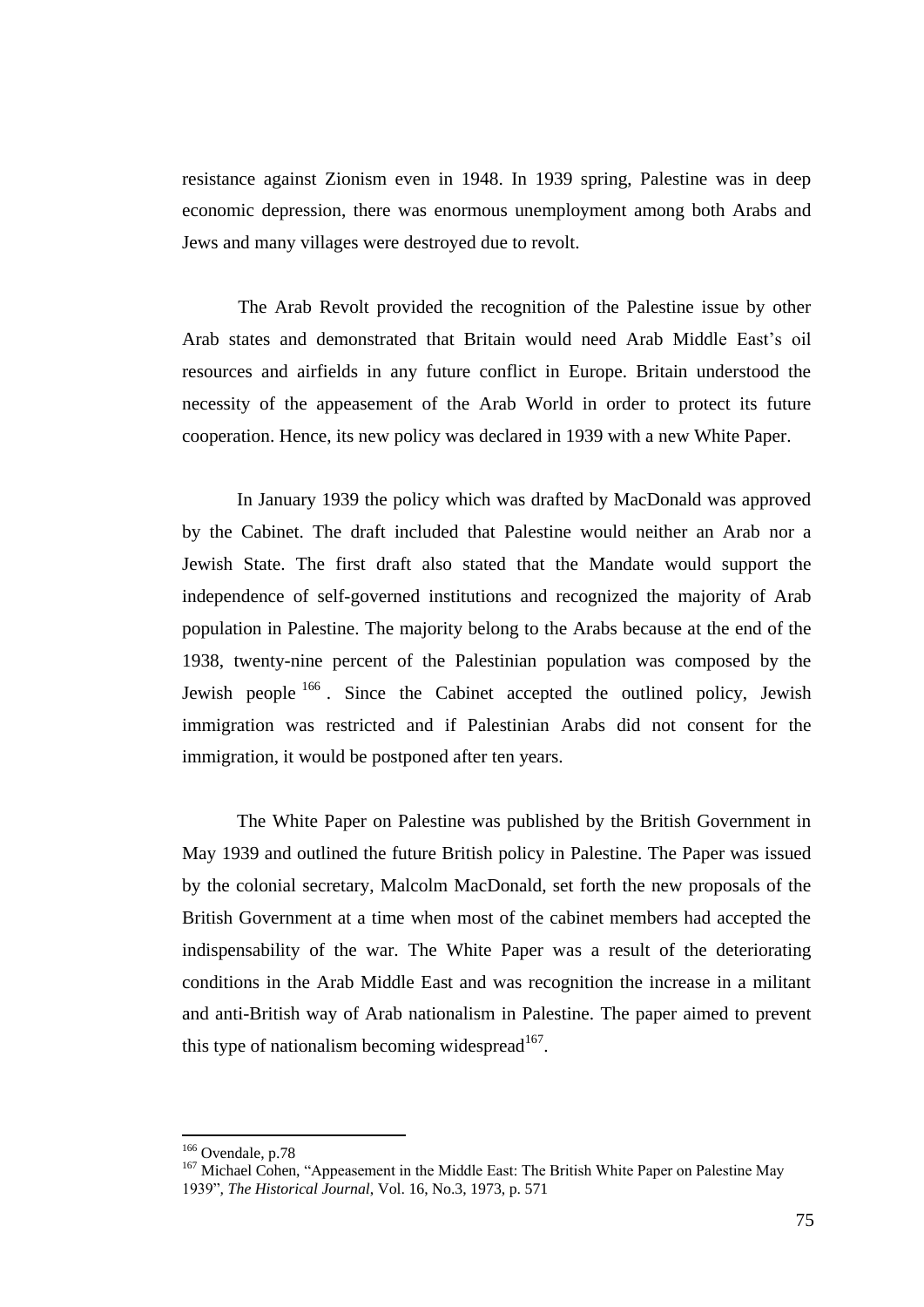With the White Paper, the recommendations of the Peel Commission about the partition of Palestine were examined and found as impractical. Moreover, Tessler writes that the White Paper observed that the purpose of British Government was "the establishment within ten years of an independent Palestine State in such treaty relations with the Unite Kingdom as will provide satisfactorily for the commercial and strategic requirements of both countries in the future<sup> $168$ </sup> and the policy asserted by the White Paper was a bi-national state; "in which the two peoples of Palestine; Arabs and Jews, share authority in government in such a way that the essential interests of each are secured"  $169$ . The White Paper refused both the partition recommendations of the Peel Commission and the independent Jewish State with partition plan. Instead of partition, it proposed new restrictions over Zionist immigration and Jewish land purchases. The White Paper clarifies in the specific areas regarding land purchases that "transfers of land must be restricted if Arab cultivators are to maintain their existing standard of life and a considerable landless Arab population is not to be created"<sup>170</sup>. Besides, authority of "prohibition and regulation of any land transfer that might be injurious to Palestine"s Arab population", was given to high commissioner.

It was issued for Palestine by the British administration but consulted with the other Arab states and the paper reflected a remarkable change of the British policy which had been pro-Zionist oriented and sympathetic to the Jews. The document emphasized that British administration would attempt to apply its new policy "as soon as peace and order have been sufficiently restored in Palestine"<sup>171</sup>. Furthermore, the White Paper both restricted Jewish immigration into Palestine and made it dependent upon Arab permission. Jewish immigration would be suspended if the permission of Arab population could not be provided. Cleveland defines the number of Jewish immigrants that Jewish immigration should be limited to 15 thousand a year over the next five years with the British decision. It was also

<sup>168</sup> Mark Tessler, *A History of the Israeli-Palestinian Conflict*, US: Indiana University

Press,1994,p.245

<sup>169</sup> *Ibid.,* p.245

<sup>170</sup> *Ibid.*, p.245

<sup>171</sup>*Ibid.*, p.245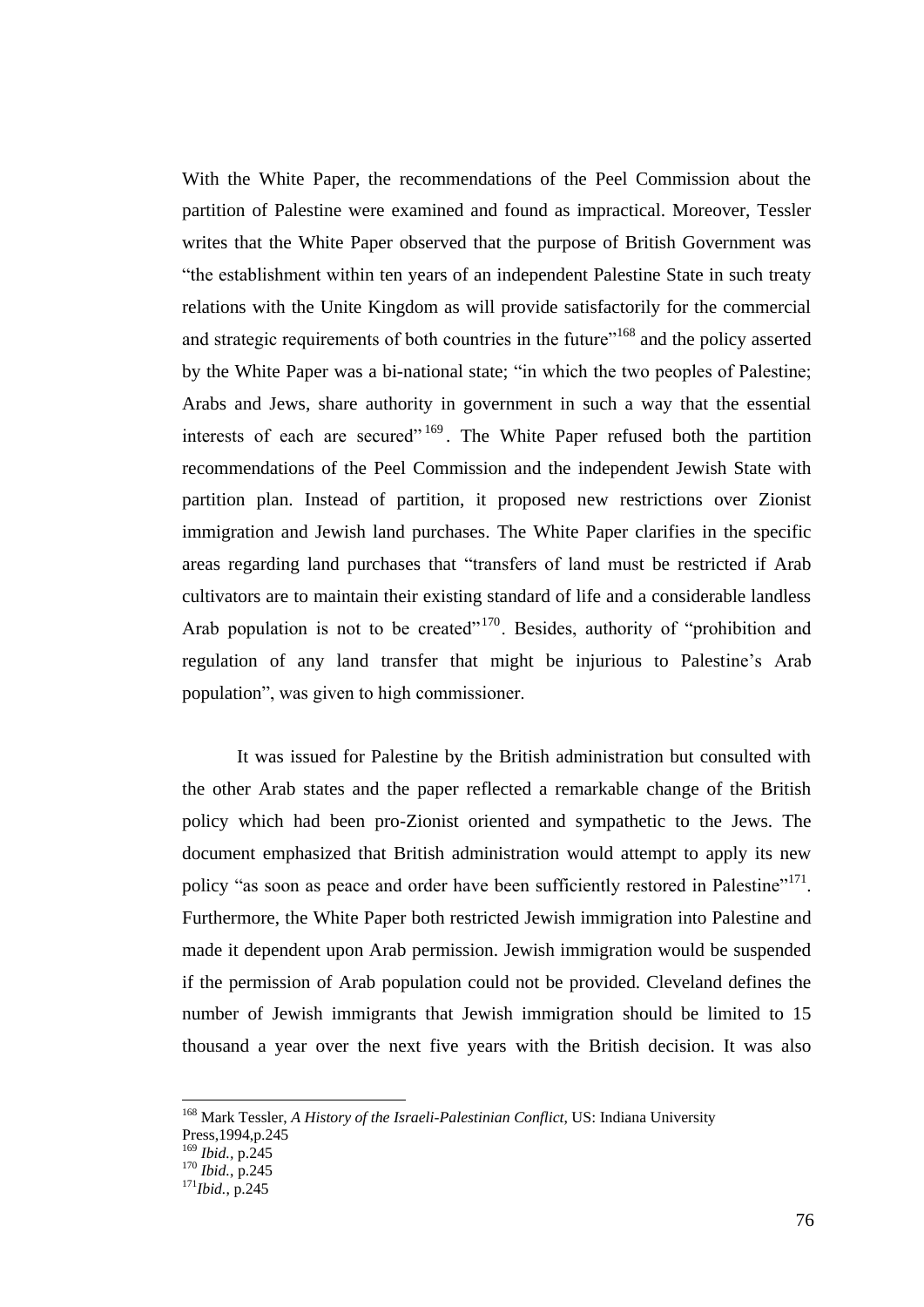proposed that an additional 25 thousand Jewish immigrants would be permitted. Furthermore, land transforms would be restricted to specific areas and independence would be granted in ten years time. Jewish nation did not object to the establishment of an independent state in Palestine. It is stated with the paper that "His Majesty"s Government now declare that it is not part of their policy that Palestine should become a Jewish State"<sup>172</sup>. However, Tessler and Ovandale emphasize more numbers than Cleveland that  $75,000$  Jewish immigrants<sup>173</sup> would be permitted "unless the Arabs of Palestine are prepared to acquiesce in  $it$ <sup>174</sup>. This means, Jewish immigration would be depended on the Arab approval over the following five years period after the White Paper. The number of the immigrants was also dependent different factors that Britain had treaty relations in order to fulfill the commercial and strategic interests of both Palestine and Britain.

The purpose of the 1939 White Paper was to pursue and to protect the status quo in Palestine until the situation of Europe would be clear. The limit to the immigrations of the Jews and restriction to the land purchase were dealt at a time when Nazi expansion and pressure began over the lives of the Jews. Pappe defines that "…the Yishuv now waged its own kind of rebellion, a clandestine operation of illegal immigration, land take-over and formation of a paramilitary organization, helped by sympathetic British officer..."<sup>175</sup>. Therefore, especially because of the timing of publication, the White Paper was perceived as betrayal of British government and withdrawal of its Jewish support.

However, the White Paper did not satisfy Arab people and main political functions in Palestine refused the continuation of Jewish immigration. Most of these political functions rejected also the attitude about sharing government of Palestine in the context of bi-national state between the Jews and Arabs. In addition, Arab leaders from other countries did not approve the White Paper also. On the other hand, reactions of Jewish people against Ramsay MacDonald"s letter of 1931 were

 $172$  Cleveland, p.253-4

<sup>&</sup>lt;sup>173</sup>Ovendale, p.78

 $174$  Tessler, p.245

<sup>175</sup> Pappe, p.107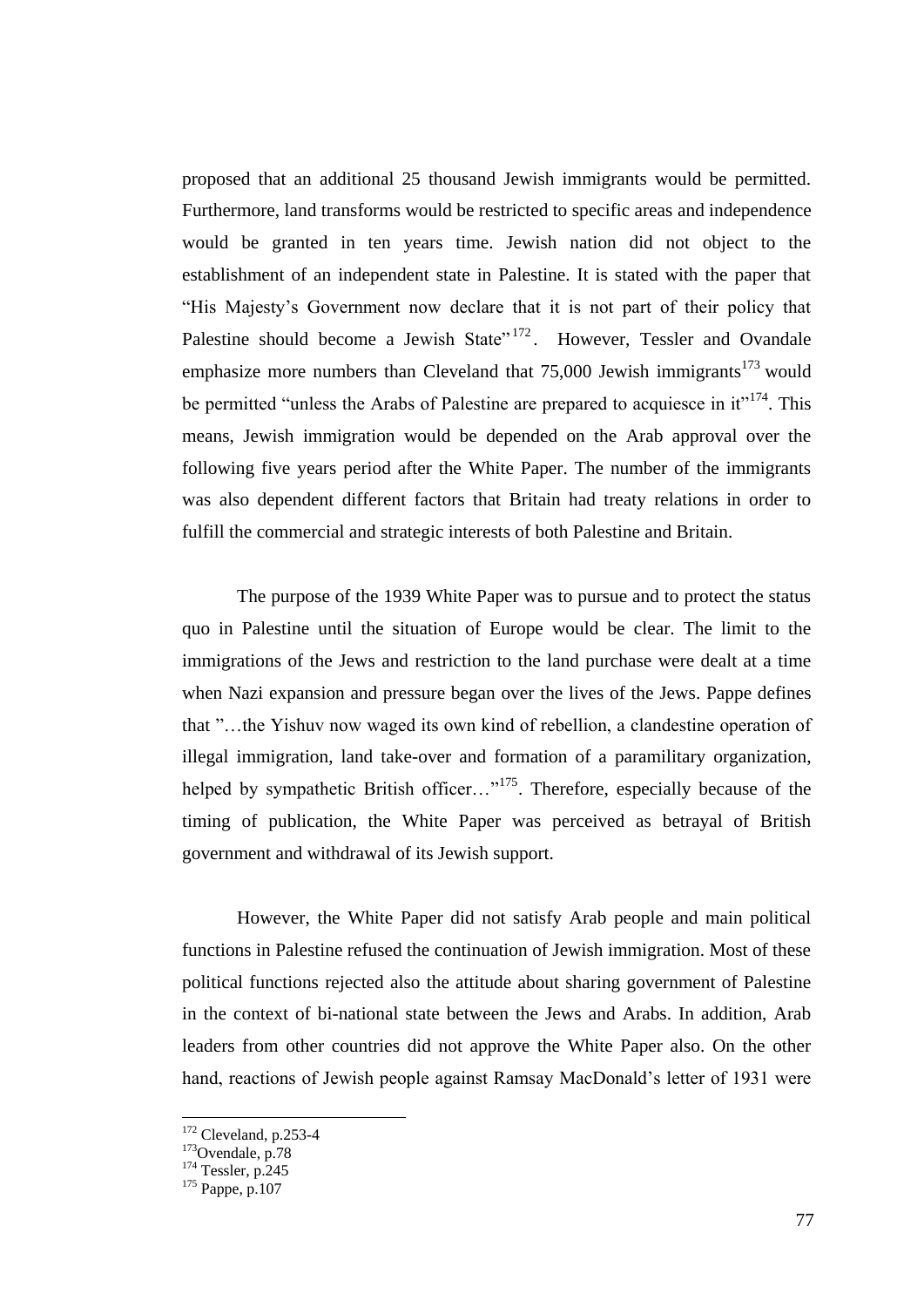also similar to the Arabs. The statement which was announced by the Jewish agency was full of accusations claiming that Britain had an intention to create "a territorial ghetto for Jews in their own homeland"<sup>176</sup>. Furthermore, the Jews also described the White Paper as "a breach of faith and a surrender to Arab terrorism"<sup>177</sup>. The White Paper was a great shock for the Jewish community and British administration was indicted that British government ignored the idea of national home and capitulated to the Arab violence and threat under a condition in which European Jews were persecuted. Jewish Agency declared that "the need of the Jewish people for a Home was never more accurate, and its denial at this time is particularly harsh"<sup>178</sup>. Furthermore, the Jewish Agency continued their critiques by announcing that "[i]t is in the darkest hour of Jewish history that the British Government proposes to deprive the Jews of their last hope and to close the road back to their homeland"<sup>179</sup>. According to Yishuv, the White Paper was "illegal" because it contradicted the terms of the Mandate and it declared that the Paper could not accept in the new British policy.

The White Paper was published by the Mandate in order to propose an acceptable and satisfactory policy for both the Arabs and Jews. However, it caused only to the increase in tensions and contributed to the rise of militancy. It also triggered Jewish opposition to the British rule and facilitated terrorism and violence. Despite the restrictions that the White Paper brought, immigration continued and land purchases could not be stopped. Even in the prohibited areas, a number of new Jewish settlements were established during the war. Contrary to the Arab and Jewish claims, the British government especially the defenders of British policy like Skyes, continued to defend the White Paper and asserted that the White Paper was "only as a necessary but ruthless war measure and experience and history show that all such measures have to be paid for dearly"<sup>180</sup>. Despite the opposition of both

 $176$  Tessler, p.246

<sup>177</sup> *Ibid,.* p.246

<sup>178</sup> Morris, p.158

<sup>179</sup> Tessler, p.246

<sup>180</sup> *Ibid.*, p.246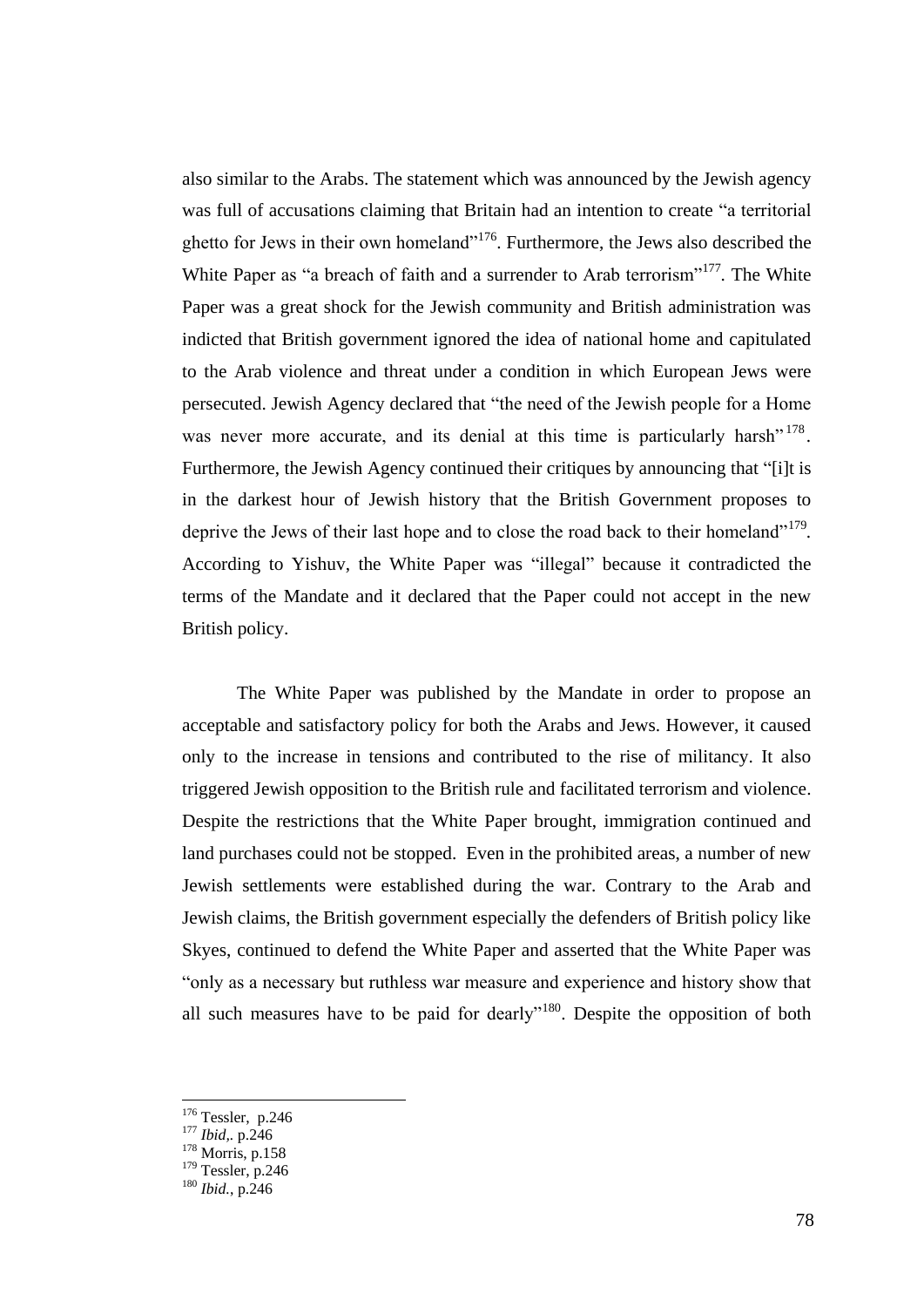sides, new decisions of the White Paper continued to constitute the Mandate policy during World War II.

#### **3.6 Palestine during World War II and End of British Mandate**

Since Europe shifted through the war, the existence of British administration in the Middle East was threatened by the events in the mandate of Palestine. The policies of the British Mandate in Palestine weakened good relations with the Arab states and British dominance in the Middle East. The efforts of Britain to apply the policies decided with the White Paper did not produce any solution for the conflict between the Arabs and Jews. Land transfer regulations continued and the Jews also pursued to buy lands without restrictions. In terms of immigration issue, although illegal migrations could be provided, the British administration tried to limit the number of immigrations with certificates of Zionists in order to prevent illegal Jewish entry into the country. Half of the Jewish immigrants in Palestine were illegal; they did not have entry papers and smuggled into the country. At the end of the war, in 1945 the number of the Jewish people in Palestine had reached 554,000<sup>181</sup>.

The Jewish community was against the existence of the White Paper, its policies and the Jewish underground organization; Irgun pursued its attacks against British administration due to the White Paper restrictions and immigration quotas. Moreover, Hagana whose 6,000 of 37,000 numbered troops were well trained enhanced its power until  $1944^{182}$ . It began a general campaign against British administration in Palestine in October 1945.

However, during World War II, they supported and fought for the British Empire against Nazi Germany. Three aims which the Jewish Agency Executive determined were the protection of the Jewish Homeland, the welfare of the Jewish nation and the victory of the British Empire. That fight for the British Empire in the

<sup>181</sup> Tessler, p.249

<sup>&</sup>lt;sup>182</sup> M.E Yapp, *The Near East since the First World War; A History to 1995*, London: Longman, 1996, p.134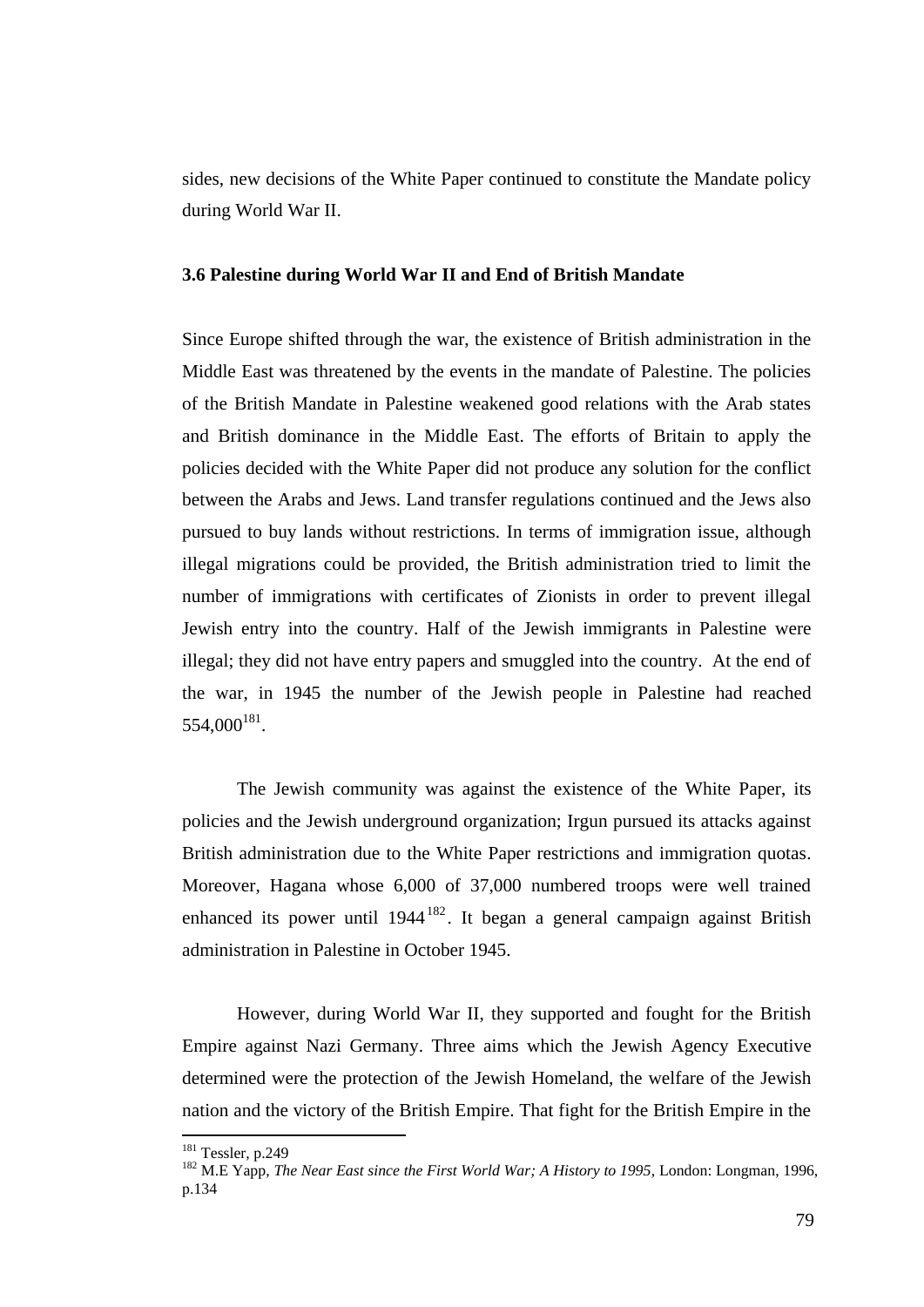army both provided for the military experience for the Jews and contributed to the Jewish efforts to establish a Jewish army and these efforts and attacks caused the deterioration of the relations between the British Mandate and Jewish community. During the 1940s, Jewish press emphasized the urgent necessity of creation of an independent Jewish state. There was a growing agreement among the Jewish community about a sovereign state and in 1942 conference of the Jews in New York with the Biltmore Program, Zionist policy was reformulated and the aim of creation of an independent Jewish state in Palestine with a national community, Jewish laws and values which Arabs were strongly against, was declared. Therefore, Hagana focused on illegal immigration, attacks on British communications and attacked the British personnel. In order to disturb British government in Palestine, on 22 July 1946 it exploded British headquarters in King David Hotel in Jerusalem.

#### **3.6.1 UN Partition Plan**

As a result of these troubles, London announced formally and publicly that the British Mandate could not provide settlement in Palestine. It declared in the Parliament that it would hand the responsibility of Palestine Mandate over United Nations. Therefore, the demand of the British Mandate was accepted by the UN and United Nations Special Community on Palestine with eleven members was established as a world body. UN appointed a committee of representatives from various countries in order investigate the situation in Palestine. When UNSCOP arrived at Palestine in January 1947, it found the country in a chaotic and violent environment. Both Jewish terrorism against the British Mandate and Arab terrorism against the Zionists continued.

There was a general agreement among the members of this committee about the partition of the country in order to provide satisfaction of the Jewish and Palestinian Arabs" needs and demands. At the end of 1946 there were 1,269,000 Arabs and 608,000 Jews within the borders of Mandate Palestine. The Jews had obtained 6 to 8 percent of the total land area of Palestine which covers the 20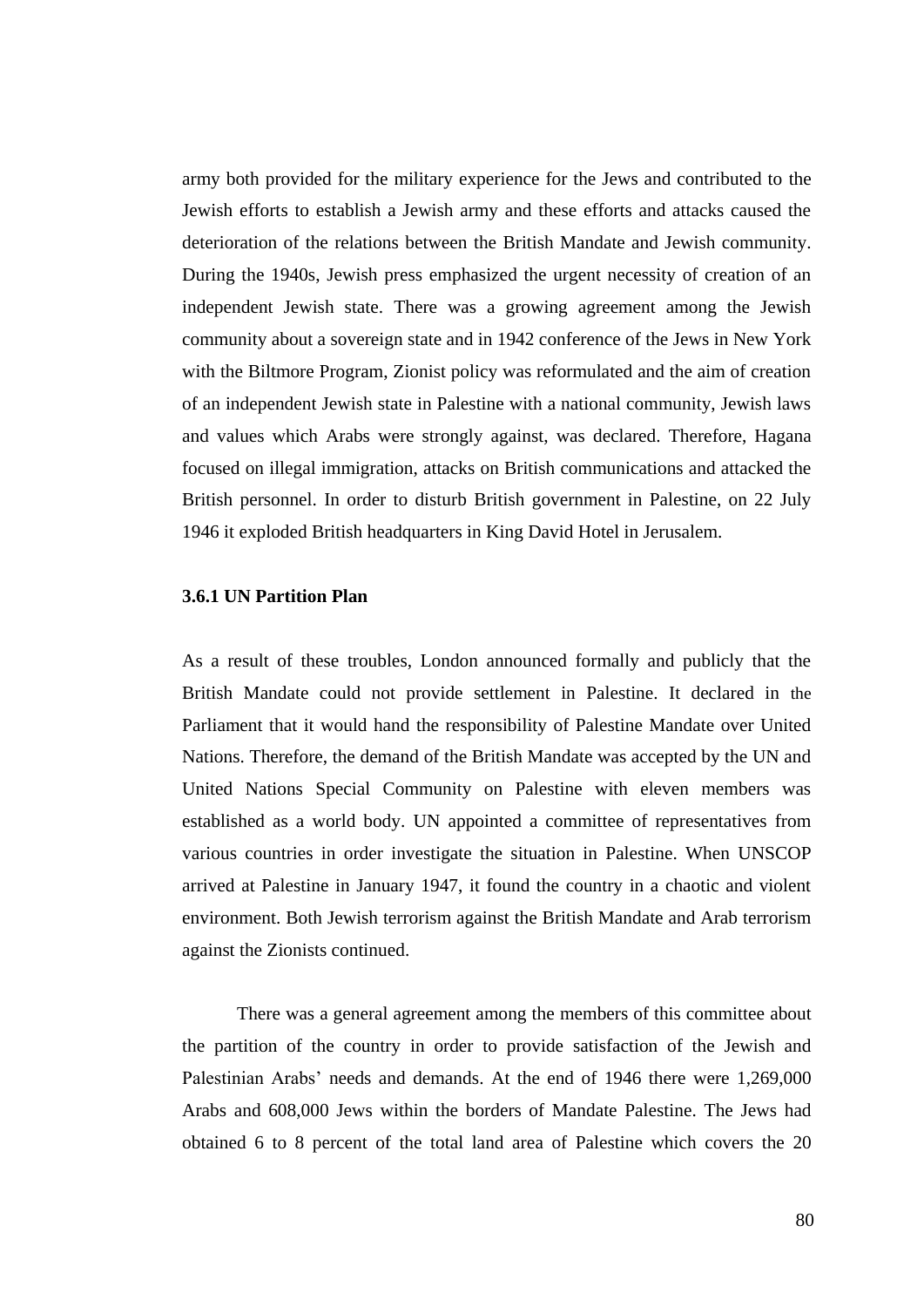percent of the cultivable land by the way of purchasing<sup>183</sup>. Therefore, UNSCOP presented two reports on 31 August 1947 which involved a minority and a majority proposal. The majority plan suggested partition of Palestine into three parts which were constituted an Arab state, a Jewish State and an international zone covering Jerusalem. The minority one recommended an independent and federal state. With the UN partition plan, Palestine was divided as each state would have a majority of its own population. Some Jewish settlements would be involved in the proposed Palestinian state and many Palestinians would become part of the proposed Jewish state. The territory that was allocated to the Jewish state would be a little larger than the Palestinian state with a theory that increasing numbers of Jews would immigrate there. With the proposed boundaries, Galilee and Negev which had been given to the Arabs with the recommendation of Peel Report, was attached to the Zionist state with UN Partition Plan. Thus, 56 percent of Palestine was awarded to the Jews<sup>184</sup>. According to the UN partition plan, the area of Jerusalem and Bethlehem were to become an international zone. On 29 November 1947, UN accepted the majority plan with 13 votes of 33 with 10 abstentions<sup>185</sup> and UNGA approved the partition resolution. Besides, the USSR and the US were among the countries that supported the recommendation of partition.

At the end, despite the centrally organized, internationally financed and well-concentrated colonization, the land which had been acquired by the Jews since 1880s was about 1,820,000 *dönüm*s which covers less than 7 percent of the total Palestine<sup>186</sup>. However, with the UN Partition Resolution, the Jews were rewarded with land of 15,000,000 *dönüm*s for the Jewish State. Thus, the Partition Plan of the UN was perceived as green light for the Zionist leadership in order to start their long-considered and postponed conquest because partition plan was interpreted that

<sup>&</sup>lt;sup>183</sup> "The United Nations Partition Plan: Palestine, Israel and the Arab-Israeli Conflict A Primer", Middle East Report Online, [http://www.merip.org/palestine-israel\\_primer/un-partition-plan-pal](http://www.merip.org/palestine-israel_primer/un-partition-plan-pal-isr.html)[isr.html](http://www.merip.org/palestine-israel_primer/un-partition-plan-pal-isr.html) Accessed on January 7, 2011

<sup>184</sup> Tessler, p. 259

<sup>185</sup> Yapp, p. 136

<sup>186</sup> Walid Khalidi, " Revisiting the UNGA Partition Resolution", *Journal of Palestinian Studies*, Vol. 27, No.1, Autumn 1997, p.13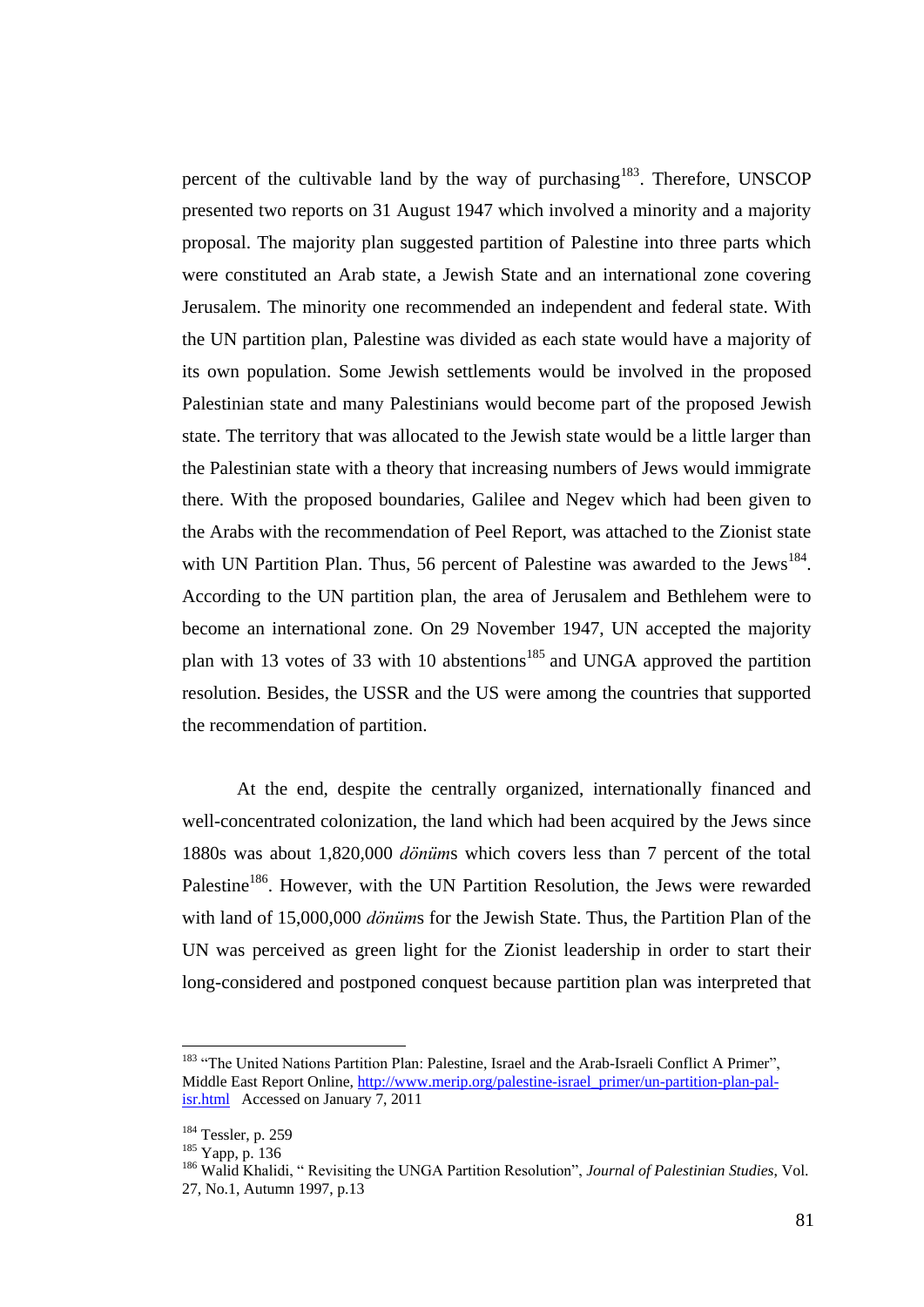it enabled the establishment of the Israeli state whatever the wishes of overwhelming majority of inhabitants<sup>187</sup>.

Palestine was an important part of the Arab world and the whole Arabs were against the creation of a Jewish state in their homeland. Therefore, the Arabs refused the UN partition plan. Furthermore, the Arab community thought that as a body that was created and controlled by the US and Europe, UN could not grant any portion of the Arab territory to the Zionists. The belief of the Arabs was that European support for the establishment of a Jewish state was a payment of Europe's debt to the Jewish people with another nation"s land. On the other hand, despite the initial reluctance of Zionists, they declared to accept the partition recommendation of the majority. For the Jews, there was not any other authority that the UN that would manage the condition with such a compromise.

# **3.6.2 Withdrawal of British Mandate and Establishment of Israeli State**

After the announcement of British government that the Mandate in Palestine could not handle any settlement for both of the nations, the UN published its partition plan. And after the vote of UN plan, the British administration declared that it gave up the mandate and declared its final withdrawal from Palestine as of 15 May, 1948.

With the approach of the termination date of the British Mandate  $15<sup>th</sup>$  of May, a National Council was gathered by the Zionists in which a thirteen-member provisional government was elected with the prime-ministry of David Ben Gurion. The Council declared its independence in a part of Palestine in which the UN was assigned for a Jewish State by United Nation<sup>188</sup>. The newly established Israeli State was recognized firstly by the Unites States although the president of it was advised to wait. The official boundaries of new state were the frontiers that were defined by the armistice agreements of 1948 War. State of Israel possessed the larger share of the Palestinian land than the share that had been schemed by the UN partition

<sup>187</sup> *Ibid.*, p.5

<sup>188</sup> Tessler, p. 263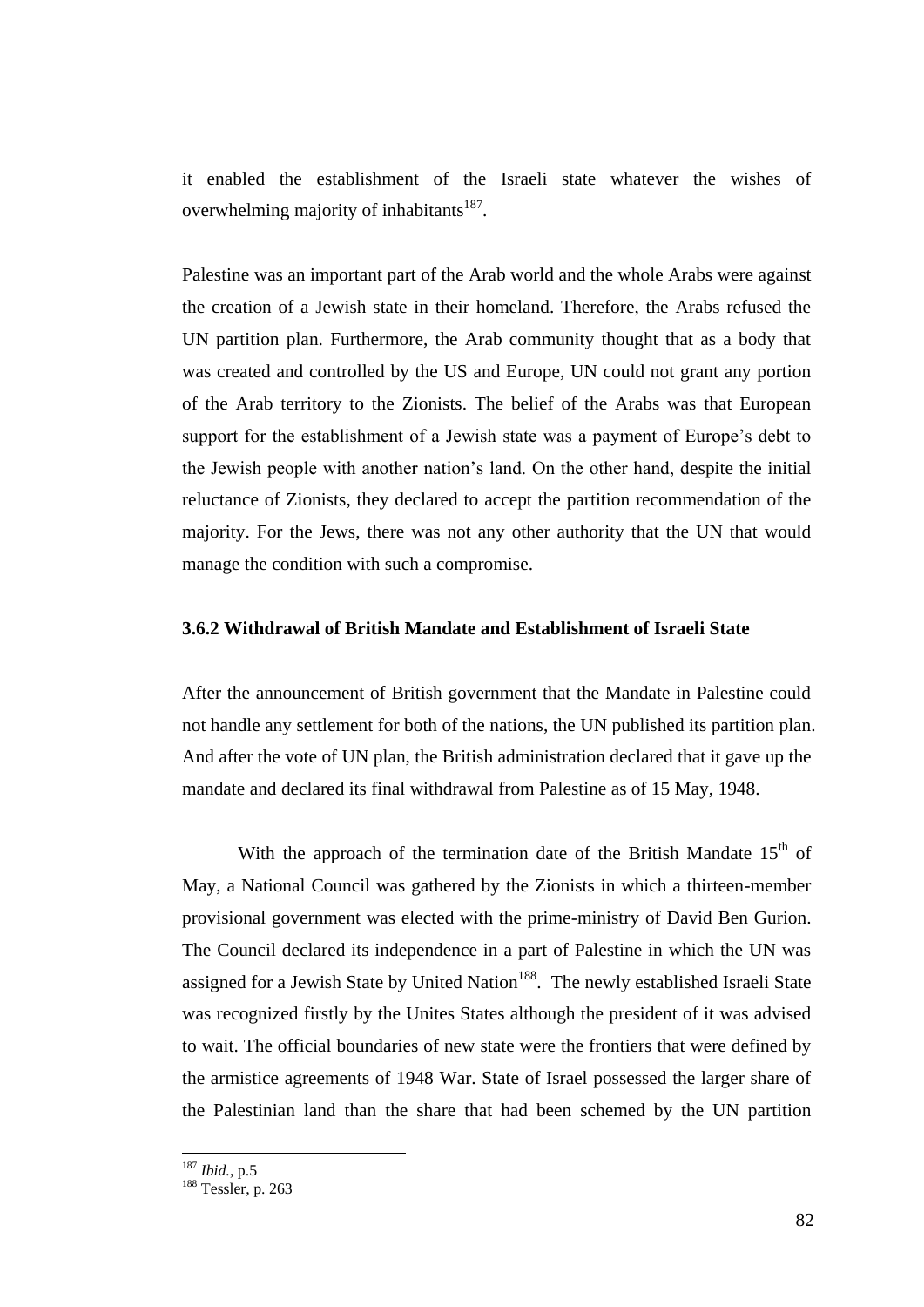resolution for the Arab state. Consequently, the State of Israel was established as a militarily secured and internationally recognized country.

Last British troops departed from Haifa on 30 June 1948. The reason of the British withdrawal was not only UNSCOP recommendation but also the burden of Palestine for the mandate. The British Empire had placed its 80,000 troops and also had assigned 20,000 police forces in Palestine and all of these, cost approximately  $40,000$  million a year for the Empire<sup>189</sup>. In spite of these economic expenditures, the establishment and the stability of security could not be provided. Civil and military authority was broken down. The murder of the two British sergeants by the Revisionists caused the British opposition against the Palestine connection. Furthermore, Britain began to lose its prestige within the international arena. The return of the ship named Exodus by Britain to Germany which was full of Jewish refugees after its arrival to Palestine was the indicator of the British inability to make accurate decisions.

In addition to the economic and security failures, the British Empire demanded the withdrawal of Palestinian Mandate in order not to damage its relation with other Arab countries. The association of British administration with the UN's partition solution would harm its relation with the Arab countries which were opposed to the partition. Until it left Palestine, British administration did not want to take any action in order to aid any side and did not allow the entry of any forces that belong to Arabs or United Nations" observers. At the end, the result of the British withdrawal was the fight of the Arabs and Jews for Palestine.

# **3.6.3 1948 War**

As soon as the UN approved the partition resolution, war broke out in Palestine. There were both Arab attacks on the cities in which the Jews resided including Haifa, Tel Aviv, Jaffa, Lydda and Jerusalem and anti- Jewish revolts in other Arab countries. Although the two sides were equal in the number of the fighters, the

<sup>189</sup> Yapp, p.137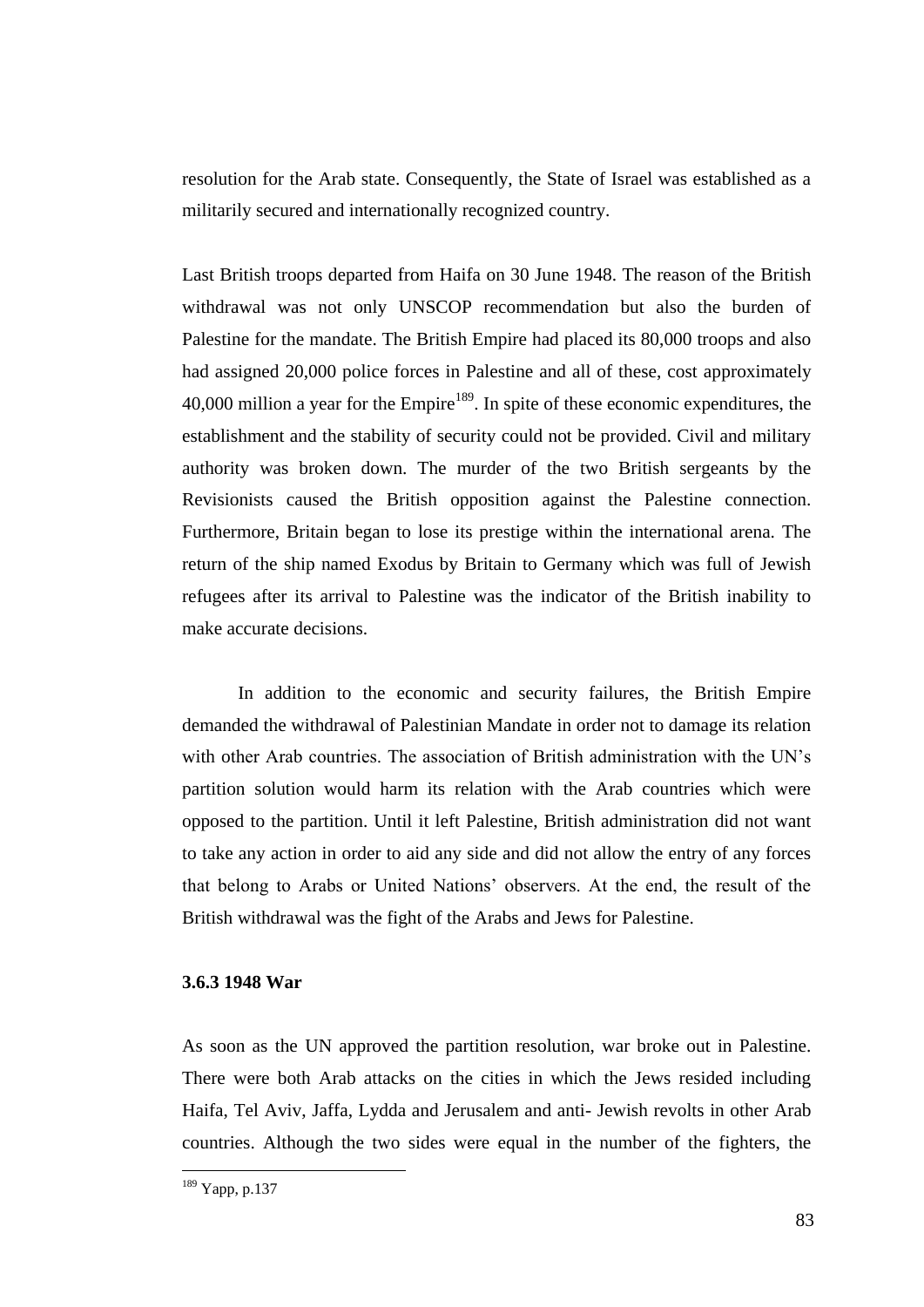superiority of the men in the military age was belong Jewish forces. Another helpful feature of the Jewish military was that the operations of the Jewish forces were more organized. As a result of these organized operations, even when they were in defensive position, they achieved to protect their settlements and territories that had been allocated to them.

On the other hand, the Arabs were disorganized. Although Hajj Amin al-Husayni had appeared as the leader, there was discoordination among different Arab groups. However, the public opinion of the whole Arab countries was to reject UN decision on Palestine. Thus, these countries; Iraq, Lebanon, Syria, Transjordan and the Palestinian Arabs, prepared for war in May 1948 and they established a military committee in order to provide coordination military and political action. However, especially because of the disagreement of the governor of the different Arab states about the leadership during the war, an agreement or a plan of action could not be decided. When the Arab forces intervened in May 1947, they fought as a separate army.

With the final defeat of Arabs in 1949, the control of much of Palestine and old Jerusalem came under the control of the Kingdom of Jordan, the new Jerusalem, Galilee and Negev also were held by Israel. The 1948 War ended not by a peace agreement but by a number of armistice agreements among each Arab states and the Israeli state between February and July 1949. As a result of the war, prior settlement of the UN had to be changed because of the Israeli war recoveries. At the end of the war, the portion of the Israeli territories was expanded from 55 percent of the mandatory Palestine which was granted by UN before war, to 79 percent<sup>190</sup>. Two of the UN"s proposals which included an Arab state with entirely Arab population and an international zone were completely disappeared. The Arab state and international zone were divided between Israel and Jordan and only Gaza was taken by Egypt<sup>191</sup>. That division of territories caused a significant population transfer and caused the refuge problem which has been continued for years. When the war ended both

<sup>&</sup>lt;sup>190</sup> Shlaim, p. 47

<sup>&</sup>lt;sup>191</sup> Yapp, p.139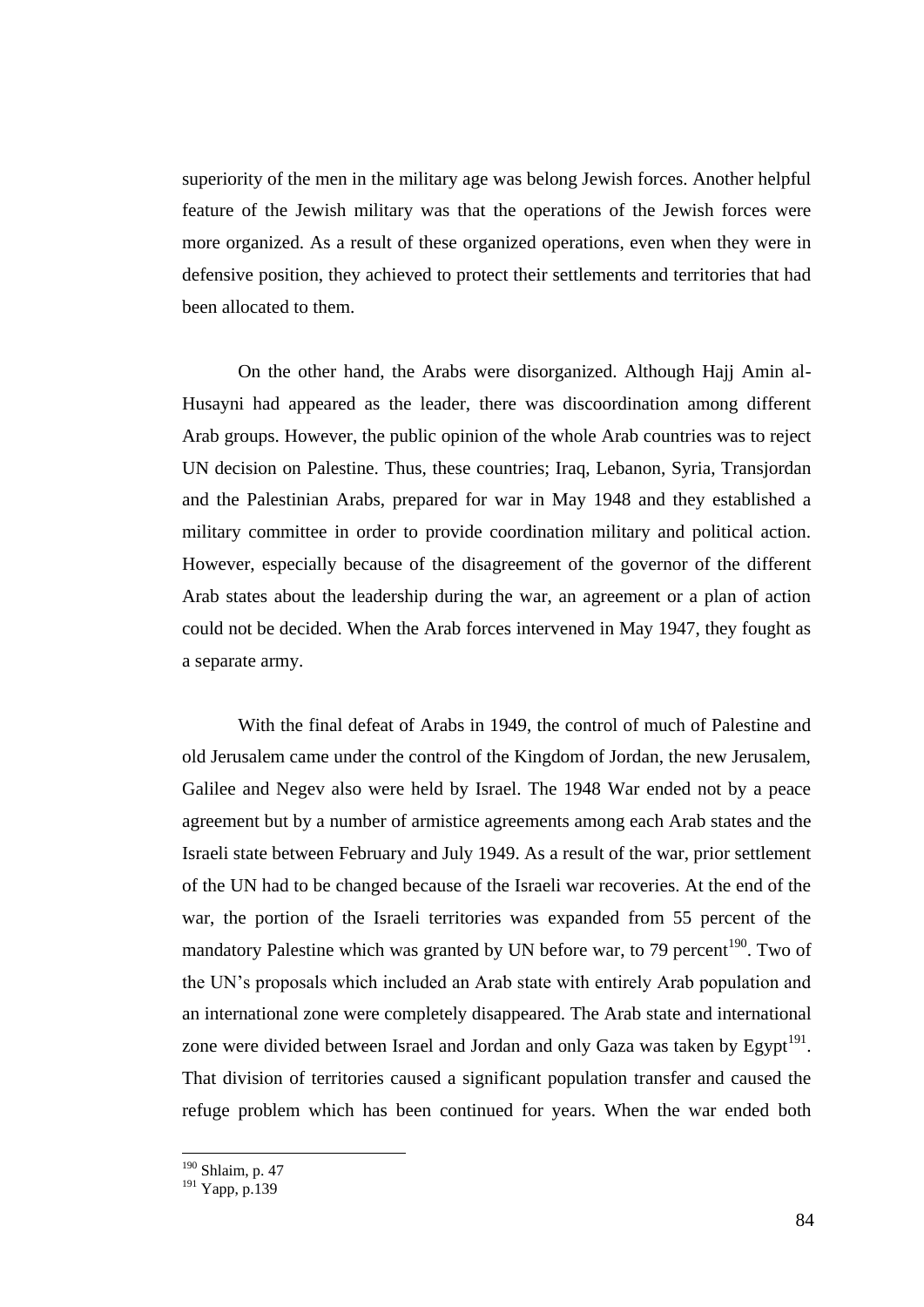political map and demographical character of Palestine had changed but Israel protected its independence. The Israeli military achieved to expel all of the Arab forces from Palestine except for the Arab Legion which remained in the West Bank. While the Palestinian Arab state could not be established even within the territories that were envisaged by the UN resolution, Israel became the only independent state in Palestine.

The 1948 War was important for the development of Palestinian nationalism because the refugee problem that began with the 1948 War caused the strengthening of self-identity and national consciousness within refugee camps. However, despite that awareness of self-identity, the Palestinian Arabs were still deprived of a political institution that was necessary to declare their independent state and to defend their right of return. Especially with the deportation of Amin Al-Husayni after the 1948 War caused the dissolution of the Husayni family and government; the notables were also weakened in Palestine. The division of the Palestinian political thinking which there had been already before, between the supporters of an independent Arab Palestine and supports of a unity of whole Arab World occurred again. The 1948 War demonstrated once again that each of the Arab States considered their dynastic or national interests behind the fig leaf of protection of Palestine for the Palestinians  $192$ . The Arabs were unable to coordinate their diplomatic and military plans and this inability was the most important reason for the disaster. Israeli leaders, who were well-aware of these divisions, exploited them and used the official outbreak of hostilities. The uncoordinated actions of the whole Arabs during the war also reflected to the movements of nationalists and this fragmentation prevented the Palestinian nationalists to form a united action.

 $192$  Shlaim, p.36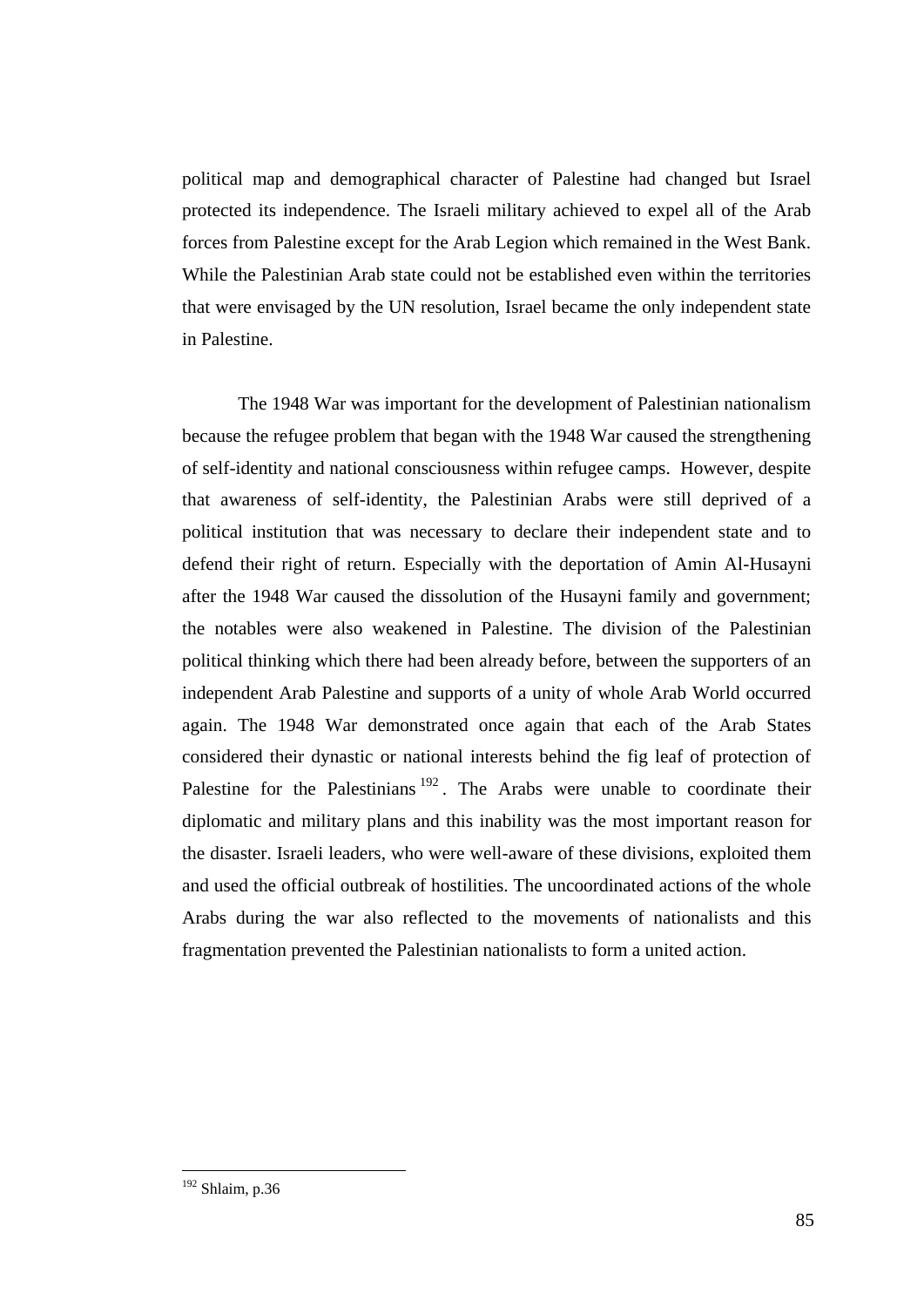## **CHAPTER 4**

# **DEVELOPMENT of PALESTINIAN NATIONALISM and FAMILY POLITICS**

From the  $18<sup>th</sup>$  century onwards, the local Muslim population began to produce notable families within the towns of Ottoman Palestine and those families started to rise into important positions and possess locally different degrees of power. The weakness of the central government and the custom which was the transition of the official positions by inheritance from father to son or to the nearest kin were the reasons of the rise of notable families to power. For example, a letter which was written following the death of an official by the *kadi* to the *mutawalli* of the wakf of the Dome of the Rock mosque defined that

> "his functions have become free...[consequently] they pass to his uncle, and that is according to the exalted order (al-amr al-"ali), that if a functionary from among the inhabitants of Jerusalem dies leaving no son, his functions should pass to his nearest kin because he deserves that more than the stranger and this [emphasizes the kadi] is in accordance with the sultanic order and the special 'urf'."  $193$

As a result of the application of this rule, the same families inherited significant functions and offices for a number of generations and thus they ascended to the status of notable families and therefore, influence, wealth and power remained in the same families.

The Husaynis and Nashashibis were the two of these important notable families which played main role during the development of Palestinian nationalism under the British Mandate. The rivalry and contention between these two families, their separate activities and their position against Zionism and against the British Mandate shaped the political progress of Arabs of Palestine. Therefore, the Husayni

 $193$  B. Abu-Manneh," The Husaynis: The Rise of a Notable Family in 18th Century Palestine", in *Palestine In The Late Ottoman Period* ed. by David Kushner, Jerusalem: Yad Izhak Ben-Zvi Press, 1986, p.93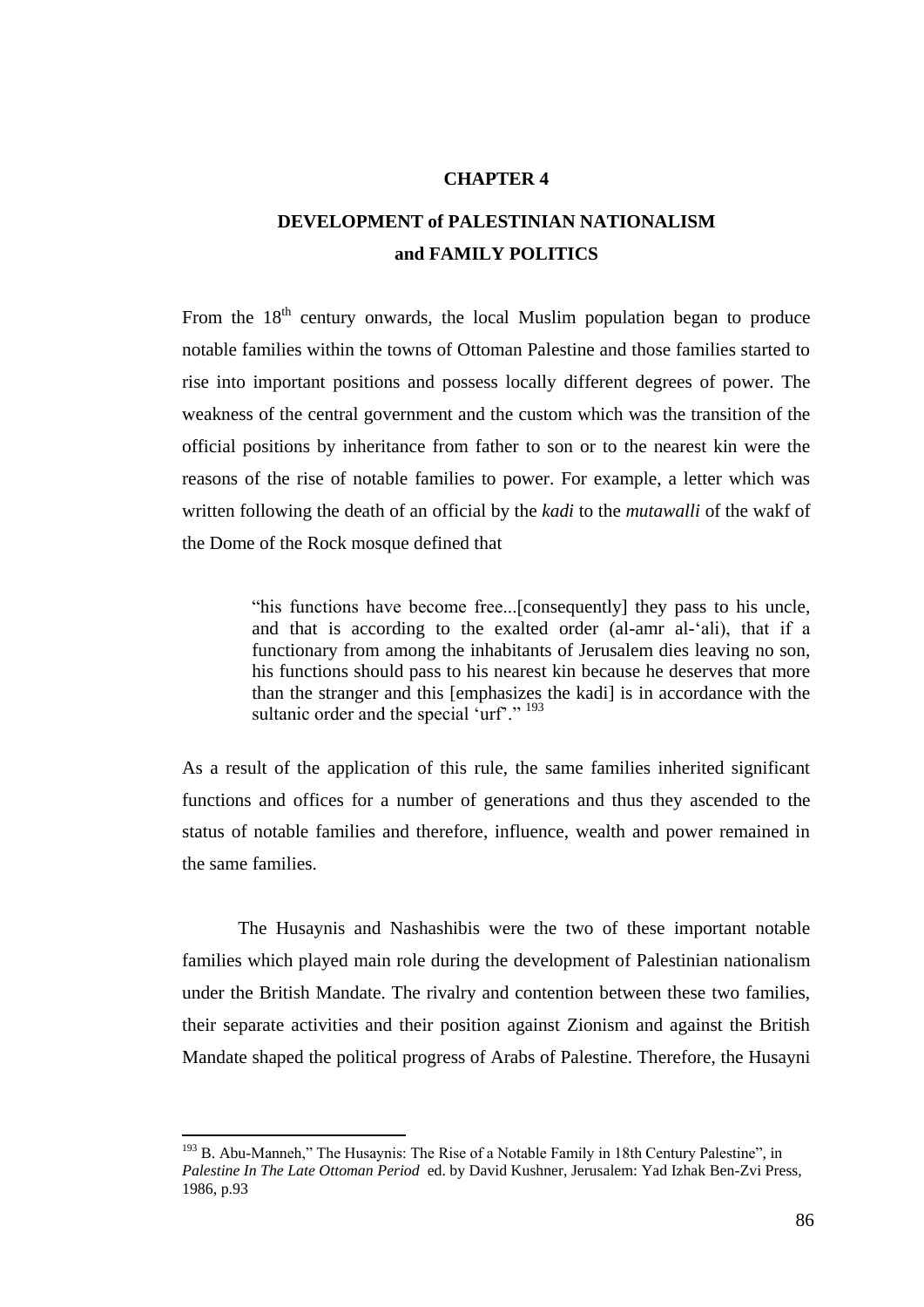and Nashashibi families became the two leading notable families in Palestine in the last quarter of the  $19<sup>th</sup>$  and the first half of the  $20<sup>th</sup>$  century.

#### **4.1 Early Days of Two Families at the beginning of Mandate**

It is accustomed within the Husayni family to identify the roots of their family with Sayyid " Abd al-Latif b. "Abdallah b. "Abd al-Latif " as the founding father of their house. Abd-al Latif was a member of a well-established family of Jerusalem and had remarkable qualities in order to fill the positions which were given by the Ottoman government. Such an appointment with the confirmation of Istanbul led to the family to rise to significant positions in Palestine and gave the opportunity of an unrivalled power by any other local notable in Jerusalem for a long time. Although the family lost much of its importance during the Tanzimat period against the Khalidi family who promoted the reforms, during the Abdulhamid regime, they reestablished their influence in Jerusalem. In the city, the family held the post of *Mufti* of Jerusalem for six successive generations. Moreover, even during the Tanzimat period when this religious position lost its importance, the owners of this office pursued their social and political distinction.

As a result of the expansion of the power of the Husayni family in Jerusalem the second half of the  $18<sup>th</sup>$  century on, the anger of other notable families in the city increased and that anger caused the competition between them. This was a common situation in Palestine because there were limited resources and small number of families that had to share these resources. Moreover, there had appeared also a new shareholder which was the Jewish nation. In order to resist and overcome their rivals, the Husaynis struggled to enlarge their power base in Palestine and tried different methods in order to solidify their position during the Ottoman and British regimes. For example, one of these methods was to provide alliance with different local families and with powerful figures like the governors of Jerusalem through marriages. Furthermore, another way was to establish friendly associations with notable families or *valis* of different provinces. The Husayni family also used sending presents to important political positions as an important manner of being an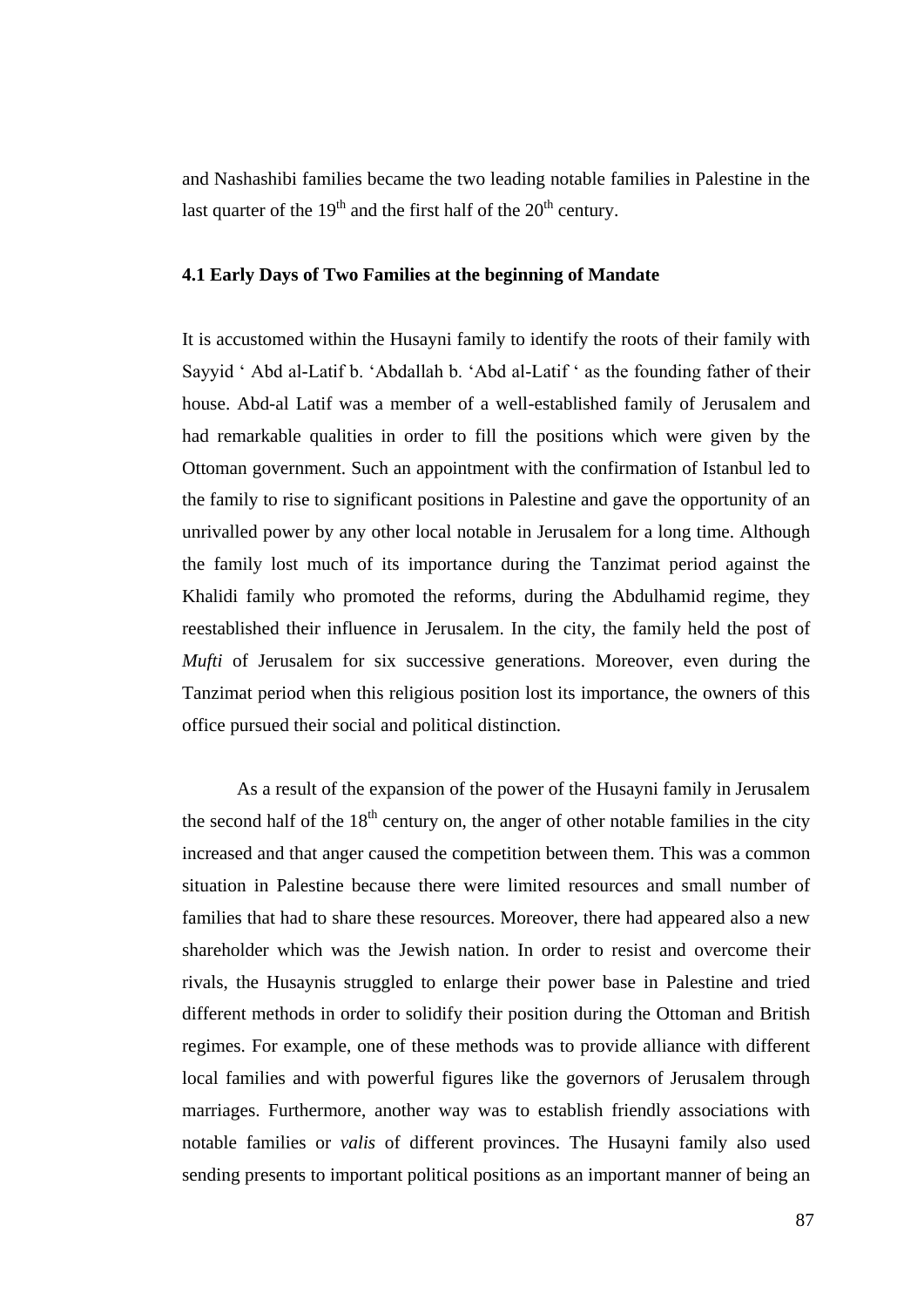influential family in Jerusalem. The last factor to strengthen their power was the significance of their surname which demonstrated their linkages with the Prophet as being descendants of the Prophet. With their surname, the Husaynis gained important respect from the Muslim world.

Consequently, until the establishment of the British Mandate, the Husaynis established a strong position in the Palestinian political arena. They became an important family among the limited number of families in Jerusalem.

The political division and rivalries of Palestine were among the Arabic speaking population which constituted the majority of Palestine overwhelmingly. This division appeared as a result of the different political positions and standpoint of the different political groups. The leadership among the Muslim Palestinian Arabs against the threat of Zionism was a matter of dispute that caused disagreement between the two important families of Jerusalem; the Husaynis and the Nashashibis<sup>194</sup>. Strong candidates who were mentioned both by the British Mandate and by Palestinian notables for the leadership of both Arab population and political positions of Muslims in Palestine were the two important members of these two families; Muhammad Amin al-Husayni and Raghib al-Nashashibi.

Amin al- Husayni was born in Jerusalem. He completed elementary school in Jerusalem which was called as Küttab and secondary school in Idadi under Ottoman Empire and in order to pursue his education he went to  $\text{Cairo}^{195}$ . He studied both at al-Azhar in Cairo and the War College in Istanbul<sup>196</sup>. Furthermore, he recruited in the Ottoman army behind the lines of Anatolia during the First World War and became an officer in the army. In the immediate post-war period he was active in the organizations of the anti-Zionist demonstrations because of the decisions which were taken with the Balfour Declaration. He represented the

<sup>194</sup> Elie Kedourie, *Arabic Political Memoirs and Other Studies*, London: Cass Press,1974, p.52

<sup>&</sup>lt;sup>195</sup> Zvi [Elpeleg,](http://library.metu.edu.tr/search/aElpeleg%2C+Zvi./aelpeleg+zvi/-3,-1,0,B/browse) The Grand Mufti: Hajj Amin Al-Hussaini: Founder of the Palestinian National *Movement***,** England: Frank Cass, 1993, p.23

<sup>196</sup> Cleveland, p.243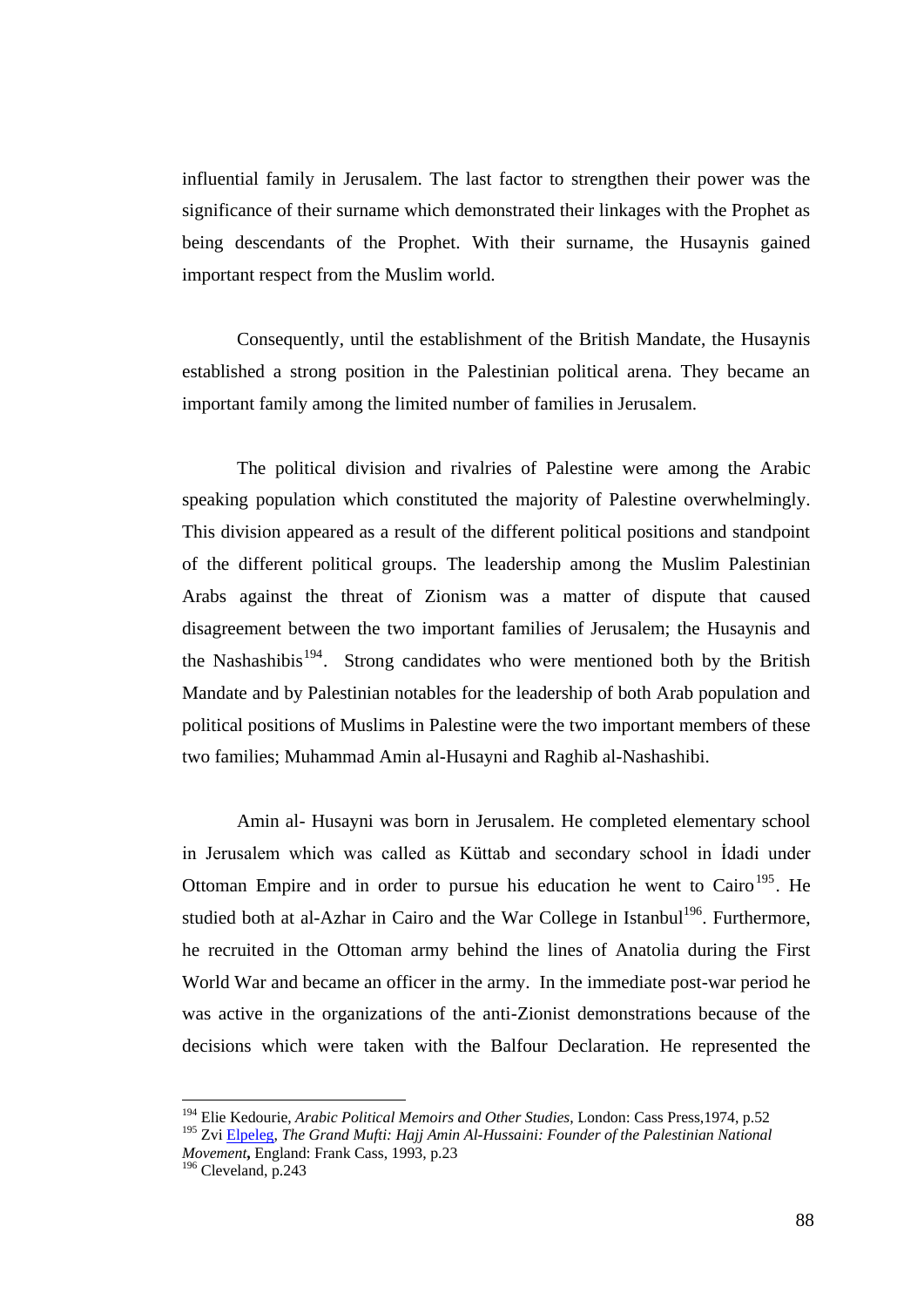symbol of the Palestinian resistance against the Jewish settlement and British Mandate. Nevertheless, after the 1936-1939 Arab Revolt in Palestine, the Arab Higher Committee dissolved and Hajj Amin al-Husayni had to fled to Lebanon in 1937<sup>197</sup>

Amin al-Husayni appeared first for the leadership of Palestinian Arabs in 1918. In this year he left the Ottoman army and he began to serve as a recruiting officer for Faysal"s forces that were dealing with operation in Eastern Transjordan. This operation was realized with the encouragement and knowledge of the British Army Command and was an opportunity for Britain in order to gain the support of Arab population for its own sake. Additionally, after the establishment of the British Mandate Amin al- Husayni stayed in Damascus in order to serve for the establishment of Greater Syria and this caused him to gain experiences in politics with the organized conferences and congresses. Therefore, both Amin al-Husayni prepared himself for the struggle against Zionism and all Husaynis entered into modern politics that developed in the whole Arab World after World War I. Because of his talents and skills, he facilitated the social standing of his family into modern terms of political parties and organizations.

# **4.1.1 Arab Club, Literary Society and Muslim Christian Association**

When the war ended, Hajj Amin al-Husayni began to deal with politics and became the president of the Arab Club, *al-Nadi al- Arabi*, which was a literary and political organization. It was established in 1918 in order to support the Palestinian issue and was under the influence of the younger Husaynis. Amin al- Husayni who was regarded as pro-British in his early years became one of the leaders of the nascent Palestinian national movement. Amin al-Husayni used his position as being president of the Arab Club in order to educate the Palestinian people about the national case. For this aim, he struggled to spread Palestinian nationalism among urban class, peasants and aristocrats as well. Thus, the Husaynis which was the

<sup>&</sup>lt;sup>197</sup> Choueiri, p.97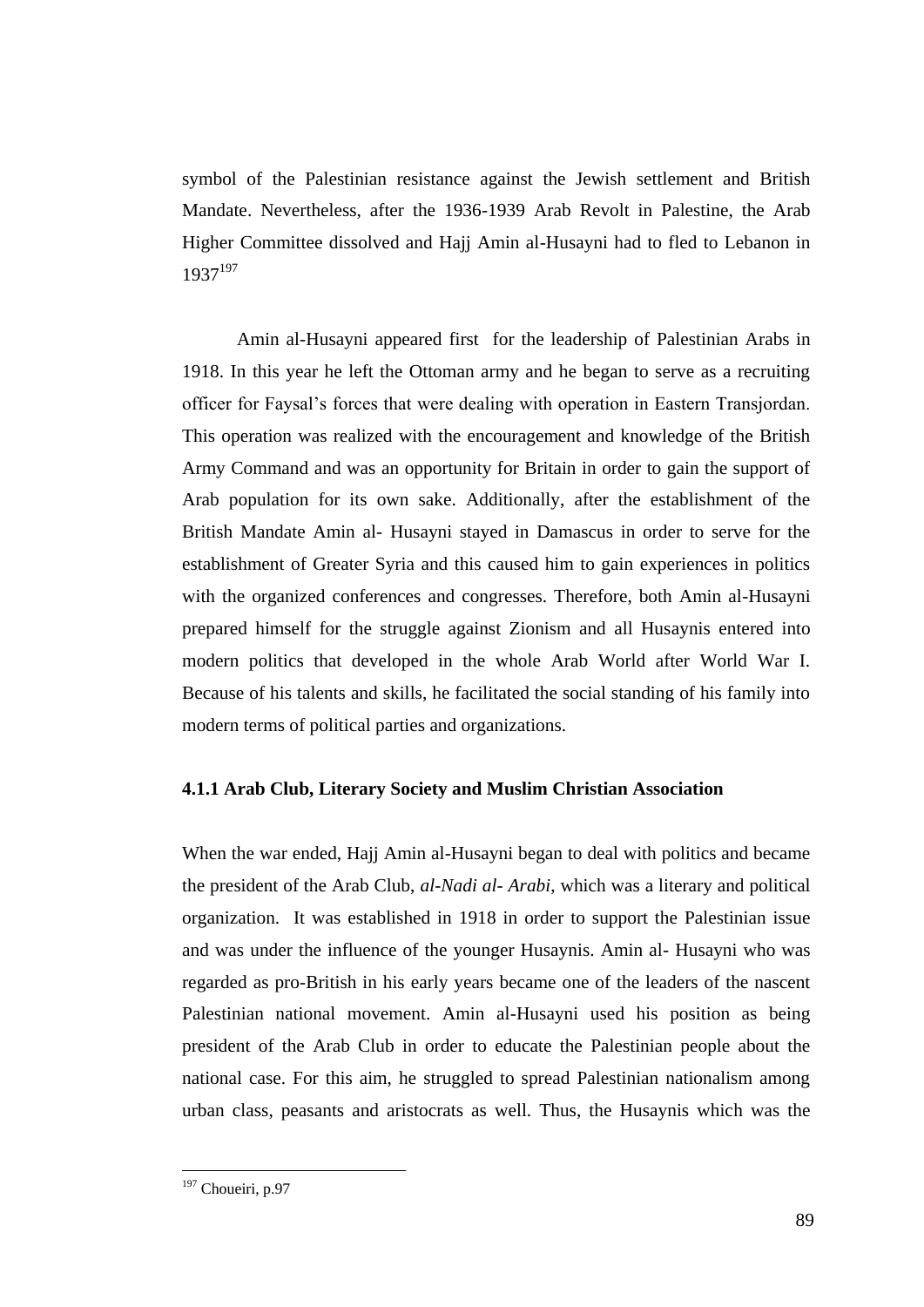most well-known families of Jerusalem and which kept the control of six of thirteen mayors of Jerusalem<sup>198</sup> since 1864 administered *Nadi al-Arabi*.

Together with the Arab Club there were two other important organizations which were the Literary Club; *al-Muntada al-Arabi* and the Muslim Christian Association; *al-Jamiyya al Islamiyya al-Masihiyya*. Amin al-Husayni who was an active unionist dedicated most of his energies to the persuasion of the Muslim-Christian Association to support the union with Syria. These three organizations gathered around one main and common ideology which stated the Palestinians as the rightful inhabitants of Palestine who were the owners of the land for at least 1300 years and asserted that the Zionists could not pronounce any legitimate claim over Palestine<sup>199</sup>. The Literary Club and the Arab Club were both dominated by young and well-educated activists and unlike the Muslim Christian Association; both of them were composed mostly of Muslim people. These two organizations joined with the idea of resistance against Zionism and with a desire of becoming Palestine a part of Greater Syria under the rule of Faysal<sup>200</sup>. The Literary Club was financed by the French in order to gain support of Palestine for their plans over Syria. However, when the British Government took over the Palestine region, the Literary Club came under the leadership of the Nashashibi family.

The two families were different in their political attitudes. While the Husaynis were pro-British at the beginning, the Nashashibi family was anti-British and had pro-French orientations. The former one and their collaborators were Pan-Arabists and their main purpose was the unification of Palestine with Syria as a means of relieving Palestine of the Zionists. Furthermore, when it was understood that the Great Syrian project was unsuccessful, the Husayni family focused its attention to national politics. In internal affairs the family pursued its Jerusalemite stance and they continued to affect the city"s character. Some of the members of the family- Kamil al- Husayni and Musa Kazim were the members of the Association

<sup>198</sup> Tessler, p.220

<sup>199</sup> Philip Mattar, *The Mufti of Jerusalem: Al-Hajj Amin al-Husayni and the Palestinian National Movement,* New York: Colombia University Press, 1988, p.13

<sup>200</sup> Tessler, p.219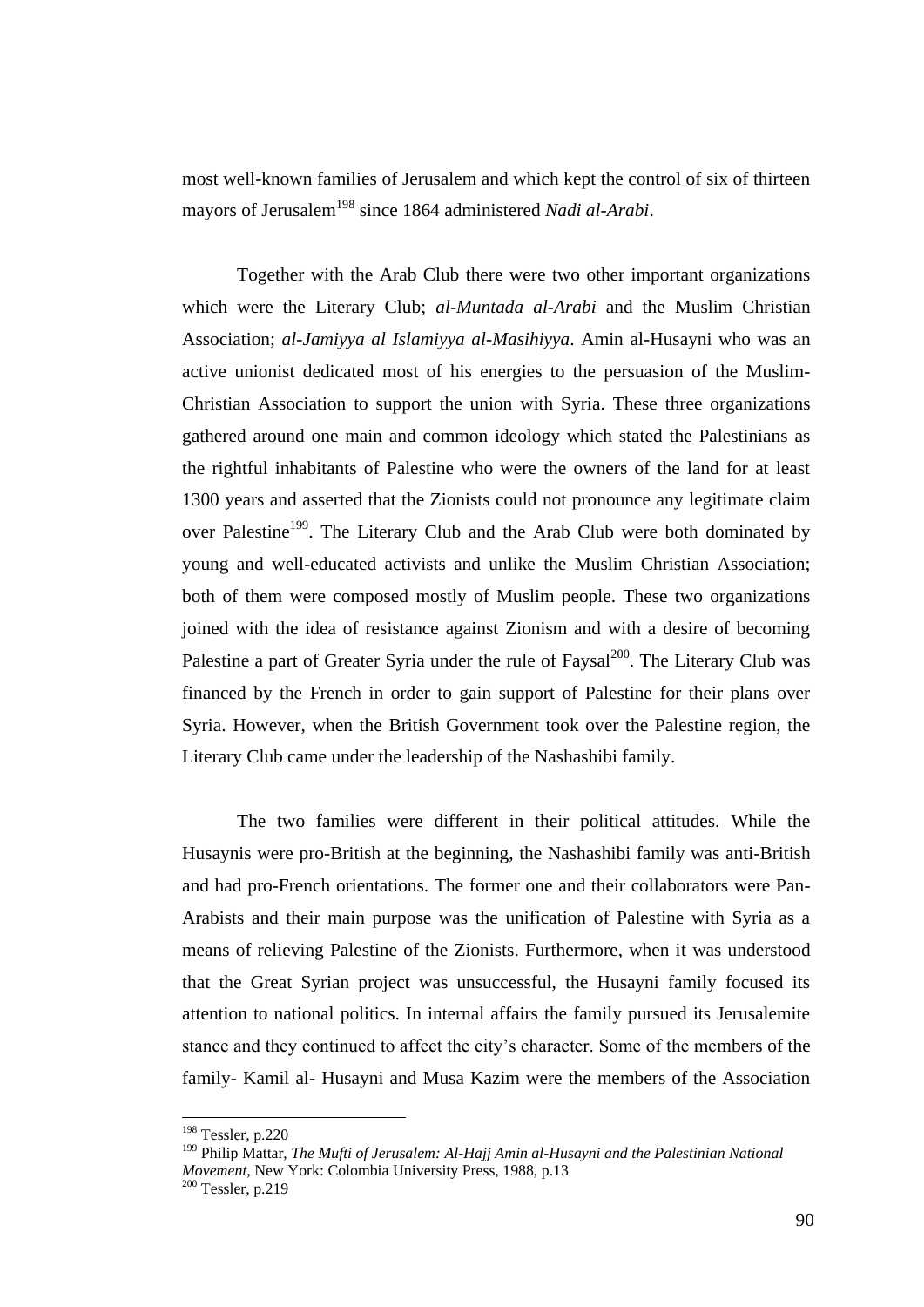of Jerusalem which was a dynamic political body of the city. It was an interfaith, inter-communal and bi-national organization and served as a model for the international community who wanted to solve the problem of Jerusalem. Those Husayni members of the association managed for the preservation of the holy city with a team of archeologists, architects and government officials  $201$ . While the Husaynis were pro- British and anti- Zionists in the beginning, they maintained a dual struggle against both the British rule in Palestine and the Zionists later on.

On the other hand, the Nashashibi family had close relations with French agents and tried to realize the complete independence of Palestine. In the beginning, in order to demonstrate their different political views, the young Nashashibis joined the Literary Club as rivals. They had newly gained their existence in Jerusalem as a notable family and with the Young Turk Revolution in 1908 the Nashashibi family became an influential socio-political factor in Palestine. However, when the end of the British Mandate came, the family could not have the power to lead the Palestinian population compared to the Husaynis.

The Nashashibis survived as landlords and merchants in Jerusalem and they had substantial authority in Palestine under the Ottoman Empire and Memluks. The most prominent figure of the Nashashibi family during especially the first half of the  $20<sup>th</sup>$  century was Raghib al-Nashashibi. He was born in Jerusalem and lived between the years of 1881-1951 was a significant, public figure under both Ottoman Empire and under administration of British Mandate. He was graduated from the Istanbul University and became Jerusalem"s District Engineer. He was elected in the Ottoman parliament in 1914 and he was also the member of all-Syrian Conference in 1919<sup>202</sup>. Moreover, he was also member for Jerusalem in the *Meclisi Mebusan* in Istanbul under the Ottoman Empire<sup>203</sup>. Raghib al-Nashashibi who was a wealthy land owner became the mayor of Jerusalem after Musa Kazim al-Husayni

<sup>&</sup>lt;sup>201</sup> Illan Pappe, *The Rise and Fall of a Palestinian Dynasty: the Husaynis 1700-1948*, London: Saqi Books, 2010, p. 186

<sup>202</sup>Illan Pappe, *A History of Modern Palestine,* p.328

<sup>203</sup> Yezid Sayigh, *Armed Struggle and the Search for State: The Palestinian National Movement, 1949-1993*, Oxford: Oxford University Press, 2000, p.9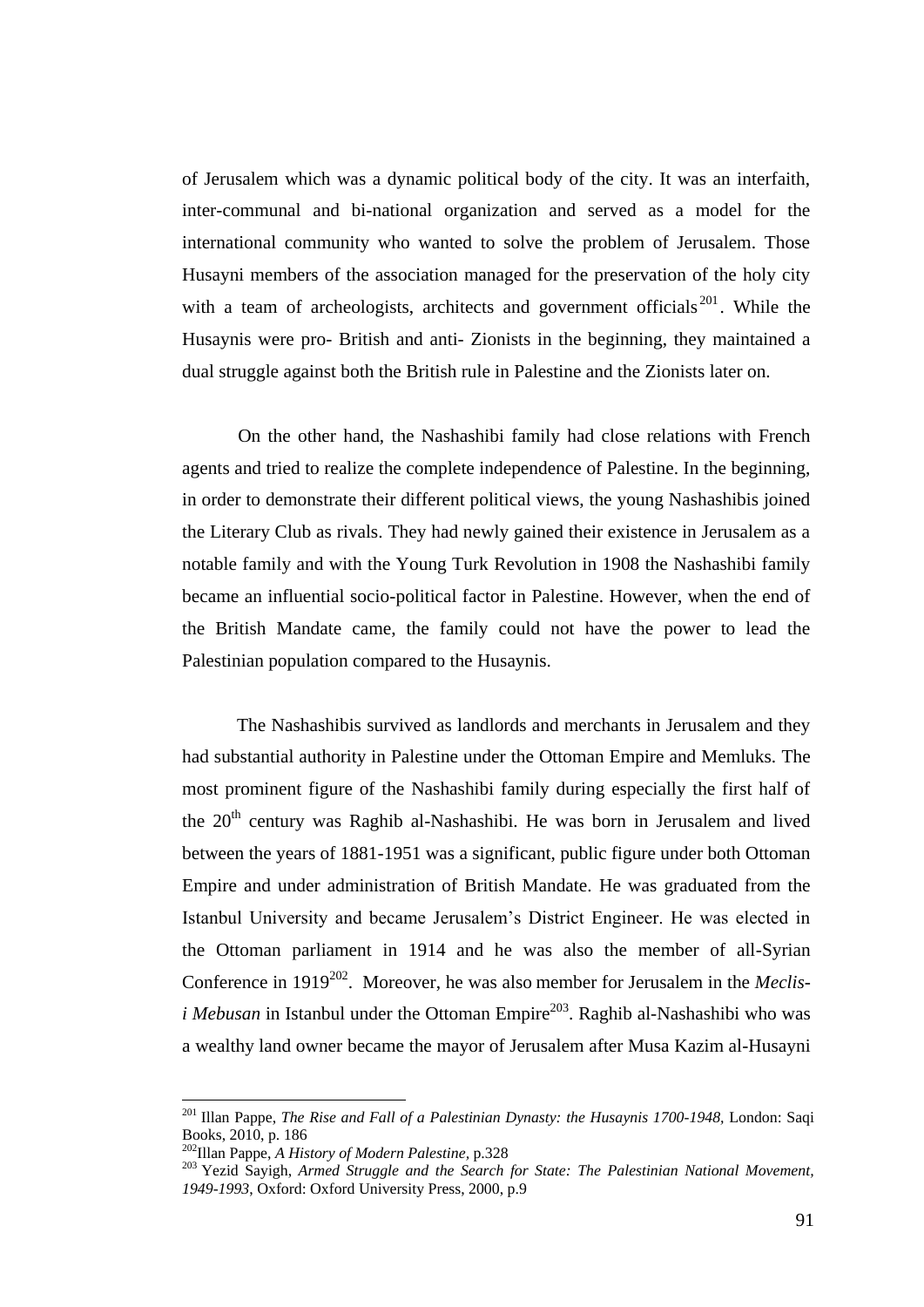between1920-1934 and he would become the founding member of the Arab Higher Committee and a leader of the National Defense Party<sup>204</sup>. Kedourie writes for Raghib al-Nashashibi that "after 1948, Nashashibi also made reputation for himself as a journalist of talent"<sup>205</sup>. In August of 1949 Raghib al-Nashashibi was appointed as the minister of refugees in the Jordanian Government and was appointed as the first Governor-General for Arab Palestine in September of that same year.

These organizations demonstrate that the political groups that dominated Palestine's political atmosphere were under the authority of specific families. Although both the Arab Club and the Literary Society had identical programs about the unification and independence of Syria, the main distinction between them was the rivalry of their administrators Husayni and Nashashibi families which desired the leadership of the nascent nationalist movement.

Additionally, these political institutions produced a series of Palestine national congresses. For instance, All-Palestine Congress which was known as First Congress of the Muslim-Christian Societies was organized in Jerusalem in 1919 by MCA. These Palestinians were organized under the leadership of the Arab Club and became the leading political association which helped to arrange a General Syrian Congress in Damascus in both July 1919 and another in March  $1920^{206}$ . The main claim of these congresses was the unity of Greater Syria including its southern province of Palestine and with the proclamation of independence by the second General Congress; different demonstrations were organized by the Arab and Literary Clubs in Palestine. In a speech, al- Hajj Amin addressed the people in Arabic by criticizing and opposing to the Balfour Declaration and Jewish immigration. Therefore, the British administration blamed Amin al-Husayni due to the involvement in anti-Jewish uprisings that occurred in Jerusalem and he fled to Damascus. At the end of Easter Sunday, 4 April 1920, Ronald Storrs, the military governor of Jerusalem, wrote in his diary that

<sup>&</sup>lt;sup>204</sup> National Defense Party and its position as an opposition organization will be explained later.

<sup>205</sup> Kedourie, *Arabic Political Memoirs and Other*, p. 192

<sup>206</sup> Tessler, p.221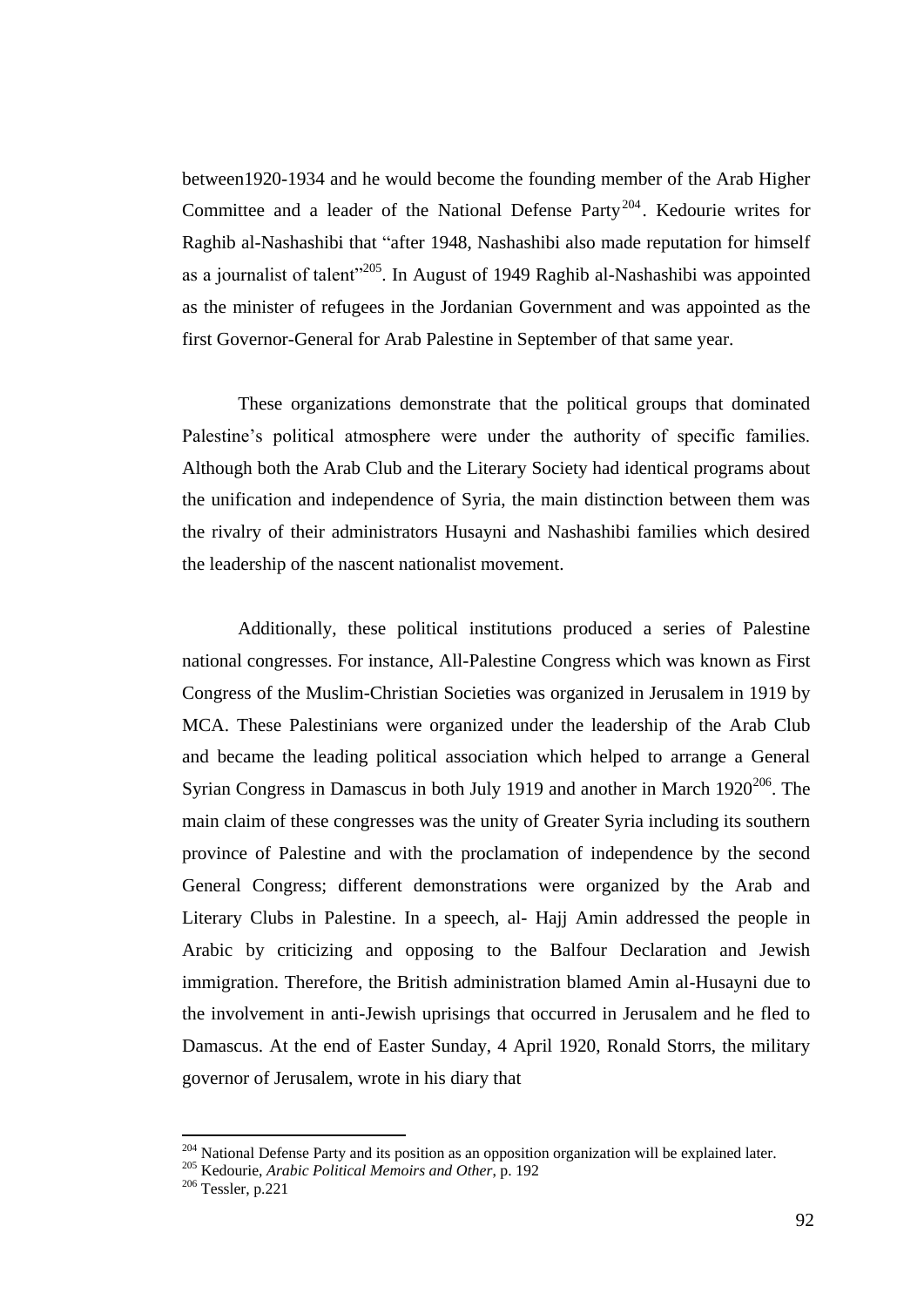"The Nabi Musa celebrations turned into a riot aimed against the Jews. A man by name of al-Hajj Amin al-Husayni, the Mufti's brother, was responsible for the riot. Like all men who instigate riots, having incited the mob, he himself vanished."<sup>207</sup>

These accusations could not prevent the establishment of another political group that was organized by Palestinians in Syria named as the Palestinian Arab Society.

#### **4.2 Rivalry over Governmental Positions**

The independence-oriented congresses, anti-British and anti-Jewish demonstrations and the expulsion of Amin al-Husayni caused an important result which was the end of pro-British orientation of the Husayni family. Besides, the dismissal of King Faysal from Syria led to the conclusion of the intention of the unity with Syria. Palestinian nationalism"s pan-Arabist and Southern-Syria orientation did also collapse. The British administration in Palestine accused not only Amin al-Husayni and the Arab-Club of provoking the April disturbances but also found the mayor of Jerusalem, Kazim al-Husayni responsible and deprived him.

The British administration benefited from that position of the Husayni family and from the situation. It increased the rivalry between the two families and promoted Raghib al- Nashashibi for the position of Musa Kazim al-Husayni. Thus, the Mandate both gained the support of the Nashashibi family and deepened the rivalry between the Husayni and Nashashibi families. Another important result of these events was while Husayni family began emerging as the leading group of the growing Palestinian national movement, the Nashashibi family began promoting the British Mandate.

#### **4.2.1 Election of Raghib al-Nashashibi as Mayor**

<sup>207</sup> Pappe, *The Rise and Fall of a Palestinian Dynasty,* p.194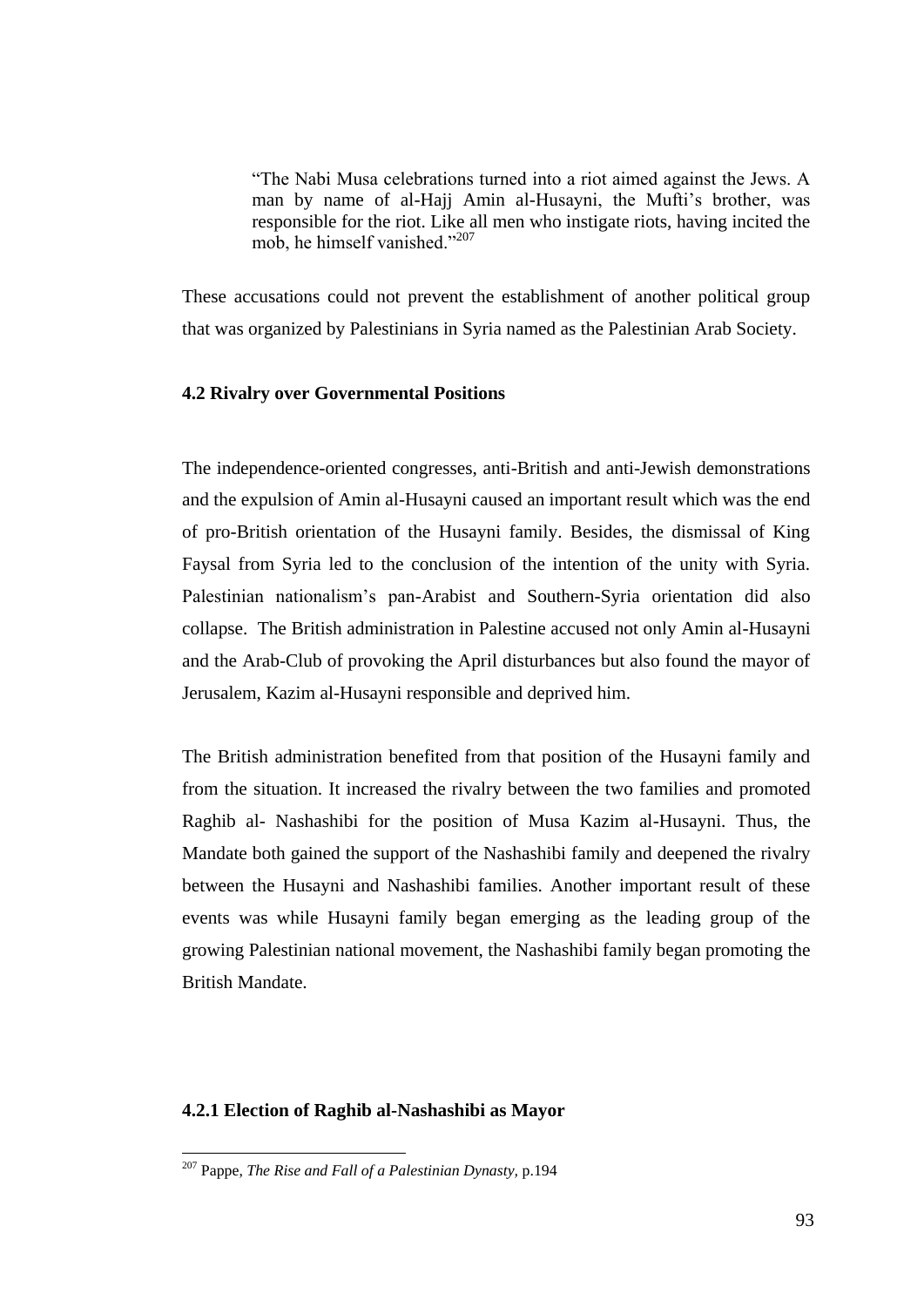With a report issued by Raghib al-Nashashibi, three joint actions of the Husaynis were described. The mufti who was from the Husayni family provoked the Arab population with the verses from Qur"an, al-Hajj Amin shouted to the crowd with a picture of Faysal by saying that "Faysal is our King!"<sup>208</sup>, and lastly, Musa Kazim addressed to the inhabitants of Hebron and others with political arguments. Therefore, during the 1920 rebellions in the Eastern part of Palestine, the Mayor of Jerusalem, Musa Kazım al-Husayni was regarded as the head of the riots and the distinct governor decided to dismiss him from his position. Due to the deposal of Musa Kazim, Raghib al-Nashashibi who was from rival family was appointed as the Mayor of Jerusalem. This appointment also happened during the post of Herbert Samuel.

That appointment of Mayoralty from the Nashashibi family would cause struggle between these two families and opposition against the British Mandate. Therefore, in order to prevent any struggle between these two families and while the Mayor of Jerusalem was elected from Nashashibis, the Mufti was chosen from Husaynis.

Although there were linkages of marriage between the two families, all of the relations were forgotten during the British Mandate. The severe rivalry between these families caused a division among the Palestinian population and hindered them to present unification when they were in need of solidarity. In addition to that appointment, the efforts of Raghib al-Nashashibi in order to prevent Hajj al-Amin from the presidency of the Supreme Muslim Council in 1921, triggered the enmity between the two families.

#### **4.2.2 The Pardon of Hajj al-Amin**

<sup>208</sup> *Ibid.*, p.201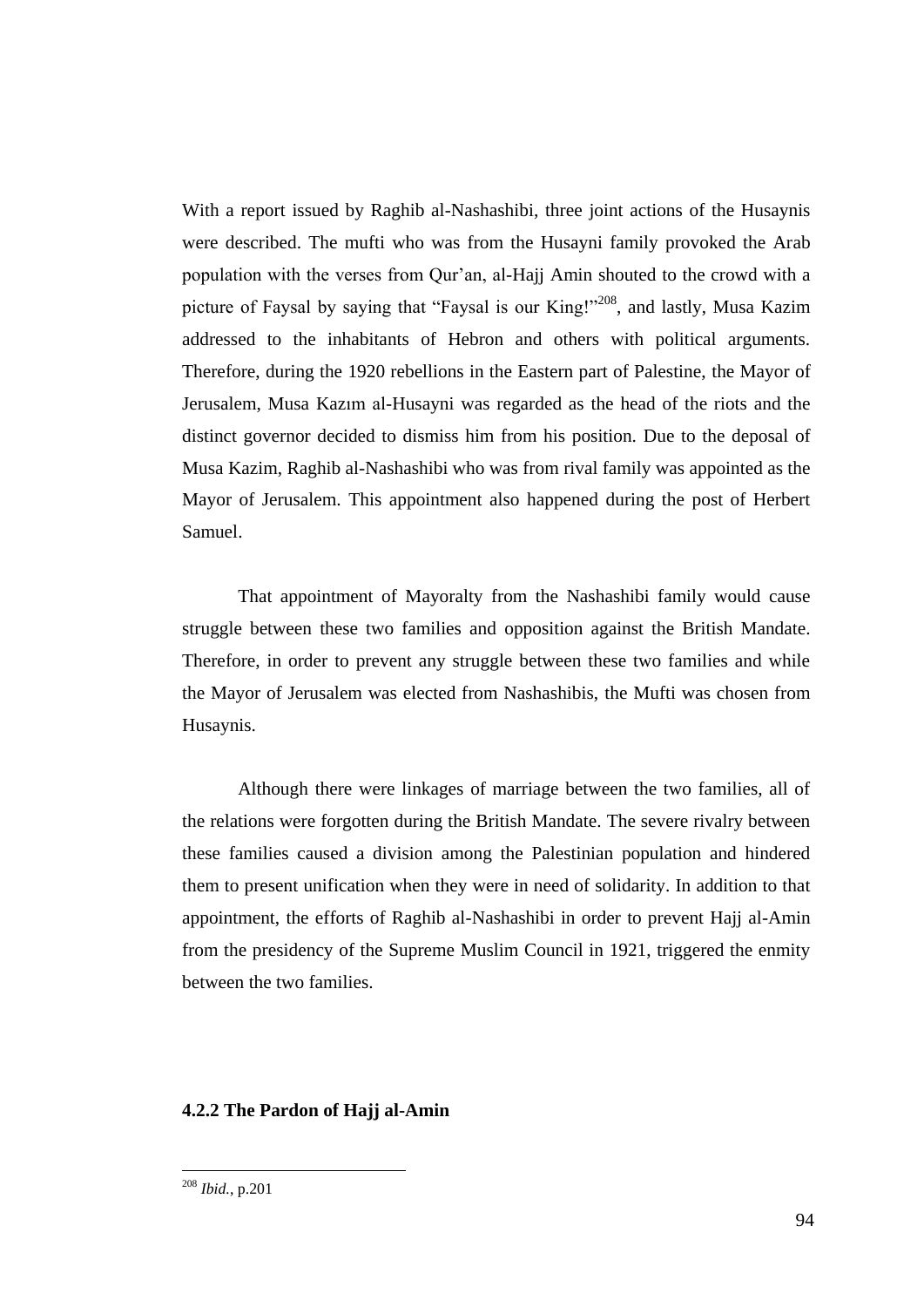During a visit of Herbert Samuel to Transjordan in 1920 after the departure of Faysal from Damascus, demanded from the Commissioner to forgive Hajj al-Amin and Arif al-Arif, the editor of the first Arab nationalist newspaper in Palestine, *Suriyya al-Janubiyya*, in order to turn back to Jerusalem where Amin al-Husayni was in the black list of police. For the period of the establishment of the the British Mandate in Jerusalem, Hajj Amin was pro-English because he worked in the governor"s office and he provided the recruitment of the Palestinians under the Sharifian army. Nevertheless, after the announcement of the Britain"s support for Zionism with the Balfour Declaration, Hajj Amin altered his approach. He became one of the leaders of nationalist revolts of 1920 in the eastern part of Palestine. He had an active role during the Nabi Musa celebrations in 1920 and mobilized the Palestinian people for the achievement of independence and liberation from both the Zionists and the British Governance.

Therefore, he was condemned to ten years imprisonment by the British Mandate and had to escape through refugee camps in Trans-Jordanian tribes. After a consideration about the demand for the pardon of Amin al-Husayni and Arif al-Arif through one night, the High Commissioner informed the general public that he pardoned them.

The High Commissioner, Sir Herbert Samuel might forgive Amin al-Husayni because of two reasons. Firstly, he might avoid appearing too pro-Jewish; he had difficulty about the impartiality. Secondly, he might want to provide balance between the Nashashibis who had the position of mayoralty of Jerusalem and the Husaynis in order to rule efficiently over divided societies. Although Samuel was a supporter of Zionism, he was pragmatist as well. He recommended that the Zionist program should not be pushed too far and too fast and the Zionists and British Government should provide Palestinian economic, minor political, religious and social needs<sup>209</sup>. The High Commissioner considered the pardon question as a minor compromise.

 $209$  Mattar, p.21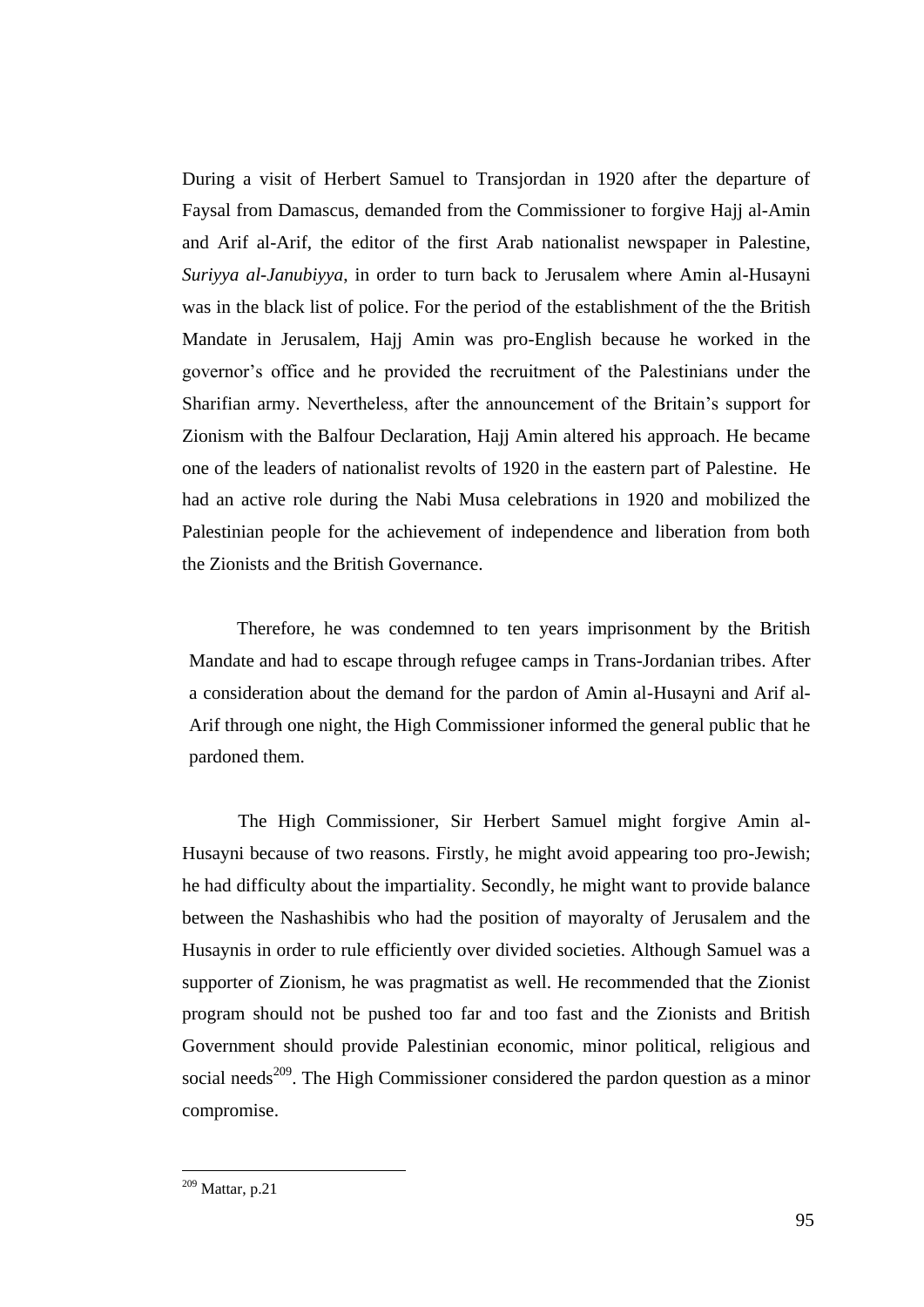After six months from the appointment of Herbert Samuel as the High Commissioner of Palestine, the Mufti of Jerusalem; Kamil al-Husayni died in 1921 and that caused the debates about who would be the successor of the old Mufti. In the following days, many shaikhs of tribes, notables and significant people began to send their petitions to the distinct government that Hajj Amin was the selection of people<sup>210</sup>. Hajj Amin al-Husayni who indicated his distrust<sup>211</sup> on British officials at the beginning wrote his brother that he did not mind to be forgiven because he was not a criminal when he heard about the pardon. However, when Kamil became ill, Amin al- Husayni accepted the pardon and turned to Jerusalem in December 1920.

## **4.2.3 Election of Al-Hajj Amin as Mufti**

After his return to Jerusalem, Hajj Amin declared his wish for the appointment to the office of Grand Mufti and began to prepare for the position. He also announced that he would collaborate with the British government to provide silence and order in Jerusalem. Although the Husayni family wanted the Mufti"s position to stay within the family, they did not favor young and impetuous Amin al-Husayni who was the younger brother of the last Mufti. Furthermore, although he was very young to be appointed to this important position; he was twenty five at that year; he emphasized his education in Al- Azhar in Cairo for being the Mufti. Moreover, since the death of Kamil, the political and cultural club whose president was Amin al-Husayni began collecting signatures for the petitions which defined al- Amin as the successor of the Mufti. On the other hand, the British Mandate was in demand of a mufti who did not oppose to their rule. Even though Amin al- Husayni declared that he would be cooperative and would provide collaboration with the Mandate, he was known to be against the policy. The most important obstacle in front of Amin was the rival family Nashashibis and their supporters.

Until the increase of Jerusalem's status and importance of the mufti's position, the Mufti of Jerusalem was a minor official in Palestine. Until the establishment of the British Mandate in Palestine, it remained as depended on Shaykh al-Islam in

<sup>210</sup> Kedourie, *The Chatham House Version,* p.60

<sup>211</sup> Pappe, *The Rise and Fall of a Palestinian Dynasty*, p.210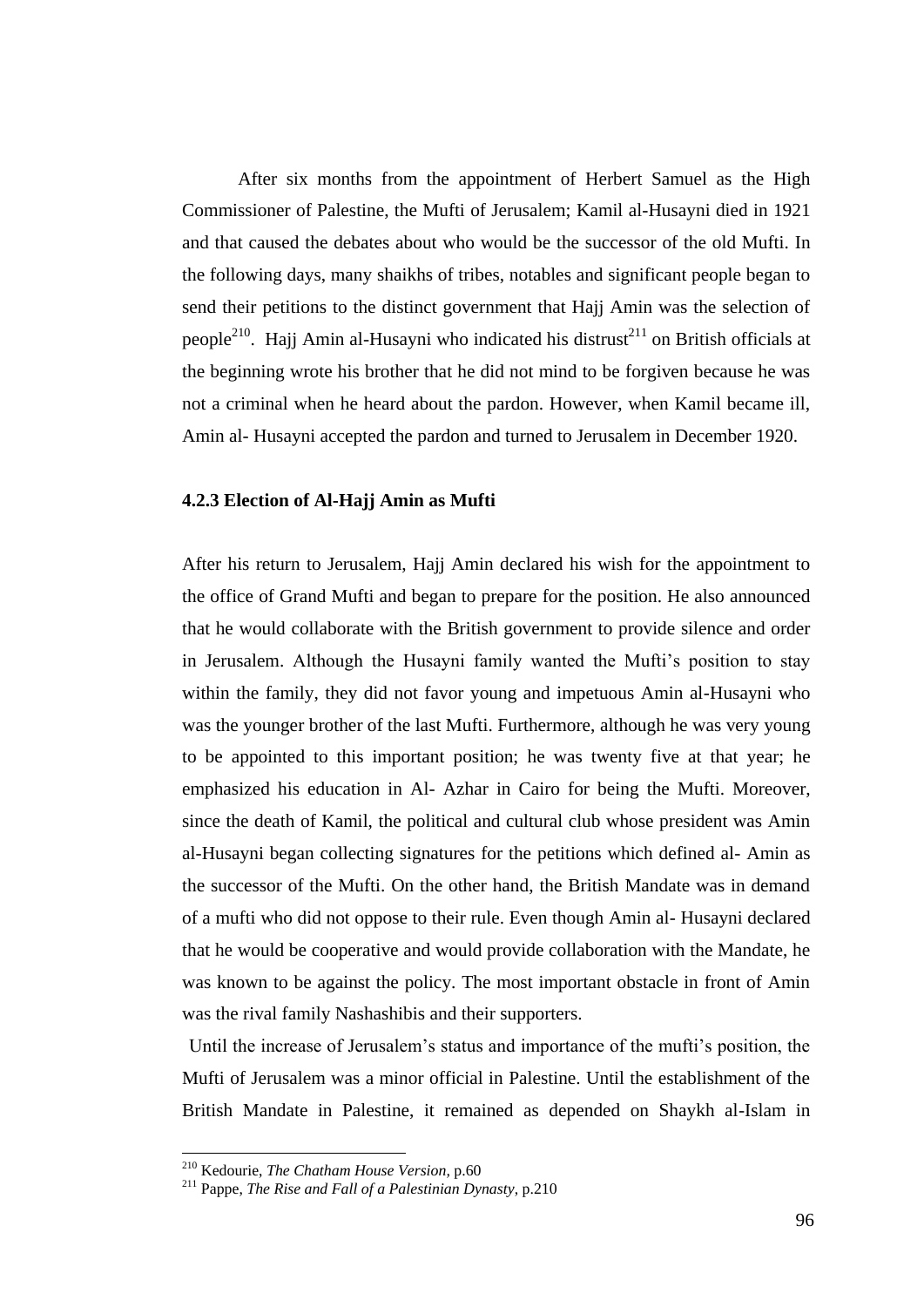Istanbul and limited under the control jurisdiction of Jerusalem. When the connection with Istanbul was lessened, then the importance of the Mufti of Jerusalem enhanced.

Despite all obstacles and difficulties, the willingness of Hajj al-Amin for the cooperation with the government to prevent violent acts served for the purpose and Sir Herbert Samuel preferred him among the three candidates. In order to make the election, the Muslim Committee met on 12 April 1921. There were four candidates and while Jarallah received most of the votes, Hajj al- Amin took the fewest votes. Since the result disappointed the Husayni family, they began organizing opposition in order to provide acceptance of the election as invalid and in order to influence the High Commissioner who would select the mufti among the three candidates. The family supported their claims by declaring that the committee was not consisted a delegation of electors and it did not represent the Palestinian Muslims. The support for the campaign against the election of the Mufti came not only from the Muslim ulama but also from the Christian communities with hundreds of signatures that were sent to the Palestinian Government. Every political and religious society, even the people who were not from the Husayni family backed Amin al-Husayni because the claims over election such as the manipulation of the elections by the mayor of Jerusalem; Raghib al-Nashashibi, the Palestinian Government, the Jews caused the increase in suspicion among the people. The Husayni family who organized the campaign against the elections asserted that the aim of the Jews was to kill Palestinian national spirit by placing a traitor within the office of the Mufti.

All these claims and suspicions led to the rise of national sentiment among the Palestinians and caused the increase in support for Hajj Amin al- Husayni. Therefore, the district governor of Jerusalem; Ronald Storrs sent the petitions to the High Commissioner; Herbert Samuel and informed him that Amin al- Husayni was the popular choice. The younger members of the Husayni family also emphasized Amin al-Husayni as the people's choice<sup>212</sup> with the petitions.

<sup>212</sup> *Ibid.,* p.214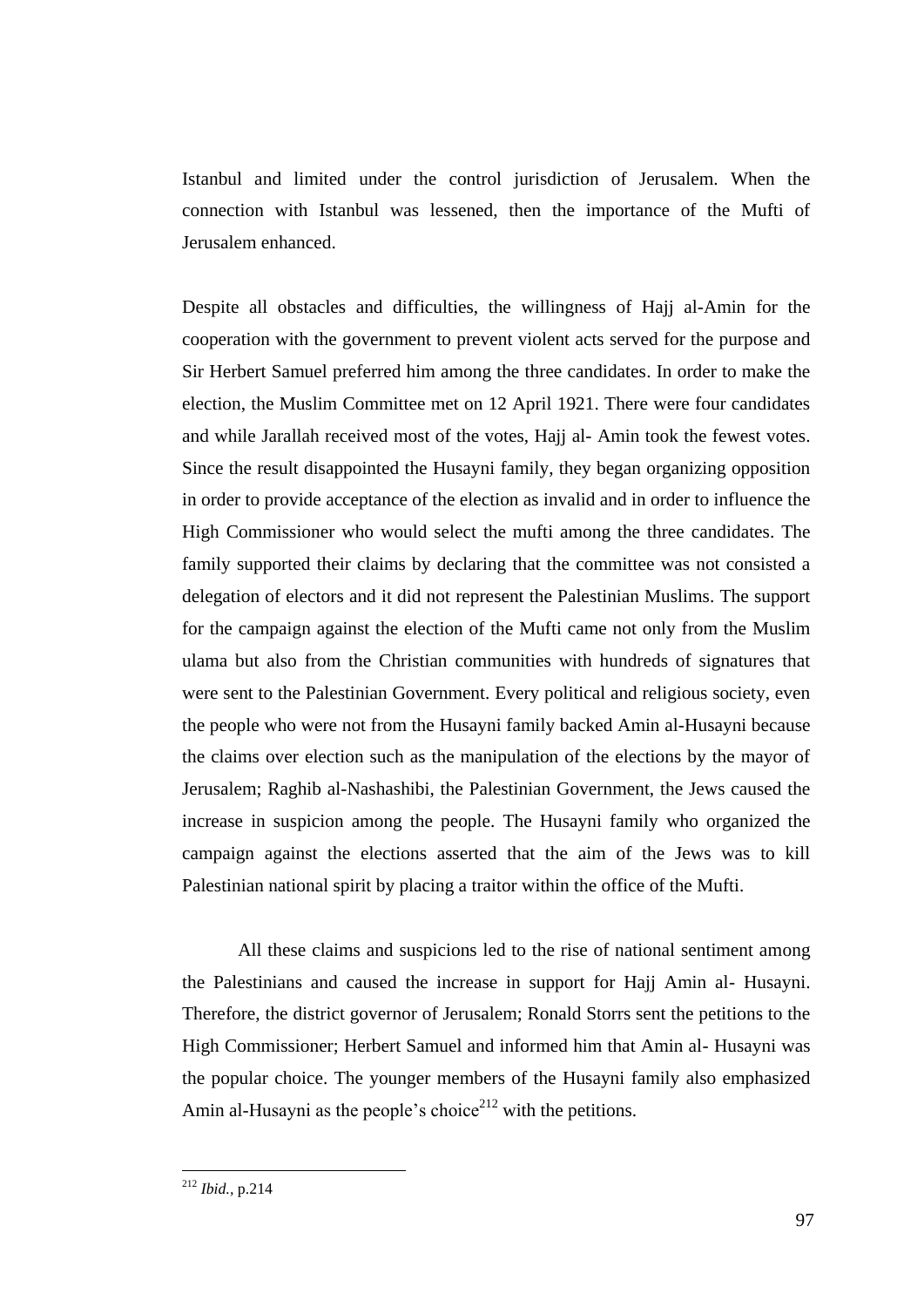As a result of the intense persistence for Hajj al-Amin for the Mufti's office, the High Commissioner met with him to speak about his candidacy. During the meeting, Amin gave certain assurances for the collaboration with the British Mandate. It is written about the promises of Amin al-Husayni;

> "his earnest desire to cooperate with the Government, and his belief in the good intention of the Government towards the Arabs. He gave assurance that the influence of his family and himself would be devoted to maintaining tranquility in Jerusalem and he felt sure that no disturbances need be feared this year. He said the riots of last year had been spontaneous and unpremeditated. If the government took reasonable precaution, he felt sure they would not be repeated."<sup>213</sup>

Amin was sincere about his promises because his personal view was also that the Palestinian people should not revolt against the British Mandate which was too strong but should resist and oppose against the Zionists who were the main threat for the Palestinians. Hajj al- Amin"s honesty was tested during the Nabi Musa celebrations in 1921. Contrary to the previous celebrations in which Amin al-Husayni had radical attitude and severe speeches, this time celebrations were peaceful in Jerusalem. Moreover, one day before the second elections, Samuel met with Hajj al-Amin and he indicated his promises to cooperate and stated the regrets for his involvements in the 1920 organizations. Al-Amin also defined that the demonstrations that took place during the celebrations were unplanned and spontaneous<sup>214</sup>. Thus, Samuel also believed that Amin al-Husayni would use his own and his family"s influence to bring tranquility in Jerusalem and the whole Palestine.

However, at that time there were clashes between the Jews and Arabs in Jaffa and the deaths from both sides were perceived by the British Mandate as the demand of Arab population for representation. Therefore, in order to meet Arab complaints the High Commissioner Samuel informed Hajj al-Amin that he would select him as Mufti.

 $213$  Mattar, p.26

<sup>214</sup> Pappe, *The Rise and Fall of a Palestinian Dynasty*, p.216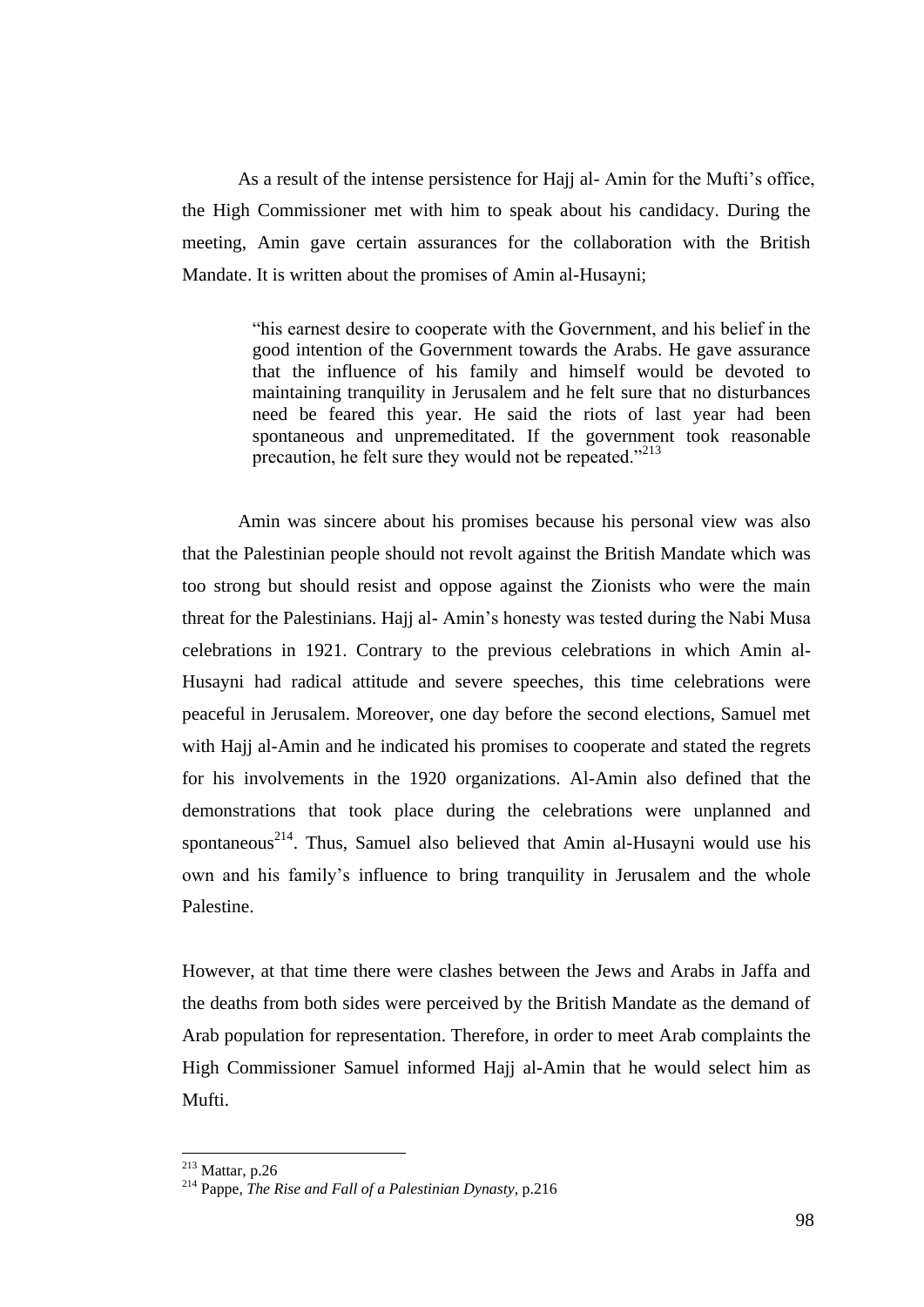In order to select Hajj al-Amin in a legal way, it was necessary to convince Raghib al-Nashashibi to leave his support for another candidate Jaralla. Despite the objections of the members of the Nashashibi family, Raghib al-Nashashibi drew his support. As a result, Hajj al-Amin could become one of the three candidates for the office of the Mufti. At the end, Amin al-Husayni became the Mufti of Jerusalem, but not Grand Mufti because the British Mandate was not completely sure about his loyalty. Moreover, an official letter of appointment was not sent to him and the official newspaper did not declare his new position. Despite all of these, the office of Mufti provided Hajj al-Amin the religious and moral authority throughout Palestine. A memorandum was organized on  $7<sup>th</sup>$  June which demonstrated the overwhelming desire of the public for the Mufti of Hajj Amin al-Husayni. Both of the Muslim divines, notables, Bedouin sheikhs and the Orthodox patriarch, Syrian Bishop, the head of the American part of the Church of the Holy Sepulcher declared their wishes for Hajj Amin. Although there were also oppositional indicators against Hajj Amin by both the Jews and Nashashibi faction which was supported by Mr. Bentwich who was the legal secretary, Amin al-Husayni became the owner of the position of the Muftiship of Jerusalem. He not only declared himself as the Grand Mufti but also announced that he was the head of the Muslim community in Palestine. He was supported by the Assistant Secretary, Richmand that because of being the leader of Muslim community in Jerusalem and according to him, his salary should be more than other muftis.

#### **4.2.4 Struggles over the Supreme Muslim Council**

Muhammad Amin al-Husayni was not only allowed to become the mufti of Jerusalem and but also became the president of the Supreme Muslim Council which was founded by the British Mandate to administer Muslim religious endowments and establishments. At the end of 1920, the High Commissioner wondered about how the government officials transfer their religious affairs to the Muslim notables. He asked the issue to a committee of Muslim religious leaders in Palestine which was led by Kamil al-Husayni. On the other hand, the Muslim community was also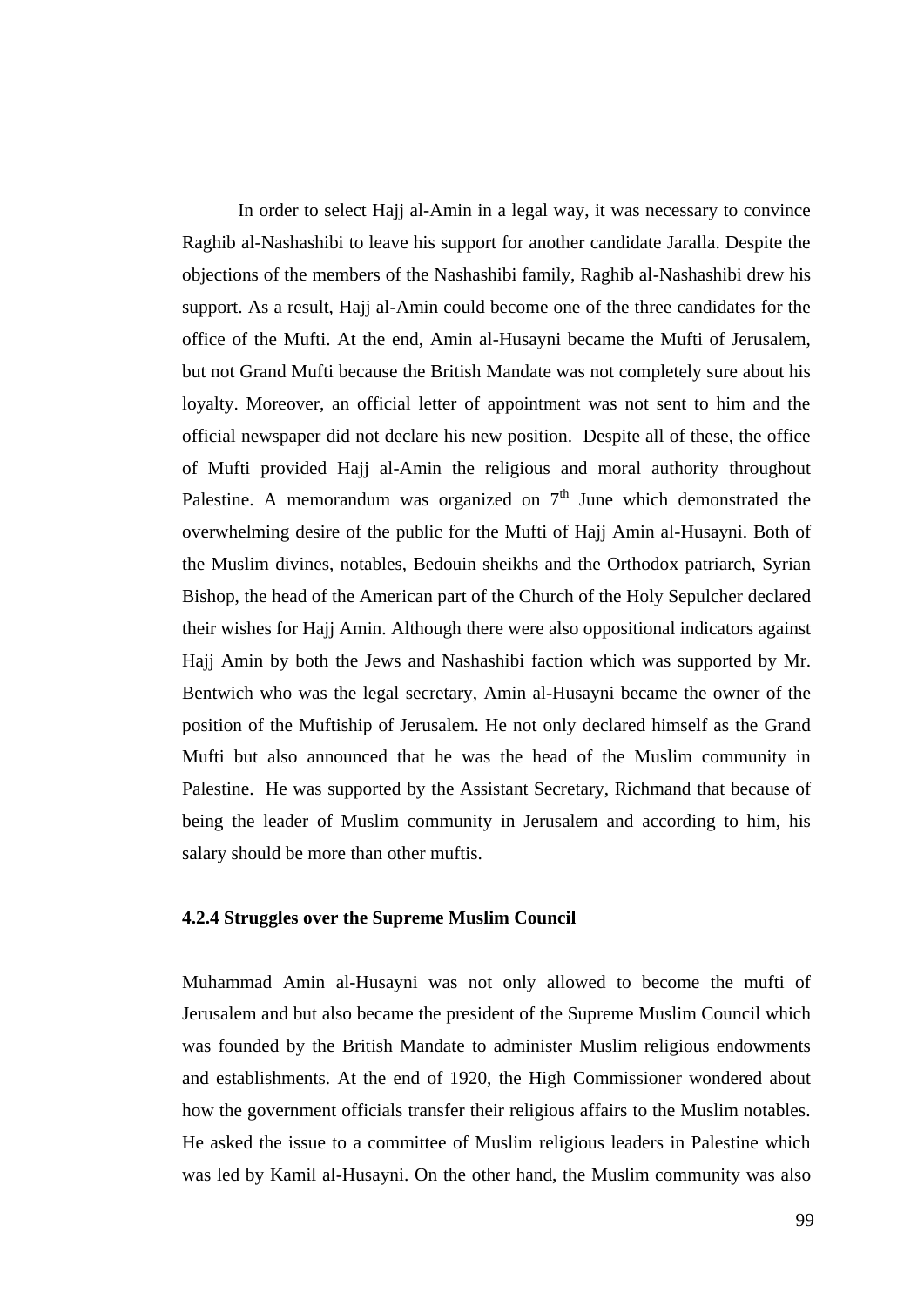alarmed because of the probability of the control of Muslim affairs by a Christian government led by a British Zionist High Commissioner Sir Herbert Samuel. Since the religious institutions, sharia courts, awqafs were under the control of British legal secretary, Norman Bentwich, the Muslims complained of religious discrimination and demanded the authority over their own affairs. Therefore, the High Commissioner guaranteed the Palestinians that the "Government does not want to take the place of Sheikh ul-Islam" and suggested that the Muslim secondary electors to the last Ottoman Parliament choose a higher body<sup>215</sup>. Draft regulations for a Supreme Muslim Council which would control over the Muslim affairs were prepared by a committee of this body. At the end, the committee presented its proposal to create a Supreme Muslim Council.

The Supreme Muslim Council was an autonomous body which involved all Islamic institutions under the Mandate. It was founded on  $9<sup>th</sup>$  June of 1922 when 53 of the 56 secondary electors to the last Ottoman electors were assembled to vote for the members of the electors of the Council and they also had to choose the *Rais al-Ulama* as the president. Hajj Amin was elected as the president of the Council<sup>216</sup>. It was a lifetime position and Hajj Amin was well-aware of his post. He and twentyeight members of the Husayni clan who were also member of the council were wellpaid with their positions. However, as happened in the election of the mufti, the Nashashibis and their supporters made a last minute effort to block the growing power of the Husaynis and to prevent the election of the Hajj Amin al-Husayni as the president and his henchmen to the council. Raghib al-Nashashibi demanded the postponement of the elections and started a strong propaganda. However, although he called for a boycott of the elections, it did not provide any useful result for them. There were only ten members who supported the Nashashibis and therefore, Raghib and six of his supporters left the assembly<sup>217</sup>. At the end, during the elections for the president of Supreme Muslim Council a committee in which there were fifty-three electors, was formed and despite the demands of Raghib al-Nashashibi for the delay of the elections, his demand was refused with forty-three votes to ten and forty-

<sup>215</sup> Mattar, p. 28

<sup>&</sup>lt;sup>216</sup> Cleveland, p.243

 $2^{17}$  Porath,, p.196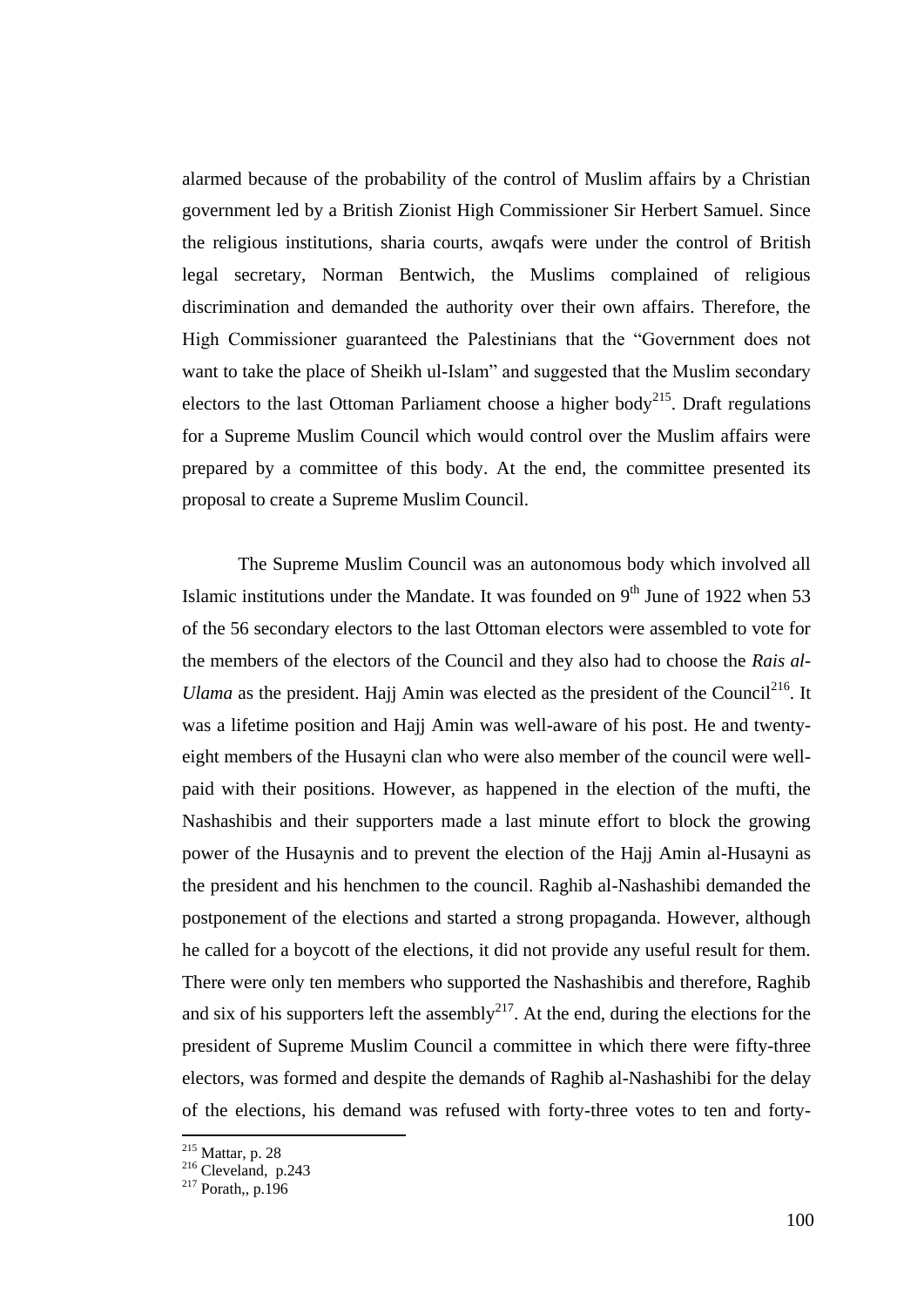seven electors voted for the presidency of Hajj Amin al-Husayni<sup>218</sup>. The members of the SMC were elected for four years while the task duration of al- Hajj Amin was not clearly determined. That lack of clarity caused al- Hajj Amin to strengthen his position and tried to make the term of office as a lifetime position.

The Palestinian Arab population welcomed the foundation of the Supreme Muslim Council with a general satisfaction and the Secretary of the Arab Executive; Jamal al- Husayni described the result as "a victory for the Nationalist Movement<sup> $219$ </sup> and it was surprising that the even the rivals of the Amin al-Husayni received this body as "the vanguard of the Nationalist Movement, despite its being a religious body"  $220$ . The establishment of the Supreme Muslim Council was perceived as the recovery of the young national movement and it was declared as "the triumph of the national movement"<sup>221</sup>. Even opponents of the Husayni family accepted the leader of the council as the national leader. By having authorities in two important institutions, Hajj Amin obtained direct power over the patronage system and he used his power of appointment and dismissal in order to promote the positions of his supporters and to secure positions from his opponents. Therefore, the Mufti transformed his religious authority into political organization of Arabs in Palestine. The dominance in the Palestine community was in the hands of the Husayni family with the acquisition of the Mufti by Amin al-Husayni and the Husayni family directed the political structure of Palestine until  $1947^{222}$ .

The Supreme Council which was inspired from the *Millet* system of the Ottoman Empire was created by the British Mandate. In the House of Lords, Herbert Samuel proposed that the system of communities was suitable for the conditions of Palestine and the Middle East. During the Ottoman Administration, the Muslims did not need such specific institutions while the Christians and Jews had their own communal organizations. On the other hand, under the British

<sup>218</sup>Kedourie, *The Chatham House Version*, p.72

 $^{219}$  Porath, p.200

<sup>220</sup> *Ibid.*, p. 200

<sup>221</sup> Pappe, *The Rise and Fall of a Palestinian Dynasty*, p.223

<sup>222</sup> Kedourie, *The Chatham House Version,* p.69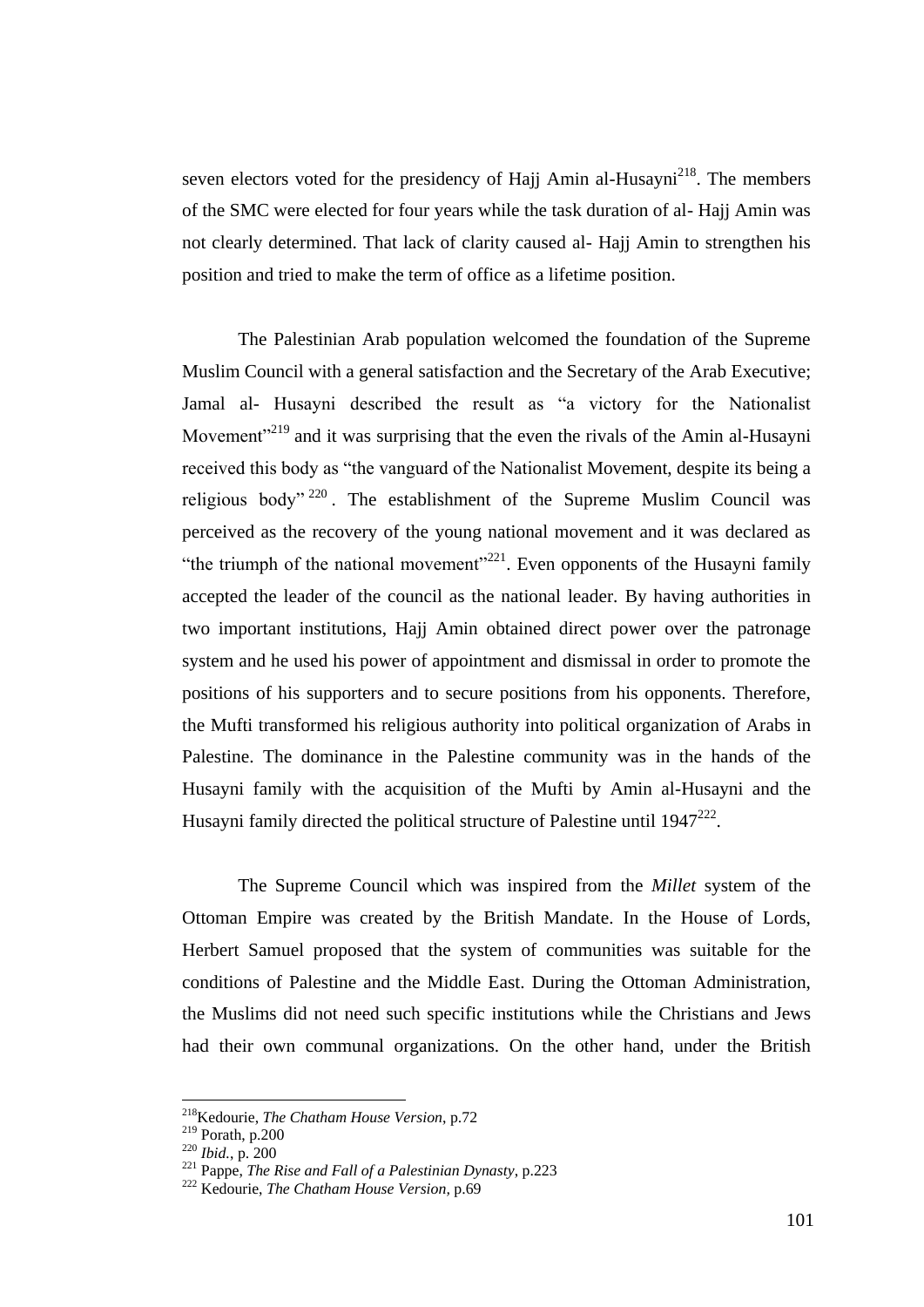Mandate, the Muslims were in need of such institutions in order to control Muslim religious endowments (waqifs), to choose preachers (imams) for mosques and qadis for the religious courts. With the creation of the Supreme Muslim Council in 1921, the authority of the Mufti was expanded because the Supreme Muslim Council involved the management of Islamic institutions of whole Palestine.

The main importance of the Council was its combination of political and financial power. As a result of the annual budget of the Council which involved 50,000 to 65,000 Palestine pounds<sup>223</sup>, Amin al- Husayni increased his influence throughout Palestine. From the beginning of the establishment of the Council, he worked for the consolidation of the status of Mufti as the head of Islam in Palestine and after the foundation of it he tried to centralize the functions of leadership, the offices of Mufti of Jerusalem and the Presidency of the Muslim Council. The Head of the Middle East Department; Sir John Shuckburgh wrote that

> "The institution of the Supreme Muslim Council in 1920 has, on the whole, been one of the most successful moves in Palestine. It practically gave the Mohammedans self-government in regard to Moslem affairs. The arrangement has worked smoothly and has no doubt done much to reconcile Mohammedans to the Mandatory regime with its unpopular Zionist flavor"<sup>224</sup>

As a result of his political and financial power, Amin al- Husayni started to implement different welfare applications for different areas of Palestine. For instance, while he offered special treatment for the development of his favored areas, he neglected other areas where he had weaker standing such as Hebron, Acre and Haifa. He also had the right of hire and dismissal of court officials.

The Supreme Muslim Council had the duty of control religious schools, courts, orphanages, mosques and funds of awqafs. In terms of the authorization, the Council cannot be compared with the office of Muftiship because the authorities of the first one are much more expanded than the latter one. The aim behind the

<sup>223</sup> Pappe, *The Rise and Fall of a Palestinian Dynasty*, p.223

<sup>&</sup>lt;sup>224</sup> Quoted from the minutes of Shuckburgh by Y. Porath, op.cit., p.201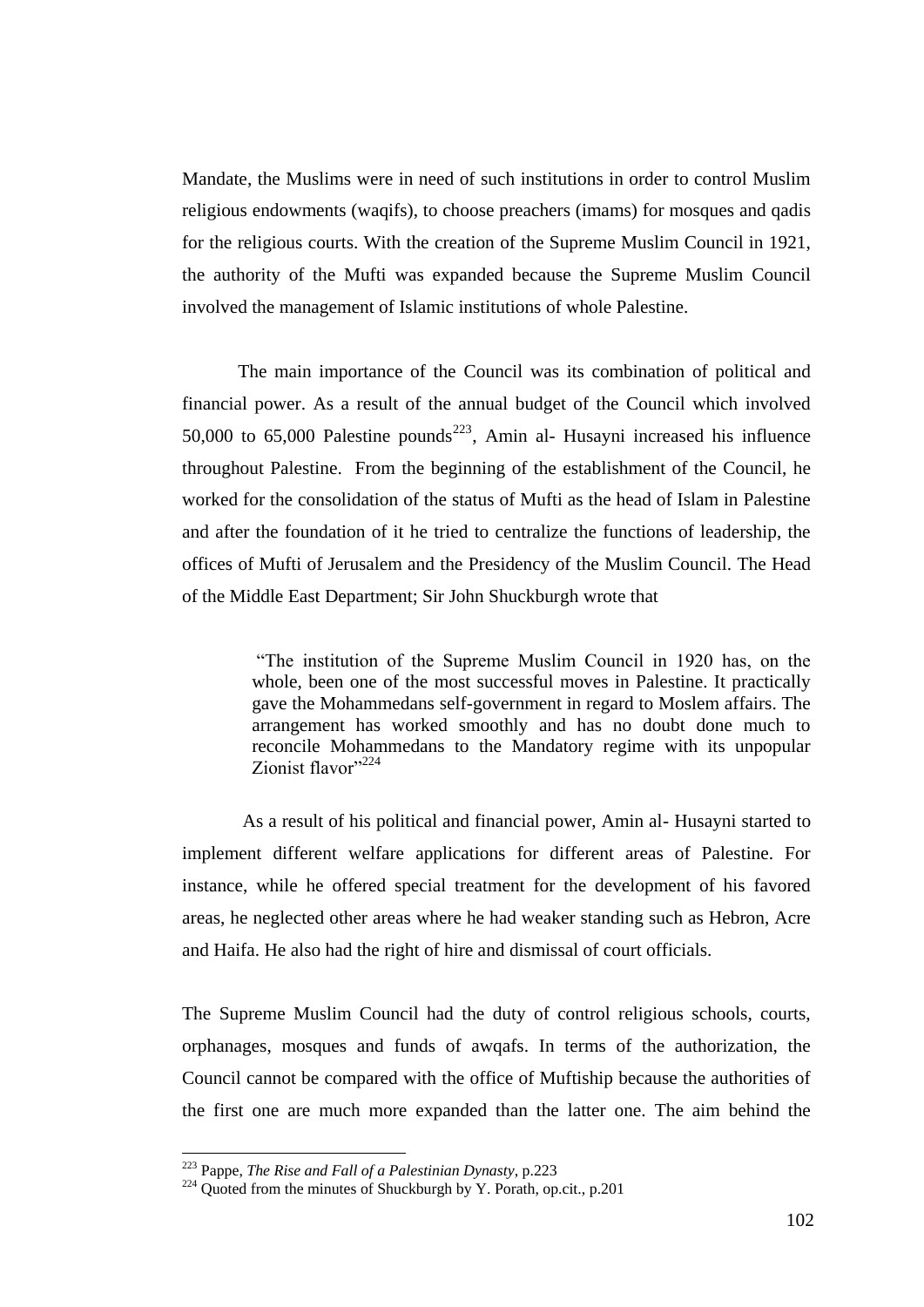establishment of SMC was to provide the satisfaction of Muslim population of Palestine. Furthermore, that arrangement was used by the British Mandate in order to pacify the Palestinian elite by providing control over their religious affairs and to resolve the Palestinian opposition against British policy which favored Jewish nationalism.

With the Supreme Muslim Council, the Mufti of Jerusalem gained a considerable authority and began the establishments of new institutions. He firstly established a Muslim orphanage of 160 girls and boys, gave strong support to schools such as *Rawdat al-Ma'arif* and repaired the *Nahawiyya* School which was built within the *Haram al-Sharif*. Moreover, he established a new library and museum, brought in 50,000 trees to plant on waqf land, improved welfare and health clinics and restored mosques; especially two mosques of Haram, and other buildings  $225$ . The reason why Hajj gave importance to the renovation of the religious buildings and other was to attract the attention of the Muslim world to Jerusalem and to reaffirm the centrality of Jerusalem. These restorations required the growth of the funds, therefore, a delegation was sent to Hejaz and different countries in order to collect financial aid. That restoration scheme helped for the provision of world wide support for the struggle of the Palestinians against the Jewish settlement in Palestine. By the end of 1920s, the Dome of the Rock was plated with gold. The Supreme Muslim Council worked for the establishment of a museum of Islamic art and library of religious works in the region.

In addition to the construction and restoration of the religious buildings or the administration of the waqf properties, SMC and Hajj al-Amin Husayni involved in national activities for the Palestinian cause. In 1930s SMC and its president led the forceful campaign by Palestinian National Movement against the sale of Arab lands to Jews. A Fatwa was issued by the president of the SMC and ulama forbade the sale of the lands to the Jews and warned with the punishments such as excommunication and denial of the Muslim marriage<sup>226</sup>. Both of SMC and Amin al-

 $225$  Mattar, p. 29

 $226$  Porath, p.205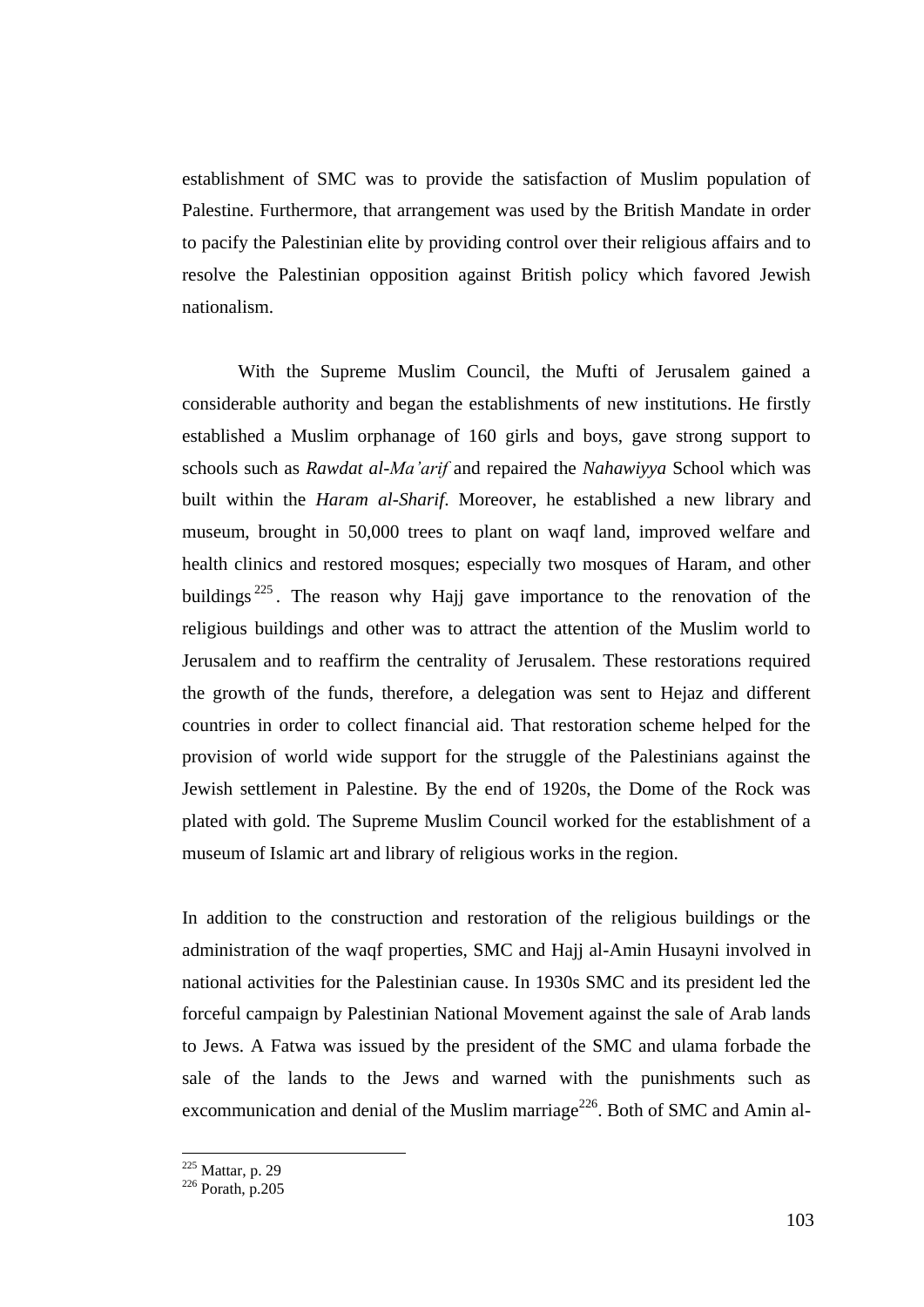Husayni worked for the increase and activate the interest of the world over the Jerusalem"s status and over the importance of the city"s two mosques in order to save those from damage. In order to influence other countries SMC and the president organized propaganda that focused on the danger of falling the mosques into the hands of Zionists.

The activities of the collection of the fund provided the opportunity for the Hajj Amin to be recognized as a Palestinian leader. His prestige was also increased. He strengthened his power in definite regions such as Jerusalem, Jaffa and Nablus, while he disregarded the regions of the opposition like Hebron, Haifa and Acre. Hajj al-Amin"s family origin, his everlasting ambition and his ability of being leader provided him to achieve office of the Mufti of Jerusalem, later on with the policy of the British Mandate that office was transferred into the Head of Muslim Community in Palestine that gave the opportunity Amin al- Husayni to serve as the president of the Supreme Muslim Council. However, those positions of him served his own personal political endings. The opponents of the Mufti frequently complained that the budgets of waqfs that reserved for the expenditure of the restorations of the mosques were used for the political aims such as organization of demonstrations or money aids to Muslim-Christian Association. While the members of the SMC except its president and high officials attended different Palestinian conferences during the first half of the 1920s, the opponents of Hajj al-Amin who arranged themselves into political party were confronted by Supreme Muslim Council"s mobilized forces for a battle.

To sum up, the restoration of mosques and strengthening the position of Jerusalem were the two important political weapons against Hajj Amin"s rivals whom were prevented by the suppression policies of him, and constituted the basic prop of his policy.

# **4.3 Rivalry between the Two National Parties**

Changing conditions of the social environment which was formed by family and clan network in Palestine caused the increase in the Arab national movement. The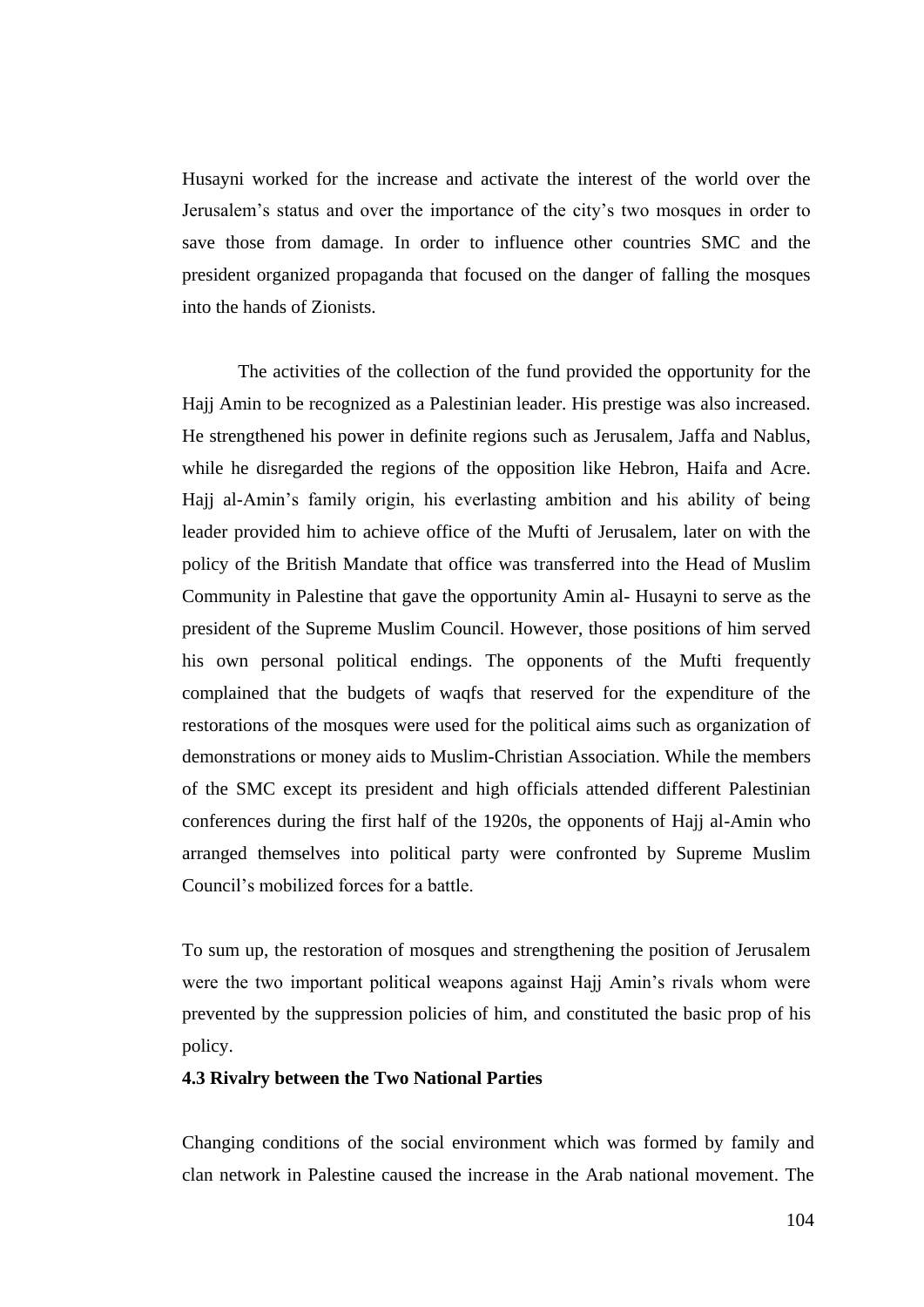village and local rulers gave their support to the leading families and these leading families accelerated the process of mobilization in Palestine<sup>227</sup>. Different parties in Palestine were founded and two of them were the significant ones which were established by Husayni and Nashashibi families of Palestine on the basis of the structure that focused on family and clan networks. These leading families had political powers in their villages and towns and they felt themselves as the equal of others. Nonetheless, alliances between these families and clans altered according to personal and family privileges rather than politics. This caused division in the unity of national feeling and in the interest of all groups to protect the Arab identity in Palestine.

Arabic speaking Palestine was divided in two factions; the majlisiyyun<sup>228</sup> or majlisiyeen<sup> $229$ </sup> which meant Pro-Council men. Their name also indicated that their group was constituted by the Husayni family"s followings and they supported the Hajj Amin al-Husayni who was President of the Supreme Muslim Council. The other one was the mu"aridun or moarideen which meant oppositionists and who opposed the Husaynis and supported the National Defense Party. Thus, the years 1930-35 witnessed a keen competition between Opposition and Husaynis.

# **4.3.1 National Defense Party**

After the defeat in municipal elections in 1938, Raghib al-Nashashibi who was the leader of the oppositionist group set up his own party that was the National Defense Party. Although the opposition won the municipal elections in Gaza and Jaffa, they lost the race in Jerusalem against a Husayni candidate from Khalidi family, Dr. Fakhri al-Khalidi. Due to being a side of anti-Zionist Palestinian delegation to London in  $1930^{230}$ . Raghib al-Nashashibi was not supported by Jews while Khalidi was supported. Therefore, after the defeat in municipal elections in 1934, oppositionist Nashashibi family decided for the foundation of the party. The defeat

<u>.</u>

 $227$  Mosely Lesch, Part I in B. W. Quandt, et al. (eds.), op.cit., p.17

<sup>228</sup> Kedourie, *The Chatham House Version,* p.72

<sup>229</sup> Abboushi, p.40

<sup>230</sup> Morris, *Righteous Victims*, p.124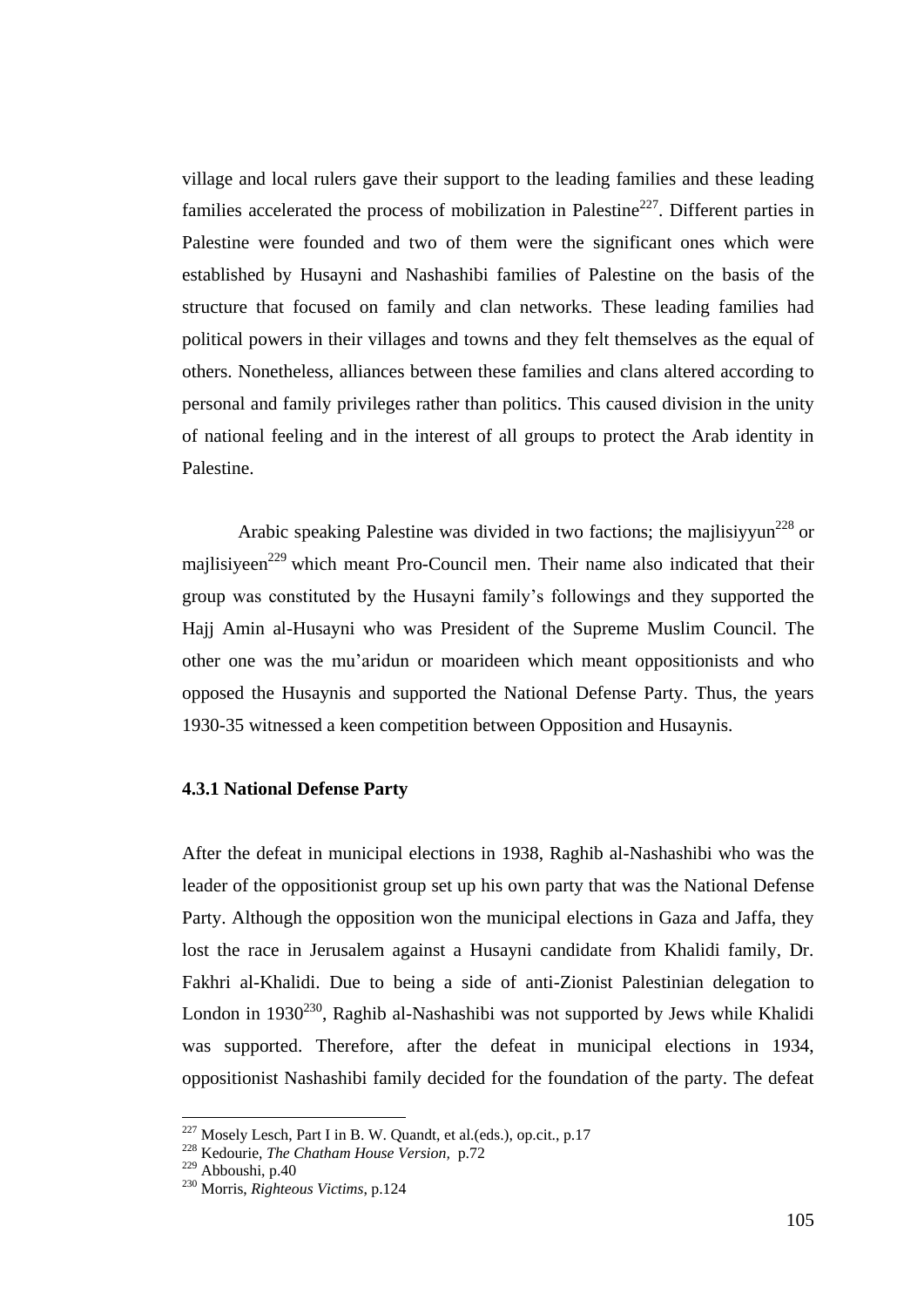in municipal elections made Raghib Bey free in the participation for partisan politics and he became the president of the Hizb al-Difaa al-Watani $^{231}$ .

The rival National Defense Party which was formed by the Nashashibis in 1934 was mostly promoted by the Arab Mayors of Palestine who were opponents against mufti gained the support of other notables in a number of towns, such as Nablus, Jaffa and Ramleh. It was also supported by another family; Dajanis in Jerusalem. Furthermore, Greek Orthodox which was the vice mayor of Jerusalem provided support and therefore, party did obtain the Christian support also. However, that situation created an important weakness for the party. The anti-Muftis party, most of its supporters and members were very urban. That characteristic of the party caused the party to be deprived of any influence or authority over the rural areas and rural people in Palestine. Therefore, the party had remained always distanced to the problems of the rural areas.

Additionally, Jaffa leader of Palestine Arab Workers Society gave its promotion to labor branch of the party<sup>232</sup>. Weldon Matthews states that "during the municipal elections of 1934, Fakhri al-Nashashibi who was the cousin and closed friend of Raghib al-Nashashibi created Arab Workers Society in Jerusalem"<sup>233</sup>. What is more, a branch of Arab Workers Society also appeared in Jaffa and threatened the Zionist activities and attempted to unify Arab workers in the city. After the 1933 demonstrations, it was seen that the workers began to follow Fakhri al-**N**ashashibi and they supported anti-mandate protests which should be controlled.

Long-term official aims of the party were parallel to the Husayni's party but there was an important difference between them that **N**ational Defense Party had the willingness to cooperate with the government which the Husaynis resisted strongly. Leaders of the party were far more moderate. They contacted with Zionists and rejected the calls of radicals for the boycotting Yishuv and made an agreement with the Zionists over short-term Zionist aims such as continued but limited Jewish

 $231$  Tessler, p.229

 $232$  Peretz, p.286

 $233$  Matthews, p.228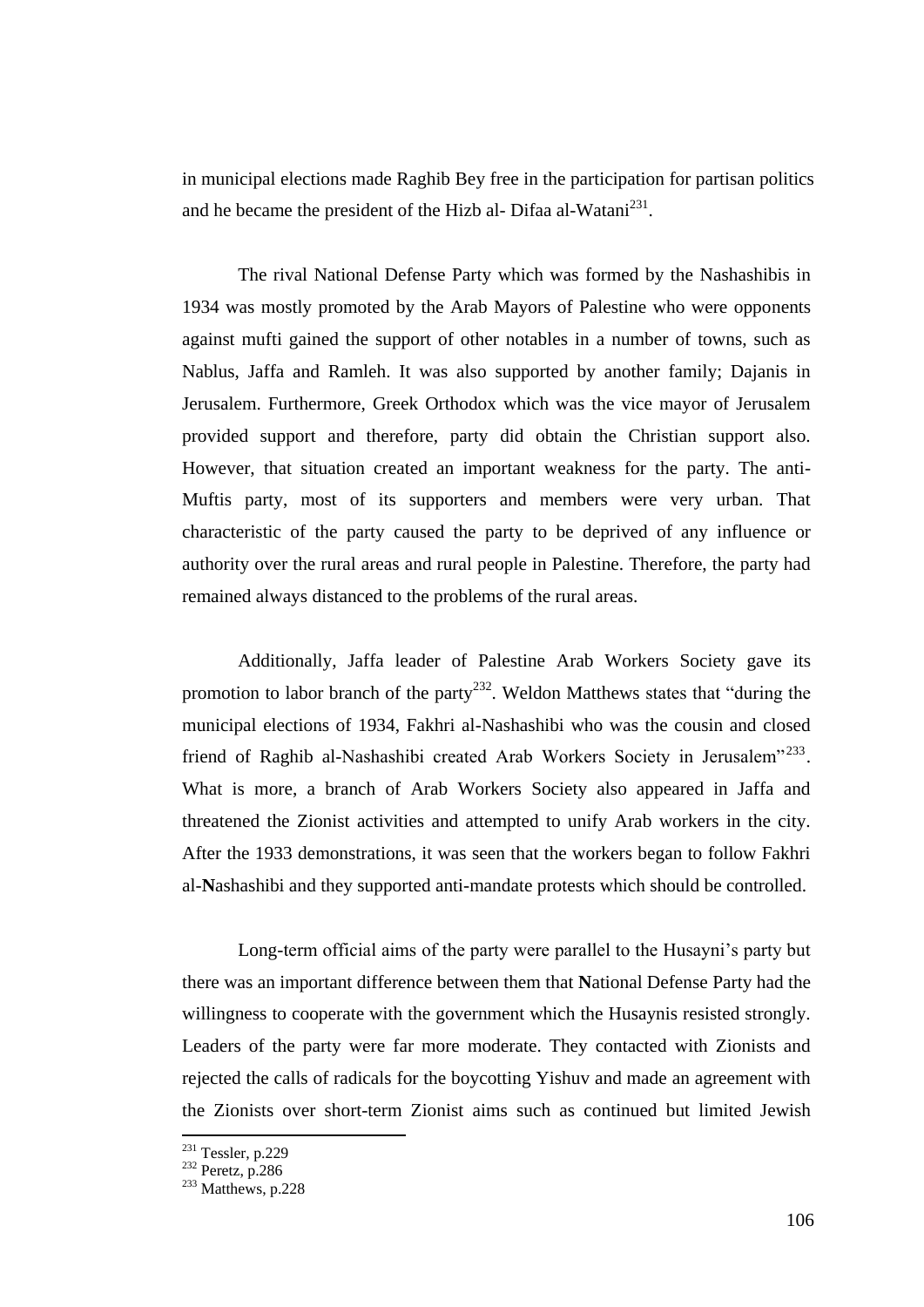immigration. However, while the National Defense Party manifested itself as anti-Zionist which was necessary to provide the support of population and to achieve the opposition against Husaynis, it was actually centre in policy. The party periodically accepted money from the Jewish Agency<sup>234</sup> to finance that political campaign against Husaynis.

However, during the process in which the British Mandate sent an investigation committee in 1937 for the practicality of the partition, both of the parties were against any probability of the division of territory. Before the publication of Peel report, the National Defense Party disassociated itself from the Arab Higher Committee which supported the Peel proposal that would give Arabs seven-eighths of the Arab lands and would provide an economically non-viable Arab state and rejected partition. The withdrawal of NDP from the AHC marked the beginning of disagreement within the leadership. The reason of disagreement was not the dissension over the purposes. Both sides declared their rejection of the Royal Commission report after less than three weeks and refused any possibility of the creation of the Jewish state in part of Palestine.

The reason of disagreement was about the methods that were used. While some leaders thought that the only way for the attainment of national goals was the usage of force, the other leaders believed that the only influential ways for the solution were the gradualism and diplomacy<sup>235</sup>.

Moreover, after publication of the White Paper, two delegates of the National Defense Party who attended the Arab delegation also, issued the majority of their program on 17 January of 1939. The program of NDP involved specific topics that "There would be no direct negotiations with Zionists", "All Zionist immigration and land purchase must be stopped" and lastly, " Palestine would become an independent Arab state in a treaty relationship with Britain"  $236$ . Furthermore, there were also other themes of the program of NDP about the Jews

<sup>234</sup> Morris, p.124

 $235$  Abboushi, p.39

 $236$  Fieldhouse, p.171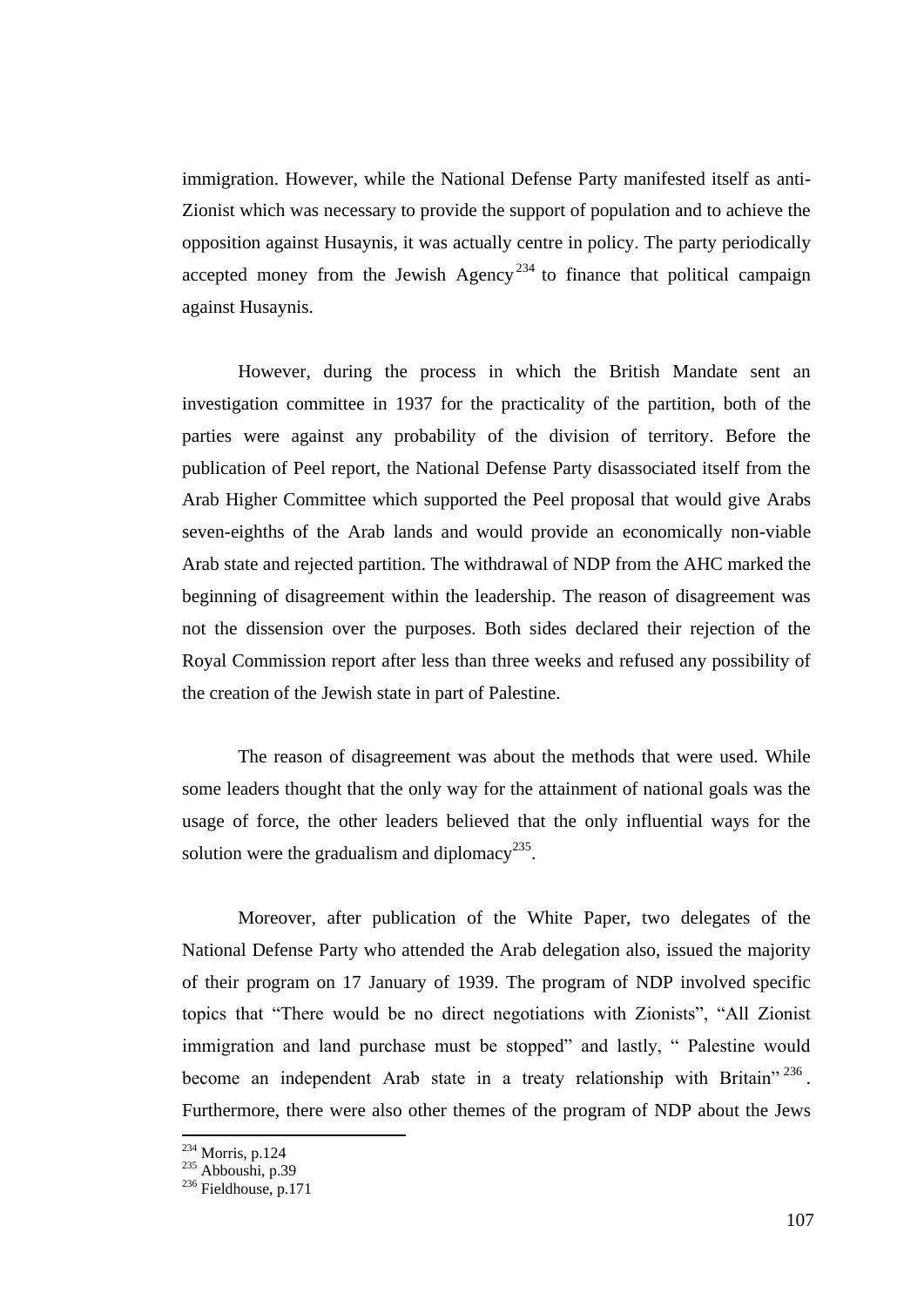that had been living in Palestine. Firstly "Palestine would be cantonized to provide local autonomy in the Jewish majority areas", secondly "Hebrew would become the second public language" and "the civil rights of Jews would be guaranteed"<sup>237</sup>. Thus it might be understood that NDP did not persist in the immediate independence, it did accept limited immigration, and its demand was a local legislature.

That party had a characteristic which was its moderate stand towards the British Mandate and its opposing position. The founder of the Party; Raghib al-Nashashibi formed an alliance with Amir Abdullah of Transjordan for the opposition against the rival Husayni family with the new alliance and party. In other words, the party's close relations with Amir Abdullah of Transjordan, party's attitude towards the British Mandate was not hostile but was moderate. Another motivation for the moderate attitude of the National Defense Party was both the fear of party leaders about the upheavals that would change the social status quo and fear of British and Zionists<sup>238</sup> Moreover, the party was first of the new nationalist parties in Palestine and first demonstrations of the mobilization began in first two months of  $1935^{239}$ . The aim of the party did not focus on Arab unity; on the contrary, it emphasized only the struggle for the independence of Palestine and social, educational and economic development. Founders of the Party were the wealthy people of Palestine and it supported the legislative council from the beginning of its establishment. There were village mukhtars, newspaper owners, Arab Mayors from Jaffa and notables from different towns and cities among its members.

On the one hand, the new party considered the progress of the interests of definite segments of Palestinian elite and served as a vehicle for that aim. On the other hand, it tried to establish a grass-roots base in some areas. Besides, the party

<sup>237</sup> *Ibid.*,p.171

<sup>238</sup> A. M. Lesch, *Arab Politics in Palestine, 1917–1939: The Frustration of a Nationalist Movement*, Cornell University Press, 1979, p. 106

<sup>239</sup> W. C. Matthews, *Confronting an Empire, Constructing a Nation: Arab Nationalists and popular Politics in Mandate Palestine*, New York: I. B. TAURIS, 2006, p.226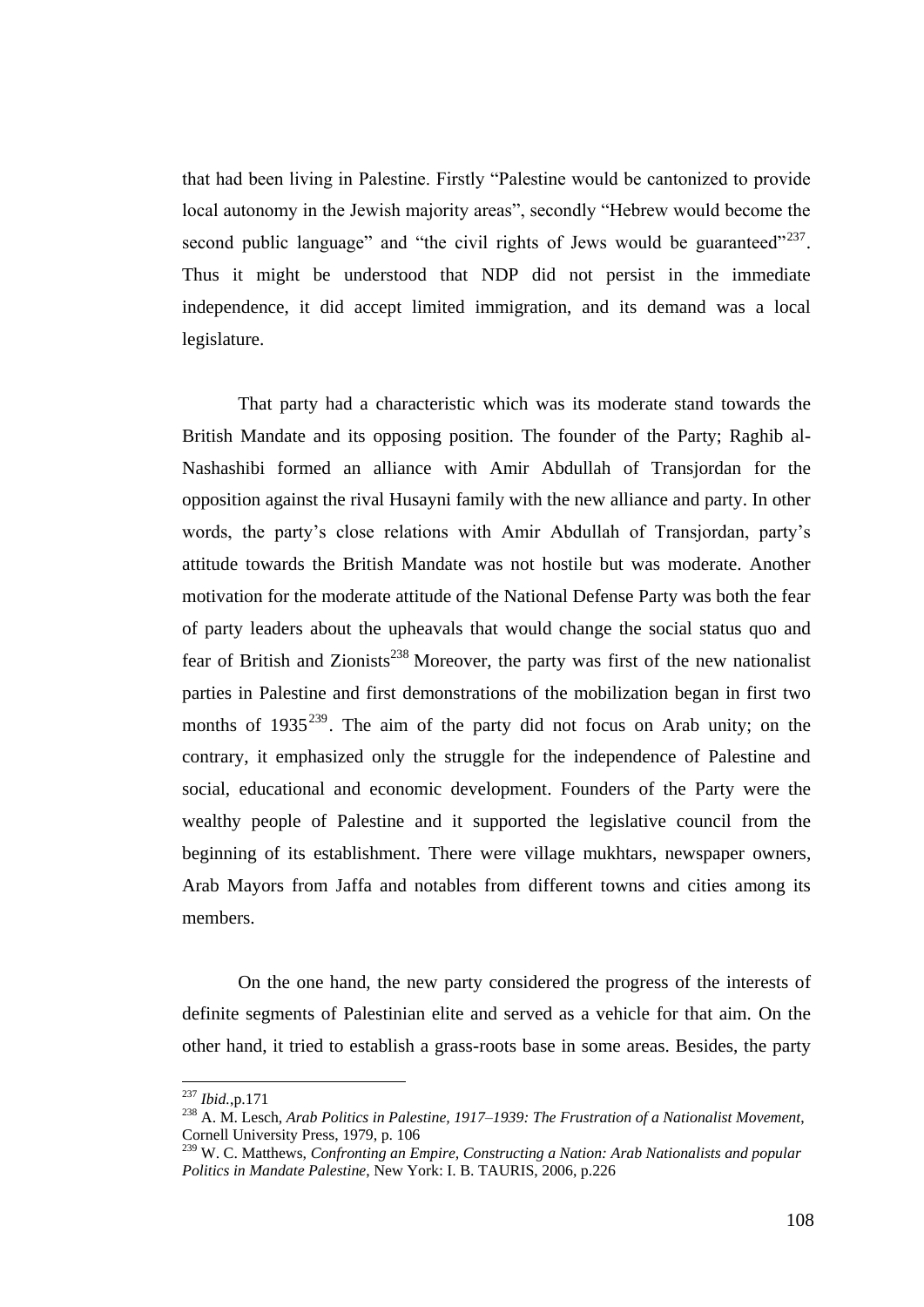criticized other groups like the Youth Congress because of their militancy and aggressiveness. Thus, the Party focused on moderation policy and less confrontation with which it would gain the concessions from British Mandate. This policy involved some kind of realism that weakness of the national movement was obvious. Another policy of the party was to develop international links in order to explain its outlook and find support, for that, it sent delegations to Egypt in 1935.

Additionally, the National Defense Party was heavily concentrated on selfinterest. One of the aims of the party was to undermine the position of the Hajj Amin al- Husayni as mufti. The party delegates criticized Hajj Amin while they were travelling abroad and local newspapers which were supported by Nashashibis targeted him. Conversely, the party was worried about the status and authority of the traditional elite due to the emergence of more radical political factions which undermined the traditional elite and about the increased social mobilization at the non-elite level.

In short, Arab politics failed to form a unified front against the threat of Zionist expansion and division proposals of the British Mandate. Even in 1943, it was attempted to organize a general conference with the attendance of all pre-war parties in Jerusalem to provide the unification of all parties and to provide a unified front. However, this attempt was also unsuccessful. The only achievement of 1943 was the establishment of the Arab National Front to promote the anti-Jewish movement.

## **4.3.2 Palestine Arab Party**

After the departure of Musa Kazim, Husayni family began to search for a new structure in its political and national action. Especially as a response to the Nashashibis" new party; the National Defense Party and to the new political developments, on the April of the 1935, Majlisi faction constituted its own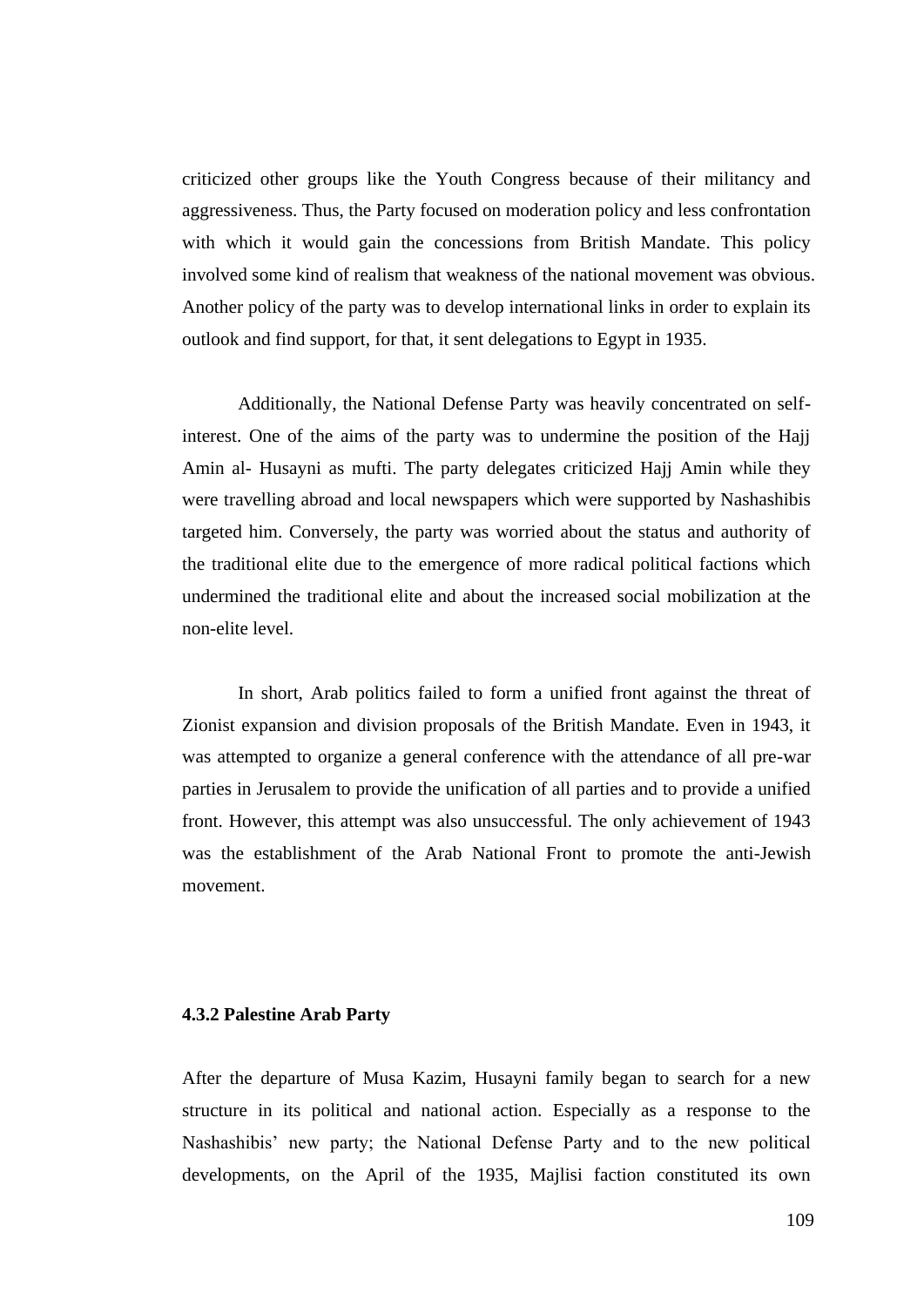nationalist party which was called as the Palestinian Arab Party; Hizb al-Arabiyya al-Filastiniyya.

1,500 individuals participated to the founding conference that was organized in Jerusalem. As a religious leader, Hajj amin al-Husayni did not demand to become political leader of the party. Therefore, Jamal al- Husayni resigned from his position as the secretary of the Supreme Muslim Council and became the president of the new Party. In order to gain support of the Christians, a prominent Greek Catholic layman from Jaffa who was Alfred Rock was appointed as the vice president of the party. There was help of Alfred Rock also over the election of Jamal as the head of the party.

The party was the largest of all parties in Palestine<sup>240</sup>. It was attractive especially to the young generation of Palestine because of its uncompromising and anti-British stand. The popularity of the party was originated from the prestige of the Husayni family rather than the principles or organizations of the party because many people strongly believed that the family lineage of the Husayni family went back through the family of prophet. Moreover, the fact that Amin al-Husayni was a religious leader who provided an opportunity for the party that it gained attraction among the rural people. Being opposed to the collaboration with British Governance in Palestine, it also drew the attention of young and fighting men.

The aims of the new party were the end of the British Mandate, the achievement of independence of Palestine and the annulment of the Jewish national home. The policy of the new party did not involve anti-British or non-imperialist proclamations<sup>241</sup>. The party was formed from the Councilites<sup> $242$ </sup> that were the supporters of the Mufti within the Supreme Muslim Council. Besides, the party remained the most influential party in Palestine and its popularity was attributed to Hajj Amin al-Husayni.

 $240$  Abboushi, p. 26

 $2^{41}$  Mattar, p.268

 $242$  Peretz, p. 286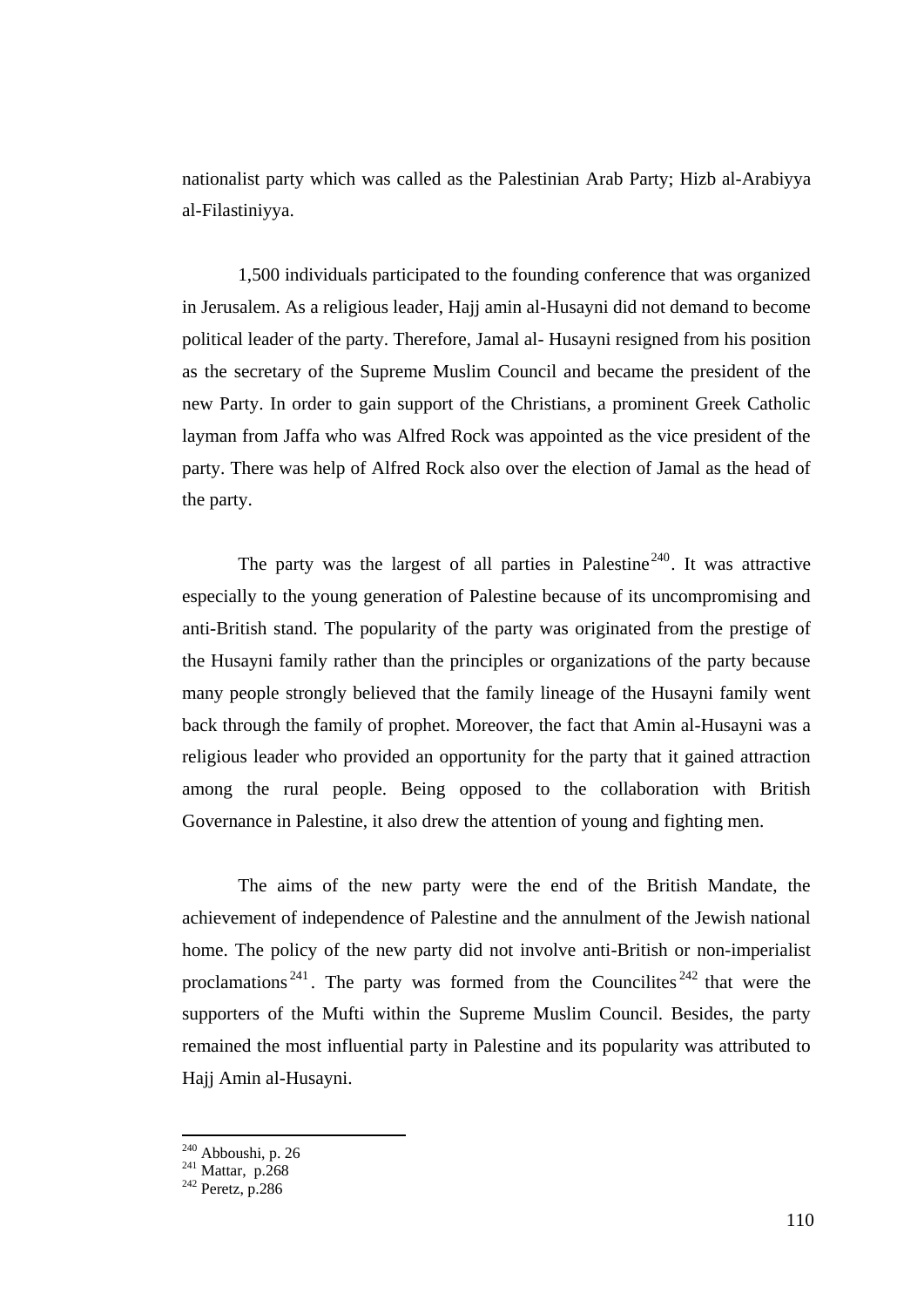With the establishment of the party, Hajj Amin al-Husayni explained his opinions that presence of the Christians in the party did not only indicate the national unity but also reflected the political and intellectual outlook of the Husayni family since 1920s. Palestinian Arab party occupied the most significant place in Palestinian intellectual life and became the center of politics during 1930s. In political organization the family developed new skills and became stronger in political arena. However, family could not improve itself in guerilla activities and military warfare that it fell behind both Izz al-Din al-Qassam and Jewish community which established a military infrastructure and smuggled weapons into country by the way of civilian imports.

The strong pan-Arab and nationalist program of the Palestinian Arab Party resembled to the program of the Istiqlal Party<sup>243</sup>. On August of 1935, the leading cadre of the party established a newspaper as an agent of the party which was called as al- Liwa. The year of 1935 was also the beginning time of the Palestine Arab Party"s activation process. Additionally, in July and August party leaders organized branches in Jaffa, Gaza, Majdal, Khan Yunis, Beersheba, Bethlehem, Nazareth, Safuriyah, Acre and Nablus, however, they did not gain support and success in Haifa, Jenin and Tulkarm. On September 1935, in Nazareth, three hundred participants attended to the meeting of the party and the public demanded and supported the independence of Arab Palestine. Party also announced that it had purposes to establish youth groups. Jerusalem and Haifa leaders of the Palestine Arab Workers" Society were allied to party and with association of two groups an illegal quasi-military youth group that was called as al-Futuwwah; Chivalry<sup>244</sup> was organized. There were various demands of the National Pact which was the platform of the Palestine Arab Party. Refusal of Balfour Declaration, end of the Mandate, halt of the Jewish immigration and land sales and announcement of the Palestine as an independent state were the basic requests.

 $221$  Matthews, p.226

 $244$  Peretz, p.286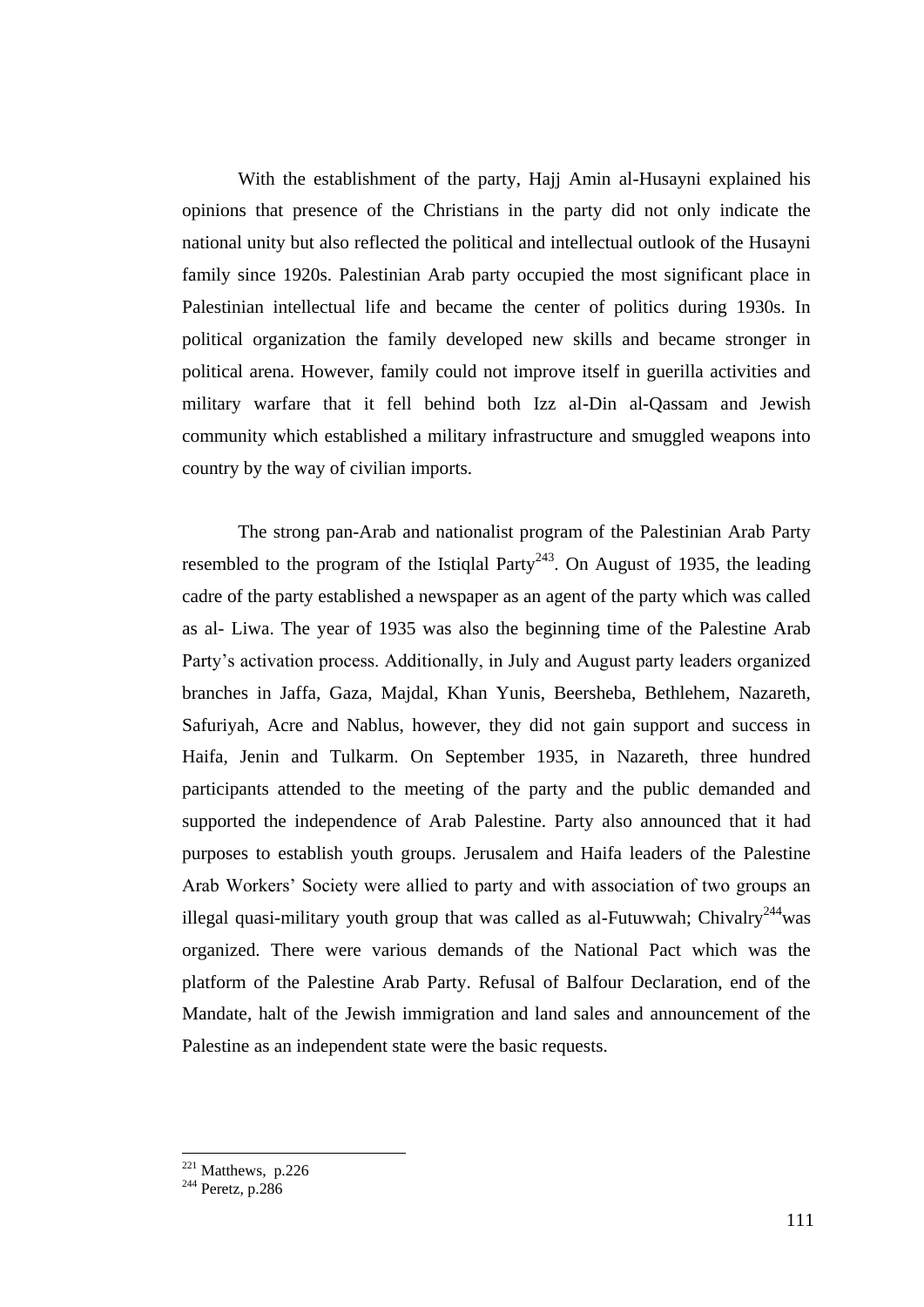Additionally, party was an arena for Hajj Amin al-Husayni in order to describe his political demands and party also used the position of Mufti for its own sake. In order to persuade Arabs for the sale of their lands to the Supreme Muslim Council as a religious endowment of the Arab people in Palestine, party members utilized from the position of Mufti. There were threats such as religious reprisals over the Muslims who sold their lands to Jews.

Nevertheless, this created problem for the party. The main difficulty of the party was that it was lacked of a modern leadership and party was too much conservative. Hajj Amin al-Husayni was a religious leader who was involved into politics also by his religious position and family connections. Although he had also cooperation with Christian Arabs over the leadership, his style was traditional and he was integrated with the religious elements.

The Palestinian Arab Party could be distinguished from the National Defense Party of Nashashibis with its platform and tactics. Its political rhetoric and ideology was much more radical and militant than the National Defense Party and it was much more similar to the ones of Istiqlal Party and Youth Congress. The demands of the party were certain that it refused piecemeal and partial reform; it ordered unconditional independence, end of the British Mandate, resistance to Zionism and the protection of Arab character of Palestine<sup> $245$ </sup>. The Party was dynamic within the political base and there were continuous political campaigns and tours over Palestine by the party leaders in 1935 and those activities of leaders led to the organization of local branches in different towns.

Another feature of the new party was that, it gave importance to the mobilization of young generation of Palestine. It worked together with local Boy Scout troops and created its own organization of young people that was named as Youth Troops. Moreover, the Party struggled organized against the Nashashibis and denounced them with the newspapers that belong to the family. The Party also adapted to various propaganda campaign against the Zionism and the British Mandate.

<u>.</u>

 $245$  Tessler, p.229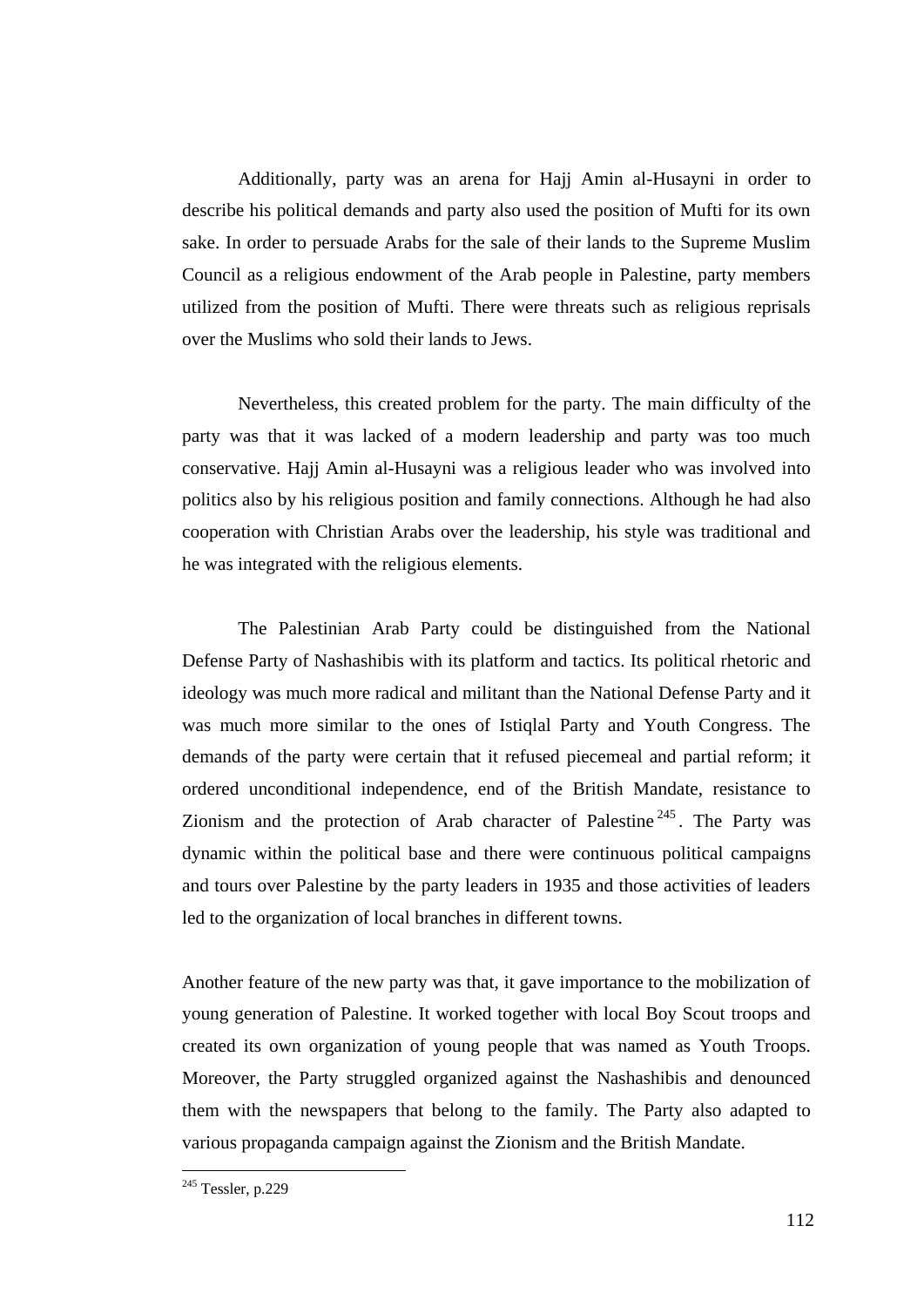Some of the members of the Husayni family and the Palestinian Arab Party were influenced from the Nazis during that period and saw Nazi Germany as a model in terms of construction of a mass organization and alliance against Jews and Britain. After a visit to German consul in 1933, Hajj Amin declared its support to German regime. During the founding conference of Youth Troops, the organization ability of German people for the defense of the national interests, the Nazis were praised.

All of the pre-war parties attempted to organize a conference in November 1943 in Jerusalem in order to form a united front against the threat of the revision of White Paper of 1939. As a character of Arab politics, all of those Arab parties failed to unify. The establishment of the Arab National Fund in order to support the anti-Jewish movement was the only practical achievement of 1943.

As a reaction to those activities of opposition, Husaynis rearranged the Palestine Arab Party in April 1944. The party was centered in Jerusalem again under the presidency of Tawfiq Salih al-Husayni; old brother of Jamal Husayni who was not in the position. The members of Palestine Arab Party kept themselves apart from the Istiqlal leaders because the politics of that party were restricted with the full execution of 1939 White Paper. On the other hand, PAP was maximalist<sup>246</sup>. Demands of the party were varied that involved independence of Palestine within the Arab unity, the establishment of Arab Government over Palestine and the dissolution of Jewish National Home.

Although the Palestine Arab Party was the only and most powerful party of Palestine until September 1944, it could not success to provide a united Arab leadership. Hurewitz commented on the leadership in Palestine politics that "the

<u>.</u>

 $246$  Fieldhouse, p.172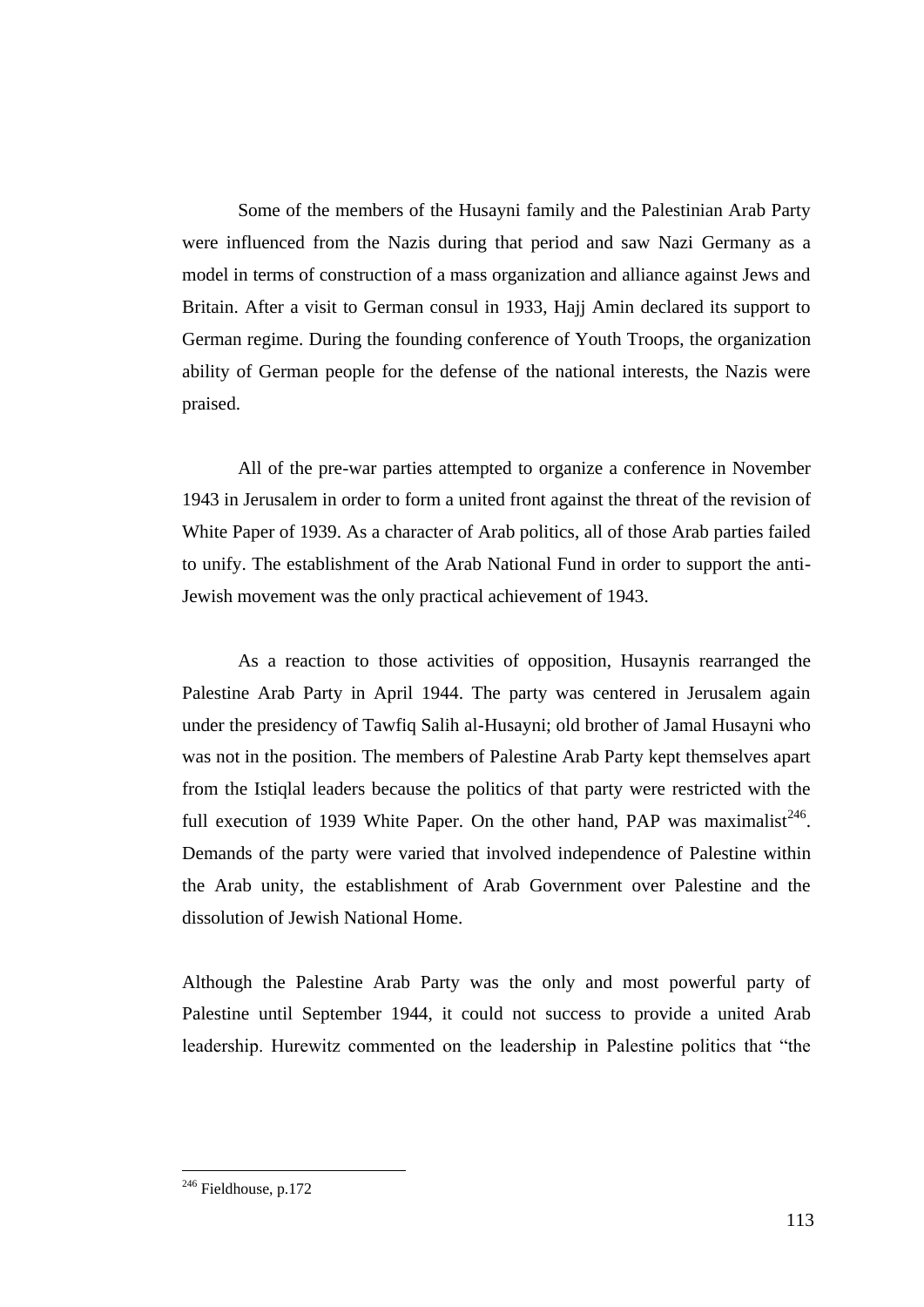leadership of the national movement was still being determined on a personal basis"<sup>247</sup>.

In October 1937, the Government of the British Mandate could achieve to demolish the influence of pro-Muftis. The governance ordered to arrest and expulsion of the six prominent leaders that involved President of the Arab Party, Mayor Khalidi. Therefore, Hajj Amin al-Husayni was discharged from his office of SMC and had to leave the country. He fled to Lebanon by boat and set up his headquarters. His cousin, Jamal who headed the party, had to leave country to Syria before being arrested.

Thus, in the years of Arab revolt and later on, the Arab national movement became politically uncoordinated because of the imprisonment of the leaders or because of the leaders" being out of the country. Furthermore, Palestinian national movement and Arab community were still divided during 1944-45. In addition to Istiqlal and PAP, National Bloc and Youth Congress also changed their leaders while Raghib al-Nashashibi of the National Defense Party and Husayn Fakhri al-Khalidi of the Reform Party still remained as the leader of the their parties. Arabs were worried about that disunity because the process of establishment of the Arab League in 1944-45 was started.

There were other important parties that directed the policies of Palestine. The first one that should be mentioned was the Hizb al-Islah which meant Reform Party. It was established by Fakhri al-Khalidi in 1935. It was a small patron party that had little impact over the national movement but contributed to the institutional pluralism. It was interested in internal changes than in the politics of the Mandate. Its connections with the outside of Palestine was very limited and it was a less controversial party because of its emphasize over education and social reform. The second party was the National Bloc; al- Kutla al-Wataniyya that was organized by Abd al-Latif Salah who was a lawyer from Nablus. The party was established by

<sup>247</sup> Jacob Coleman Hurewitz, *The Struggle for Palestine,* Greenwood Press, New York: 1968, p.186- 187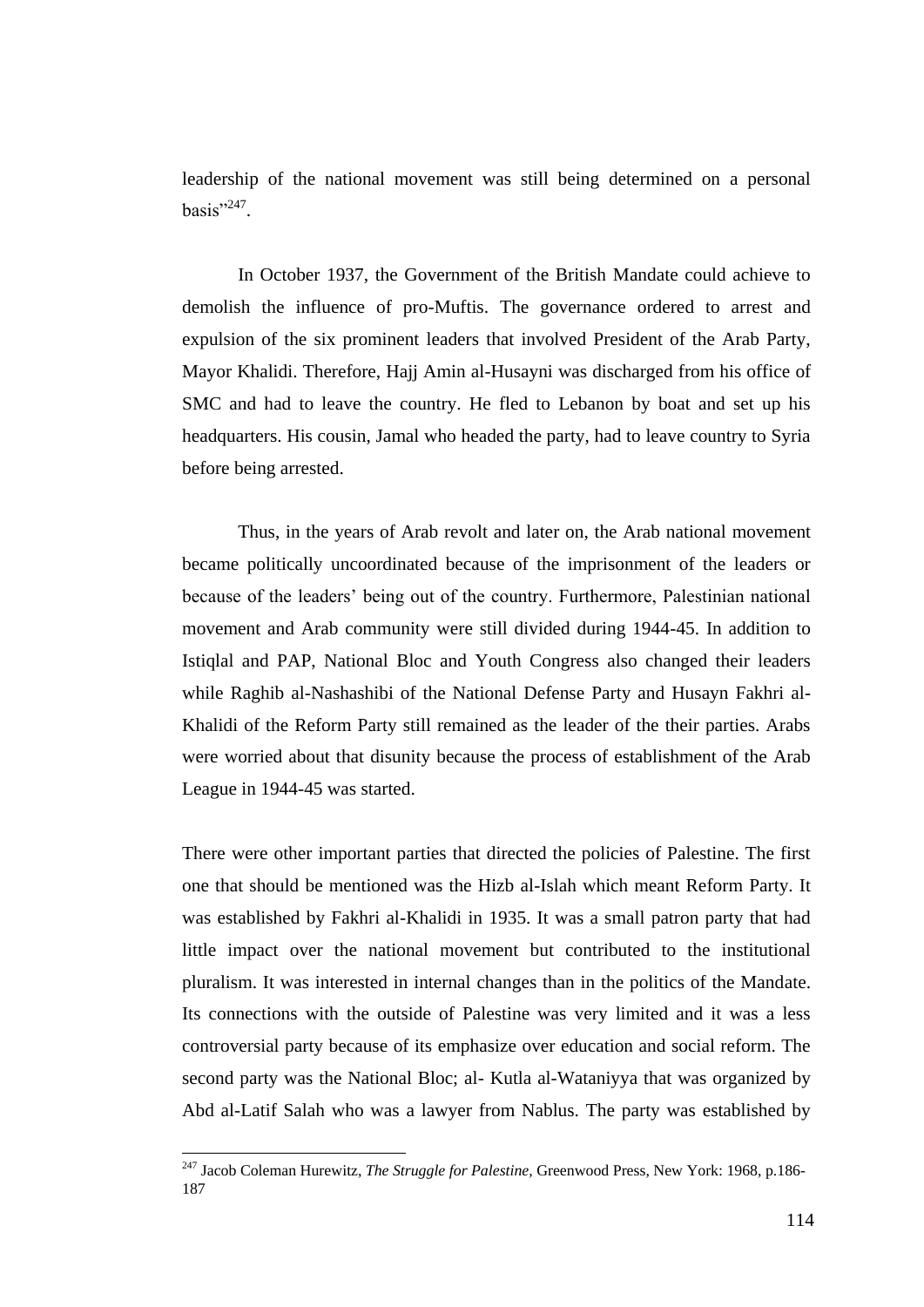Salah for personal interest, in order to create a local power base for himself<sup>248</sup>. It was the only party that had a central base and leadership outside Jerusalem. The centre of the party was Nablus which was the most conservative cities in Palestine. Furthermore, when new nationalist parties were founded, Arab labor organizations developed also as national associations. However, these workers began to oppose notables and in time this Arab Workers Society would begin to cooperate with Istiglal Party<sup>249</sup> for a national resistance against the British Mandate in Palestine.

In short, none of these parties constituted a challenge to the Mufti and its Palestine Arab Party. Some of those did not mind to cooperate with Hajj Amin al-Husayni. These parties were groups that were competing for prestige and influence. Moreover, even the leaders of the same parties were frequently rivals at the local level.

<sup>&</sup>lt;sup>248</sup> Tessler, p.228

 $249$  Matthews, p.229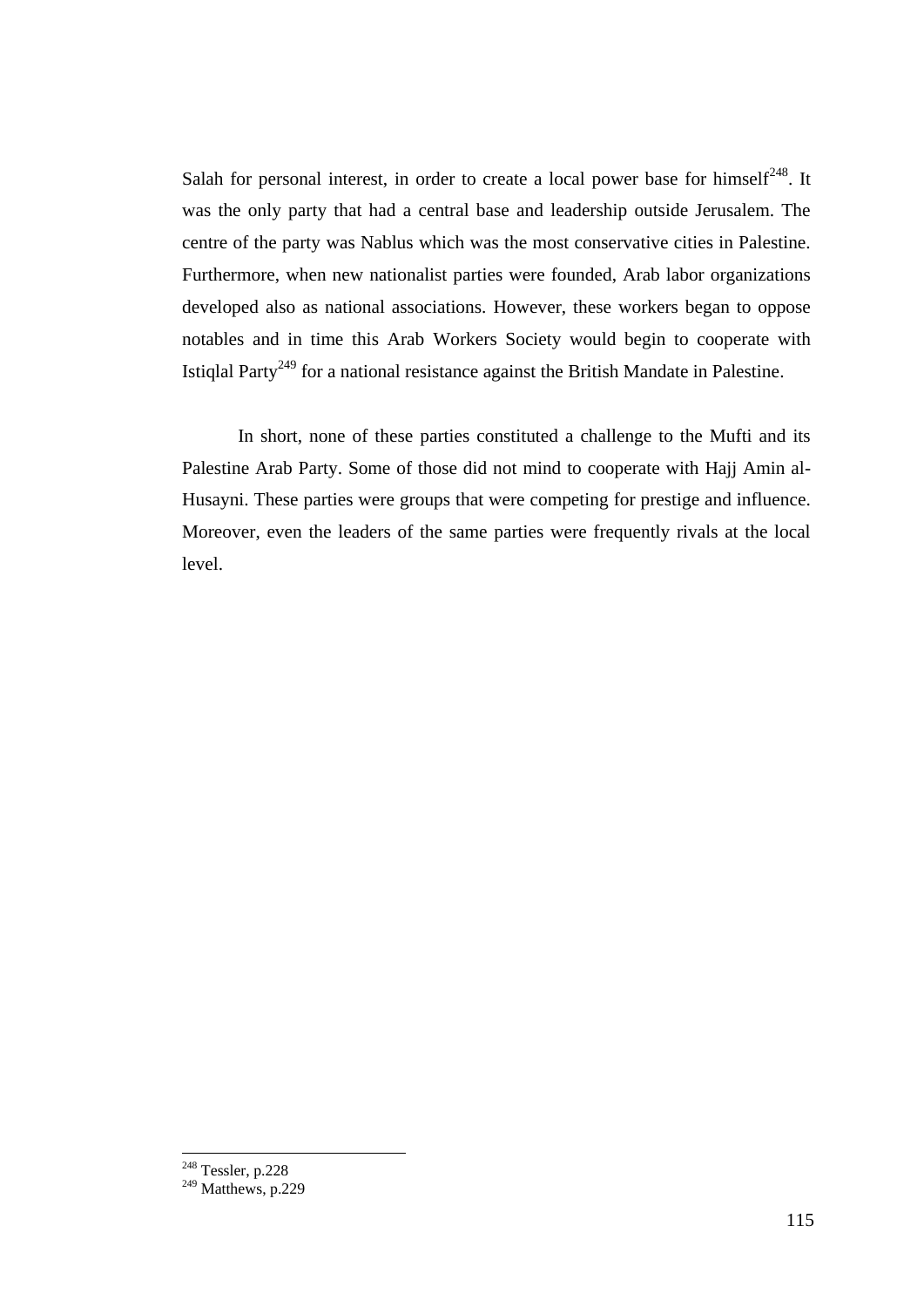#### **CHAPTER 5**

#### **CONCLUSION**

The Middle East has been the most significant region that attracts the attention of the Great Powers throughout history. Today it is still the focal point of the international actors due to the natural resources that it has and the conflicts that take place in the region. Palestine is one of the areas where constant clashes among the two different nations, namely the Palestinian and Israeli, continue. The early reasons that caused the Palestinian-Israeli conflict had also played significant role over the emergence of Palestinian nationalism such as the illegal-immigration and settlement. Due to the falling down to a minority status in their own lands the Palestinian Arabs became more aggressive and as a result mutual violent attacks led to the increase in the militarization among both communities.

The Mandate regime in Palestine which was established by the British Mandate at the end of the World War I took apart Palestinian region from the Ottoman Empire and began its administration with the traditional divide and rule policy. However, that policy could not provide tranquility in the region. The European States, in which an intensified Jewish population lived, considered the Palestine region as an opportunity to settle the Jewish people there and found a newly independent state for them. Therefore, a long-time immigration process started and one third of the Jewish population of Europe began immigration. This process accelerated especially during World War II.

Before and during the Mandate regime there were assurances which had been given to both Palestinians and Israelis by the Great Britain and later on these promises contradicted with each other. These contradictions caused Mandate administration to stay in a difficult position. Especially after the conflicts that occurred in Palestine during the Arab Revolt in 1936, the British Empire charged an investigation committee. It indicated the contradictions of promises and the difficult situation of the British Mandate clearly. Furthermore, the solution that was set forth by the commission was the end of the Mandate and two-state solution for both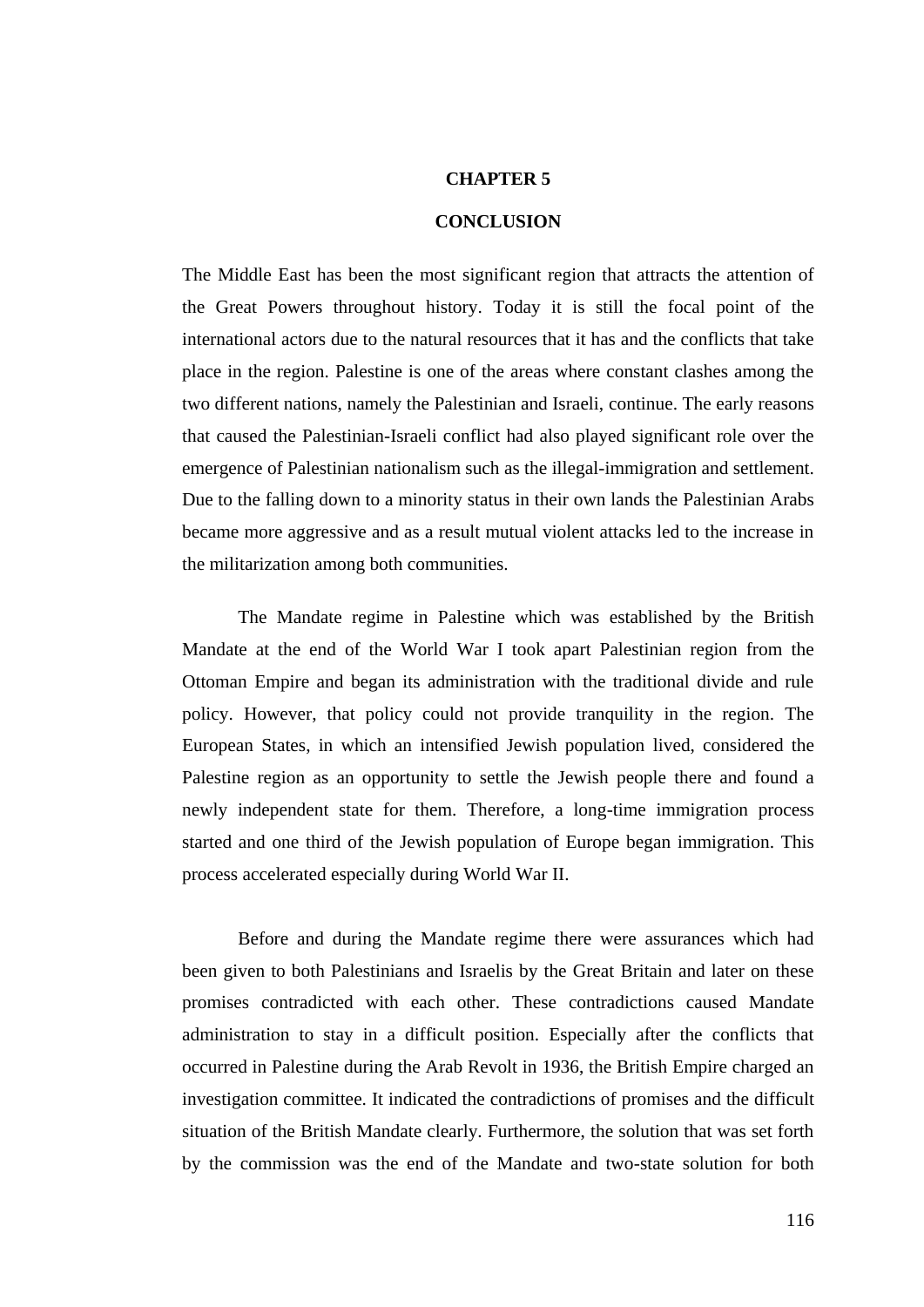nations in one territory. However, the partition plan accepted instantly by the Jewish population and rejected by the Arabs was postponed due to the World War II. At the end, the British Empire was in difficult situation because of the World War. Its resources were exhausted; it had problems to fulfill the demands on raw material after its recognition of the independence of some colonies. As a result of these conditions, the Empire abstained from application of two-state solution which was totally rejected by the whole Arab communities and it handed the Palestine administration to the United Nations in 1947.

In this international conjuncture, this thesis attempted to examine the emergence and development of the Palestinian nationalism in detail. The thesis analyzed the role of the Palestinian notable families over the development of Palestinian nationalism during the turbulent years of the British Mandate with a due attention to the relations of the Palestinians with the British government. In this regard, the characteristic of Palestinian nationalism as a genuine and pure nationalism or as a nationalism that appeared as a reaction against British Mandate, especially against the Jewish immigrations and their systematic organizations are the other main points that have been discussed throughout the thesis. The balancing policies of British Mandate by the means of different published official papers, the official investigation committees and different methods for the appeasement of both sides that British Mandate used were examined.

This thesis argued that the Palestinian nationalism may be analyzed from the points of both the terminology of modernist and nationalist discourses. From the modernist point of view, Palestinian nationalism could not be formed as a rooted ideology because of not having officially accepted territorial borders and an official state. The modernist nationalism discourse supports that nations can maintain their existence as long as they pursue their connection with a territorial state. Thus, from the modernist perspective the Palestinian national identity may be a social entity as long as it preserves its relations with the territorial state. Otherwise, it might be disappeared from the political arena.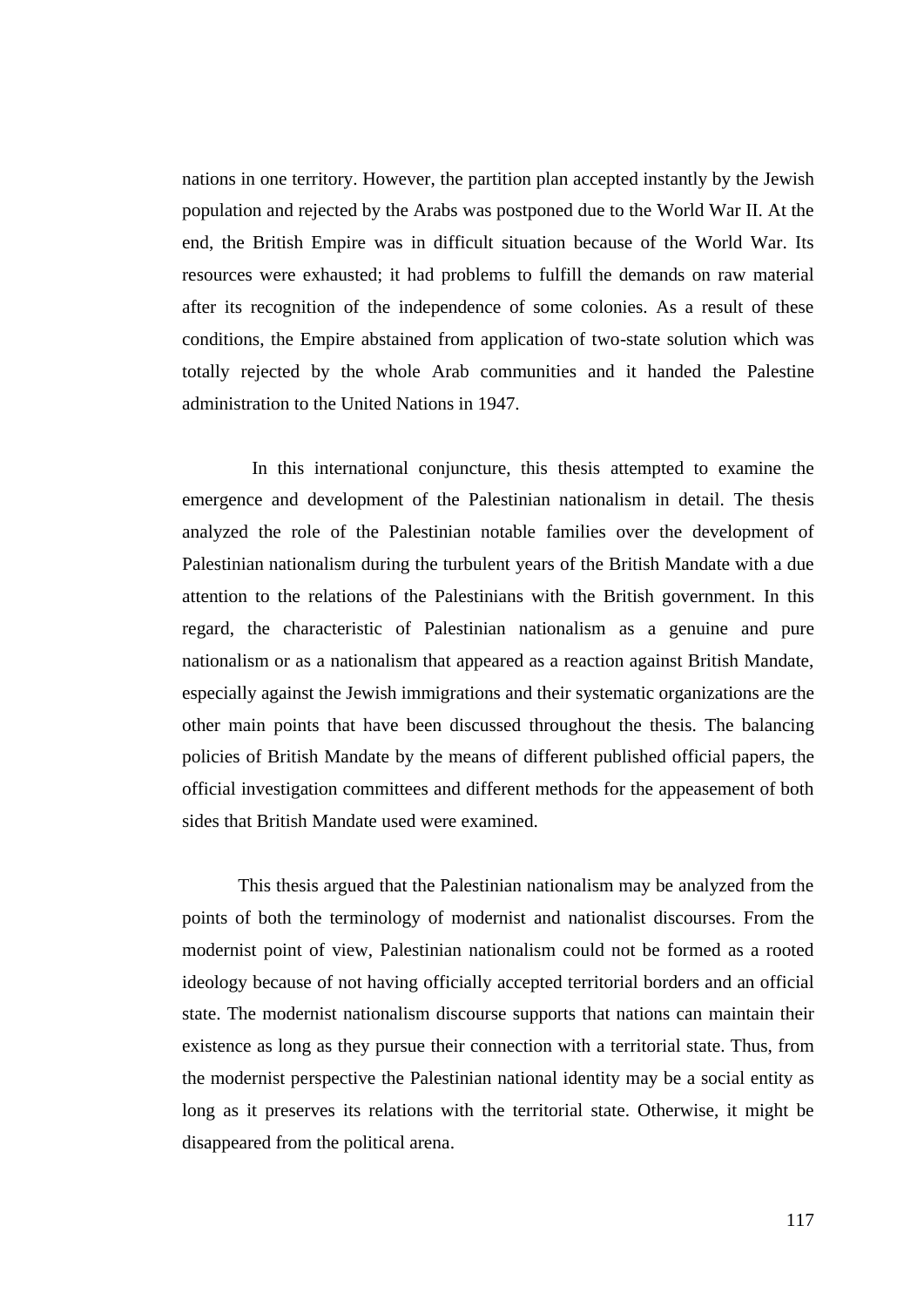As a result, one of the points that this study reached out is that; although the Palestinian ethnic identity does not have an officially accepted state or territorial border it may be written about the existence of Palestinian nationalism. The emergence of Palestinian nationalism began after the appearance of the challenges and threats by the Zionist immigration and settlement activities in the region. The British Mandate policies also caused the reaction among the Palestinian identities due to its promises to the Jewish side about the establishment of a Jewish state. Therefore, Palestinian nationalism is a counter nationalism that appeared as a result of the pressures of external powers.

Furthermore, this thesis also demonstrated that although Palestinian nationalism appeared as a part of Arab nationalism, later on it departed from Arab nationalism in order to provide more emphasis on the Palestinian issue. The territorial problem which was to share one region among two nations caused the Palestinian people to focus on their own causes rather than the establishment of the Great Arab State. The territorial disputes caused the reaction of the whole Palestinian public and provided the development of Palestinian nationalism as an ideology.

This thesis also argued that different notable families in Palestine had strong influence over the emergence and development of Palestinian nationalism. However, it is also showed in this thesis that there was a tough division among these Palestinian families that caused Palestinian nationalism to remain fragile. The reasons behind the threats that weakened the Palestinian identity date back to the emergence of process. The rivalry among the notable families that led the Palestinian Arab population caused them not to be able to unify systematically and resist against the well-organized Jewish immigrations and policies. These families gave the first priority to their own economic interests; in other words, the improvement of individual situation was preferred to the liberty of Palestine. Thus, the infant Palestinian nationalism got stuck between Palestinian notable families, parties, and the British Mandate and Zionism. The competition over the higher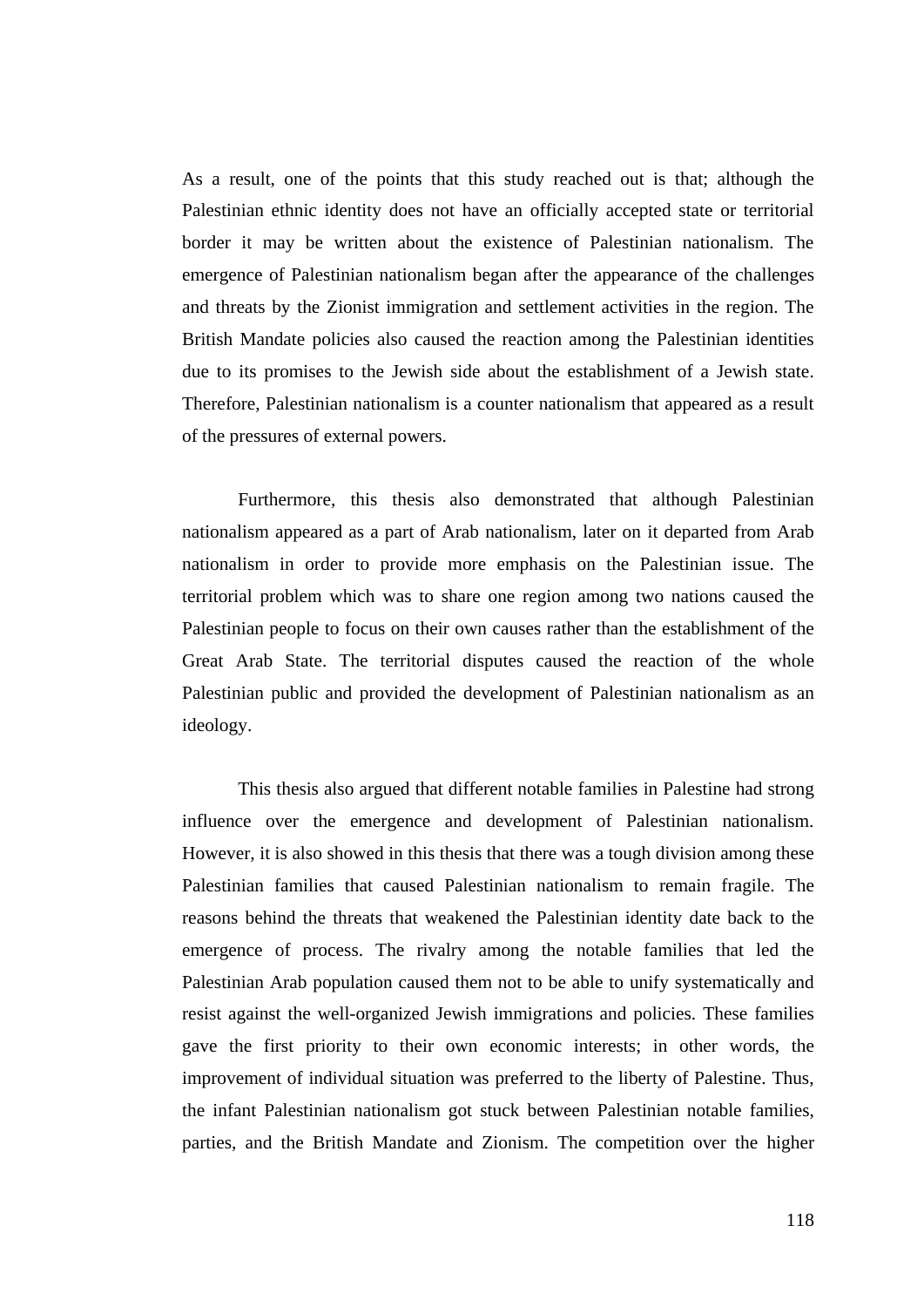posts, individual economic and political interests caused the division among notable families which had the responsibility to lead the Palestinian Muslims.

The thesis also emphasized the cross-connection between the political and economic development of the Jewish population, the Yishuv, and political, economic decline of the Palestinian Arab population. While the Jewish population increased their wealth, organized themselves well and paved the way for the establishment of a Jewish state, the Palestinian Arabs became poorer because most of job opportunities were created by the Jewish population or these fields of works were merely controlled by the Jews. The only field in which the Palestinian Arabs worked was agriculture; however, due to the land purchases by the Jews, the Muslim population became impoverished. On the other hand, the notable leaders who benefited from the land sells enhanced their wealth and authority. This in turn made the Palestinian leaders alienated from their community and caused partitions within the community as well. Thus, the Zionists and the British Mandate used these divisions effectively in line with their own stakes and in the course of time, the Arab Revolt which caused the bitter fruits, erupted.

Moreover, different parties that were established under the leadership of those notable figures could not provide the unification either. While one of the parties preferred consensus with the British Mandate, the other one was more radical in its political activities and made its decisions and actions by focusing on religion. If one of the parties of the Palestinian Arabs could achieve to be a real national party despite the opposition, it would be possible to develop and strengthen Palestinian nationalism and Palestine would become a real state.

It has reached a consequence that Palestinian nationalism got stuck between the policies of the British Mandate, the organized Jewish activities and rivalry among the notable families that led the community. The rivalry between the important notable families prevented the formation of an actor or a class that would produce the Palestinian nationalism. Generally, the nationalisms are invented by a class such as military, bourgeois or aristocrat class. However, these notable families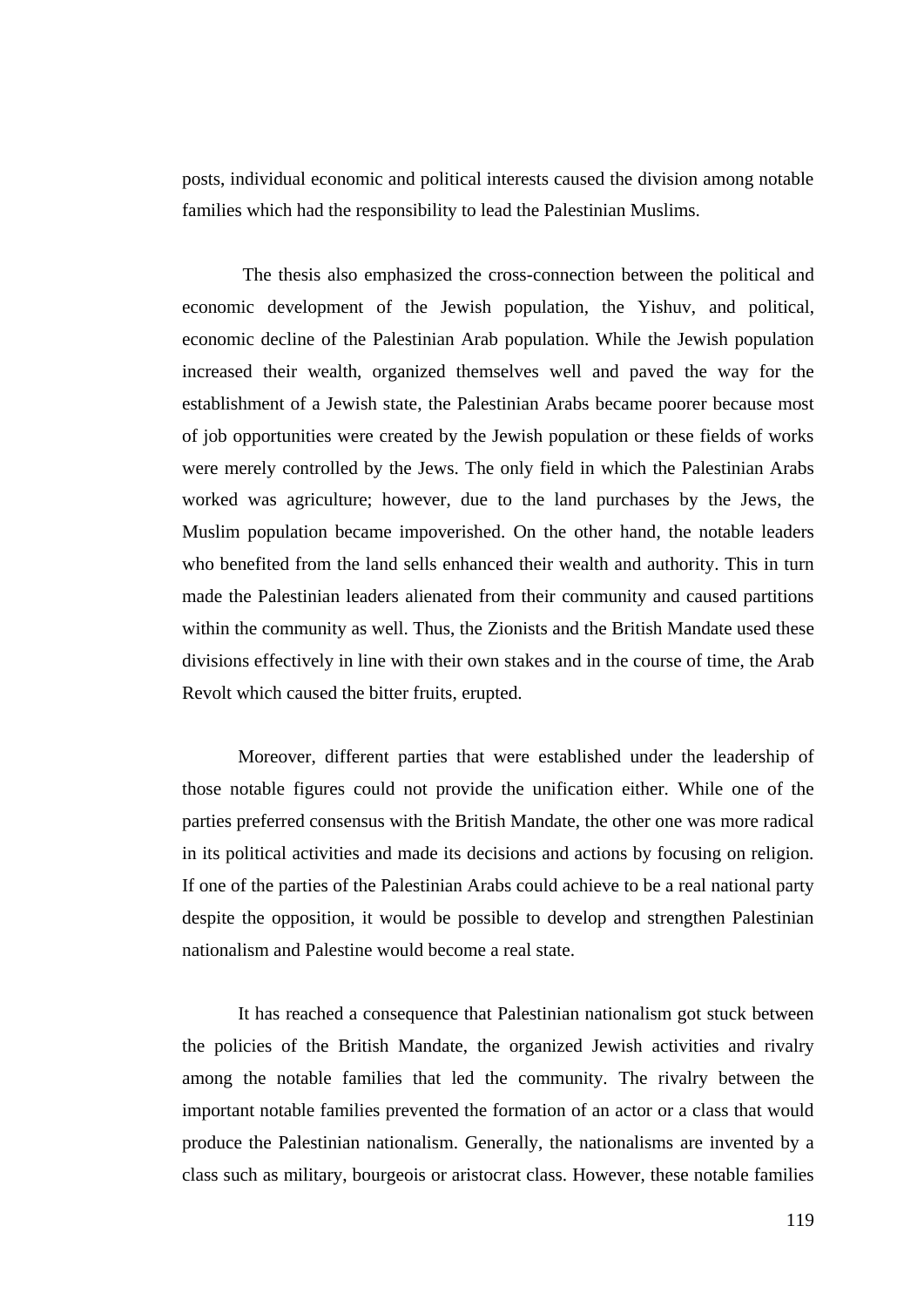prevented the formation of such a class and caused Palestinian nationalism to be remained as proto-nationalism. Therefore, it was difficult for the Palestinian nationalists to develop their ideology that would provide them the foundation of an official and internationally accepted state.

Additionally, Palestinian nationalism was a nationalism that developed in the course of time. It developed as a reactionary movement especially after 1920s and remained as a proto-nationalism until 1948. Refugee problem that occurred as a result of 1948 Arab-Israeli War caused the appearance of national consciousness due to the ideology of refugees about the right of return. Moreover, 1948 War also led to the new awareness of self-identity within the refugee camps. As a result of 1948 War, Palestinian nationalism was out of the hands of notable families and it could be reached to the Palestinian people and gained a grass-root base.

It should be criticized the statements of Anthony Smith and Rashid Khalidi which demonstrate Palestinian national identity and Palestinian nationalism as an existent ideology from ancient history. During Ottoman administration, there was not a Palestinian nation or identity; however, those people identified themselves firstly as Arab, then as Muslim, thirdly as Nabulsi or Jaffan and lastly as Palestinian. Therefore, a national identity such as Palestinian was defined by British Mandate and it could be described as a given nation.

Today the Palestinian case has taken a new shape because new problems are integrated to the ongoing dispute. The issue of holy places, demands over Jerusalem, partition of the territory among the Jewish settlers and the Palestinian Arabs and the issue of capital city are on the one hand and the refugee problem, the right of return and terrorist activities are on the other hand. The reason behind to choose to study this topic is that the background of the conflict between Hamas and Al-Fatah today and the political instability in the Palestine region date back to the times of the British Mandate. It may be beneficial to examine the roots of conflict and origins of historical conditions in Palestine in order to have a better understanding of the present situation of not only Palestinian nationalism, but also of the problems and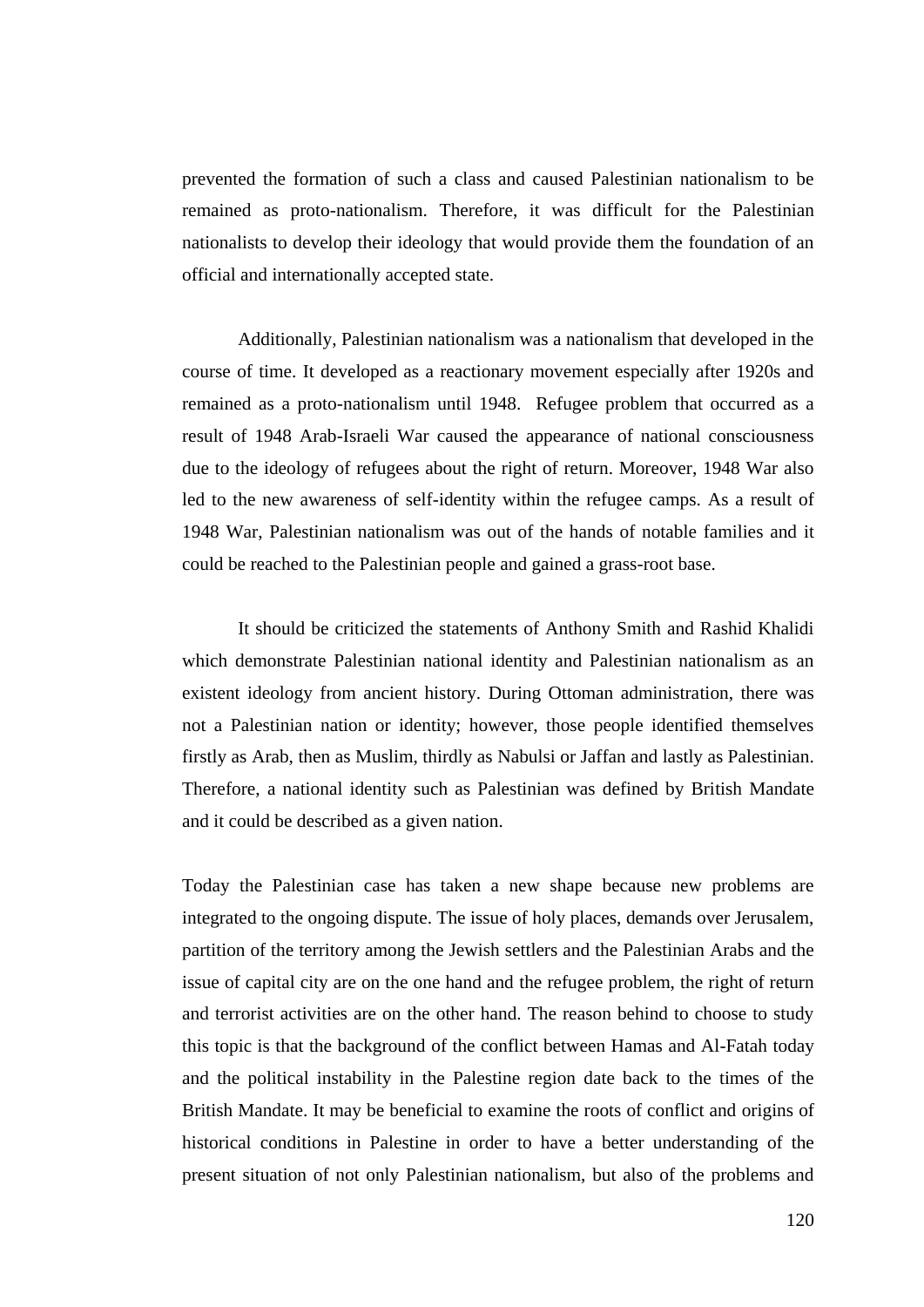issues related to it. Therefore, the connections between the Palestinian national parties and notable families with the today"s Palestinian parties; Hamas and Al-Fatah may constitute a new research area. The author of this thesis believes that historical divisions within Palestinian families and clans, community and Palestinian politics may be helpful to understand the problems that faced today in Palestine.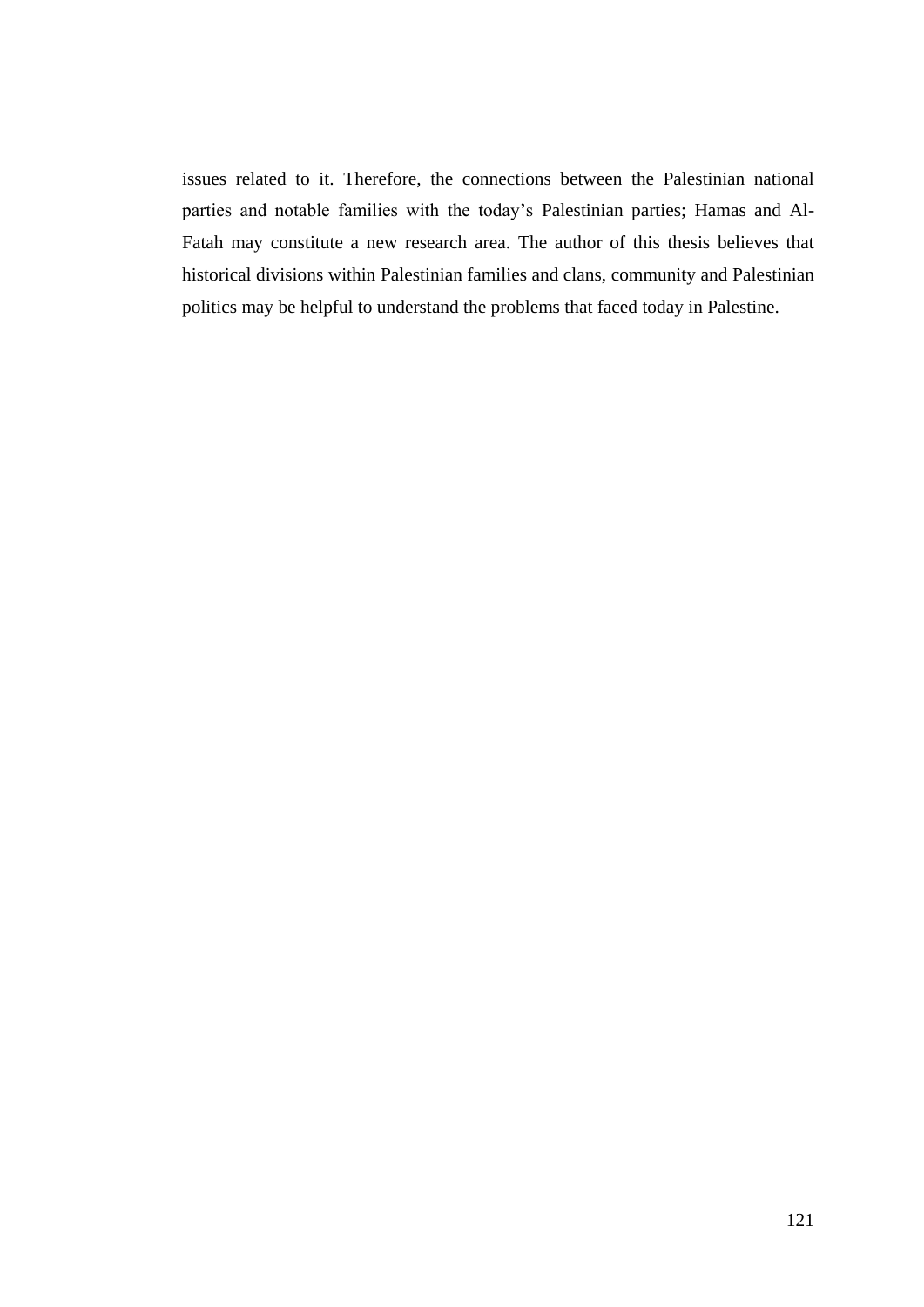## **REFRENCES**

ABU-MANNEH, B., "The Husaynis: The Rise of a Notable Family in 18th Century Palestine", in *Palestine in the Late Ottoman Period,* D. Kushner. Jerusalem: Yad Izhak Ben-Zvi Press, 1986

ABCARIUS, M. F., *Palestine: Through the Fog of Propaganda*, London: Hutchinson & Co. Publishers Ltd, 1946

ANDERSON B., *Imagined Communities: Reflections on the Origin and Spread of Nationalism*, London: Verso, 1991

ANTONIUS G., *Arab Awakening: The Story of the Arab National Movement*, New York: Capricorn Books, 1956

BORGATTA, E. F., "Nationalism", *The Encyclopedia of Sociology*, New York: Macmillan Reference, 2000

BOZTEMUR R., "Tarihsel Açıdan Millet ve Milliyetçilik: Ulus-devletin Kapitalist Üretim Tarzıyla Birlikte GeliĢimi", *Doğu Batı,* No: 38, (2006)

CHOUEIRI, M. Y., *Arab Nationalism: A History: Nation and State in the Arab World*, UK: Blackwell Publishers, 2000

CHUSIONER, D. *Palestine in the Late Ottoman Period; Political, Social and Economic Transformation*, Israel: Yad Izhak Ben-Zvi Press, 1986

CLEVELAND, W., *A History of the Modern Middle East*, US: Westview Press,

2000

COHEN, M., "Appeasement in the Middle East: The British White Paper on Palestine May 1939", *The Historical Journal*, Vol. 16, No.3, (1973)

CRAIG, C., "Nationalism and Ethnicity", *Annual Review of Sociology*, Volume 19,

(1993)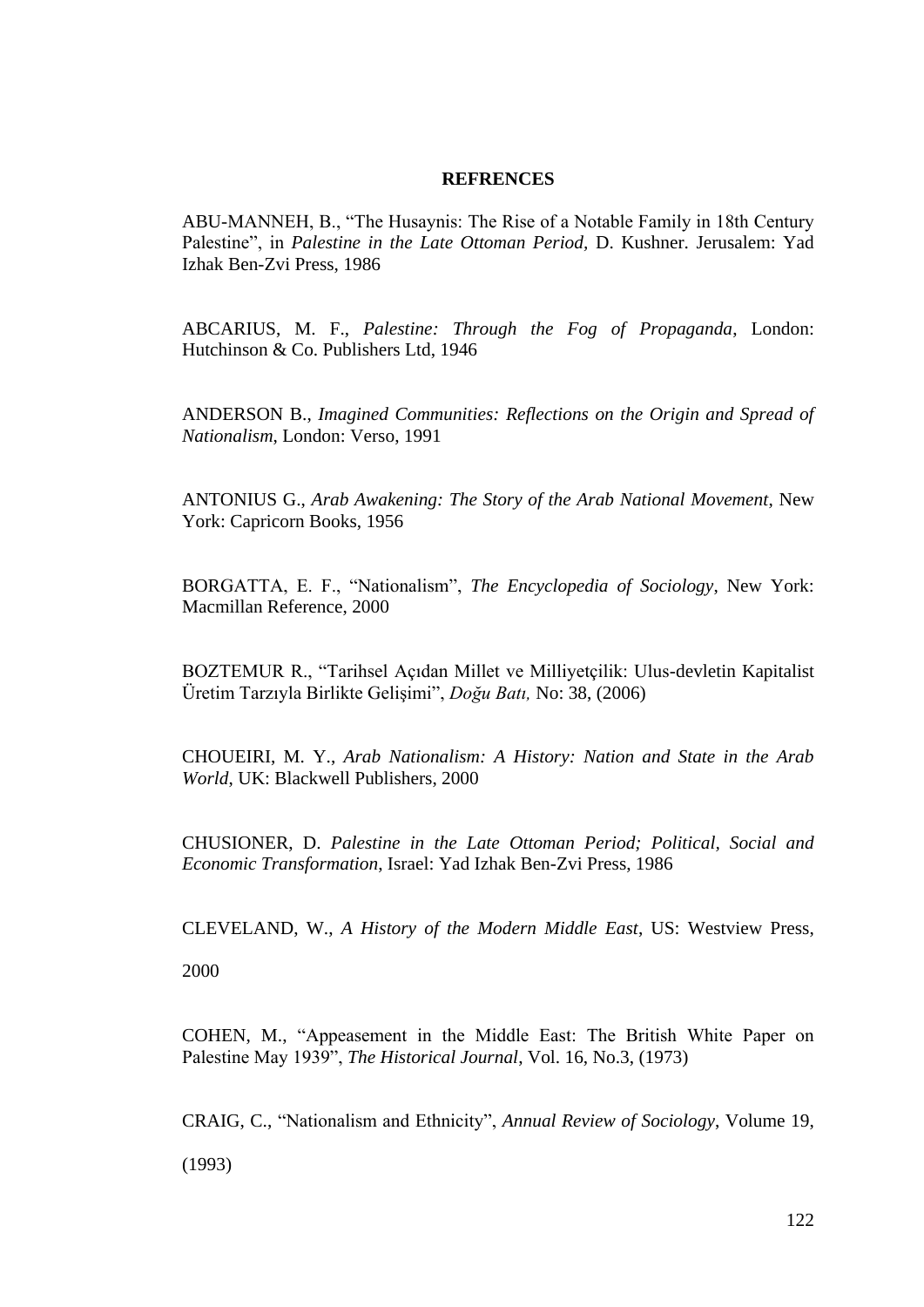[DAWISHA A.](http://library.metu.edu.tr/search/aDawisha%2C+A.+I./adawisha+a+i/-3,-1,0,B/browse), *Arab Nationalism in the Twentieth Century: From Triumph to* 

*Despair,* Princeton: Princeton University Press, 2003

DAWN, E., *From Ottomanism to Arabism: Essays on the Origins of Arab Nationalism*, Chicago: University of Illinois Press, 1973

DAWN, E., "The Formation of Pan Arab Ideology in the Interwar Years", *Journal of Middle Eastern Studies*, Vol. 20, 1988

DAWN, E., "The Origins of Arab Nationalism", in *the Origins of Arab Nationalism*, ed. by Rashid Khalidi, New York: Colombia University Press, 1991

[ELPELEG Z,](http://library.metu.edu.tr/search/aElpeleg%2C+Zvi./aelpeleg+zvi/-3,-1,0,B/browse) *The Grand Mufti: Hajj Amin Al-Hussaini, Founder of the Palestinian National Movement*, England: Frank Cass, 1993

FIELDHOUSE, D.K., *Western Imperialism in the Middle East 1914-1958*, New York: Oxford University Press, 2006

FRASER, T. G., "A Crisis of Leadership Weizmann and the Zionist Reactions to the Peel Commission"s Proposals, 1937-8", *Journal of Contemporary History*, Vol. 23, No.4 Oct., 1988

GELLNER E., *Nations and Nationalism*, New York: Cornell University Press, 1983

GELLNER E., *Thought and Change*, Chicago: University of Chicago Press, 1965

GIDDENS A., *The Nation-State and Violence: Contemporary Critique of Historical Materialism*, Berkeley: University of California Press, 1987

HAIM, S. G.*, Arab Nationalism: An Anthology*, Berkeley: University of California Press, 1962

HADDAD, M., "The Rise of Arab Nationalism Reconsidered", *Journal of Middle East Studies*, Vol.26, 1994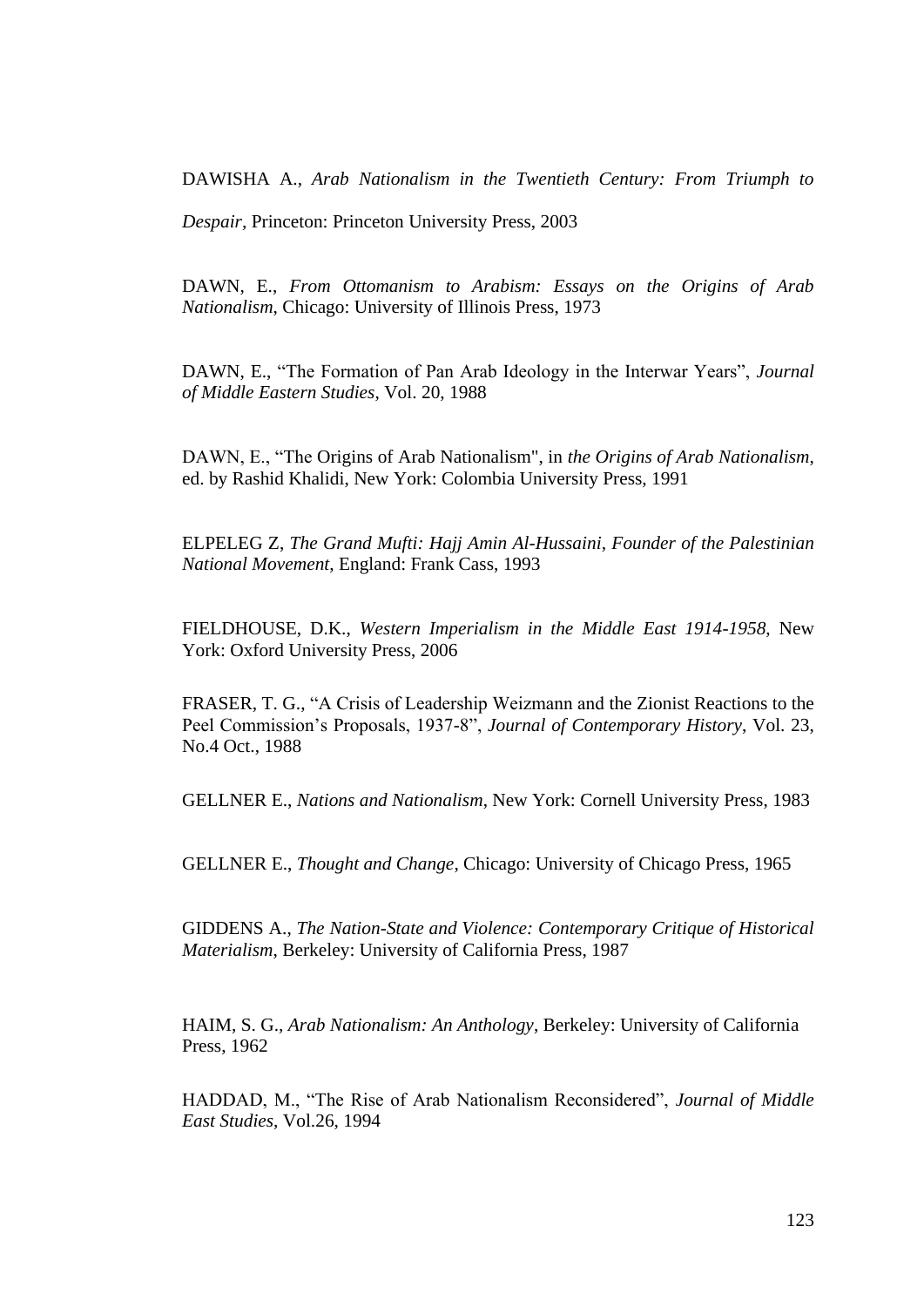HOBSBAWM E., *Nations and Nationalism since 1780*, UK: Cambridge University Press, 1990

HOURANI A., *The Emergence of the Modern Middle East*, London: The Macmillan Press, 1981

HUREWITZ J. C., *The Struggle for Palestine,* Greenwood Press, New York: 1968

KARAL, E. Z., *Osmanlı Tarihi*, 5. Cilt, Ankara: TTK Yayınları

[KEDOURIE, E.,](http://library.metu.edu.tr/search/aKedourie%2C+Elie./akedourie+elie/-3,-1,0,B/browse) *Arab Political Memoirs and Other Studies*, London: Cass Press, 1974

KEDOURIE, E., *Nationalism*, London: Hutchinson & Co.,1960

[KEDOURIE, E.,](http://library.metu.edu.tr/search/aKedourie%2C+Elie./akedourie+elie/-3,-1,0,B/browse) *The Chatham House Version and Other Middle Eastern Studies*, New York: Praeger Press, 1970

KHALIDI, R., "Introduction" in t*he Origins of Arab Nationalism* ed. by Rashid Khalidi, New York: Colombia University Press, 1991

KHALIDI, R., *Palestinian Identity*, New York: Colombia University Press, 1997

KHALIDI, R., *The Origins of Arab Nationalism*, New York: Colombia University Press, 1991

KHALIDI, W., "Revisiting the UNGA Partition Resolution", *Journal of Palestinian Studies*, Vol. 27, No.1, Autumn, 1997

KHALIDI, R., *Iron Cage: The Story of the Palestinian Struggle for Statehood*, Boston: Beacon Press, 2006

LEWIS, B., *From Babel to Dragomans: Interpreting the Middle East*, New York: Oxford University Press, 2004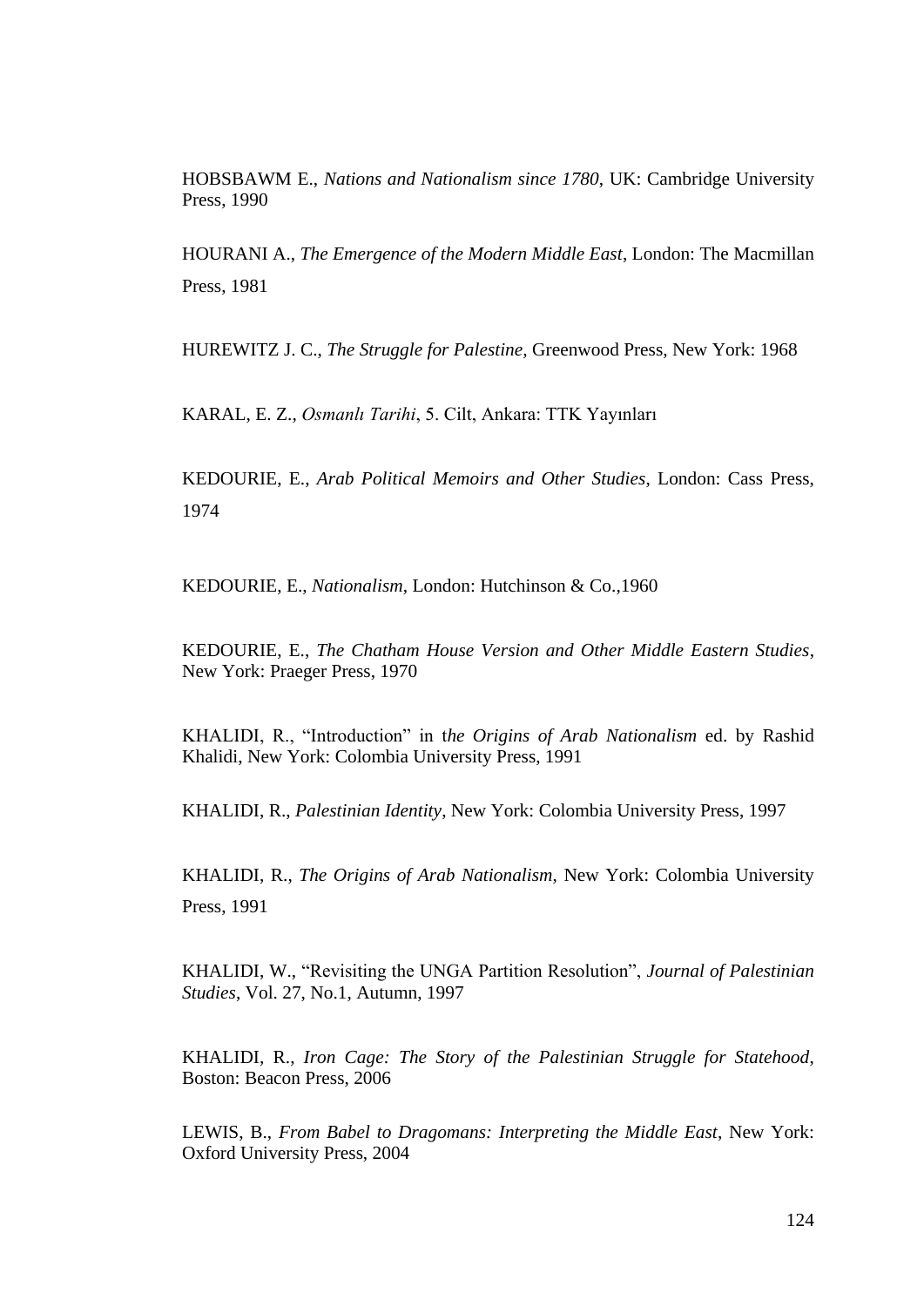LESCH M., "Part I" in *the Politics of Palestinian Nationalism* ed. by B. W. Quandt*,*  Berkeley: University of California Press, 1973

LESCH, M., *Arab Politics in Palestine, 1917–1939: The Frustration of a Nationalist Movement*, Cornell University Press, 1979

MATTAR P., *The Mufti of Jerusalem: Al-Hajj Amin al-Husayni and the Palestinian National Movement,* New York: Colombia University Press, 1988

MATTHEWS, C. Weldon, *Confronting an Empire, Constructing a Nation: Arab Nationalists and Popular Politics in Mandate Palestine*, New York: I. B. TAURIS, 2006

MORRIS, B., *Righteous Victims: A history of the Zionist-Arab Conflict, 1881-2001*, Vintage Books, 2001

MUSLIH, M., "Arab Politics and the Rise of Palestinian Nationalism", *Journal of Palestinian Studies*, Vol. 16, No.4, (1987)

MUSLIH M., *The Origins of Palestinian Nationalism*, New York: Colombia University Press, 1988

MUSLIH, M., "The Rise of Local Nationalism in Arab East", in *the Origins of Arab Nationalism* ed. by Rashid Khalidi, New York: Colombia University Press, 1991

OVANDALE, R., *The Origins of the Arab-Israeli Wars*, UK: Pearson Education, 2004

ÖKE, M. K., *Filistin Sorunu*, İstanbul: Ufuk Kitapları, Temmuz, 2002

PAPPE, I., *A History of the Modern Palestine: One Land, Two People*, New York: Cambridge University Press, 2004

PAPPE I., *Modern Filistin Tarihi* , Ankara: Phoenix Yayınevi, 2007

PAPPE, I., *The Rise and Fall of a Palestinian Dynasty: the Husaynis 1700-1948,*  London: Saqi Books, 2010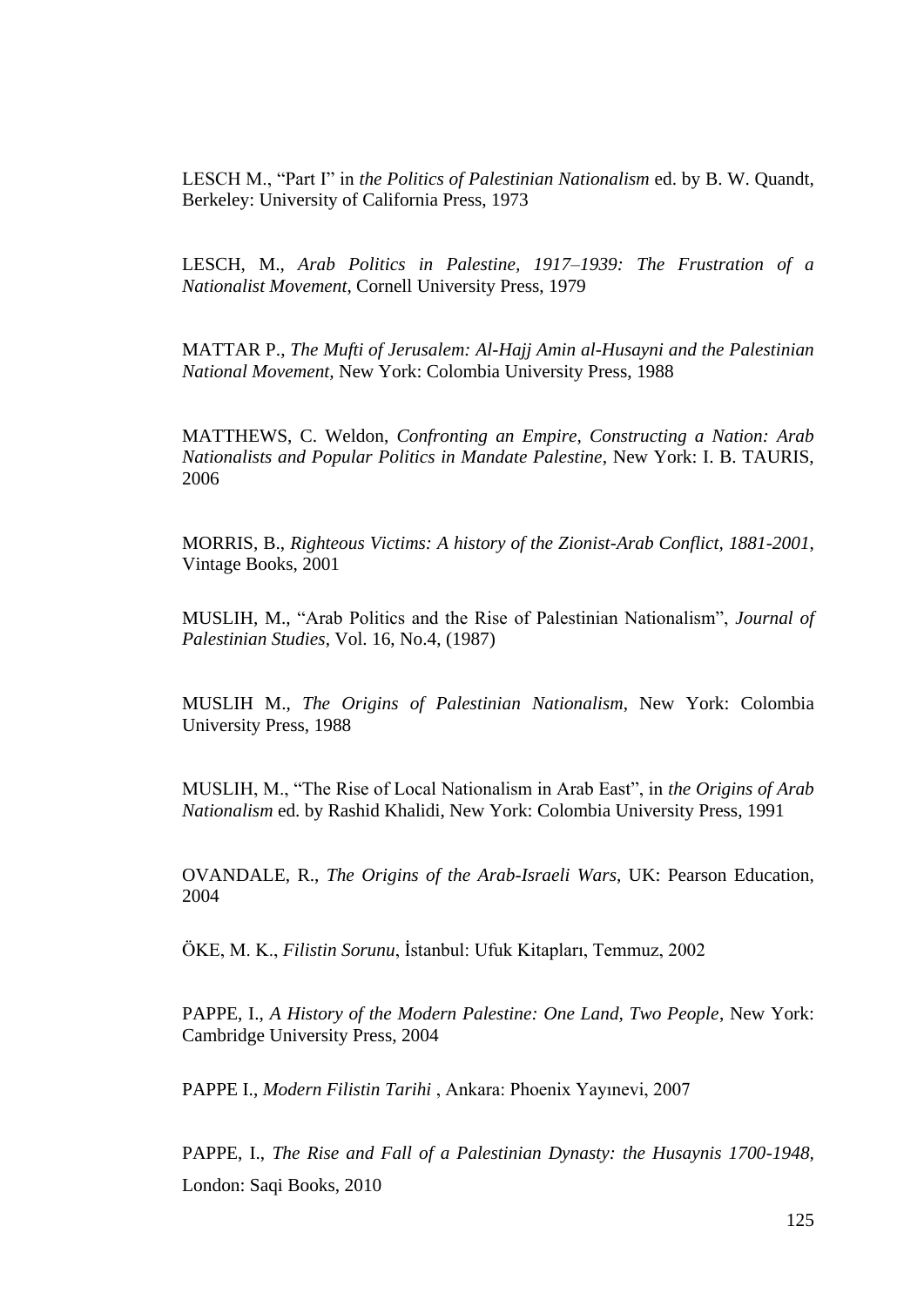PERETZ, D., *The Middle East Today*, New York: Praeger Publishers, 1988

PORATH, Y., *The Emergence of the Palestinian Arab National Movement*, London: Frank Cass, 1974

QUANDT, B. W., JABBER F., LESCH A. M., *The Politics of Palestinian Nationalism*, California: University of California Press, 1973

SAYIGH, Y. *Armed Struggle and the Search for State: The Palestinian National Movement 1949-1993*, Oxford: Oxford University Press, 2000

SHLAIM, A., *Iron Wall: Israel and the Arab World*, New York: W.W. Norton, 2000

SMITH, A., *Ethnic Origins of Nations*, US: B. Blackwell, 1986

SMITH, A., *Milli Kimlik*, İstanbul: İletişim Yayınları, 1994

SMITH, A., *Nationalism: Theory, Ideology, History,* UK: Polity Press, 2001

[STEIN,](http://www.jstor.org/search/BasicResults?Search=Search&Query=aa:%22Kenneth+W.+Stein%22&hp=25&si=1&wc=on) Kenneth, ["The Intifada and the 1936-39 Uprising: A Comparison"](http://www.jstor.org/view/0377919x/di009635/00p0217e/0?currentResult=0377919x%2bdi009635%2b00p0217e%2b18%2c000028&se), *[Journal](http://www.jstor.org/browse/0377919x)  [of Palestine Studies,](http://www.jstor.org/browse/0377919x)* [Vol. 19, No. 4](http://www.jstor.org/browse/0377919x/di009635) ,1990

STEIN, L., *The Balfour Declaration*, New York: Simon & Schuster, 1961

TESSLER, M., *A History of the Israel-Palestinian Conflict*, USA: Indiana University Press, 1994

"The Problem of Palestine: A Note on the Report of the Royal Commission", *Geographical Review*, Vol. 27, No. 4, October 1937